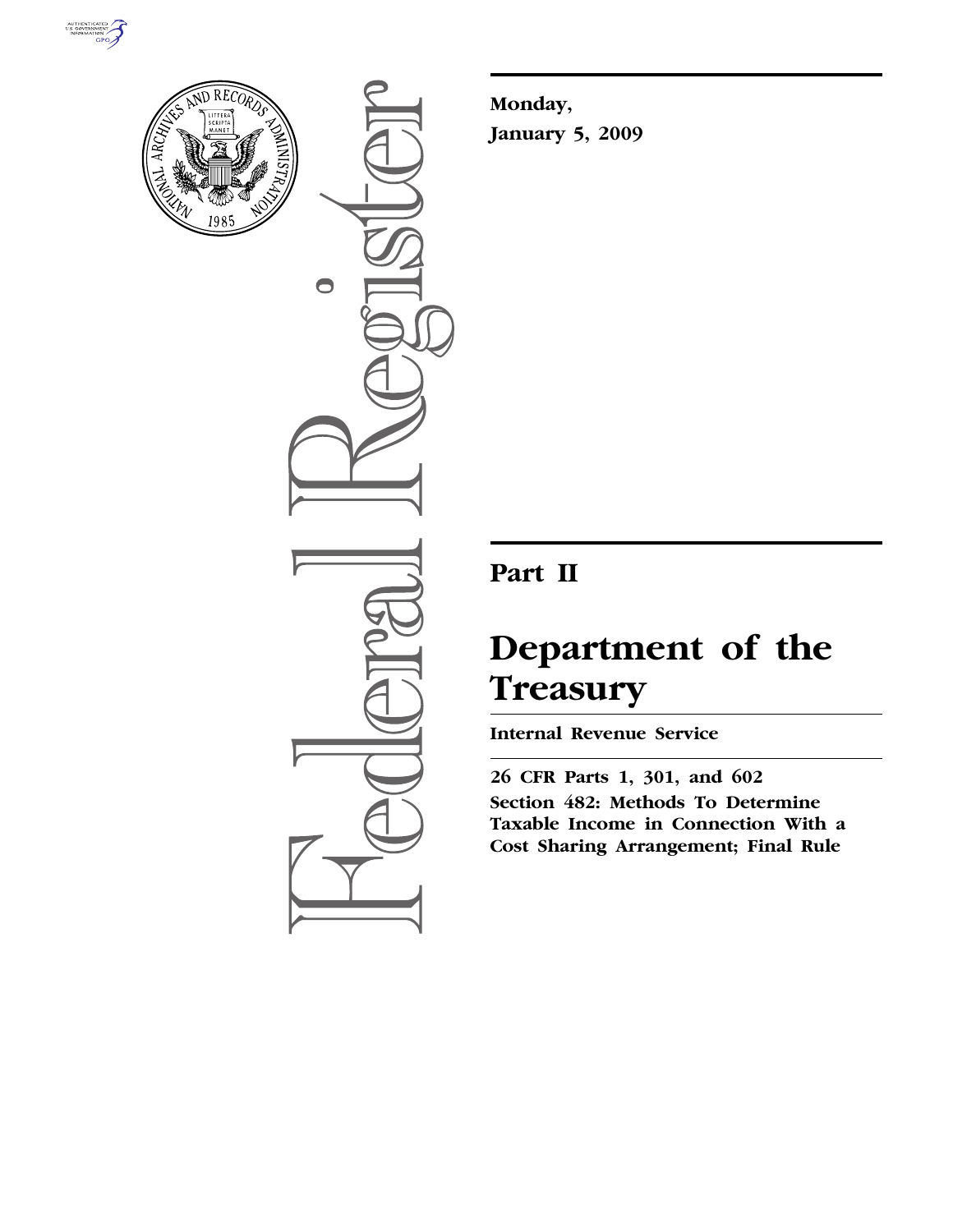## **DEPARTMENT OF THE TREASURY**

**Internal Revenue Service** 

## **26 CFR Parts 1, 301, and 602**

#### **[TD 9441]**

## **RIN 1545–BI46**

#### **Section 482: Methods To Determine Taxable Income in Connection With a Cost Sharing Arrangement**

**AGENCY:** Internal Revenue Service (IRS), Treasury.

**ACTION:** Final and temporary regulations.

**SUMMARY:** This document contains temporary regulations that provide further guidance and clarification regarding methods under section 482 to determine taxable income in connection with a cost sharing arrangement in order to address issues that have arisen in administering the current regulations. The temporary regulations affect domestic and foreign entities that enter into cost sharing arrangements described in the temporary regulations. The text of these temporary regulations also serves as the text of the proposed regulations set forth in the Proposed Rules section in this issue of the **Federal Register**.

**DATES:** *Effective Date:* These regulations are effective on January 5, 2009.

*Applicability Date:* For dates of applicability, see  $\S$  1.482-1T(j)(6)(i), 1.482–2T(f), 1.482–4T(h), 1.482–7T(l), 1.482–8T(c), 1.482–9T(n)(3), and 1.301–  $7701 - 1(f)$ .

## **FOR FURTHER INFORMATION CONTACT:**

Kenneth P. Christman, (202) 435–5265 (not a toll-free number).

#### **SUPPLEMENTARY INFORMATION:**

## **Paperwork Reduction Act**

These temporary regulations are being issued without prior notice and public procedure pursuant to the Administrative Procedure Act (5 U.S.C. 553). For this reason, the collection of information contained in these regulations has been reviewed and pending receipt and valuation of public comments, approved by the Office of Management and Budget under control number 1545–1364.

The collections of information in these temporary regulations are in § 1.482–7T(b)(2) and (k). Responses to the collections of information are required by the IRS to monitor compliance of controlled taxpayers with the provisions applicable to cost sharing arrangements.

An agency may not conduct or sponsor, and a person is not required to respond to, a collection of information unless the collection of information displays a valid control number assigned by the Office of Management and Budget.

Books or records relating to a collection of information must be retained as long as their contents may become material in the administration of any internal revenue law. Generally, tax returns and tax return information are confidential, as required by 26 U.S.C. 6103.

#### **Background**

A notice of proposed rulemaking and notice of public hearing regarding additional guidance to improve compliance with, and administration of, the rules in connection with a cost sharing arrangement (CSA) were published in the **Federal Register** (70 FR 51116) on (REG–144615–02) August 29, 2005 (the 2005 proposed regulations). A correction to the notice of proposed rulemaking and notice of public hearing was published in the **Federal Register** (70 FR 56611) on September 28, 2005. A public hearing was held on December 16, 2005.

The Treasury Department and the IRS received substantial comments on a wide range of issues addressed in the 2005 proposed regulations. In response to these comments, these temporary regulations make several significant changes to the rules of the 2005 proposed regulations. The temporary regulations are generally applicable for CSAs commencing on or after January 5, 2009, with transition rules for certain preexisting arrangements. These regulations are being issued in temporary and proposed form so that taxpayers and the IRS may apply the new cost sharing rules while maintaining the opportunity for further input and refinements before the issuance of final rules.

#### **Explanation of Provisions**

#### *A. Overview*

The temporary regulations generally provide guidance regarding the application of section 482 and the arm's length method to cost sharing arrangements. Several comments on the proposed regulations questioned whether and how the proposed regulations conform to the arm's length standard, as well as its corollary, the commensurate with income (CWI) requirement added by the Tax Reform Act of 1986. In response, the temporary regulations provide further guidance on the evaluation of the arm's length results of cost sharing transactions (CSTs) and platform contribution

transactions (PCTs). The regulations address the material functional and risk allocations in the context of a CSA, including the reasonably anticipated duration of the commitments, the intended scope of the intangible development, the degree and uncertainty of profit potential of the intangibles to be developed, and the extent of platform and other contributions of resources, capabilities, and rights to the development and exploitation of cost shared intangibles (CSA Activity).

Under the temporary regulations, if available data of uncontrolled transactions reflect, or may be reliably adjusted to reflect, similar facts and circumstances to a CSA, they may be the basis for application of a comparable uncontrolled transaction method to value the CST and PCT results. Because of the difficulty of finding data that reliably reflects such facts and circumstances (even after adjustments), the temporary regulations also provide for other methods. These include the newly specified income, acquisition price, market capitalization, and residual profit split methods. The temporary regulations also make related changes to other sections of the regulations, including Temp. Treas. Reg. §§ 1.482–1T, 1.482–4T, 1.482–8T, and 1.482–9T, and Treas. Reg. § 1.6662–6.

#### *B. Flexibility and Scope of CSA Coverage*

Commentators criticized the 2005 proposed regulations for lack of flexibility concerning the types and provisions of arrangements eligible for CSA treatment. Some comments also addressed non-conforming intangible development arrangements that would not be treated as CSAs.

In response to these comments, the temporary regulations provide taxpayers with greater flexibility in designing certain aspects of CSAs. The temporary regulations also address the treatment of non-conforming intangible development arrangements.

1. Intangible Development Arrangements Other Than CSAs— Temp. Treas. Reg. §§ 1.482–1T(b)(2)(i) and (iii), 1.482–4T(g), 1.482–7T(b)(5), and 1.482–9T(m)(3)

The 2005 proposed regulations defined the contractual terms, risk allocations, and other material provisions of a CSA covered by the cost sharing rules. While other intangible development arrangements might be referred to colloquially as cost sharing arrangements, they were not to be treated as CSAs by the 2005 proposed regulations unless either a taxpayer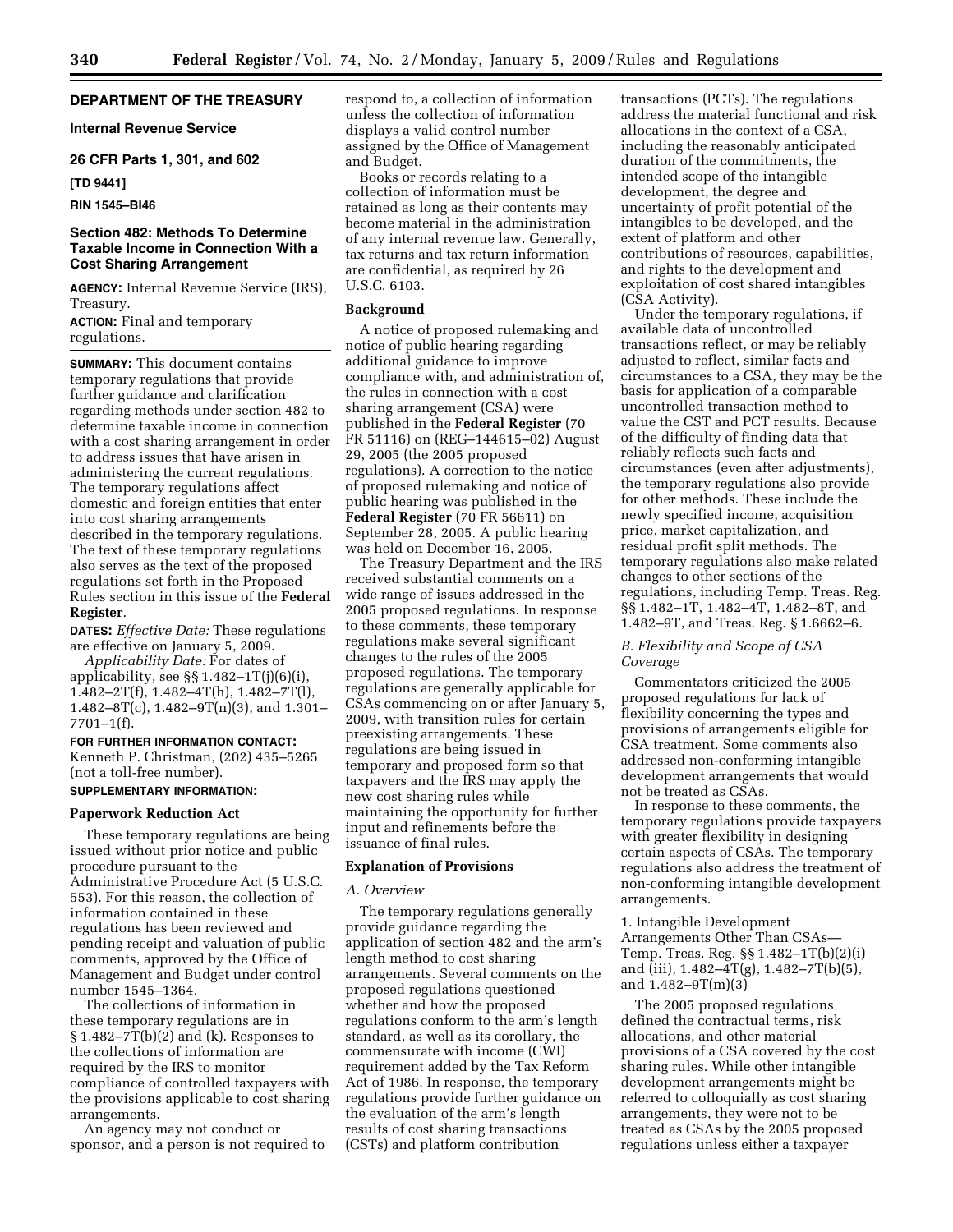substantially complied with the CSA administrative requirements and reasonably concluded that its arrangement was a CSA, or a taxpayer substantially complied with the CSA administrative requirements and the Commissioner determined to apply the CSA rules to the arrangement.

Commentators suggested broadening the scope of intangible development arrangements that meet the CSA definition. Some commentators urged the regulations not to define CSA terms and conditions but to extend CSA treatment to any arrangement that uncontrolled parties might call a cost sharing arrangement, even though such arrangement may involve materially different risk allocations and provisions than addressed in the cost sharing rules. Still other commentators, while accepting that the regulations should define the scope of arrangements treated under the cost sharing rules, suggested that non-conforming arrangements would be subject only to the general principles of Treas. Reg. § 1.482–1 and would not be governed by the sections of the regulations addressed to specific transactional types. Some commentators also expressed concern that the Commissioner might treat a nonconforming arrangement as a CSA even in a situation where that result was not warranted.

Because the cost sharing rules are designed to provide guidance for specific types of transactions and arrangements, the Treasury Department and the IRS continue to believe that the new rules set forth for CSAs should apply only to the transactions intended. From the standpoint of the purpose of the cost sharing rules and their administrability, it is important that the rules be applicable only to the defined scope of intangible development arrangements and apply no more broadly or narrowly than intended. In recognition of taxpayer concerns, however, the temporary regulations seek to provide taxpayers with greater flexibility and scope in the types and provisions of arrangements that may qualify as CSAs.

Under Treas. Reg. § 1.482–1(b)(2)(ii) (Selection of category of method applicable to transaction), nonconforming arrangements are governed by methods provided in other sections of the regulations under section 482, as applied in accordance with Treas. Reg. § 1.482–1. See also Treas. Reg. §§ 1.482–  $2(d)$ ,  $3(a)$ , and  $4(a)$ , and Temp. Treas. Reg. § 1.482–9T(a). Thus, intangible development arrangements, including partnerships, outside the scope of the cost sharing rules are governed by the transfer of intangible rules of Treas. Reg.

§ 1.482–4(a), or the controlled services provisions of Temp. Treas. Reg. § 1.482– 9T, as appropriate. The temporary regulations make clarifying amendments to Temp. Treas. Reg. §§ 1.482–1T(b)(2)(i) and (iii), 1.482–4T(g), and 1.482– 9T(m)(3). These amendments confirm that Treas. Reg. § 1.482–1 provides principles, not methods. For methods, reference must be made to the other sections of the regulations under section 482. While treatment of a CSA is governed by Temp. Treas. Reg. § 1.482– 7T, Temp. Treas. Reg. §§ 1.482–4T(g) and  $1.482 - 9T(m)(3)$ , as appropriate, govern intangible development arrangements other than CSAs, including partnerships.

Nevertheless, the methods and best method considerations under the cost sharing rules may be adapted for purposes of the evaluation of nonconforming intangible development arrangements. Importantly, the temporary regulations provide that the analysis under the intangible transfer or controlled services provisions, as applicable, should take into account the principles, methods, comparability, and reliability considerations set forth in Temp. Treas. Reg. § 1.482–7T in determining the best method for purposes of those provisions, including an unspecified method, as those methods and considerations may be appropriately adjusted in light of the differences in the facts and circumstances between the nonconforming arrangement and a CSA.

Finally, Temp. Treas. Reg. § 1.482– 7(b)(5) clarifies the circumstances under which the Commissioner may treat an arrangement as a CSA, notwithstanding a technical failure to meet the substantive requirements of a CSA. Namely, the Commissioner must conclude that the taxpayer substantially complied with the CSA administrative requirements and that application of the CSA rules to such non-conforming arrangement will provide the most reliable measure of an arm's length result. For these purposes, the temporary regulations also clarify that applicable contractual provisions will be interpreted by reference to economic substance and the parties' actual conduct, and the Commissioner may disregard terms lacking economic substance and impute terms consistent with the economic substance.

2. Territorial and Other Divisional Interests—Temp. Treas. Reg. § 1.482–  $7T(b)(1)(iii)$  and  $(4)$ 

The 2005 proposed regulations required the controlled participants in a CSA to receive non-overlapping territorial interests that entitled each

controlled participant to the perpetual and exclusive right to the profits in its territory attributable cost shared intangibles. Commentators suggested that requiring territorial divisions of interests was overly restrictive and did not align with common business models. They also questioned the need for the non-overlapping, perpetual, and exclusivity conditions.

To provide taxpayers with more flexibility in designing qualifying divisional interests, the temporary regulations permit use of a new basis the field of use division of interests—in addition to the territorial basis. Further, the regulations also authorize other nonoverlapping divisional interests provided that the basis used meets four criteria: (1) The basis must clearly and unambiguously divide all interests in cost shared intangibles among the controlled participants; (2) the consistent use of such basis can be dependably verified from the records maintained by the controlled participants; (3) the rights of the controlled participants to exploit cost shared intangibles are non-overlapping, exclusive, and perpetual; and (4) the resulting benefits associated with each controlled participant's interest in cost shared intangibles are predictable with reasonable reliability. The temporary regulations illustrate instances in which divisional interests tied to specific manufacturing facilities, as an example, would, and would not, qualify under these criteria. See Temp. Treas. Reg. § 1.482–7T(b)(4)(v), Examples 2 and 3.

3. Platform and Other Contributions— Temp. Treas. Reg. § 1.482–7T(c) and  $(g)(2)(ii)$ 

The 2005 proposed regulations described external contributions for which compensation was due from other controlled participants, that is, preliminary or contemporaneous transactions. A preliminary or contemporaneous transaction corresponded to the buy-in pursuant to § 1.482–7(g) of the 1995 final regulations. Under the 2005 proposed regulations, an external contribution generally consisted of the rights in the reference transaction (RT) in any resource or capability reasonably anticipated to contribute to developing cost shared intangibles. The RT consisted of a transaction, to be designated in the CSA documentation, affording the perpetual and exclusive rights in the subject resource or capability. While the RT was relevant to valuing the compensation obligation under a PCT, the controlled participants were not required to actually enter into the RT. Although the RT assumed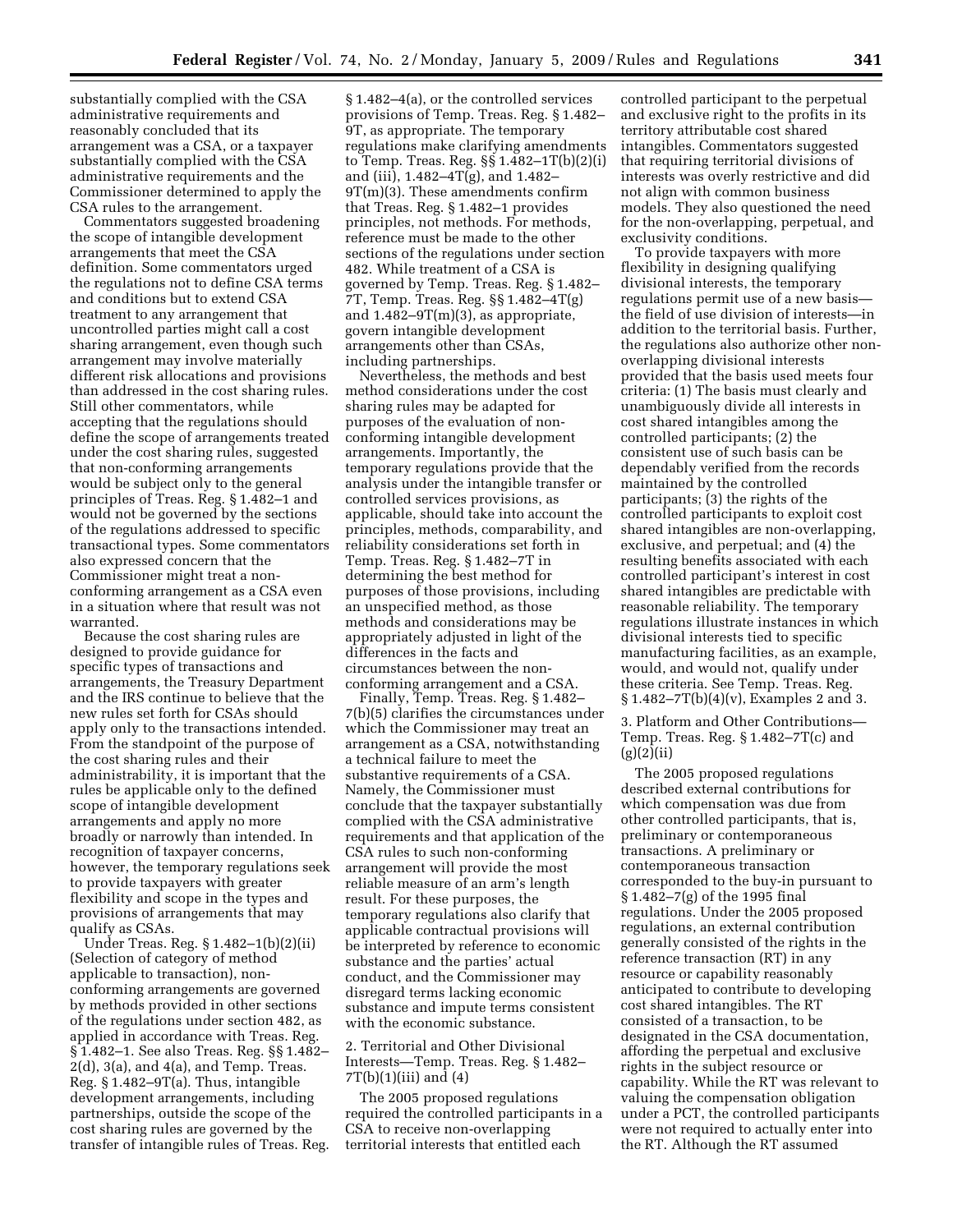perpetual and exclusive rights, proration was required to the extent that the subject resource or capability was reasonably anticipated to contribute both to the CSA Activity and other business activities. Evaluation of the preliminary or contemporaneous transaction compensation obligation for the subject rights could be in the aggregate with preliminary or contemporaneous transaction compensation obligation with respect to other external contributions, or in the aggregate with the compensation obligations with respect to other rights, where valuation on an aggregate basis would provide the most reliable measure of an arm's length result for the aggregated preliminary or contemporaneous transactions and other transactions.

Commentators objected to the RT as overbroad. Commentators further contended that external contributions included elements such as workforce, goodwill or going concern value, or business opportunity, which in the commentators' view either do not constitute intangibles, or are not being transferred, and so, in the commentators' view, are not compensable.

The temporary regulations replace the term ''external contribution'' with the term ''platform contribution'' and replace the term ''preliminary or contemporaneous transaction'' with the term ''platform contribution transaction.'' The temporary regulations, like the 2005 proposed regulations, do not limit platform contributions that must be compensated in PCTs to the transfer of intangibles defined in section 936(h)(3)(B). For example, to the extent a controlled participant (the PCT Payee) contributes the services of its research team for purposes of developing cost shared intangibles pursuant to the CSA, the other controlled participant (the PCT Payor) would owe compensation for the services of such team under Temp. Treas. Reg. § 1.482–9T, just as would be the case in a contract research arrangement. Where there is a combined contribution of research services, intangibles in process, or other resources, capabilities, or rights, the temporary regulations provide for an aggregate valuation where that would provide the most reliable measure of an arm's length result for the aggregated PCTs and other transactions. The treatment available under the cost sharing rules of the contribution of the services of a research team as controlled services is without any inference concerning the potential status of workforce in place as an intangible

within the meaning of section 936(h)(3)(B).

On the other hand, the temporary regulations only require the PCT Payor to compensate the PCT Payee for platform contributions, or cross operating contributions, reasonably anticipated to contribute to the CSA Activity in the PCT Payor's division as defined in Temp. Treas. Reg. § 1.482– 7T(j)(1)(i). A PCT Payor is not obligated to compensate the PCT Payee for any of the PCT Payee's resources, capabilities, or rights that are reasonably anticipated to benefit only the PCT Payee's operations. Similarly, under the temporary regulations, the PCT Payee is also not entitled to compensation from the PCT Payor on account of any of the PCT Payor's own resources, capabilities, or rights, including any goodwill or going concern value of the PCT Payor. For example, where operations of parties involve undertaking functions and risks of scope and duration comparable to those of the PCT Payor, an application of the income method based on the comparable profits method would retain for the PCT Payor the returns reasonably anticipated to its own contributions to operations in its division, including any goodwill or going concern value associated with those operations, based on the returns to the comparable parties used in the CPM analysis. Similarly, the PCT Payor retains the ability to pursue its own business opportunities in its division, including through operating cost contributions to maintain or develop resources, capabilities, or rights to promote its operations.

In response to comments that the concept of the RT was unnecessary and confusing, the temporary regulations do not use that concept. Instead, the temporary regulations adopt a presumption that a PCT Payee provides any resource, capability, or right to the intangible development activity (IDA) pursuant to the CSA on an exclusive basis. A taxpayer can rebut the presumption by showing to the satisfaction of the Commissioner that the subject resource, capability, or right is reasonably anticipated to contribute not just to the CSA, but to other business activities as well. For example, if the platform resource is a research tool, then the taxpayer could rebut the presumption of exclusivity by establishing to the satisfaction of the Commissioner that the tool is reasonably anticipated not only to be applied in the IDA, but also to be licensed to an uncontrolled taxpayer. The temporary regulations provide guidance on proration of PCT payments

in cases where the taxpayer rebuts the presumption.

4. Intangible Development Activity and Costs—Temp. Treas. Reg. § 1.482–7T(d)

Some commentators suggested that taxpayers can limit the application of the cost sharing rules by defining the IDA with reference only to specifically listed platform contributions. Without any inference intended as to the economic substance of such an approach, the temporary regulations are clarified to exclude this possibility. The scope of the IDA includes all activities that could reasonably be anticipated to contribute to developing the reasonably anticipated cost shared intangibles. The IDA cannot be described merely by a list of particular resources, capabilities, or rights that will be used in the CSA, since the IDA is a function of what are the reasonably anticipated cost shared intangibles and such a list might not identify reasonably anticipated cost shared intangibles. Also, the scope of the IDA may change as the nature or identity of the reasonably anticipated cost shared intangibles or the nature of the activities necessary for their development become clearer. For example, the relevance of certain ongoing work to developing reasonably anticipated cost shared intangibles or the need for additional work may only become clear over time.

The Treasury Department and the IRS requested in Notice 2005–99, 2005–52 CB 1214 comments regarding the valuation of stock options and other stock-based compensation. The Treasury Department and the IRS received comments and continue to consider the technical changes and issues described in Notice 2005–99 and intend to address those in a subsequent regulations project. See Treas. Reg. § 601.601(d)(2)(ii)(*b*).

5. Changes in Participation—Temp. Treas. Reg. § 1.482–7T(f)

The increased flexibility to adopt a divisional basis other than a territorial or field of use basis entails the need for provisions to prevent abuse and facilitate compliance. Capability fluctuations, whether market-driven or strategic, that materially alter the controlled participants' RAB shares as compared with their respective divisional interests create the equivalent of a controlled transfer of interests and should therefore equally occasion arm's length compensation. Accordingly, the temporary regulations modify the change of participation provision to classify such a material capability variation, in addition to a controlled transfer of interest, as a change in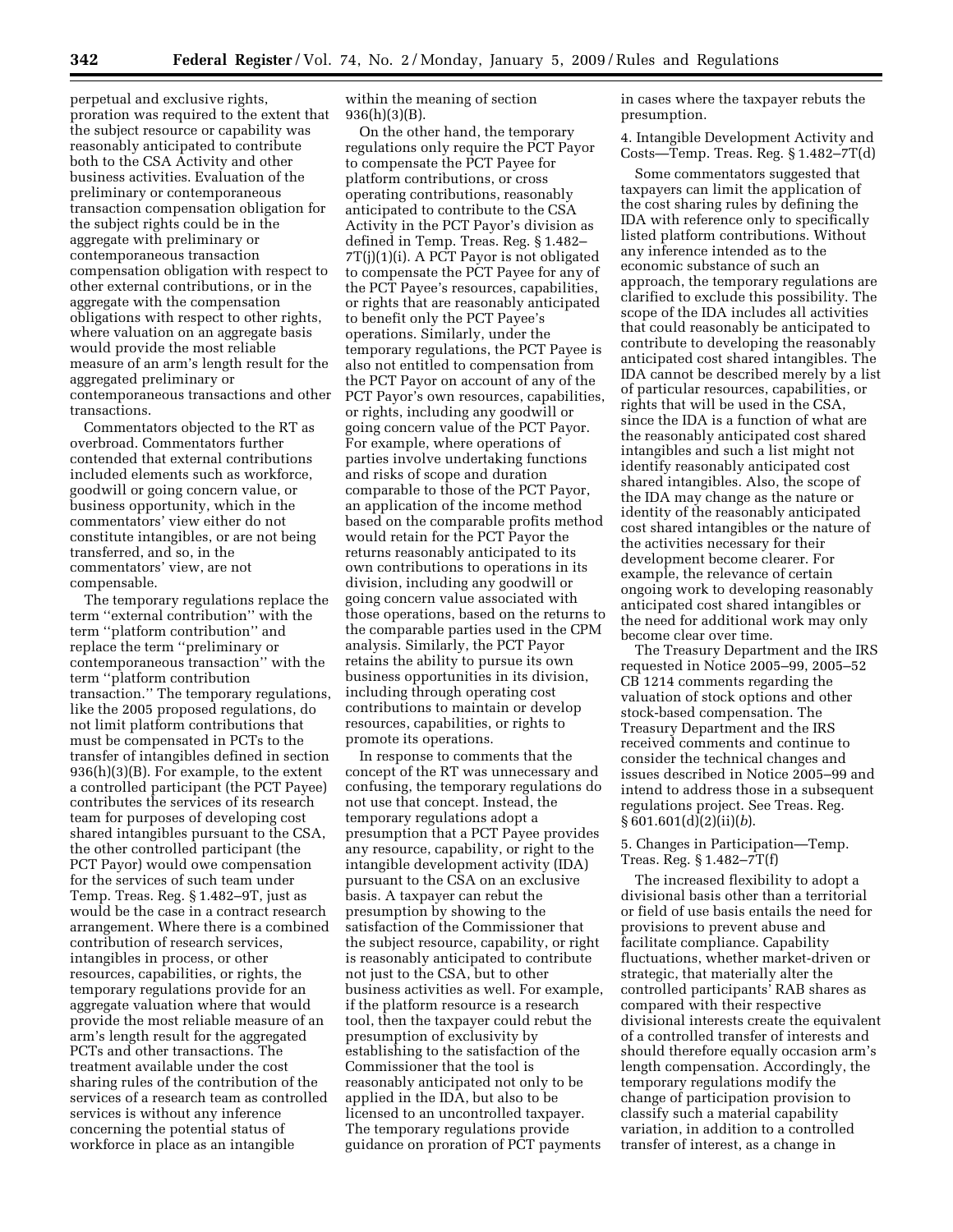participation that requires arm's length consideration by the controlled participant whose RAB share increases, to the controlled participant whose RAB share decreases, as the result of the capability variation.

#### *C. Income and Other Specified and Unspecified Methods*

## 1. Best Method Analysis

Considerations—Temp. Treas. Reg.  $§ 1.482 - 7T(g)(2)$ 

The 2005 proposed regulations articulated ''general principles''—such as the realistic alternatives principle applicable to any method to determine the arm's length charge in a PCT. Commentators expressed uncertainty about the role intended for these principles. For example, they wondered if these principles themselves dictated, or trumped, methods or applications of methods.

The temporary regulations clarify that these principles were intended to provide supplementary guidance on the application of the best method rule to determine which method, or application of a method, provides the most reliable measure of an arm's length result in the CSA context. In other words, the principles provide best method considerations to aid the competitive evaluation of methods or applications, and are not themselves methods or trumping rules.

a. *Consistency with upfront terms and risk allocation—the investor model— Temp. Treas. Reg. § 1.482–7T(g)(2)(ii).* 

The investor model is a core principle of the 2005 proposed regulations. A PCT Payor, through cost sharing and payments made pursuant to the PCT (PCT Payments), is investing for the term of the CSA Activity and expects returns over time consistent with the riskiness of that investment.

The upfront evaluation pursuant to the investor model of expected returns to particular risks assumed in intangible development and exploitation under the facts and circumstances is key to ensuring consistency of the results of a CSA with the arm's length standard. Commentators have criticized the investor model for stripping away risky returns from the PCT Payor. The temporary regulations provide additional guidance to explain that when the PCT Payor assumes risks, it accordingly enjoys the returns (or suffers the detriments) that may result from such risks.

For example, in addition to its cost contributions to developing cost shared intangibles, a PCT Payor may also commit significant operating contributions, such as existing

marketing or manufacturing process intangibles, to operations in its division as well as make significant operating cost contributions towards further developing such intangibles. To the extent parties to comparable transactions undertake similar risks of similar scope and duration, the PCT Payor will be appropriately awarded based on a method that relies in whole or part on the returns in such comparable transactions (including applications of the income method based on a CUT or the CPM). To the extent its operating contributions are nonroutine, that is, not reflected in available comparable transactions, then the PCT Payor may share in nonroutine divisional profit under the application of the residual profit split method (RPSM) provided in the temporary regulations.

Moreover, the temporary regulations provide guidance on discount rates and arm's length ranges, so as to further clarify the ability of the PCT Payor to achieve results commensurate with its assumption of risks.

b. *Aggregation of transactions—Temp. Treas. Reg. § 1.482–7T (g)(2)(iv).* 

The temporary regulations make conforming changes to the guidance included in the 2005 proposed regulations on aggregate evaluation of multiple transactions. Thus, if the combined effect of transactions in connection with a CSA involving platform, operating, and other contributions of resources, capabilities, or rights are reasonably anticipated to be interrelated, then determination of the arm's length charge for PCTs and other transactions on an aggregate basis may provide the most reliable measure of an arm's length result.

c. *Discount rates—Temp. Treas. Reg. § 1.482–7T(g)(2)(v).* 

The 2005 proposed regulations provided general guidance that, where a present value is needed for a purpose in a cost sharing analysis, a discount rate should be used that most reliably reflects the risk of the particular set of activities or transactions based on all the information potentially available at the time for which the present value calculation is to be performed. Further, depending on the particular facts and circumstances, the discount rate may differ among a company's various activities and transactions. As examples, the proposed regulations indicated that a weighted average cost of capital (WACC) of the taxpayer, or an uncontrolled taxpayer, could provide the most reliable basis for a discount rate if the CSA Activity involves the same risk as projects undertaken by the taxpayer, or uncontrolled taxpayer, as a

whole. As another example, in certain appropriate conditions, a company's internal hurdle rate for projects of comparable risk might provide a reliable basis for a discount rate in a cost sharing analysis.

Commentators offered several criticisms of the discount rate guidance. Some comments concluded that the 2005 proposed regulations placed an inappropriate emphasis on a taxpayer's WACC as a basis for analysis. Other comments suggested a clarification be made that more than a single discount rate may be appropriate in a cost sharing analysis. Yet other comments addressed whether a discount rate in a cost sharing analysis should be before, or after, tax. Some commentators asserted that cash flows, rather than items entering into income, analytically are the more appropriate amounts to be discounted.

The temporary regulations revise and elaborate upon the best method analysis considerations in regard to discount rates. Guidance is provided recognizing that the appropriate discount rate may, depending on the facts and circumstances, vary between realistic alternatives and forms of payment. As regards discount rate variation between realistic alternatives, for example, licensing intangibles needed for its operations would ordinarily be less risky for a licensee, and so require a lower discount rate, than entering into a CSA which would involve the licensee assuming the additional risk of funding its cost contributions to the IDA. As regards discount rate variation between forms of payment, for example, ordinarily a royalty computed on a profits base would be more volatile, and so require a higher discount rate to discount projected payments to present value, than a royalty computed on a sales base.

The temporary regulations recognize that, in general, discount rates inferred from the operations of the capital markets are post-tax rates. An analysis applying post-tax discount rates would be expected to treat taxes like any other expense. However, the equivalent result may in certain circumstances be achieved by applying a post-tax discount rate to pre-tax net income multiplied by the difference of one minus the tax rate. If such an approach is adopted in applying the income method, to the extent that the controlled participants' respective tax rates are not materially affected by whether they enter into the cost sharing or licensing alternative (or if reliable adjustments may be made for varying tax rates), the mulitiplier (that is, one minus the tax rate) may be cancelled from both sides of the equation of the cost sharing and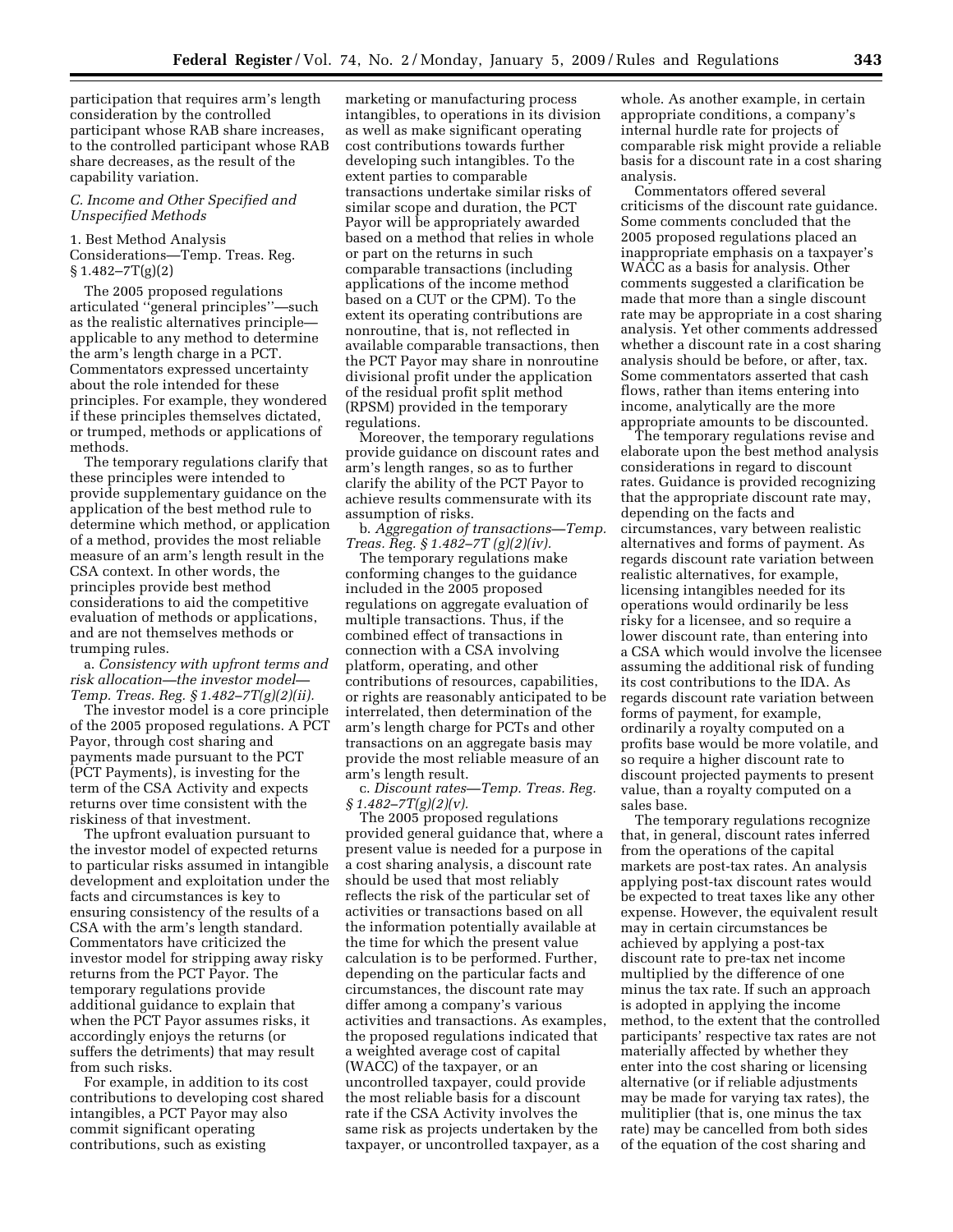licensing alternative present values. Accordingly, in such circumstance it is sufficient to apply post-tax discount rates to pre-tax items for the purpose of equating the cost sharing and licensing alternatives. See also the discussion of the income method in this preamble.

The specific reference to a WACC or to hurdle rates are eliminated as unnecessary, but without any inference as to a WACC or a hurdle rate being an appropriate discount rate, or an appropriate starting point in ascertaining a discount rate, depending on the particular facts.

Certain methods in the temporary regulations (such as the income method under Temp. Treas Reg. § 1.482–  $7T(g)(4)$ ) are theoretically based on valuation techniques that use ''cash flow'' projections rather than income projections. While use of cash flow projections is permitted under these methods, for a number of practical and administrative reasons, detailed guidance on the specific applications of the methods are based on income, rather than cash flow, measures. The Treasury Department and the IRS considered whether to provide guidance on the use of cash flows, rather than income, as the appropriate amounts to be discounted in a cost sharing analysis. The Treasury Department and the IRS continue to consider, and solicit comments, on whether and how the cost sharing rules could reliably be administered on the basis of cash flows instead of operating income, and whether such a basis is consistent with the second sentence of section 482 and its CWI requirement.

d. *Projections—Temp. Treas. Reg. § 1.482–7T(g)(2)(vi).* 

The temporary regulations note that the reliability of an estimate will often depend upon the reliability of the projections used in making the estimate. Projections should reflect the best estimates of the items projected (for example, reflecting a probability weighted average of possible outcomes).

e. *Arm's length range—Temp. Treas. Reg. § 1.482–7T(g)(2)(ix).* 

The 2005 proposed regulations provided supplemental guidance on applying arm's length methods in the cost sharing context in accordance with the provisions of Treas. Reg. § 1.482–1 including, inter alia, the arm's length range of Treas. Reg. § 1.482–1(e). The proposed regulations did not, however, provide guidance on how to adapt an arm's length range for cost sharing.

The temporary regulations adapt the guidance in Treas. Reg. § 1.482–1(e) for use with some of the methods for computing PCT Payments that are specified in the temporary regulation. The provisions elaborate, where the

entire range of results cannot be regarded as of sufficient comparability and reliability, how to derive a statistically enhanced range of arm's length charges for a PCT.

The guidance in Treas. Reg. § 1.482– 1(e) regarding arm's length ranges is most easily understood in the context of a method (for example, comparable uncontrolled price, cost plus, resale price, comparable uncontrolled transaction, comparable profits), in which the result of each comparable transaction directly provides an estimate for the result of the controlled transaction. Some of the methods specified in the temporary regulations (for example, the income method) have a different structure, in which an arm's length result is estimated by performing mathematical calculations that depend on two or more input parameters (for example, a relevant discount rate, certain financial projections, a return for routine activities) that must be determined. The additional guidance in this section addresses the arm's length range in the context of such methods.

The temporary regulations distinguish certain input parameters (variable input parameters) that, for purposes of determining an arm's length range, may be assigned more than one possible value. Such input parameters are limited to those whose value is most reliably determined by considering two or more observations of market data (for example, profit levels or stock betas of two or more companies) that have, or with adjustment can be brought to, a similar reliability and comparability, as described in Treas. Reg. § 1.482– 1(e)(2)(ii). If there are two or more variable input parameters, the narrowing effect of the interquartile range is used twice: First, to narrow the variation of each input parameter, and again to narrow the resulting set of PCT Payment values. This double narrowing reflects that the use of two or more variable input parameters normally introduces additional unreliability into a method, even though that method may be the best method.

Generally, Treas. Reg. § 1.482–1(e)(3) governs the Commissioner's ability to make an adjustment to a PCT Payment due to the taxpayer's results being outside the arm's length range. Consistent with the principles expressed there, adjustment under the temporary regulations will normally be to the median, as defined in Treas. Reg. § 1.482–1(e)(3). Also, the Commissioner is not required to establish an arm's length range prior to making an allocation under section 482.

The Treasury Department and the IRS solicit comments on the design and

mechanics of the supplemental guidance on determination of an arm's length range in paragraph (g)(2)(ix) of the temporary regulations, including the limitation of variable input parameters to market-based input parameters. Any alternative proposal should specify the design and mechanics in detail, and should discuss whether such an approach enhances the reliability of the analysis, is administrable, and is not so manipulable as to yield unrealistic ranges.

2. Comparable Uncontrolled Transaction Method—Temp. Treas. Reg.  $§ 1.482 - 7T(g)(3)$ 

The 2005 proposed regulations provided for possible use of the comparable uncontrolled transaction (CUT) method to determine the arm's length charge in a PCT where appropriate in accordance with the standards of the intangibles transfer and controlled services provisions of the regulations under section 482. Some commentators asserted that any arrangement that uncontrolled parties might call a cost sharing arrangement could serve as a CUT, even though such arrangement may involve materially different risk allocations and provisions than addressed in the cost sharing rules.

In response to these comments, the temporary regulations describe the relevant considerations for purposes of evaluating whether a putative CUT may, or may not, reflect the most reliable measure of an arm's length result. Although all of the factors entering into a best method analysis described in Treas. Reg. §§ 1.482–1(c) and (d) must be considered, comparability and reliability under the CUT method in the CSA context are particularly dependent on similarity of contractual terms, degree to which allocation of risks is proportional to reasonably anticipated benefits from exploiting the results of intangible development, similar period of commitment as to the sharing of intangible development risks, and similar scope, uncertainty, and profit potential of the subject intangible development, including a similar allocation of the risks of any existing resources, capabilities, or rights, as well as of the risks of developing other resources, capabilities, or rights that would be reasonably anticipated to contribute to exploitation within the parties' divisions, that is consistent with the actual allocation of risks between the controlled participants as provided in the CSA in accordance with the cost sharing rules.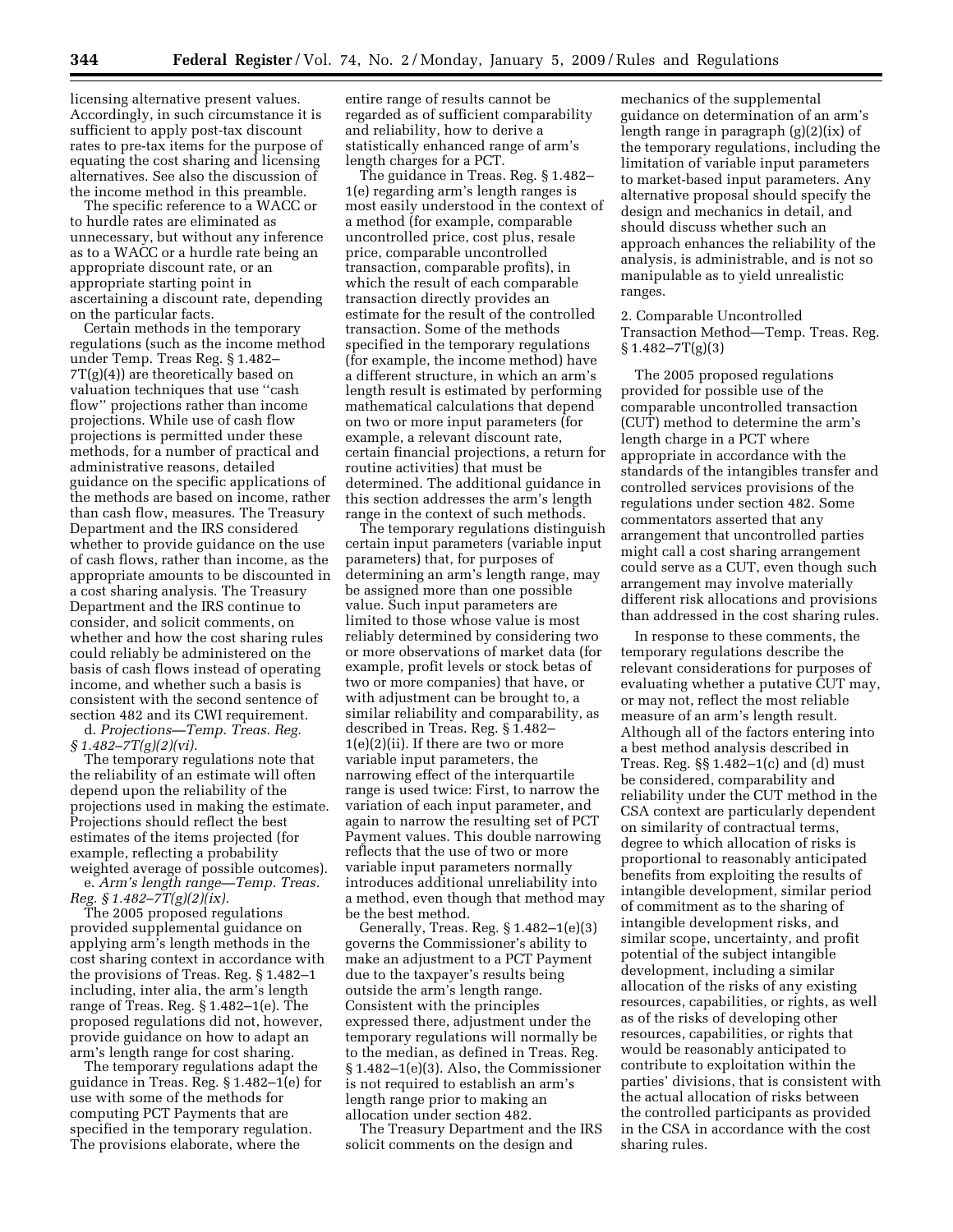## 3. Income Method—Temp. Treas. Reg.  $$1.482 - 7T(g)(4)$

The 2005 proposed regulations made the income method a specified method for purposes of evaluating the arm's length charge in a PCT. Under the general rule, the arm's length charge was an amount that equated a controlled participant's present value of entering into a CSA with the present value of the controlled participant 's best realistic alternative. Also provided were two applications of the income method. One, based on a CUT analysis, assumed that a PCT Payee's best realistic alternative would be to develop the cost shared intangibles on its own, bearing all the intangible development costs (IDCs) itself, and then license the cost shared intangibles. A second, based on a comparable profits method (CPM) analysis, assumed that the PCT Payor's best realistic alternative would be to acquire the rights to external contributions (renamed platform contributions under the temporary regulations) for payments with a present value equal to the PCT Payor's anticipated profit, after reward for its routine contributions to its operations, from the CSA Activity in its territory (the only division permitted under the 2005 proposed regulations). Both income method applications provided for a cost contribution adjustment in order to allocate to the PCT Payor the return to its additional risk, as compared to its realistic alternative, of bearing its reasonably anticipated benefits (RAB) share of the IDCs. As set forth in the 2005 proposed regulations, both the CUT and CPM based applications of the income method built in a conversion to a royalty form of payment, either on sales or on operating profit.

Commentators offered several criticisms with reference to the income method. As a general matter, some comments asserted that the income method stripped away risky returns from the PCT Payor. Other comments focused on technical aspects of the method and the applications. In particular, comments pointed to the potential risk differentials between cost sharing and the alternative arrangements. For example, cost sharing would generally be more risky than licensing for the PCT Payor as the result of its sharing with the PCT Payee the risks of the IDA. As a corollary, cost sharing would generally be less risky for the PCT Payee than licensing. The comments observed that these risk differentials would ordinarily be reflected in different discount rates being appropriate under the cost sharing and licensing alternatives. Other comments suggested the possible use of different discounts for different financial flows (sales, cost of sales, operating expenses, cost contributions, etc.).

The temporary regulations provide further guidance on the income method and its applications. In general, they provide that the best realistic alternative of the PCT Payor to entering into the CSA would be to license intangibles to be developed by an uncontrolled licensor that undertakes the commitment to bear the entire risk of intangible development that would otherwise have been shared under the CSA. Similarly, the best realistic alternative of the PCT Payee to entering into the CSA would be to undertake the commitment to bear the entire risk of intangible development that would otherwise have been shared under the CSA and license the resulting intangibles to an uncontrolled licensee.

The licensing alternative is derived on the basis of a functional and risk analysis of the cost sharing alternative, but with a shift of the risk of cost contributions to the licensor. Accordingly, the PCT Payor's licensing alternative consists of entering into a license with an uncontrolled party, for a term extending for what would be the duration of the CSA Activity, to license the make-or-sell rights in subsequently to be developed resources, capabilities, or rights of the licensor. Under such license, the licensor would undertake the commitment to bear the entire risk of intangible development that would otherwise have been shared under the CSA. Apart from the difference in the allocation of the risks of the IDA, the licensing alternative should assume contractual provisions with regard to non-overlapping divisional intangible interests, and with regard to allocations of other risks, that are consistent with the actual CSA in accordance with the cost sharing rules. For example, the analysis under the licensing alternative should assume a similar allocation of the risks of any existing resources, capabilities, or rights, as well as of the risks of developing other resources, capabilities, or rights that would be reasonably anticipated to contribute to exploitation within the parties' divisions, that is consistent with the actual allocation of risks between the controlled participants as provided in the CSA in accordance with the temporary regulations.

The temporary regulations, like the 2005 proposed regulations, describe both CUT-based applications and CPMbased applications of the Income Method. However, they differ from the

applications described in the 2005 proposed regulations by equating the cost sharing and licensing alternatives of the PCT Payor using discount rates appropriate to those alternatives. In circumstances where the marketcorrelated risks as between the cost sharing and licensing alternatives are not materially different, a reliable analysis may be possible by using the same discount rate with respect to both alternatives. Otherwise, as recognized in the best method considerations concerning discount rates, realistic alternatives having the same reasonably anticipated present value may nevertheless involve varying risk exposure and, thus, generally are more reliably evaluated using different discount rates. To the extent that the controlled participants' respective tax rates are not materially affected by whether they enter into the cost sharing or licensing alternative (or reliable adjustments may be made for varying tax rates), it is appropriate to apply posttax discount rates to pre-tax items for purpose of equating the cost sharing and licensing alternatives. The discount rate for the cost sharing alternative will generally depend on the form of PCT Payments assumed (for example, lump sum, royalty on sales, royalty on divisional profit).

The income method may be applied to determine PCT Payments in any form of payment (for example, lump sum, royalty on sales, royalty on divisional profit). If an income method application is used to determine arm's length PCT Payments in a particular form, then the PCT Payments in that form may be converted to an alternative form in accordance with Temp. Treas. Reg. § 1.482–7(h) (Form of payment rules).

The temporary regulations clarify the opportunities, depending on the facts and circumstances, for the PCT Payor to assume risks and, accordingly, to enjoy the returns (or suffer the detriments) that may result from such risks. For example, in addition to its cost contributions to developing cost shared intangibles, a PCT Payor may also commit significant operating contributions, such as existing marketing or manufacturing process intangibles, to operations in its division as well as make significant operating cost contributions towards further developing such intangibles. To the extent parties to comparable transactions undertake risks of similar scope and duration, the PCT Payor will be appropriately rewarded based on a method that relies in whole or part on returns in such comparable transactions under an application of the income method whether based on a CUT or the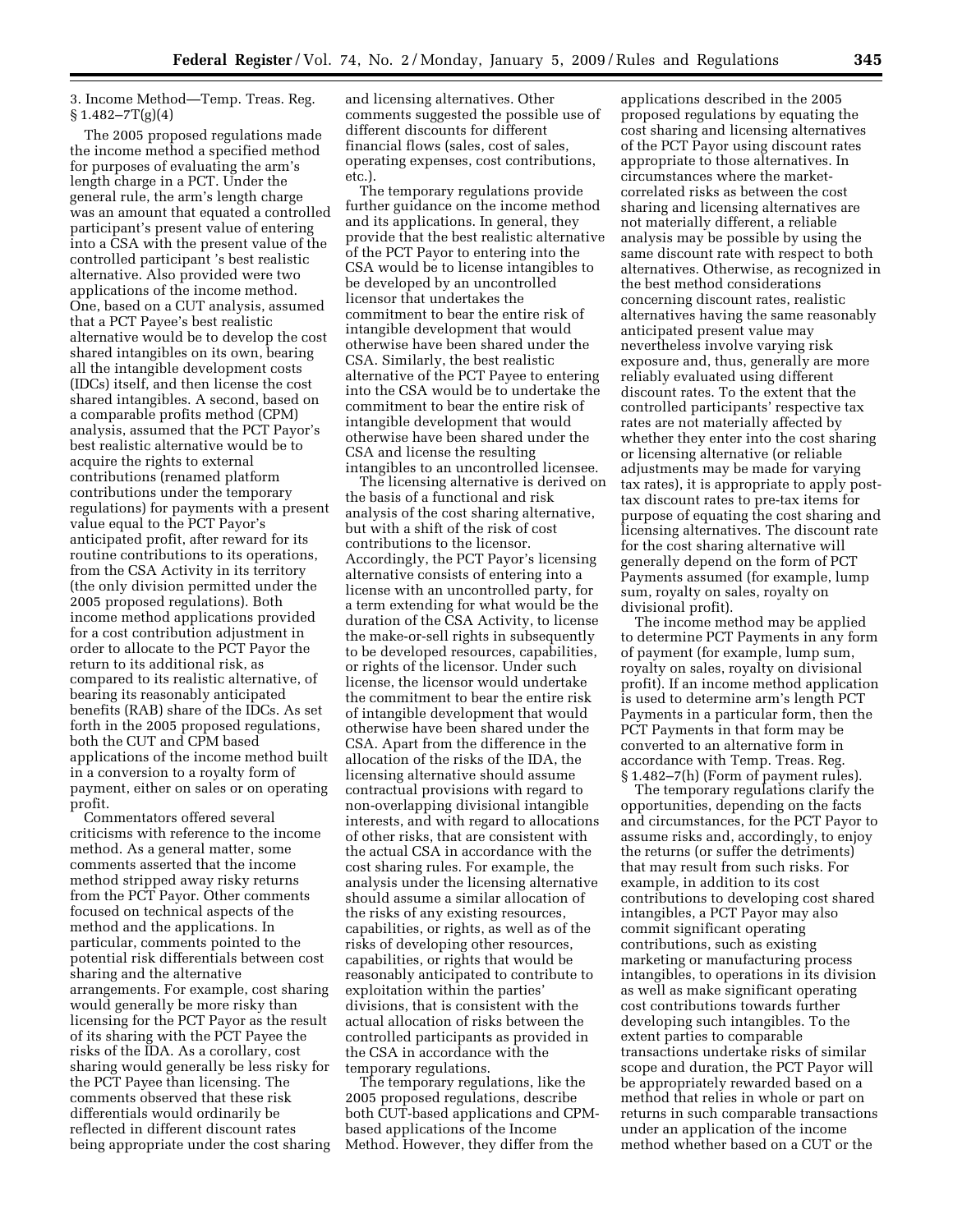CPM. Where its operating contributions are nonroutine, that is, not reflected in available comparable transactions, the PCT Payor may share in nonroutine divisional profit under the application of the RPSM provided in the temporary regulations. Similarly, while the income method is limited to cases in which only one of the controlled participants provides nonroutine platform contributions as the PCT Payee, the RPSM in the temporary regulations addresses the situation where more than one controlled participant furnishes nonroutine platform contributions.

Yet other comments criticized the income method as positing an unrealistic ''perpetual life.'' The income method is premised on the assumption that, at arm's length, an investor will make a risky investment (for example, in a platform for developing additional technology) only if the investor reasonably anticipates that the present value of its reasonably anticipated operational results will be increased at least by a present value equal to the platform investment. It may be, depending on the facts and circumstances, that the technology is reasonably expected to achieve an incremental improvement in results for only a finite period (after which period, results are reasonably anticipated to return to the levels that would otherwise have been expected absent the investment). The period of enhanced results that justifies the platform investment in such circumstances effectively would correspond to a finite, not a perpetual, life.

4. Acquisition Price and Market Capitalization Methods—Temp. Treas. Reg. § 1.482–7T(g)(5) and (6)

The 2005 proposed regulations included guidance on the acquisition price and market capitalization methods for evaluating the arm's length charge in a PCT. Under the acquisition price method, the arm's length charge for a PCT is the adjusted acquisition price, that is, the acquisition price increased by the value of the target's liabilities on the date of acquisition, and decreased by the value on that date of target's tangible property and any other resources and capabilities not covered by the PCT. Under the market capitalization method, the arm's length charge for a PCT is the adjusted average market capitalization, that is, the average daily market capitalization over the 60 days ending with the date of the PCT, increased by the value of the PCT Payee's liabilities on such date, and decreased on account of tangible property and any other resources and

capabilities of the PCT Payee not covered by the PCT.

Commentators questioned the reliability of these methods in light of volatility of stock prices and lack of correlation between stock price and underlying assets, for example, owing to control premiums or economies of integration.

The Treasury Department and the IRS recognize that these comments point to considerations that, depending on the facts and circumstances, will need to be taken into account in a best method analysis that compares the reliability of the results under application of these methods as against the results under application of other methods (which may themselves have aspects that reduce their reliability). The temporary regulations retain the best method considerations from the 2005 proposed regulations that observe that reliability is reduced under these methods if a substantial portion of the target's, or PCT Payor's, nonroutine contributions to business activities is not required to be covered by a PCT and, in the case of the market capitalization method, if the facts and circumstances demonstrate the likelihood of a material divergence between the PCT Payee's average market capitalization and the value of its underlying resources, capabilities, and rights for which reliable adjustments cannot be made. The temporary regulations also provide that proximity in time between the acquisition of the target and the PCT Payment is an important comparability factor under the acquisition price method.

5. Residual Profit Split Method—Temp. Treas. Reg. § 1.482–7T(g)(7)

The temporary regulations conform the modified RPSM from the proposed regulations to the changes made to the income method.

6. Unspecified Methods—Temp. Treas. Reg. § 1.482–7T(g)(8)

Under the temporary regulations in order to use an unspecified method, a taxpayer must maintain documentation to describe and explain the method selected to determine the arm's length payment due in a PCT.

## *D. Form of Payment*

#### 1. Post Formation Acquisitions

The 2005 proposed regulations generally provided taxpayers flexibility to provide for PCT Payments either in fixed amounts (whether in lump sums or installment payments with arm's length interest) or in contingent amounts. PCT Payments could not be paid in shares of stock of the PCT Payor.

The form of payment selected for any PCT, including the basis and structure of the payments, had to be specified no later than the date of the PCT. In the case of a post formation acquisition (PFA)—that is, an external contribution (renamed platform contribution in the temporary regulations) that is acquired by a controlled participant in an uncontrolled transaction (either directly, or indirectly through the acquisition of an interest in an entity or tier of entities)—the consideration under the PCT for a PFA had to be paid in the same form as the consideration in the uncontrolled transaction in which the PFA was acquired. An example indicates that acquisitions for stock were considered to be for a fixed form of payment. One principal rationale for the special rules for PFAs was that PFAs stand in the place of IDCs and, therefore, reflect a risk allocation equivalent to that in the IDC context, which requires the sharing of outlays on a fixed form of payment basis. Another principal rationale was the difficulty the IRS has had in examining CSAs using a contingent form of payment for PFAs.

Commentators criticized the same form of payment requirement for PFAs, especially the treatment of stock acquisitions as having a fixed form of payment. The comments pointed out that a purchaser paying with its own stock is selling a part of its business, and thus pays consideration that is ultimately contingent on the success of its business. Other comments objected to the timing mismatch caused by the same form of payment rule, because fixed PCT Payments would be immediately includable, but the PFA assets would be amortizable only over time. Still other comments asserted that taxpayers may choose their form of payment for PFAs, as with other external contributions, so long as the price (taking into account the form of payment) is arm's length.

The temporary regulations do not retain the special rules for PFAs. Subsequent acquisitions remain an important source of platform contributions that occasion the requirement of PCT compensation. However, the temporary regulations no longer require a special form of payment for such compensation. Therefore, controlled participants may choose the form of payment for PCTs regardless of whether the PCTs occur at the outset of the CSA or later. Removal of the special rules for PFAs moots questions regarding whether stock consideration should be treated as contingent or fixed payment and whether (and how) the timing mismatch should be addressed. Nonetheless, the IRS will continue to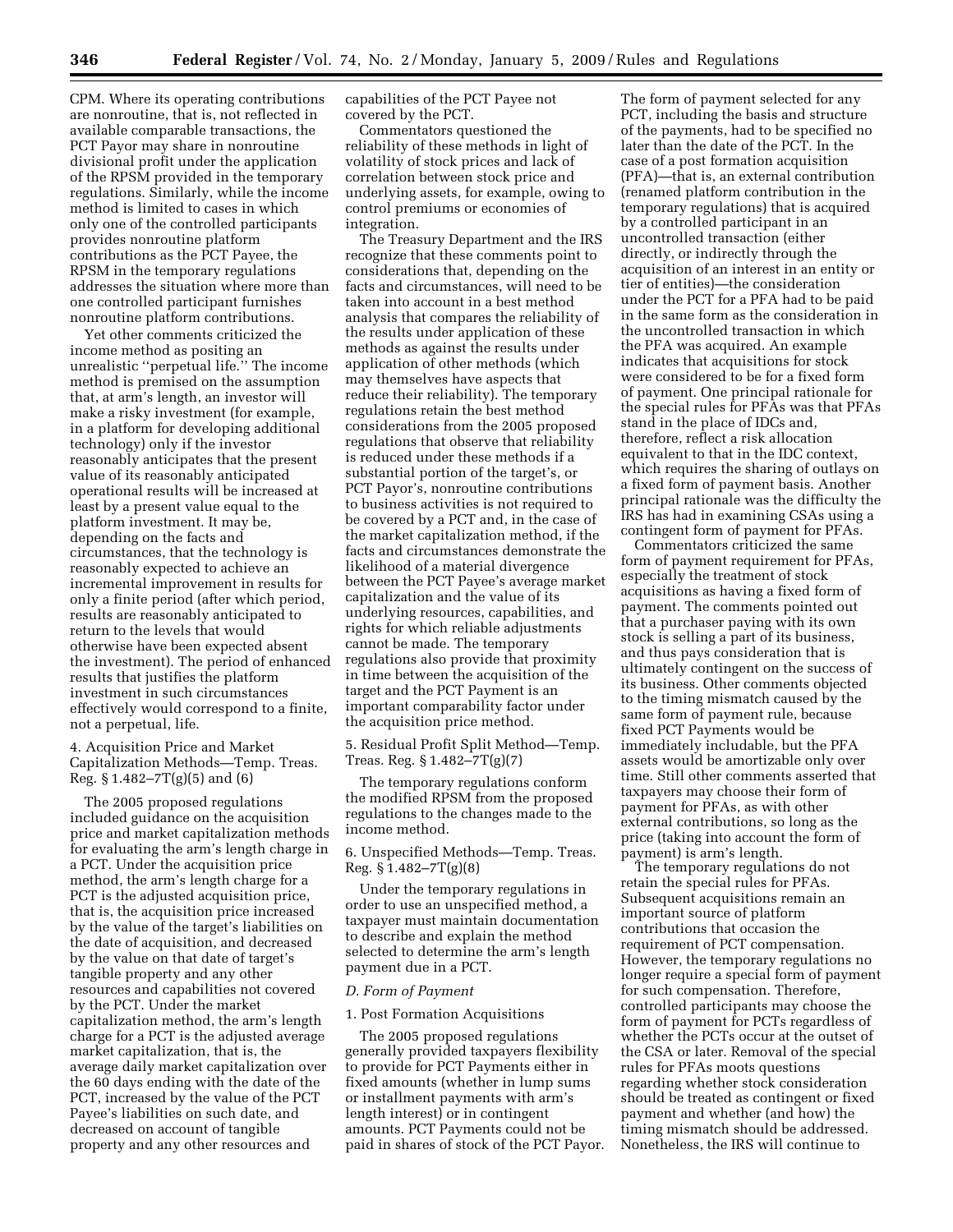scrutinize the contractual documentation, pricing, and implementation of contingent forms of payment for PFAs.

## 2. Contingent Payments—Temp. Treas. Reg.  $$1.482 - 7T(h)(2)(iv)$  and  $(v)$

The temporary regulations incorporate rules to ensure that the contingent form for PCT Payments is applied properly by both taxpayers and the IRS. In accordance with Treas. Reg.  $§ 1.482-1(d)(3)(iii)(B)$ , a CSA contractual provision that provides for payments for a PCT (or group of PCTs) to be contingent on the exploitation of cost shared intangibles will be respected as consistent with economic substance only if the allocation between the controlled participants of the risks attendant on such form of payment is determinable before the outcomes of such allocation that would have materially affected the PCT pricing are known or reasonably knowable. The temporary regulations require a contingent payment provision to clearly and unambiguously specify the basis on which the contingent payment obligations are to be determined. In particular, the contingent payment provision must clearly and unambiguously specify the events that give rise to an obligation to make PCT Payments, the royalty base (such as sales or revenues), and the computation used to determine the PCT Payments. The royalty base specified must permit verification of its proper use by reference to books and records maintained by the controlled participants in the normal course of business (for example, books and records maintained for financial accounting or business management purposes).

The temporary regulations also provide that where a method yields a fixed value for PCT Payments, a conversion may be made to a contingent form of payments. Guidance is also provided on discount rates for purposes of such conversion. Certain forms of payment may involve different risks than others. For example, ordinarily a royalty computed on a profits base would be more volatile, and so require a higher discount rate to discount projected payments to present value, than a royalty computed on a sales base.

#### *E. Periodic Adjustments*

1. Determination of Periodic Adjustments—Temp. Treas. Reg.  $§ 1.482 - 7T(i)(6)(v)$  and (vi)

The 2005 proposed regulations addressed the CWI principle of the second sentence of section 482 in the

context of cost sharing. The Commissioner could make periodic adjustments for an open taxable year (the Adjustment Year) and all subsequent years of the CSA Activity in the event of a Periodic Trigger. Under the 2005 proposed regulations, a Periodic Trigger arose if the PCT Payor realized, over the period beginning with the earliest date on which an IDC occurred through the end of the Adjustment Year, an actually experienced return ratio of the present value of its total territorial operating profits divided by the present value of its investment consisting of the sum of its cost contributions plus PCT Payments, outside the periodic return ratio range of between .5 and 2. In arriving at these present values, the Commissioner would use an applicable discount rate, which in the case of certain publicly traded entities would be their weighted average cost of capital, unless the Commissioner determines, or the controlled participants establish, that another discount rate better reflects the degree of risk of the CSA Activity. Periodic adjustments would be determined under a modified RPSM. Exceptions were provided, such as for an effective CUT or for results due to extraordinary events beyond the controlled participants' control and that could not have been reasonably anticipated. In determining whether to make any periodic adjustments, the Commissioner would consider whether the outcome as adjusted more reliably reflects an arm's length result under all the relevant facts and circumstances.

Commentators offered several criticisms of the periodic adjustment rules. Some comments considered the periodic adjustment rules to be inconsistent with the arm's length standard and, through hindsight, to strip away returns to risk. Other comments claimed for taxpayers the same ability as the Commissioner to make periodic adjustments to implement the CWI principle where subsequent results diverge from original expectations. Comments also addressed the exceptions and means for taxpayers to demonstrate their results were arm's length so as to avoid periodic adjustments.

The Treasury Department and the IRS reaffirm that the CWI principle is consistent, and periodic adjustments are to be administered consistently, with the arm's length standard. Congress adopted the CWI principle in 1986 out of concern about related-party long-term transfers of high-profit potential intangibles for relatively insignificant lump sum or royalty consideration justified by reference to putatively

comparable transactions between unrelated parties that differed significantly in terms of the division of functionality and risks when compared to the transfers at issue. See H.R. Rep. 99–426, at 424–25 (1985). See also Notice 88–123 (the White Paper), 1988– 2 CB 458, 472–74, 477–80. Congress intended that taxpayers be able to ''use certain bona fide cost-sharing arrangements as an appropriate method of allocating income attributable to intangibles among related parties, if and to the extent such agreements are consistent with the purposes of this provision that the income allocated among the parties reasonably reflect the actual economic activity undertaken by each.'' H.R. Conf. Rep. No. 99–841, at II– 638 (1986). See Treas. Reg. § 601.601(d)(2)(ii)(*b*).

Accordingly, the temporary regulations continue to provide for periodic adjustments along lines similar to those in the intangible transfer section of the regulations, as adapted for the cost sharing context. Compare Treas. Reg. § 1.482–4(f)(2)(Periodic adjustments). The temporary regulations, however, adopt a smaller periodic return ratio range than the 2005 proposed regulations. Setting a Periodic Trigger to occur if the actually experienced return ratio falls outside the periodic return ratio range of between .667 and 1.5 (or between 0.8 and 1.25, if the taxpayer has not substantially complied with the documentation requirements of Temp. Treas. Reg. § 1.482–7T(k)) is intended to isolate situations in which actual results suggest the potential of an absence of arm's length pricing as of the date of the PCT. The Treasury Department and the IRS consider that the periodic return ratio range under the temporary regulations more realistically targets the threshold at which periodic adjustment scrutiny is appropriate. In determining whether to make any periodic adjustments, the Commissioner considers whether the outcome as adjusted more reliably reflects an arm's length result under all the relevant facts and circumstances.

The temporary regulations also make conforming changes to the determination of periodic adjustments, in the event of a Periodic Trigger, in light of other changes in the temporary regulations, for example, in the RPSM and form of payment provisions.

#### 2. Advance Pricing Agreement

In addition, the Treasury Department and the IRS intend to issue by revenue procedure separate published guidance that provides an exception to periodic adjustments, similar to exceptions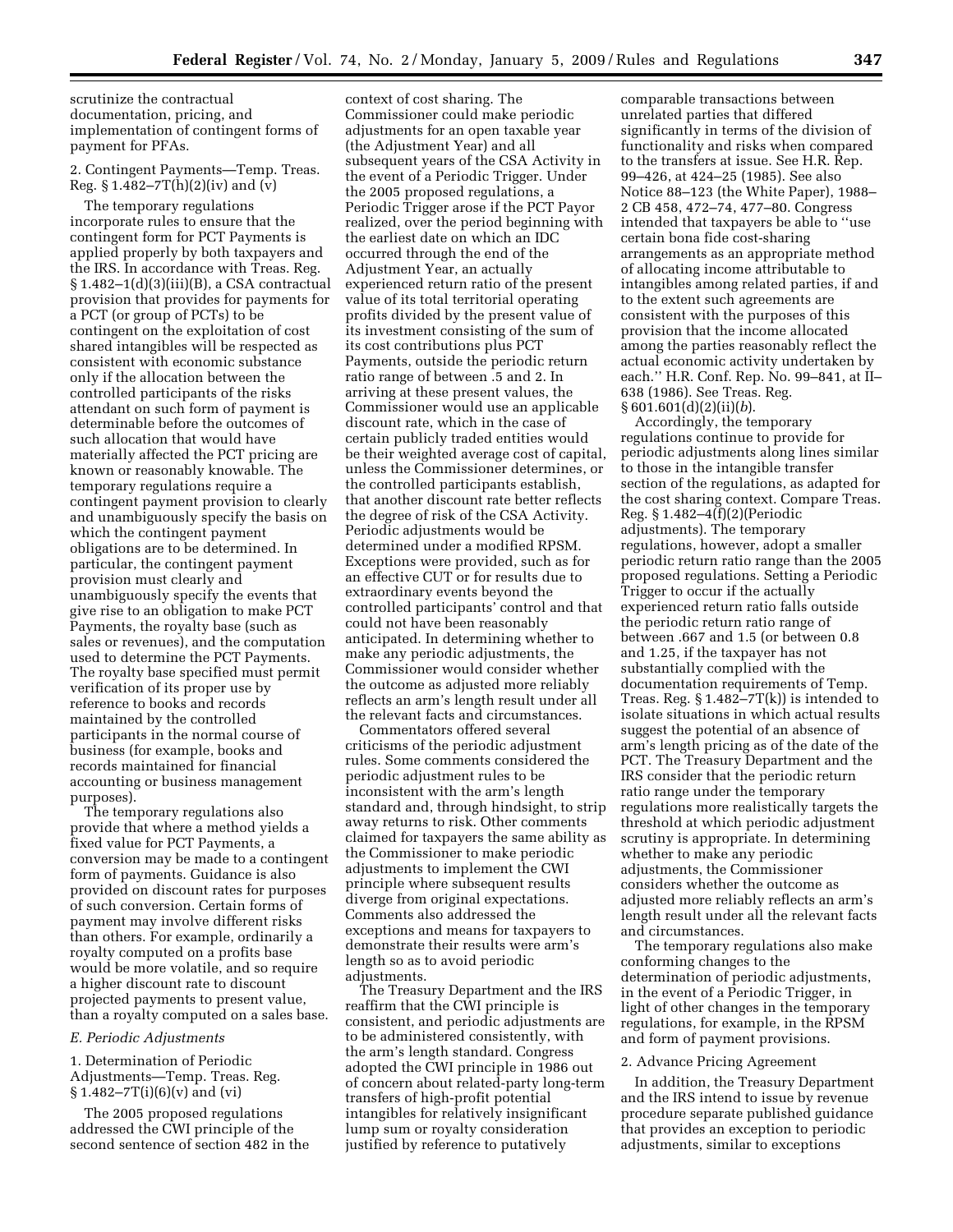provided in Temp. Treas. Reg. § 1.482– 7T(i)(6)(vi), in the context of an advance pricing agreement (APA) entered into pursuant to Rev. Proc. 2006–9, 2006–1 CB 278 (as it may be amended or superseded by subsequent administrative pronouncement). The guidance would provide that no periodic adjustments will be made in any year based on a Trigger PCT that is a covered transaction under the APA. See Treas. Reg. § 601.601(d)(2)(ii)(*b*).

An APA process generally is contemporaneous with a taxpayer's original transactions and involves transparency concerning a taxpayer's upfront efforts to conform to the arm's length standard. Thus, the APA process may overcome the asymmetry in information addressed by the periodic adjustment provisions, eliminating a primary basis for a CWI adjustment. See generally 70 FR 51128–51130 (preamble to 2005 proposed regulations).

The Treasury Department and the IRS considered the possibility of a further exception to periodic adjustments based on documentation that a taxpayer would maintain contemporaneously with a PCT. Compare Treas. Reg. § 1.6662– 6(d)(2)(iii). Such an exception was not incorporated into the temporary regulations in light of the concern that documentation prepared only by the taxpayer would not benefit from a similar degree of contemporaneous transparency and explanation as involved in an APA. The Treasury Department and the IRS continue to consider this matter and solicit comments on whether and how a documentation exception could be adapted to the purposes of the CWI principle.

## *F. Terminology and Table of Definitions—Temp. Treas. Reg. § 1.482– 7T(j)(1)*

For ease of reference, a comprehensive table of terms is provided. The table sets forth, alphabetically, technical terms used in the regulations, any applicable abbreviations, definitions (if not elsewhere defined in the regulations), and cross references to relevant portions of the regulations where the terms are defined or used.

#### *G. Administrative and Transition Rules—Temp. Treas. Reg. § 1.482–7T(m)*

The 2005 proposed regulations included transition rules for existing qualified cost sharing arrangements so as not to disturb taxpayers' reliance on the prior regulations, while providing for appropriate prospective application of the new regulations. Grandfather treatment would have been terminated

in certain events, including the occasion of a Periodic Trigger as the result of a subsequent PCT occurring after the regulations' effective date, a material change in the scope of the arrangement, such as a material expansion of the activities undertaken beyond the scope of the intangible development area, or a 50 percent or greater change in the ownership of interests in cost shared intangibles.

Commentators objected to the grandfather termination events, in particular in the case of a subsequent Periodic Trigger or a 50 percent change of ownership, as defeating taxpayers' legitimate expectation under the prior regulations.

The temporary regulations do not terminate grandfather treatment upon a 50 percent change of ownership or on account of a subsequent Periodic Trigger or a material change in scope of the arrangement. The temporary regulations instead adopt a targeted provision that applies the temporary regulations' periodic adjustment rules to PCTs that occur on or after the date of a material change in the scope of the grandfathered CSA. A material change in scope would include a material expansion of the activities undertaken beyond the scope of the intangible development area, as described in former Treas. Reg. § 1.482– 7(b)(4)(iv). For this purpose, a contraction of the scope of a CSA, absent a material expansion into one or more lines of research and development beyond the scope of the intangible development area, does not constitute a material change in scope of the CSA. Whether a material change in scope has occurred is determined on a cumulative basis. Therefore, a series of expansions, any one of which is not a material expansion by itself, may collectively constitute a material expansion.

#### **Special Analyses**

It has been determined that this Treasury decision is not a significant regulatory action as defined in Executive Order 12866. Therefore, a regulatory assessment is not required. It has been determined also that section 553(b) of the Administrative Procedure Act (5 U.S.C. chapter 5) does not apply to these regulations. For the applicability of the Regulatory Flexibility Act (5 U.S.C. chapter 6) refer to the Special Analyses section of the preamble to the cross-reference notice of proposed rulemaking published in the Proposed Rules section in this issue of the **Federal Register**. Pursuant to section 7805(f) of the Internal Revenue Code, these regulations will be submitted to the Chief Counsel for Advocacy of the Small Business

Administration for comment on its impact on small business.

#### **Drafting Information**

The principal author of these proposed regulations is Kenneth P. Christman of the Office of Chief Counsel (International). However, other personnel from the Treasury Department and the IRS participated in their development.

#### **List of Subjects**

#### *26 CFR Part 1*

Income taxes, Reporting and recordkeeping requirements.

#### *26 CFR Part 301*

Employment taxes, Estate taxes, Excise taxes, Gift taxes, Income taxes, Penalties, Reporting and recordkeeping requirements.

#### *26 CFR Part 602*

Reporting and recordkeeping requirements.

#### **Amendment to the Regulations**

■ Accordingly, 26 CFR parts 1, 301, and 602 are amended as follows:

## **PART 1—INCOME TAXES**

■ **Paragraph 1.** The authority citation for part 1 is amended by adding an entry in numerical order to read as follows:

**Authority:** 26 U.S.C. 7805 \* \* \* Section 1.482–7A also issued under 26 U.S.C. 482. \* \* \*

■ **Par. 2.** Section 1.367(a)–1 is added to read as follows:

#### **§ 1.367(a)–1 Transfers to foreign corporations subject to section 367(a): In general.**

(a) through (d)(2) [Reserved].

(3) [Reserved] For further guidance, see § 1.367(a)–1T(d)(3).

(d)(4) through (g) [Reserved]. ■ **Par 3.** Section 1.367(a)–1T is amended

by revising the second sentence of paragraph (d)(3) to read as follows:

**§ 1.367(a)–1T Transfers to foreign corporations subject to section 367(a): In general (temporary).** 

\* \* \* \* \*

(d) \* \* \*  $(3) * * * A$  person's entering into a cost sharing arrangement under § 1.482– 7T or acquiring rights to intangible property under such an arrangement shall not be considered a transfer of property described in section  $367(a)(1)$ . \* \*

■ **Par. 4.** Section 1.482–0 is amended by adding the entries for §§ 1.482– 1(b)(2)(iii), 1.482–2(e) and (f), 1.482–4(g)

\* \* \* \* \*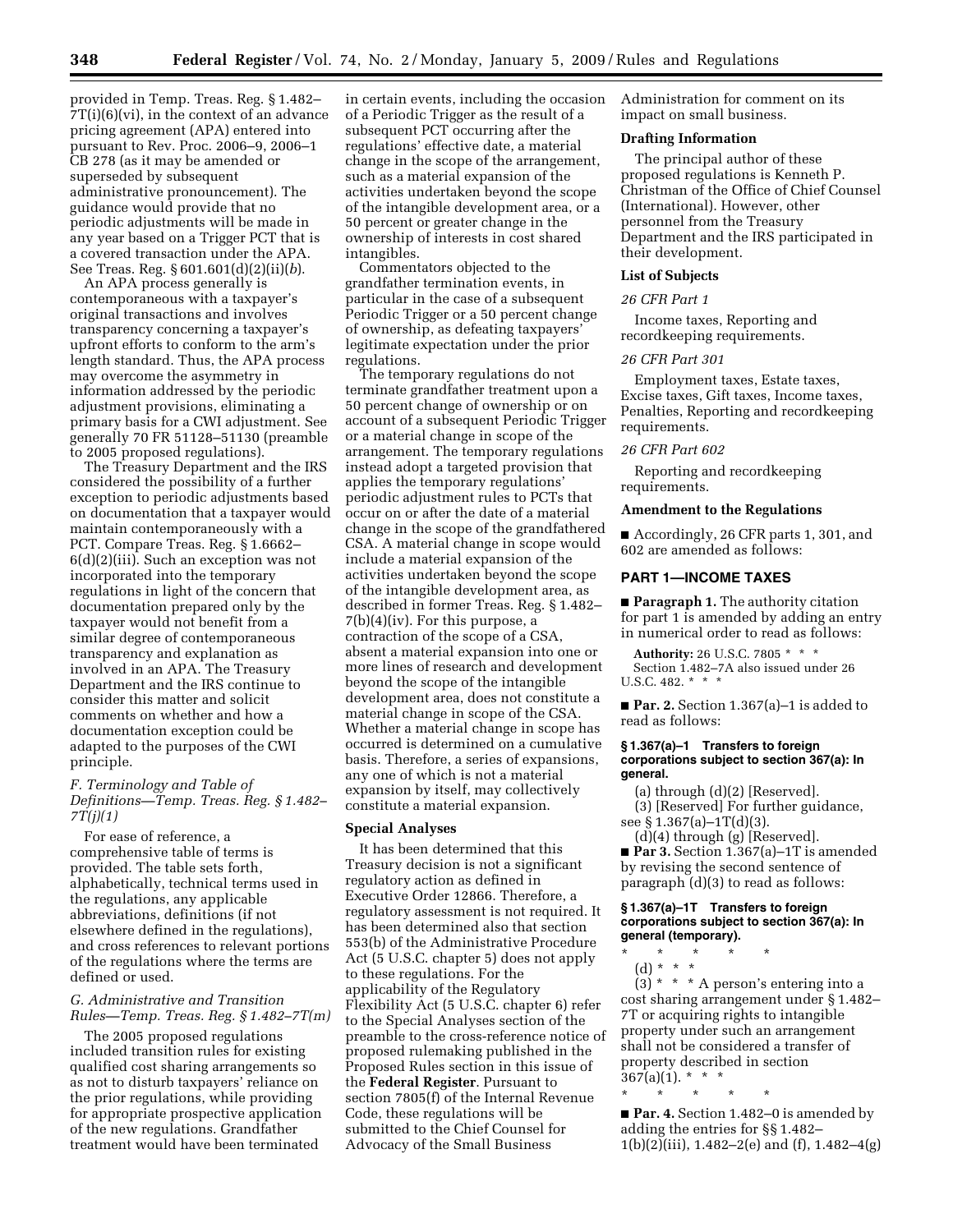and (h) and revising the entries for § 1.482–7 to read as follows:

**§ 1.482–0 Outline of regulations under section 482.** 

\* \* \* \* \* **§ 1.482–1 Allocation of income and** 

\* \* \* \* \*

## **deductions among taxpayers.**

(b) \* \* \*  $(2) * * * *$ (iii) [Reserved]. For further guidance, see § 1.482–0T, the entry for § 1.482–  $1T(b)(2)(iii)$ .

\* \* \* \* \*

## **§ 1.482–2 Determination of taxable income in specific situations.**

\* \* \* \* \*

(e) and (f) [Reserved]. For further guidance, see § 1.482–0T, the entries for § 1.482–2T(e) and (f). \* \* \* \* \*

#### **§ 1.482–4 Methods to determine taxable income in connection with a transfer of intangible property.**

\* \* \* \* \* (g) and (h) [Reserved]. For further guidance, see § 1.482–0T, the entries for § 1.482–4T(g) and (h). \* \* \* \* \*

#### **§ 1.482–7 Methods to determine taxable income in connection with a cost sharing arrangement.**

#### [Reserved]. For further guidance, see § 1.482–0T, the entries for § 1.482–7T. \* \* \* \* \*

■ **Par. 5.** Section 1.482–0T is amended as follows:

- 1. The entries for §§ 1.482–
- $1T(b)(2)(iii)$ , (c), (d) $(1)$ , (d) $(2)$ ,

 $(d)(3)(ii)(A)$ , and  $(d)(3)(ii)(B)$  are revised. ■ 2. A new entry for §  $1.482-1T(b)(2)(iii)$ is added.

■ 3. The entries for § 1.482–2T(e) are revised, and new entries for § 1.482– 2T(f) are added.

■ 4. The entries for § 1.482–4T(f)(7) are removed, and the entries for § 1.482– 4T(g) and (h) are added.

■ 5. The entries for § 1.482–7T are added.

■ 6. The entries for  $§ 1.482 - 9T(m)(3)$ and (n) are revised.

The additions and revisions read as follows:

## **§ 1.482–0T Outline of regulations under section 482 (temporary).**

\* \* \* \* \*

**§ 1.482–1T Allocation of income and deductions among taxpayers (temporary).** 

- \* \* \* \* \*
- (b) \* \* \*
- $(2) * * * *$

(ii) [Reserved]. For further guidance, see § 1.482–0, the entry for § 1.482–  $1(b)(2)(ii)$ .

(iii) Coordination of methods applicable to certain intangible development arrangements.

 $(c)$  through  $(d)(3)(ii)(B)$  [Reserved]. For further guidance, see § 1.482–0, the entries for § 1.482–1(c) through  $(d)(3)(iii)(B).$ \* \* \* \* \*

## **§ 1.482–2T Determination of taxable income in specific situations (temporary).**

\* \* \* \* \* (e) Cost sharing arrangement. (f) Effective/applicability Date. (1) In general. (2) Election to apply section paragraph (b) to earlier taxable years. (3) Expiration date. \* \* \* \* \*

## **§ 1.482–4T Methods to determine taxable income in connection with a transfer of intangible property (temporary).**

\* \* \* \* \* (g) Coordination with rules governing cost sharing arrangements.

- (h) Effective/applicability date.
- (1) In general.
- (2) Election to apply regulation to earlier taxable years.
- (3) Expiration date. \* \* \* \* \*

#### **§ 1.482–7T Methods to determine taxable income in connection with a cost sharing arrangement (temporary).**

(a) In general.

- (1) RAB share method for cost sharing transactions (CSTs).
- (2) Methods for platform contribution transactions (PCTs).
- (3) Methods for other controlled transactions.
- (i) Contribution to a CSA by a
- controlled taxpayer that is not a
- controlled participant.

(ii) Transfer of interest in a cost shared intangible.

(iii) Other controlled transactions in connection with a CSA.

(iv) Controlled transactions in the absence of a CSA.

(4) Coordination with the arm's length standard.

(b) Cost sharing arrangement.

(1) Substantive requirements.

- (i) CSTs.
- (ii) PCTs.
- (iii) Divisional interests.
- (iv) Examples.
- (2) Administrative requirements.
- (3) Date of a PCT.
- (4) Divisional interests.
- (i) In general.
- (ii) Territorial based divisional interests.
- (iii) Field of use based divisional interests.
	- (iv) Other divisional bases.
	- (v) Examples.
- (5) Treatment of certain arrangements as CSAs.
- (i) Situation in which Commissioner must treat arrangement as a CSA.
- (ii) Situation in which Commissioner may treat arrangement as a CSA.
	- (iii) Examples.
	- (6) Entity classification of CSAs.
	- (c) Platform contributions.
	- (1) In general.
	- (2) Terms of platform contributions.
	- (i) Presumed to be exclusive.
	- (ii) Rebuttal of Exclusivity.
- (iii) Proration of PCT Payments to the extent allocable to other business
- activities.
	- (A) In general.
- (B) Determining the proration of PCT Payments.
- (3) Categorization of the PCT.
- (4) Certain make-or-sell rights excluded.
- (i) In general.
- (ii) Examples.
- (5) Examples.
- (d) Intangible development costs.
- (1) Determining whether costs are
- IDCs.
	- (i) Definition and scope of the IDA.
	- (ii) Reasonably anticipated cost
	- shared intangible.
		- (iii) Costs included in IDCs.
		- (iv) Examples.
		- (2) Allocation of costs.
		- (3) Stock-based compensation.
		- (i) In general.
		- (ii) Identification of stock-based
	- compensation with the IDA.
- (iii) Measurement and timing of stock-

(*1*) Transfers to which section 421

(*3*) Modification of stock option. (*4*) Expiration or termination of CSA. (B) Election with respect to options on

(*3*) Generally accepted accounting

(*4*) Time and manner of making the

(e) Reasonably anticipated benefit

(*2*) Deductions of foreign controlled

based compensation IDC. (A) In general.

publicly traded stock. (*1*) In general.

(C) Consistency. (4) IDC share. (5) Examples.

(1) Definition. (i) In general. (ii) Examples.

(i) In general.

(2) Measure of benefits.

(*2*) Publicly traded stock.

applies.

participants.

principles.

election.

shares.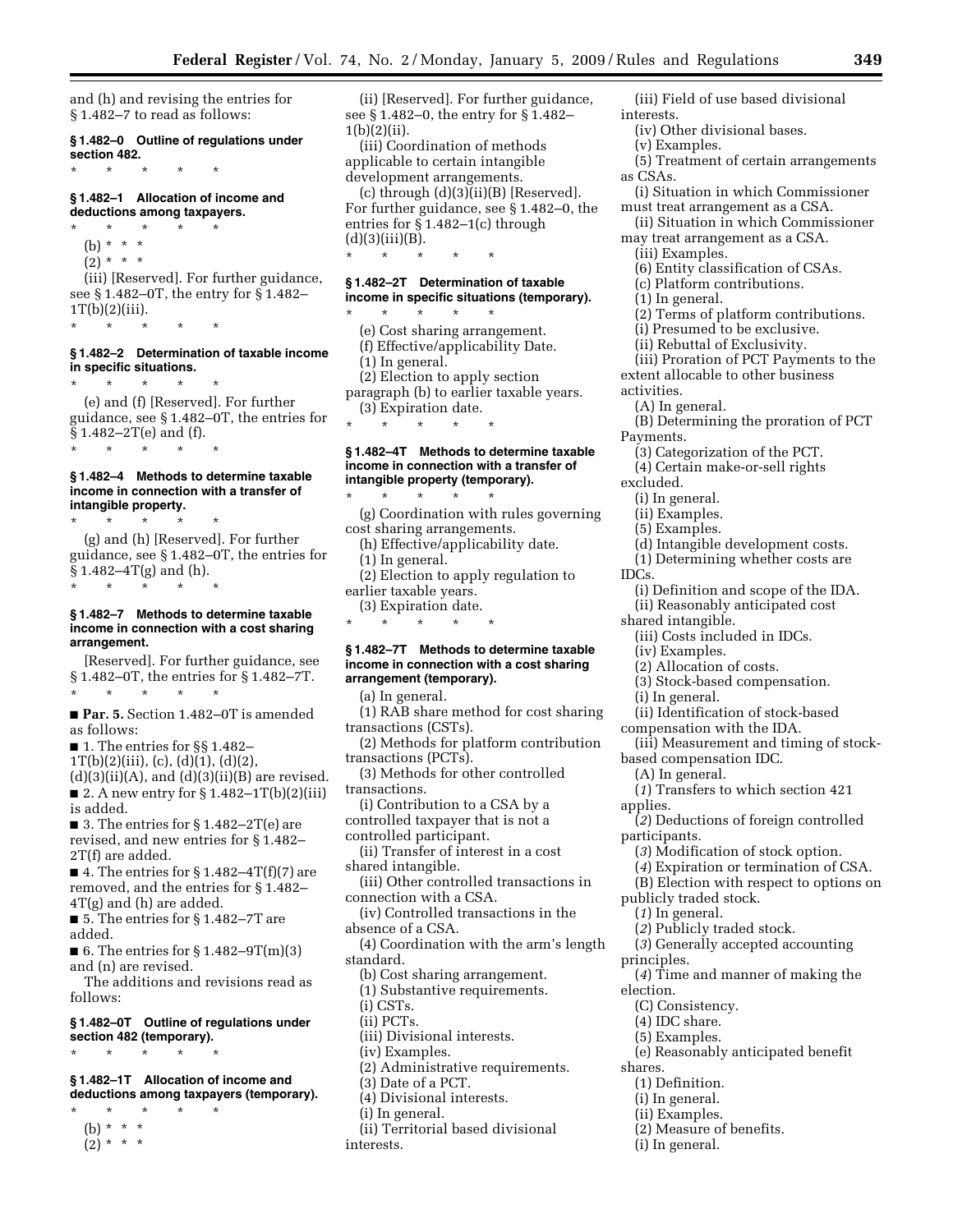(ii) Indirect bases for measuring anticipated benefits. (A) Units used, produced, or sold. (B) Sales. (C) Operating profit. (D) Other bases for measuring anticipated benefits. (E) Examples. (iii) Projections used to estimate benefits. (A) In general. (B) Examples. (f) Changes in participation under a CSA. (1) In general. (2) Controlled transfer of interests. (3) Capability variation. (4) Arm's length consideration for a change in participation. (5) Examples. (g) Supplemental guidance on methods applicable to PCTs. (1) In general. (2) Best method analysis applicable for evaluation of a PCT pusuant to a CSA. (i) In general. (ii) Consistency with upfront contractual terms and risk allocations the investor model. (A) In general. (B) Examples. (iii) Consistency of evaluation with realistic alternatives. (A) In general. (B) Examples. (iv) Aggregation of transactions. (v) Discount rate. (A) In general. (B) Considerations in best method analysis of discount rates. (*1*) Discount rate variation between realistic alternatives. (*2*) Discount rate variation between forms of payment. (*3*) Post-tax rate. (C) Example. (vi) Financial projections. (vii) Accounting principles. (A) In general. (B) Examples. (viii) Valuations of subsequent PCTs. (A) Date of subsequent PCT. (B) Best method analysis for subsequent PCT. (ix) Arm's length range. (A) In general. (B) Methods based on two or more input parameters. (C) Variable input parameters. (D) Determination of arm's length PCT Payment. (*1*) No variable input parameters. (*2*) One variable input parameters. (*3*) More than one variable input parameter. (E) Adjustments. losses.

(x) Valuation undertaken on a pre-tax basis.

(3) Comparable uncontrolled transaction method. (4) Income method. (i) In general. (A) Equating cost sharing and licensing alternatives. (B) Cost sharing alternative. (C) Licensing alternative. (D) Only one controlled participate with nonroutine platform contributions. (E) Income method payment forms. (F) Discount rates appropriate to cost sharing and licensing alternatives. (G) The effect of taxation on determining the arm's length amount. (ii) Evaluation of PCT Payor's cost sharing alternative. (iii) Evaluation of PCT Payor's licensing alternatives. (A) Evaluation based on CUT. (B) Evaluation based on CPM. (iv) Lump sum payment form. (v) Best method analysis considerations. (vi) Routine platform and operating contributions. (vii) Examples. (5) Acquisition Price Method. (i) In general. (ii) Determination of arm's length charge. (iii) Adjusted acquisition price. (iv) Best method analysis consideration. (v) Examples. (6) Market capitalization method. (i) In general. (ii) Determination of arm's length charge. (iii) Average market capitalization. (iv) Adjusted average market capitalization. (v) Best method analysis consideration. (vi) Examples. (7) Residual profit split method. (i) In general. (ii) Appropriate share of profits and (iii) Profit split. (A) In general. (B) Determine nonroutine residual divisional profit or loss. (C) Allocate nonroutine residual divisional profit or loss. (*1*) In general. (*2*) Relative value determination. (*3*) Determination of PCT Payments. (*4*) Routine platform and operating contributions. (iv) Best method analysis considerations. (A) In general. (B) Comparability. (C) Data and assumptions. (D) Other factors affecting reliability. (v) Examples.

(8) Unspecified methods.

(h) Form of payment rules.

(1) CST Payments. (2) PCT Payments. (i) In general. (ii) No PCT Payor stock. (iii) Specified form of payment. (A) In general. (B) Contingent payments. (C) Examples. (iv) Conversion from fixed to contingent form of payment. (3) Coordination of best method rule and form of payment. (i) Allocations by the Commissioner in connection with a CSA. (1) In general. (2) CST allocations. (i) In general. (ii) Adjustments to improve the reliability of projections used to estimate RAB shares. (A) Unreliable projects. (B) Foreign-to-foreign adjustments. (C) Correlative adjustments to PCTs. (D) Examples. (iii) Timing of CST allocations. (3) PCT allocations. (4) Allocations regarding changes in participation under CSA. (5) Allocations when CSTs are consistently and materially disproportionate to RAB shares. (6) Periodic adjustments. (i) In general. (ii) PRRR. (iii) AERR. (A) In general. (B) PVTP. (C) PVI. (iv) ADR. (A) In general. (B) Publicly traded companies. (C) Publicly traded. (D) PCT Payor WACC. (E) Generally accepted accounting principles. (v) Determination of periodic adjustments. (A) In general. (B) Adjusted RPSM as of Determination Date. (vi) Exceptions to periodic adjustments. (A) Controlled participants establish periodic adjustment not warranted. (*1*) Transactions involving the same platform contribution as in the Trigger PCT. (*2*) Results not reasonably anticipated. (*3*) Reduced AERR does not cause Periodic Trigger. (*4*) Increased AERR does not cause Periodic Trigger. (B) Circumstances in which Periodic Trigger deemed out to occur. (*1*) 10-year period. (*2*) 5-year period. (vii) Examples.

- (j) Definitions and special rules.
- (1) Definitions.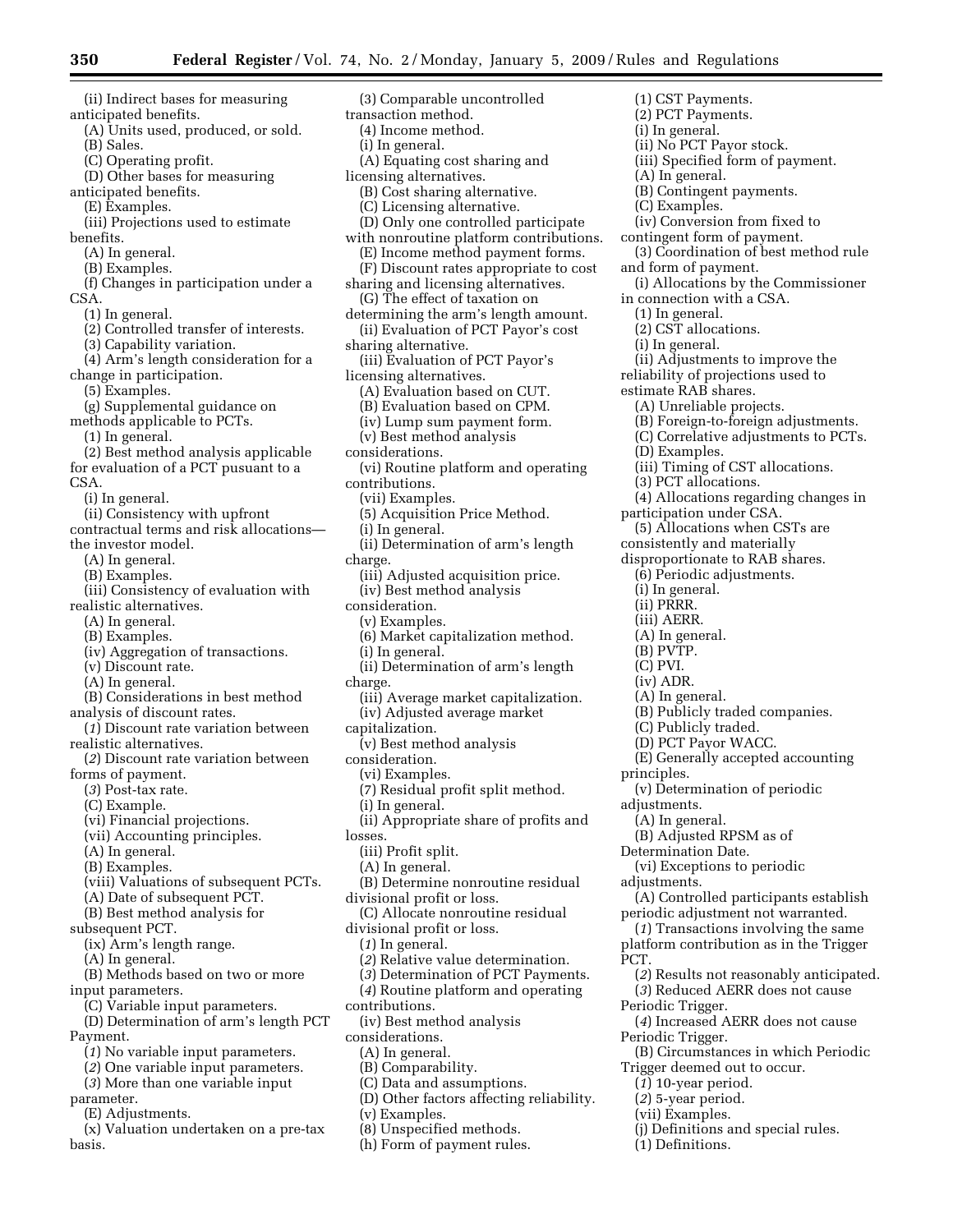- (i) In general.
- (ii) Examples.
- (2) Special rules.
- (i) Consolidated group.
- (ii) Trade or business.
- (iii) Partnership.
- (3) Character.
- (i) CST Payments.
- (ii) PCT Payments.
- 
- (iii) Examples.
- (k) CSA administrative requirements.
- (1) CSA contractual requirements.
- (i) In general.
- (ii) Contractual provisions.
- (iii) Meaning of contemporaneous.
- (A) In general.
- (B) Example.
- (iv) Interpretation of contractual provisions.
	- (A) In general.
	- (B) Examples.
	- (2) CSA documentation requirements.
	- (i) In general. (ii) Additional CSA documentation
- requirements.
- (iii) Coordination rules and production of documents.
- (A) Coordination with penalty
- regulations.
	- (B) Production of documentation.
	- (3) CSA accounting requirements.
	- (i) In general.
	- (ii) Reliance on financial accounting.
	- (4) CSA reporting requirements.
	- (i) CSA Statement.
	- (ii) Content of CSA Statement.
	- (iii) Time for filing CSA Statement.
	- (A) 90-day rule.
	- (B) Annual return requirement.
	- (1) In general.

(2) Special filing rule for annual return requirement.

- (iv) Examples.
- (l) Effective/applicability date.
- (m) Transition rule.
- (*1*) In general.
- (*2*) Transitional modification of
- applicable provisions.
- (3) Special rule for certain periodic adjustments.
- (n) Expiration date.
- \* \* \* \* \*

#### **§ 1.482–9T Methods to determine taxable income in connection with a controlled services transaction (temporary).**

- \* \* \* \* \*
	- $(m) * * * *$
- (3) Coordination with rules governing cost sharing arrangements. \* \* \*
	- (n) Effective/applicability dates.

■ **Par. 6.** Section 1.482–1 is amended by revising the last sentence of paragraph (c)(1) to read as follows:

#### **§ 1.482–1 Allocation of income and deductions among taxpayers.**

\* \* \* \* \*  $(c) * * * *$ 

(1) \* \* \* See § 1.482–7T for the applicable methods in the case of a cost sharing arrangement. \* \* \* \* \*

■ **Par. 7.** Section 1.482–1T is amended by:

- $\blacksquare$  1. Revising paragraphs (b)(2)(i),  $(b)(2)(ii)$ ,  $(c)$ ,  $(d)(1)$ ,  $(d)(2)$ ,  $(d)(3)(i)$ ,
- $(d)(3)(ii)$  and  $(j)(6)(iii)$ .
- 2.Adding a new paragraph (b)(2)(iii).
- 3.Adding a new sentence to the end of paragraph (j)(6)(i).

The additions and revisions read as follows:

#### **§ 1.482–1T Allocation of income and deductions among taxpayers (temporary).**

\* \* \* \* \*

(b) \* \* \* (2) *Arm's length methods*—(i) *Methods*. Sections 1.482–2 through 1.482–6, 1.482–7T, and 1.482–9T provide specific methods to be used to evaluate whether transactions between or among members of the controlled group satisfy the arm's length standard, and if they do not, to determine the arm's length result. Section 1.482–1 and this section provide general principles applicable in determining arm's length results of such controlled transactions, but do not provide methods, for which reference must be made to those other sections in accordance with paragraphs (b)(2)(ii) and (iii) of this section. Section 1.482–7T provides the specific methods to be used to evaluate whether a cost sharing arrangement as defined in § 1.482–7T produces results consistent with an arm's length result.

(ii) [Reserved]. For further guidance, see § 1.482–1(c) through (d)(3)(ii)(C) *Example 1* and *2*.

(iii) *Coordination of methods applicable to certain intangible development arrangements*. Section 1.482–7T provides the specific methods to be used to determine arm's length results of controlled transactions in connection with a cost sharing arrangement as defined in § 1.482–7T. Sections 1.482–4 and 1.482–9T, as appropriate, provide the specific methods to be used to determine arm's length results of arrangements, including partnerships, for sharing the costs and risks of developing intangibles, other than a cost sharing arrangement covered by § 1.482–7T. See also §§ 1.482–4T(g) (Coordination with rules governing cost sharing arrangements) and  $1.482 - 9T(m)(3)$ (Coordination with rules governing cost sharing arrangements).

(c) through (d)(3)(ii)(C) *Examples 1*  and *2*. [Reserved]. For further guidance, see § 1.482–1(c) through (d)(3)(ii)(C) *Example 1* and *2*.

\* \* \* \* \*

 $(i) * * * *$  $(6) * * * *$ 

(i)  $*$   $*$   $*$  The provision of paragraph (b)(2)(iii) of this section is generally applicable on January 5, 2009. \* \* \* \* \*

(iii) Except as noted in the succeeding sentence, the applicability of § 1.482–1T expires on or before July 31, 2009. The applicability of paragraph (b)(2)(iii) of this section expires on or before December 30, 2011.

■ **Par. 8.** Section 1.482–2T is amended as follows:

■ 1. Paragraph (e) is redesignated as paragraph (f) and newly-designated paragraph (f) is revised.

■ 2. New paragraph (e) is added. The addition and revision reads as follows:

#### **§ 1.482–2T Determination of taxable income in specific situations (temporary).**

\* \* \* \* \*

(e) *Cost sharing arrangement*. For rules governing allocations under section 482 to reflect an arm's length consideration for controlled transactions involving a cost sharing arrangement, see § 1.482–7T.

(f) *Effective/applicability date*—(1) *In general*. The provision of paragraph (b) of this section is generally applicable for tax years beginning after December 31, 2006. The provision of paragraph (e) of this section is generally applicable on January 5, 2009.

(2) *Election to apply paragraph (b) to earlier taxable years*. A person may elect to apply the provisions of paragraph (b) of this section to earlier taxable years in accordance with the rules set forth in  $§ 1.482 - 9T(n)(2).$ 

(3) *Expiration date*. The applicability of paragraph (b) of this section expires on or before July 31, 2009. The applicability of paragraph (e) of this section expires on or before December 30, 2011.

■ Par. 9. Section 1.482-4T is amended as follows

- 1. Paragraph  $(f)(3)(i)(B)$  is revised.
- 2. Paragraph (f)(7) is removed.
- 3. New paragraphs (g) and (h) are added.

The additions and revision reads as follows:

#### **§ 1.482–4T Methods to determine taxable income in connection with a transfer of intangible property (temporary).**

- \* \* \* \* \*
	- (f) \* \* \*  $(3) * * * *$
	- $(i)$  \* \* \*
- 

(B) *Cost sharing arrangements*. The rules in this paragraph (f)(3) regarding ownership with respect to cost shared intangibles and cost sharing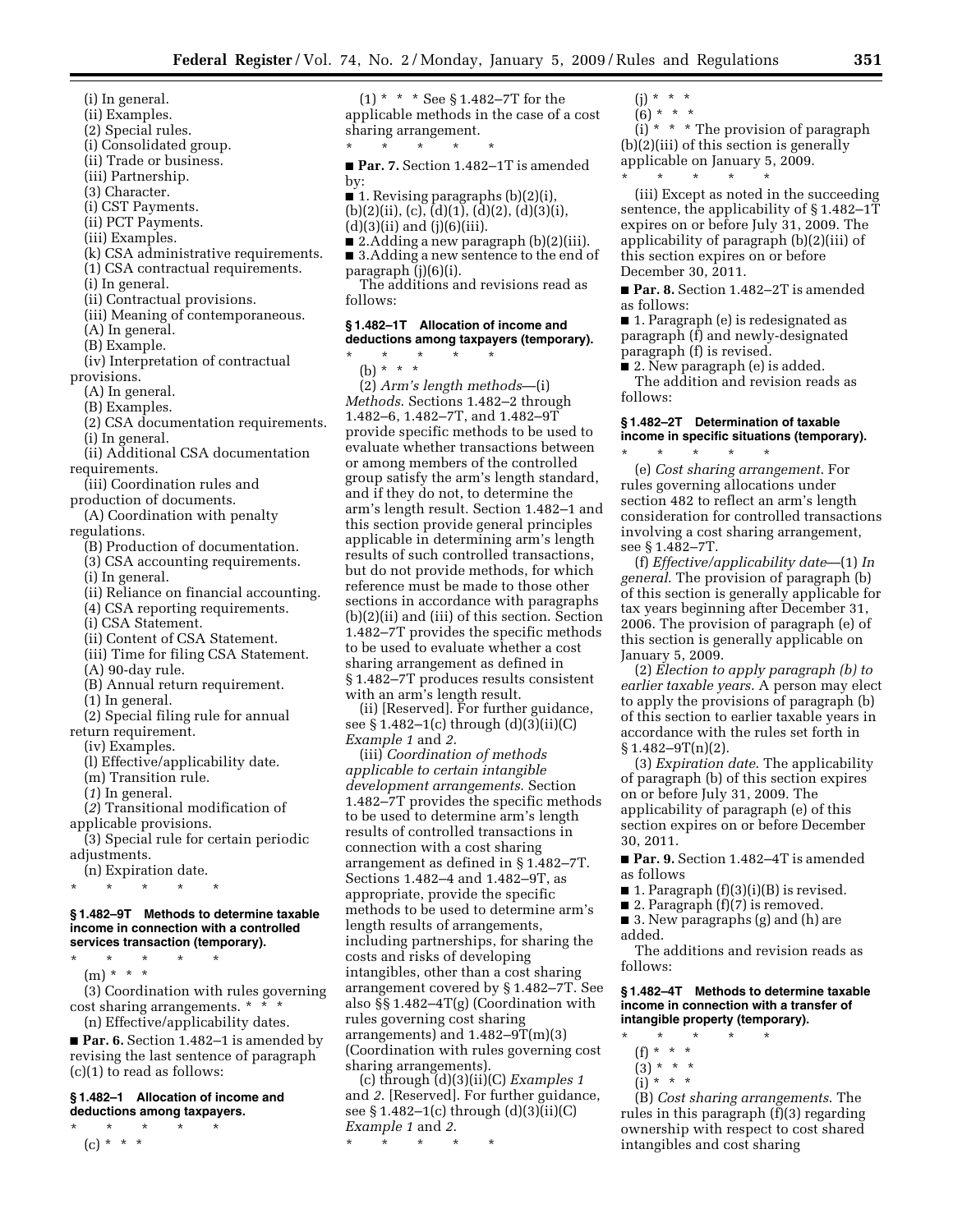arrangements will apply only as provided in § 1.482–7T.

\* \* \* \* \* (g) *Coordination with rules governing cost sharing arrangements*. Section 1.482–7T provides the specific methods to be used to determine arm's length results of controlled transactions in connection with a cost sharing arrangement. This section provides the specific methods to be used to determine arm's length results of a transfer of intangible property, including in an arrangement for sharing the costs and risks of developing intangibles other than a cost sharing arrangement covered by § 1.482–7T. In the case of such an arrangement, consideration of the principles, methods, comparability, and reliability considerations set forth in § 1.482–7T is relevant in determining the best method, including an unspecified method, under this section, as appropriately adjusted in light of the differences in the facts and circumstances between such arrangement and a cost sharing arrangement.

(h) *Effective/applicability date*—(1) *In general*. Except as provided in the succeeding sentence, the provisions of paragraphs (f)(3) and (4) of this section are generally applicable for taxable years beginning after December 31, 2006. The provisions of paragraphs  $(f)(3)(i)(B)$  and  $(g)$  of this section are generally applicable on January 5, 2009.

(2) *Election to apply regulation to earlier taxable years*. A person may elect to apply the provisions of paragraphs (f)(3) and (4) of this section to earlier taxable years in accordance with the rules set forth in  $\S 1.482 - 9T(n)(2)$ .

(3) *Expiration date*. The applicability of this section expires on or before December 30, 2011.

■ **Par. 10.** Section 1.482–5 is amended by revising the last sentence of paragraph (c)(2)(iv) to read as follows:

#### **§ 1.482–5 Comparable profits method.**

- \* \* \* \* \*
	- (c) \* \* \*
	- $(2) * * * *$

(iv) \* \* \* As another example, it may be appropriate to adjust the operating profit of a party to account for material differences in the utilization of or accounting for stock-based compensation (as defined by § 1.482– 7T(d)(3)(i)) among the tested party and comparable parties. \* \* \* \* \*

■ **Par. 11.** Section 1.482-7 is redesignated § 1.482–7A, and an undesignated centerheading preceding § 1.482–7A is added to read as follows:

Regulations applicable on or before January 5, 2009.

■ **Par. 12.** Section 1.482–7T is added to read as follows:

#### **§ 1.482–7T Methods to determine taxable income in connection with a cost sharing arrangement (temporary).**

(a) *In general*. The arm's length amount charged in a controlled transaction reasonably anticipated to contribute to developing intangibles pursuant to a cost sharing arrangement (CSA), as described in paragraph (b) of this section, must be determined under a method described in this section. Each method must be applied in accordance with the provisions of § 1.482–1, except as those provisions are modified in this section.

(1) *RAB share method for cost sharing transactions (CSTs)*. See paragraph (b)(1)(i) of this section regarding the requirement that controlled participants, as defined in section (j)(1)(i) of this section, share intangible development costs (IDCs) in proportion to their shares of reasonably anticipated benefits (RAB shares) by entering into cost sharing transactions (CSTs).

(2) *Methods for platform contribution transactions (PCTs)*. The arm's length amount charged in a platform contribution transaction (PCT) described in paragraph (b)(1)(ii) of this section must be determined under the method or methods applicable under the other section or sections of the section 482 regulations, as supplemented by paragraph (g) of this section. See § 1.482–1(b)(2)(ii) (Selection of category of method applicable to transaction), § 1.482– 1T(b)(2)(iii) (Coordination of methods applicable to certain intangible development arrangements), and paragraph (g) of this section (Supplemental guidance on methods applicable to PCTs).

(3) *Methods for other controlled transactions*—(i) *Contribution to a CSA by a controlled taxpayer that is not a controlled participant*. If a controlled taxpayer that is not a controlled participant contributes to developing a cost shared intangible, as defined in section (j)(1)(i) of this section, it must receive consideration from the controlled participants under the rules of § 1.482–4T(f)(4) (Contribution to the value of an intangible owned by another). Such consideration will be treated as an intangible development cost for purposes of paragraph (d) of this section.

(ii) *Transfer of interest in a cost shared intangible*. If at any time (during the term, or upon or after the termination, of a CSA) a controlled

participant transfers an interest in a cost shared intangible to another controlled taxpayer, the controlled participant must receive an arm's length amount of consideration from the transferee under the rules of §§ 1.482–1 and 1.482–4 through 1.482–6 as supplemented by paragraph (f)(4) of this section regarding arm's length consideration for a change in participation. For this purpose, a capability variation described in paragraph (f)(3) of this section is considered to be a controlled transfer of interests in cost shared intangibles.

(iii) *Other controlled transactions in connection with a CSA*. Controlled transactions between controlled participants that are not PCTs or CSTs (for example, provision of a cross operating contribution, as defined in paragraph (j)(1)(i) of this section, or make-or-sell rights) require arm's length consideration from the latter controlled participant under the rules of §§ 1.482– 1, 1.482–4 through 1.482–6, and 1.482– 9T as supplemented by paragraph (g)(2)(iv) of this section.

(iv) *Controlled transactions in the absence of a CSA*. If a controlled transaction is reasonably anticipated to contribute to developing intangibles pursuant to an arrangement that is not a CSA described in paragraph (b)(1) or (5) of this section, whether the results of any such controlled transaction are consistent with an arm's length result must be determined under the applicable rules of the other sections of the regulations under section 482. For example, an arrangement for developing intangibles in which one controlled taxpayer's costs of developing the intangibles significantly exceeds its share of reasonably anticipated benefits from exploiting the developed intangibles would not in substance be a CSA, as described in paragraphs (b)(1)(i) through (iii) of this section or paragraph (b)(5)(i) of this section. In such a case, unless the rules of this section are applicable by reason of paragraph (b)(5) of this section, the arrangement must be analyzed under other applicable sections of regulations under section 482 to determine whether it achieves arm's length results, and if not, to determine any allocations by the Commissioner that are consistent with such other regulations under section 482. See §§ 1.482–1(b)(2)(ii) (Selection of category of method applicable to transaction) and  $1.482 - 1T(b)(2)(iii)$ (Coordination of methods applicable to certain intangible development arrangements).

(4) *Coordination with the arm's length standard*. A CSA produces results that are consistent with an arm's length result within the meaning of § 1.482–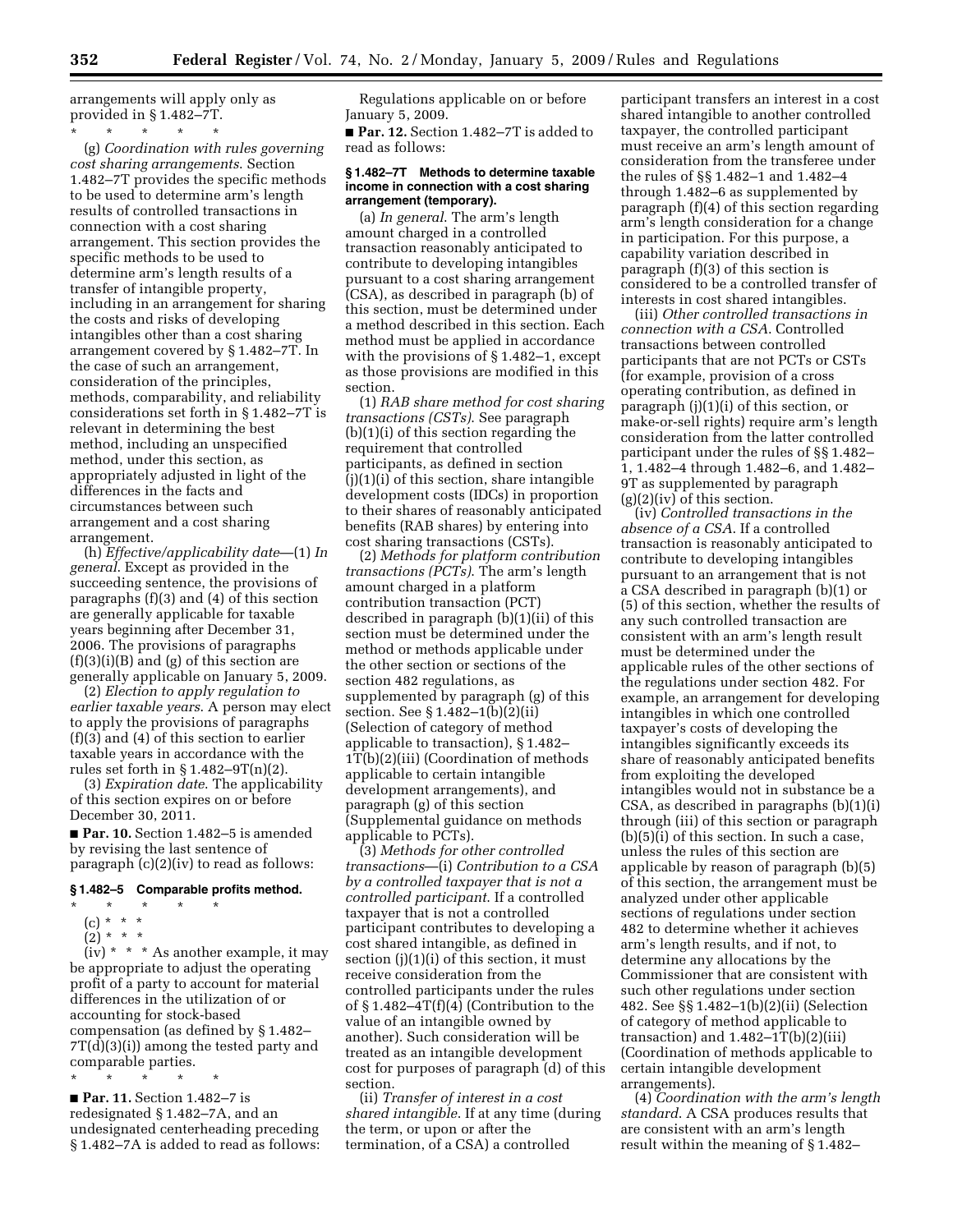1(b)(1) if, and only if, each controlled participant's IDC share (as determined under paragraph (d)(4) of this section) equals its RAB share, each controlled participant compensates its RAB share of the value of all platform contributions by other controlled participants, and all other requirements of this section are satisfied.

(b) *Cost sharing arrangement*. A cost sharing arrangement is an arrangement by which controlled participants share the costs and risks of developing cost shared intangibles in proportion to their RAB shares. An arrangement is a CSA if and only if the requirements of paragraphs (b)(1) through (4) of this section are met.

(1) *Substantive requirements*—(i) *CSTs*. All controlled participants must commit to, and in fact, engage in cost sharing transactions. In CSTs, the controlled participants make payments to each other (CST Payments) as appropriate, so that in each taxable year each controlled participant's IDC share is in proportion to its respective RAB share.

(ii) *PCTs*. All controlled participants must commit to, and in fact, engage in platform contributions transactions to the extent that there are platform contributions pursuant to paragraph (c) of this section. In a PCT, each other controlled participant (PCT Payor) is obligated to, and must in fact, make arm's length payments (PCT Payments) to each controlled participant (PCT Payee) that provides a platform contribution. For guidance on determining such arm's length obligation, see paragraph (g) of this section.

(iii) *Divisional interests*. Each controlled participant must receive a non-overlapping interest in the cost shared intangibles without further obligation to compensate another controlled participant for such interest.

(iv) *Examples*. The following examples illustrate the principles of this paragraph (b)(1):

*Example 1.* Company A and Company B, who are members of the same controlled group, execute an agreement to jointly develop vaccine X and own the exclusive rights to commercially exploit vaccine X in their respective territories, which together comprise the whole world. The agreement provides that they will share some, but not all, of the costs for developing Vaccine X in proportion to RAB share. Such agreement is not a CSA because Company A and Company B have not agreed to share all of the IDCs in proportion to their respective RAB shares.

*Example 2.* Company A and Company B agree to share all the costs of developing Vaccine X. The agreement also provides for employing certain resources and capabilities of Company A in this program including a

skilled research team and certain research facilities, and provides for Company B to make payments to Company A in this respect. However, the agreement expressly provides that the program will not employ, and so Company B is expressly relieved of the payments in regard to, certain software developed by Company A as a medical research tool to model certain cellular processes expected to be implicated in the operation of Vaccine X even though such software would reasonably be anticipated to be relevant to developing Vaccine X and, thus, would be a platform contribution. See paragraph (c) of this section. Such agreement is not a CSA because Company A and Company B have not engaged in a necessary PCT for purposes of developing Vaccine X.

*Example 3.* Companies C and D, who are members of the same controlled group, enter into a CSA. In the first year of the CSA, C and D conduct the intangible development activity, as described in paragraph  $(d)(1)$  of this section. The total IDCs in regard to such activity are \$3,000,000 of which C and D pay \$2,000,000 and \$1,000,000, respectively, directly to third parties. As between C and D, however, their CSA specifies that they will share all IDCs in accordance with their RAB shares (as described in paragraph (e)(1) of this section), which are 60% for C and 40% for D. It follows that C should bear \$1,800,000 of the total IDCs (60% of total IDCs of \$3,000,000) and D should bear \$1,200,000 of the total IDCs (40% of total IDCs of \$3,000,000). D makes a CST payment to C of \$200,000, that is, the amount by which D's share of IDCs in accordance with its RAB share exceeds the amount of IDCs initially borne by D (\$1,200,000–\$1,000,000), and which also equals the amount by which the total IDCs initially borne by C exceeds its share of IDCS in accordance with its RAB share (\$2,000,000–\$1,800,000). As a result of D's CST payment to C, the IDC shares of C and D are in proportion to their respective RAB shares.

(2) *Administrative requirements*. The CSA must meet the requirements of paragraph (k) of this section.

(3) *Date of a PCT*. The controlled participants must enter into a PCT as of the earliest date on or after the CSA is entered into on which a platform contribution is reasonably anticipated to contribute to developing cost shared intangibles.

(4) *Divisional interests*—(i) *In general*. Pursuant to paragraph (b)(1)(iii) of this section, each controlled participant must receive a non-overlapping interest in the cost shared intangibles without further obligation to compensate another controlled participant for such interest. Each controlled participant must be entitled to the perpetual and exclusive right to the profits from transactions of any member of the controlled group that includes the controlled participant with uncontrolled taxpayers to the extent that such profits are attributable to such interest in the cost shared intangibles.

(ii) *Territorial based divisional interests*. The CSA may divide all interests in cost shared intangibles on a territorial basis as follows. The entire world must be divided into two or more non-overlapping geographic territories. Each controlled participant must receive at least one such territory, and in the aggregate all the participants must receive all such territories. Each controlled participant will be assigned the perpetual and exclusive right to exploit the cost shared intangibles through the use, consumption, or disposition of property or services in its territories. Thus, compensation will be required if other members of the controlled group exploit the cost shared intangibles in such territory.

(iii) *Field of use based divisional interests*. The CSA may divide all interests in cost shared intangibles on the basis of all uses (whether or not known at the time of the division) to which cost shared intangibles are to be put as follows. All anticipated uses of cost shared intangibles must be identified. Each controlled participant must be assigned at least one such anticipated use, and in the aggregate all the participants must be assigned all such anticipated uses. Each controlled participant will be assigned the perpetual and exclusive right to exploit the cost shared intangibles through the use or uses assigned to it and one controlled participant must be assigned the exclusive and perpetual right to exploit cost shared intangibles through any unanticipated uses.

(iv) *Other divisional bases*. (A) In the event that the CSA does not divide interests in the cost shared intangibles on the basis of exclusive territories or fields of use as described in paragraphs (b)(4)(ii) and (iii) of this section, the CSA may adopt some other basis on which to divide all interests in the cost shared intangibles among the controlled participants, provided that each of the following criteria is met:

(*1*) The basis clearly and unambiguously divides all interests in cost shared intangibles among the controlled participants.

(*2*) The consistent use of such basis for the division of all interests in the cost shared intangibles can be dependably verified from the records maintained by the controlled participants.

(*3*) The rights of the controlled participants to exploit cost shared intangibles are non-overlapping, exclusive, and perpetual.

(*4*) The resulting benefits associated with each controlled participant's interest in cost shared intangibles are predictable with reasonable reliability.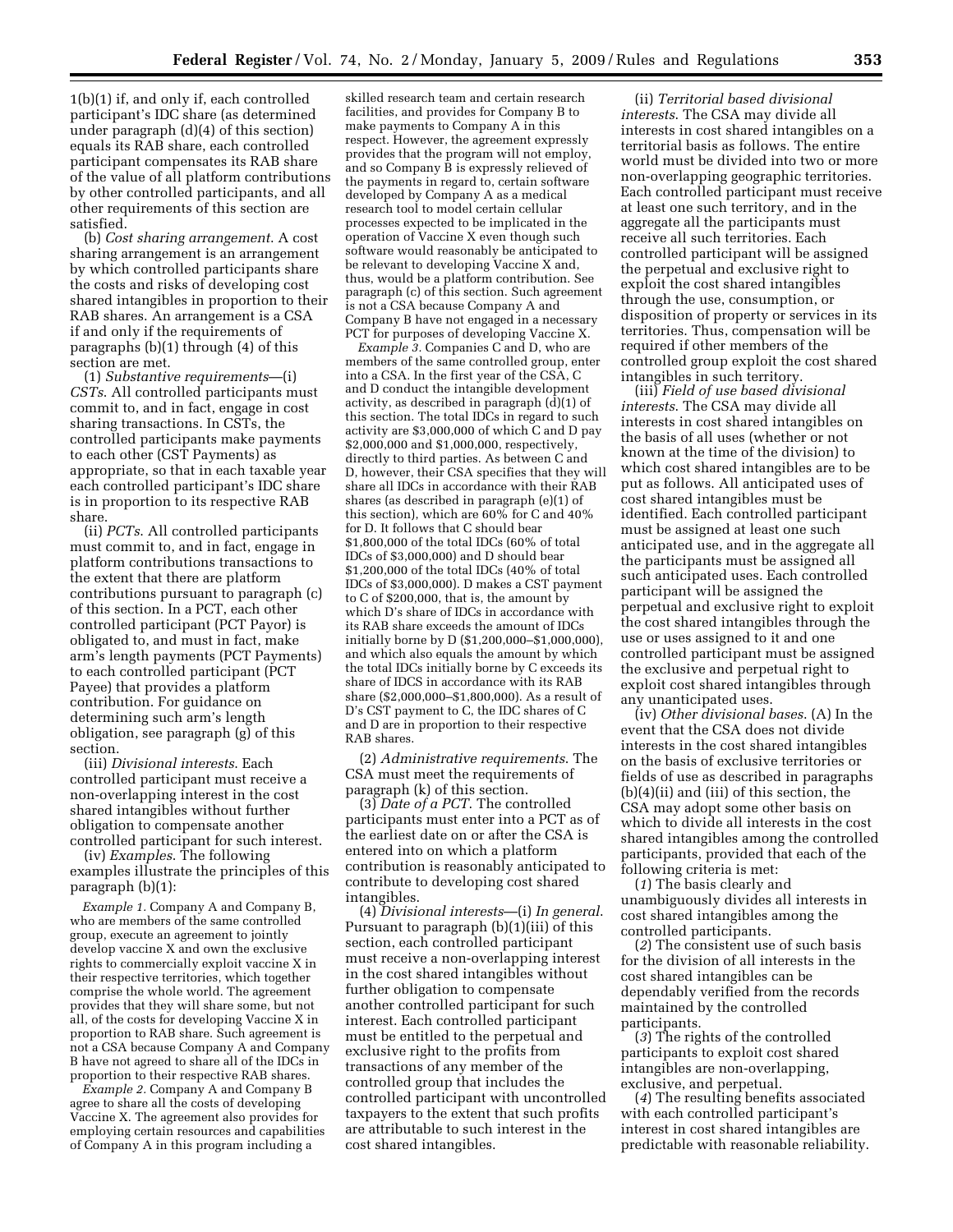(B) See paragraph (f)(3) of this section for rules regarding the requirement of arm's length consideration for changes in participation in CSAs involving divisions of interest described in this paragraph (b)(4)(iv).

(v) *Examples*. The following examples illustrate the principles of this paragraph (b)(4):

*Example 1.* Companies P and S, both members of the same controlled group, enter into a CSA to develop product Z. Under the CSA, P receives the interest in product Z in the United States and S receives the interest in product Z in the rest of the world, as described in paragraph (b)(4)(ii) of this section. Both P and S have plants for manufacturing product Z located in their respective geographic territories. However, for commercial reasons, product Z is nevertheless manufactured by P in the United States for sale to customers in certain locations just outside the United States in close proximity to P's U.S. manufacturing plant. Because S owns the territorial rights outside the United States, P must compensate S to ensure that S realizes all the cost shared intangible profits from P's sales of product Z in S's territory. The pricing of such compensation must also ensure that P realizes an appropriate return for its manufacturing efforts. Benefits projected with respect to such sales will be included for purposes of estimating S's, but not P's, RAB share.

*Example 2.* The facts are the same as in *Example 1* except that P and S agree to divide their interest in product Z based on site of manufacturing.  $\tilde{P}$  will have exclusive and perpetual rights in product Z manufactured in facilities owned by P. S will have exclusive and perpetual rights to product Z manufactured in facilities owned by S. P and S agree that neither will license manufacturing rights in product Z to any related or unrelated party. Both P and S maintain books and records that allow production at all sites to be verified. Both own facilities that will manufacture product Z and the relative capacities of these sites are known. All facilities are currently operating at near capacity and are expected to continue to operate at near capacity when product Z enters production so that it will not be feasible to shift production between P's and S's facilities. P and S have no plans to build new facilities and the lead time required to plan and build a manufacturing facility precludes the possibility that P or S will build a new facility during the period for which sales of Product Z are expected. Based on these facts, this basis for the division of interests in Product Z is a division described in paragraph (b)(4)(iv) of this section. The basis for the division of interest is unambiguous and clearly defined and its use can be dependably verified. P and S both have non-overlapping, exclusive and perpetual rights in Product Z. The division of interest results in the participant's relative benefits being predictable with reasonable reliability.

*Example 3.* The facts are the same as in *Example 2* except that P's and S's manufacturing facilities are not expected to

operate at full capacity when product Z enters production. Production of Product Z can be shifted at any time between sites owned by P and sites owned by S, although neither P nor S intends to shift production as a result of the agreement. The division of interests in Product Z between P and S based on manufacturing site is not a division described in paragraph (b)(4)(iv) of this section because their relative shares of benefits are not predictable with reasonable reliability. The fact that neither P nor S intends to shift production is irrelevant.

(5) *Treatment of certain arrangements as CSAs—*(*i*) Situation in which Commissioner must treat arrangement as a CSA. The Commissioner must apply the rules of this section to an arrangement among controlled taxpayers if the administrative requirements of paragraph (b)(2) of this section are met with respect to such arrangement and the controlled taxpayers reasonably concluded that such arrangement was a CSA meeting the requirements of paragraphs (b)(1), (3), and (4) of this section.

(ii) *Situation in which Commissioner may treat arrangement as a CSA*. For arrangements among controlled taxpayers not described in paragraph (b)(5)(i) of this section, the Commissioner may apply the provisions of this section if the Commissioner concludes that the administrative requirements of paragraph (b)(2) of this section are met, and, notwithstanding technical failure to meet the substantive requirements of paragraph (b)(1), (3), or (4) of this section, the rules of this section will provide the most reliable measure of an arm's length result. See § 1.482–1(c)(1) (the best method rule). For purposes of applying this paragraph (b)(5)(ii), any such arrangement shall be interpreted by reference to paragraph  $(k)(1)(iv)$  of this section.

(iii) *Examples*. The following examples illustrate the principles of this paragraph (b)(5). In the examples, assume that Companies P and S are both members of the same controlled group.

*Example 1.* (i) P owns the patent on a formula for a capsulated pain reliever, P– Cap. P reasonably anticipates, pending further research and experimentation, that the P–Cap formula could form the platform for a formula for P–Ves, an effervescent version of P–Cap. P also owns proprietary software that it reasonably anticipates to be critical to the research efforts. P and S execute a contract that purports to be a CSA by which they agree to proportionally share the costs and risks of developing a formula for P–Ves. The agreement reflects the various contractual requirements described in paragraph  $(k)(1)$  of this section and P and S comply with the documentation, accounting, and reporting requirements of paragraphs (k)(2) through (4) of this section. Both the patent rights for P–Cap and the software are

reasonably anticipated to contribute to the development of P–Ves and therefore are platform contributions for which compensation is due from S as part of PCTs. Though P and S enter into and implement a PCT for the P–Cap patent rights that satisfies the arm's length standard, they fail to enter into a PCT for the software.

(ii) In this case, P and S have substantially complied with the contractual requirements of paragraph (k)(1) of this section and the documentation, accounting, and reporting requirements of paragraphs (k)(2) through (4) of this section and therefore have met the administrative requirements of paragraph (b)(2) of this section. However, because they did not enter into a PCT, as required under paragraphs (b)(1)(ii) and (b)(3) of this section, for the software that was reasonably anticipated to contribute to the development of P–Ves (see paragraph (c) of this section), they cannot reasonably conclude that their arrangement was a CSA. Accordingly, the Commissioner is not required under paragraph (b)(5)(i) of this section to apply the rules of this section to their arrangement.

(iii) Nevertheless, the arrangement between P and S closely resembles a CSA. If the Commissioner concludes that the rules of this section provide the most reliable measure of an arm's length result for such arrangement, then pursuant to paragraph (b)(5)(ii) of this section, the Commissioner may apply the rules of this section and treat P and  $\overline{S}$  as entering into a PCT for the software in accordance with the requirements of paragraph (b)(1)(ii) of this section, and make any appropriate allocations under paragraph (i) of this section. Alternatively, the Commissioner may conclude that the rules of this section do not provide the most reliable measure of an arm's length result. In such case, the arrangement would be analyzed under the methods under other sections of the 482 regulations to determine whether the arrangement reaches an arm's length result.

*Example 2.* The facts are the same as *Example 1* except that P and S do enter into and implement a PCT for the software as required under this paragraph (b). The Commissioner determines that the PCT Payments for the software were not arm's length; nevertheless, under the facts and circumstances at the time they entered into the CSA and PCTs, P and S reasonably concluded their arrangement to be a CSA Because P and S have met the requirements of paragraph (b)(2) of this section and reasonably concluded their arrangement is a CSA, pursuant to paragraph (b)(5)(i) of this section, the Commissioner must apply the rules of this section to their arrangement. Accordingly, the Commissioner treats the arrangement as a CSA and makes adjustments to the PCT Payments as appropriate under this section to achieve an arm's length result for the PCT for the software.

*Example 3.* (i) The facts are the same as *Example 1* except that P and S do enter into a PCT for the software as required under this paragraph (b). The agreement entered into by P and S provides for a fixed consideration of \$50 million per year for four years, payable at the end of each year. This agreement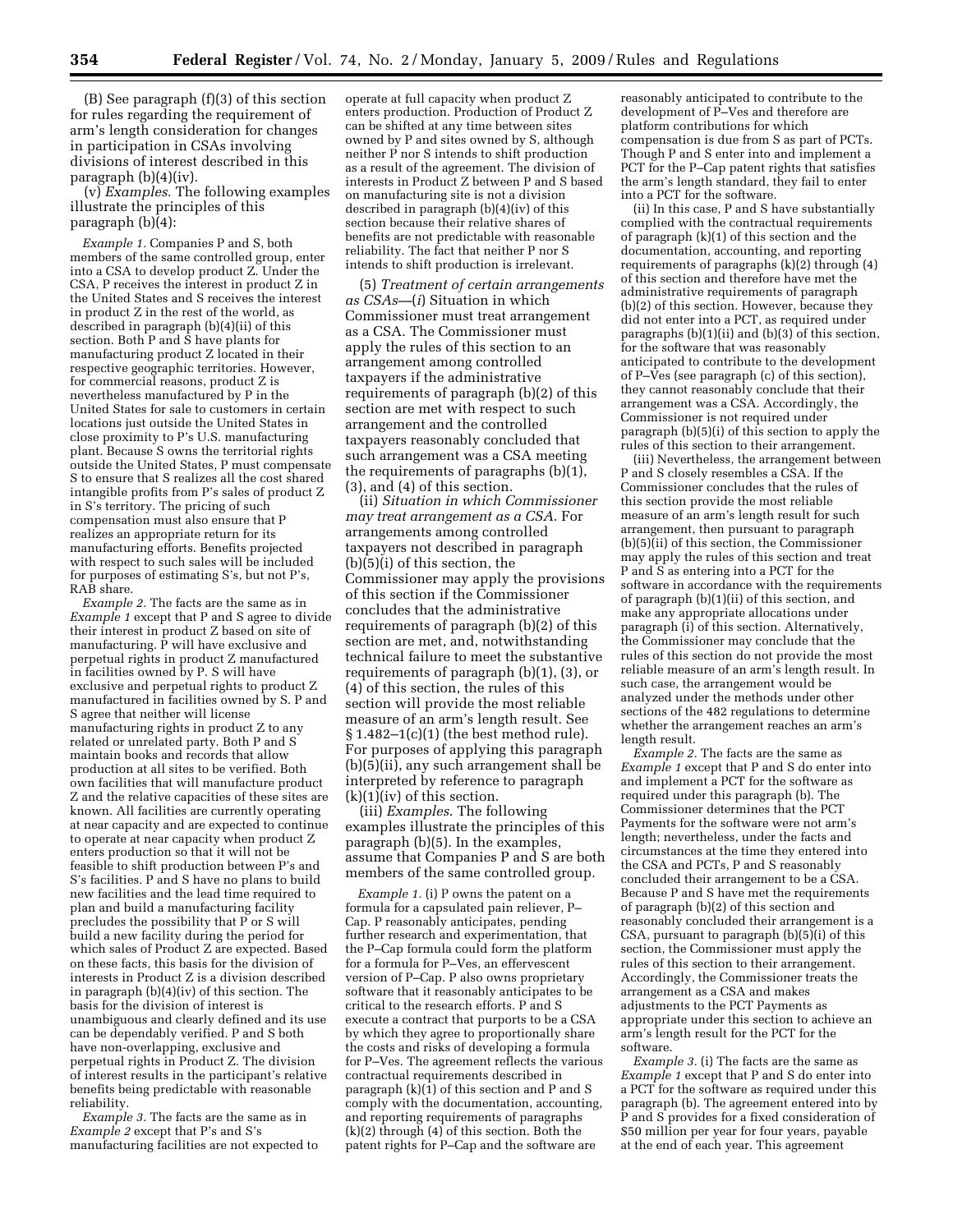satisfies the arm's length standard. However, S actually pays P consideration at the end of each year in the form of four annual royalties equal to two percent of sales. While such royalties at the time of the PCT were expected to be \$50 million per year, actual sales during the first year were less than anticipated and the first royalty payment was only \$25 million.

(ii) In this case, P and S failed to implement the terms of their agreement. Under these circumstances, P and S could not reasonably conclude that their arrangement was a CSA, as described in paragraph (b)(1) of this section. Accordingly, the Commissioner is not required under paragraph (b)(5)(i) of this section to apply the rules of this section to their arrangement.

(iii) Nevertheless, the arrangement between P and S closely resembles a CSA. If the Commissioner concludes that the rules of this section provide the most reliable measure of an arm's length result for such arrangement, then pursuant to paragraph (b)(5)(ii) of this section, the Commissioner may apply the rules of this section and make any appropriate allocations under paragraph (i) of this section. Alternatively, the Commissioner may conclude that the rules of this section do not provide the most reliable measure of an arm's length result. In such case, the arrangement would be analyzed under the methods under other sections of the 482 regulations to determine whether the arrangement reaches an arm's length result.

*Example 4.* (i) The facts are the same as in *Example 1* except that P does not own proprietary software and P and S use a different method for determining the arm's length amount of the PCT Payment for the P– Cap patent rights from the method used in *Example 1*.

(ii)  $\hat{P}$  and S determine that the arm's length amount of the PCT Payments for the P–Cap patent is \$10 million. However, the IRS determines the best method for determining the arm's length amount of the PCT Payments for the P–Cap patent rights and under such method the arm's length amount is \$100 million. To determine this \$10 million present value, P and S assumed a useful life of eight years for the platform contribution, because the P–Cap patent rights will expire after eight years. However, use of the P–Cap patent rights in research is expected to lead to benefits attributable to exploitation of the cost shared intangibles extending many years beyond the expiration of the P–Cap patent, because use of the P–Cap patent rights will let P and S bring P–Ves to market before the competition, and because P and S expect to apply for additional patents covering P–Ves, which would bar competitors from selling that product for many future years. The assumption by P and S of a useful life for the platform contribution that is less than the anticipated period of exploitation of the cost shared intangibles is contrary to paragraph  $(g)(2)(ii)$  of this section, and reduces the reliability of the method used by P and S.

(iii) The method used by P and S employs a declining royalty. The royalty starts at 8% of sales, based on an application of the CUT method in which the purported CUTs all involve licenses to manufacture and sell the current generation of P–Cap, and declines to

0% over eight years, declining by 1% each year. Such make-or-sell rights are fundamentally different from use of the P-Cap patent rights to generate a new product. This difference raises the issue of whether the make-or-sell rights are sufficiently comparable to the rights that are the subject of the PCT Payment. See § 1.482–4(c). While a royalty rate for make-or-sell rights can form the basis for a reliable determination of an arm's length PCT Payment in the CUT-based implementation of the income method described in paragraph (g)(4) of this section, under that method such royalty rate does not decline to zero. Therefore, the use of a declining royalty rate based on an initial rate for make-or-sell rights further reduces the reliability of the method used by P and S.

(iv) Sales of the next-generation product are not anticipated until after seven years, at which point the royalty rate will have declined to 1%. The temporal mismatch between the period of the royalty rate decline and the period of exploitation raises further concerns about the method's reliability.

(v) For the reasons given in paragraphs (ii) through (iv) of this *Example 4*, the method used by P and S is so unreliable and so contrary to provisions of this section that P and S could not reasonably conclude that they had contracted to make arm's length PCT Payments as required by paragraphs  $(b)(1)(ii)$  and  $(b)(3)$  of this section, and thus could not reasonably conclude that their arrangement was a CSA. Accordingly, the Commissioner is not required under paragraph (b)(5)(i) of this section to apply the rules of this section to their arrangement.

(vi) Nevertheless, the arrangement between P and S closely resembles a CSA. If the Commissioner concludes that the rules of this section provide the most reliable measure of an arm's length result for such arrangement, then pursuant to paragraph (b)(5)(ii) of this section, the Commissioner may apply the rules of this section and make any appropriate allocations under paragraph (i) of this section. Alternatively, the Commissioner may conclude that the rules of this section do not provide the most reliable measure of an arm's length result. In such case, the arrangement would be analyzed under the methods under other section 482 regulations to determine whether the arrangement reaches an arm's length result.

(6) *Entity classification of CSAs*. See § 301.7701–1(c) of this chapter for the classification of CSAs for purposes of the Internal Revenue Code.

(c) *Platform contributions*—(1) *In general*. A platform contribution is any resource, capability, or right that a controlled participant has developed, maintained, or acquired externally to the intangible development activity (whether prior to or during the course of the CSA) that is reasonably anticipated to contribute to developing cost shared intangibles. The determination whether a resource, capability, or right is reasonably anticipated to contribute to developing cost shared intangibles is ongoing and based on the best available information.

Therefore, a resource, capability, or right reasonably determined not to be a platform contribution as of an earlier point in time, may be reasonably determined to be a platform contribution at a later point in time. The PCT obligation regarding a resource or capability or right once determined to be a platform contribution does not terminate merely because it may later be determined that such resource or capability or right has not contributed, and no longer is reasonably anticipated to contribute, to developing cost shared intangibles. Notwithstanding the other provisions of this paragraph (c), platform contributions do not include rights in land or depreciable tangible property, and do not include rights in other resources acquired by IDCs. See paragraph (d)(1) of this section.

(2) *Terms of platform contributions*— (i) *Presumed to be exclusive*. For purposes of a PCT, the PCT Payee's provision of a platform contribution is presumed to be exclusive. Thus, it is presumed that the platform resource, capability, or right is not reasonably anticipated to be committed to any business activities other than the CSA Activity, as defined in paragraph (j)(1)(i) of this section, whether carried out by the controlled participants, other controlled taxpayers, or uncontrolled taxpayers.

(ii) *Rebuttal of exclusivity*. The controlled participants may rebut the presumption set forth in paragraph (c)(2)(i) of this section to the satisfaction of the Commissioner. For example, if the platform resource is a research tool, then the controlled participants could rebut the presumption by establishing to the satisfaction of the Commissioner that, as of the date of the PCT, the tool is reasonably anticipated not only to contribute to the CSA Activity but also to be licensed to an uncontrolled taxpayer. In such case, the PCT Payments may need to be prorated as described in paragraph  $(c)(2)(iii)$  of this section.

(iii) *Proration of PCT Payments to the extent allocable to other business activities*—(A) *In general*. Some transfer pricing methods employed to determine the arm's length amount of the PCT Payments do so by considering the overall value of the platform contributions as opposed to, for example, the value of the anticipated use of the platform contributions in the CSA Activity. Such a transfer pricing method is consistent with the presumption that the platform contribution is exclusive (that is, that the resources, capabilities or rights that are the subject of a platform contribution are reasonably anticipated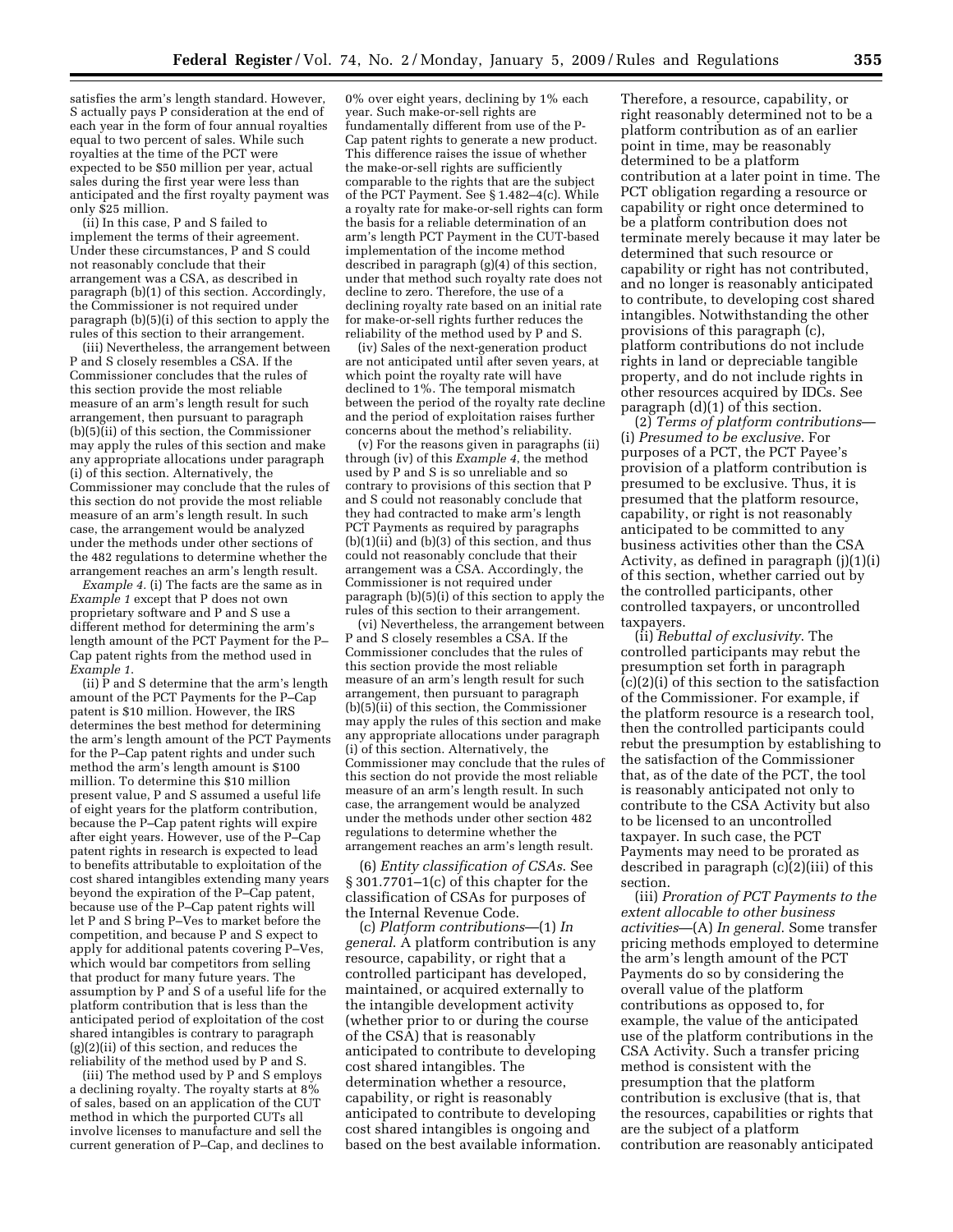to contribute only to the CSA Activity). See paragraph (c)(2)(i) of this section (Terms of platform contributions— Presumed to be exclusive). The PCT Payments determined under such transfer pricing method may have to be prorated if the controlled participants can rebut the presumption that the platform contribution is exclusive to the satisfaction of the Commissioner as provided in paragraph (c)(2)(ii) of this section. In the case of a platform contribution that also contributes to lines of business of a PCT Payor that are not reasonably anticipated to involve exploitation of the cost shared intangibles, the need for explicit proration may in some cases be avoided through aggregation of transactions. See paragraph (g)(2)(iv) of this section (Aggregation of transactions).

(B) *Determining the proration of PCT Payments*. Proration will be done on a reasonable basis in proportion to the relative economic value, as of the date of the PCT, reasonably anticipated to be derived from the platform contribution by the CSA Activity as compared to the value reasonably anticipated to be derived from the platform contribution by other business activities. In the case of an aggregate valuation done under the principles of paragraph (g)(2)(iv) of this section that addresses payment for resources, capabilities, or rights used for business activities other than the CSA Activity (for example, the right to exploit an existing intangible without further development), the proration of the aggregate payments may have to reflect the economic value attributable to such resources, capabilities, or rights as well. For purposes of the best method rule under § 1.482–1(c), the reliability of the analysis under a method that requires proration pursuant to this paragraph is reduced relative to the reliability of an analysis under a method that does not require proration.

(3) *Categorization of the PCT*. For purposes of  $\S 1.482-1(b)(1)(ii)$  and paragraph (a)(2) of this section, a PCT must be identified by the controlled participants as a particular type of transaction (for example, a license for royalty payments). See paragraph  $(k)(2)(ii)(I)$  of this section. Such designation must be consistent with the actual conduct of the controlled participants. If the conduct is consistent with different, economically equivalent types of transaction, then the controlled participants may designate the PCT as being any of such types of transaction. If the controlled participants fail to make such designation in their documentation, the Commissioner may make a designation consistent with the

principles of paragraph (k)(1)(iv) of this section.

(4) *Certain make-or-sell rights excluded*—(i) *In general*. Any right to exploit an existing intangible without further development, such as the right to make, replicate, license or sell existing products, does not constitute a platform contribution to a CSA, and the arm's length compensation for such rights (make-or-sell rights) does not satisfy the compensation obligation under a PCT.

(ii) *Examples*. The following examples illustrate the principles of this paragraph (c)(4):

*Example 1.* P and S, which are members of the same controlled group, execute a CSA. Under the CSA, P and S will bear their RAB shares of IDCs for developing the second generation of ABC, a computer software program. Prior to that arrangement, P had incurred substantial costs and risks to develop ABC. Concurrent with entering into the arrangement, P (as the licensor) executes a license with S (as the licensee) by which S may make and sell copies of the existing ABC. Such make-or-sell rights do not constitute a platform contribution to the CSA. The rules of §§ 1.482–1 and 1.482–4 through 1.482–6 must be applied to determine the arm's length consideration in connection with the make-or-sell licensing arrangement. In certain circumstances, this determination of the arm's length consideration may be done on an aggregate basis with the evaluation of compensation obligations pursuant to the PCTs entered into by P and S in connection with the CSA. See paragraph (g)(2)(iv) of this section.

*Example 2.* (i) P, a software company, has developed and currently exploits software program ABC. P and S enter into a CSA to develop future generations of ABC. The ABC source code is the platform on which future generations of ABC will be built and is therefore a platform contribution of P for which compensation is due from S pursuant to a PCT. Concurrent with entering into the CSA, P licenses to S the make-or-sell rights for the current version of ABC. P has entered into similar licenses with uncontrolled parties calling for sales-based royalty payments at a rate of 20%. The current version of ABC has an expected product life of three years. P and S enter into a contingent payment agreement to cover both the PCT Payments due from S for P's platform contribution and payments due from S for the make-or-sell license. Based on the uncontrolled make-or-sell licenses, P and S agree on a sales-based royalty rate of 20% in Year 1 that declines on a straight line basis to 0% over the 3 year product life of ABC.

(ii) The make-or-sell rights for the current version of ABC are not platform contributions, though paragraph (g)(2)(iv) of this section provides for the possibility that the most reliable determination of an arm's length charge for the platform contribution and the make-or-sell license may be one that values the two transactions in the aggregate. A contingent payment schedule based on the uncontrolled make-or-sell licenses may

provide an arm's length charge for the separate make-or-sell license between P and S, provided the royalty rates in the uncontrolled licenses similarly decline, but as a measure of the aggregate PCT and license payments it does not account for the arm's length value of P's platform contributions which include the rights in the source code and future development rights in ABC.

(5) *Examples*. The following examples illustrate the principles of this paragraph (c). In each example, Companies P and S are members of the same controlled group, and execute a CSA providing that each will have the exclusive right to exploit cost shared intangibles in its own territory. See paragraph (b)(4)(ii) of this section (Territorial based divisional interests).

*Example 1.* Company P has developed and currently markets version 1.0 of a new software application XYZ. Company P and Company S execute a CSA under which they will share the IDCs for developing future versions of XYZ. Version 1.0 is reasonably anticipated to contribute to the development of future versions of XYZ and therefore Company P's rights in version 1.0 constitute a platform contribution from Company P that must be compensated by Company S pursuant to a PCT. Pursuant to paragraph  $(c)(3)$  of this section, the controlled participants designate the platform contribution as a transfer of intangibles that would otherwise be governed by § 1.482–4, if entered into by controlled parties. Accordingly, pursuant to paragraph (a)(2) of this section, the applicable method for determining the arm's length value of the compensation obligation under the PCT between Company P and Company S will be governed by § 1.482–4 as supplemented by paragraph (g) of this section. Absent a showing to the contrary by P and S, the platform contribution in this case is presumed to be the exclusive provision of the benefit of all rights in version 1.0, other than the rights described in paragraph (c)(4) of this section (Certain make-or-sell rights excluded). This includes the right to use version 1.0 for purposes of research and the exclusive right in  $\hat{S}$ 's territory to exploit any future products that incorporated the technology of version 1.0, and would cover a term extending as long as the controlled participants were to exploit future versions of XYZ or any other product based on the version 1.0 platform. The compensation obligation of Company S pursuant to the PCT will reflect the full value of the platform contribution, as limited by Company S's RAB share.

*Example 2.* Company P and Company S execute a CSA under which they will share the IDCs for developing Vaccine Z. Company P will commit to the project its research team that has successfully developed a number of other vaccines. The expertise and existing integration of the research team is a unique resource or capability of Company P which is reasonably anticipated to contribute to the development of Vaccine Z. Therefore, P's provision of the capabilities of the research team constitute a platform contribution for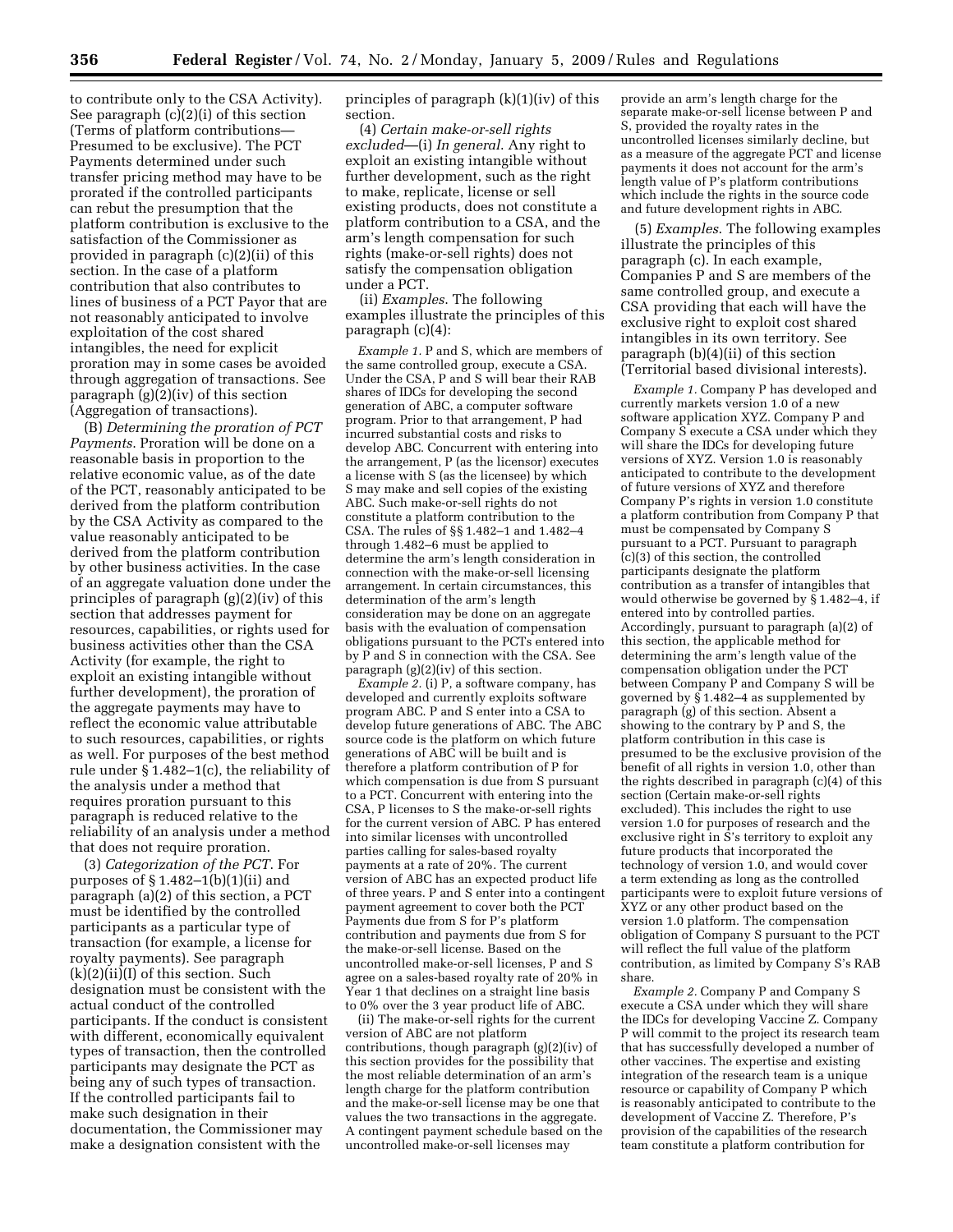which compensation is due from Company S as part of a PCT. Pursuant to paragraph (c)(3) of this section, the controlled parties designate the platform contribution as a provision of services that would otherwise be governed by § 1.482–9T(a) if entered into by controlled parties. Accordingly, pursuant to paragraph (a)(2) of this section, the applicable method for determining the arm's length value of the compensation obligation under the PCT between Company P and Company S will be governed by § 1.482– 9T(a) as supplemented by paragraph (g) of this section. Absent a showing to the contrary by P and S, the platform contribution in this case is presumed to be the exclusive provision of the benefits by Company P of its research team to the development of Vaccine Z. Because the IDCs include the ongoing compensation of the researchers, the compensation obligation under the PCT is only for the value of the commitment of the research team by Company P to the CSA's development efforts net of such researcher compensation. The value of the compensation obligation of Company S for the PCT will reflect the full value of the provision of services, as limited by Company S's RAB share.

(d) *Intangible development costs*—(1) *Determining whether costs are IDCs*. Costs included in IDCs are determined by reference to the scope of the intangible development activity (IDA).

(i) *Definition and scope of the IDA*. For purposes of this section, the IDA means the activity under the CSA of developing or attempting to develop reasonably anticipated cost shared intangibles. The scope of the IDA includes all of the controlled participants' activities that could reasonably be anticipated to contribute to developing the reasonably anticipated cost shared intangibles. The IDA cannot be described merely by a list of particular resources, capabilities, or rights that will be used in the CSA, because such a list would not identify reasonably anticipated cost shared intangibles. Also, the scope of the IDA may change as the nature or identity of the reasonably anticipated cost shared intangibles changes or the nature of the activities necessary for their development become clearer. For example, the relevance of certain ongoing work to developing reasonably anticipated cost shared intangibles or the need for additional work may only become clear over time.

(ii) *Reasonably anticipated cost shared intangible*. For purposes of this section, *reasonably anticipated cost shared intangible* means any intangible, within the meaning of § 1.482–4(b), that, at the applicable point in time, the controlled participants intend to develop under the CSA. Reasonably anticipated cost shared intangibles may change over the course of the CSA. The

controlled participants may at any time change the reasonably anticipated cost shared intangibles but must document any such change pursuant to paragraph  $(k)(2)(ii)(A)(1)$  of this section. Removal of reasonably anticipated cost shared intangibles does not affect the controlled participants' interests in cost shared intangibles already developed under the CSA. In addition, the reasonably anticipated cost shared intangibles automatically expand to include the intended result of any further development of a cost shared intangible already developed under the CSA, or applications of such an intangible. However, the controlled participants may override this automatic expansion in a particular case if they separately remove specified further development of such intangible (or specified applications of such intangible) from the IDA, and document such separate removal pursuant to paragraph  $(k)(2)(ii)(A)(\overline{3})$  of this section.

(iii) *Costs included in IDCs*. For purposes of this section, *IDCs* mean all costs, in cash or in kind (including stock-based compensation, as described in paragraph (d)(3) of this section), but excluding acquisition costs for land or depreciable property, in the ordinary course of business after the formation of a CSA that, based on analysis of the facts and circumstances, are directly identified with, or are reasonably allocable to, the IDA. Thus, IDCs include costs incurred in attempting to develop reasonably anticipated cost shared intangibles regardless of whether such costs ultimately lead to development of those intangibles, other intangibles developed unexpectedly, or no intangibles. IDCs shall also include the arm's length rental charge for the use of any land or depreciable tangible property (as determined under § 1.482– 2(c) (Use of tangible property)) directly identified with, or reasonably allocable to, the IDA. Reference to generally accepted accounting principles or Federal income tax accounting rules may provide a useful starting point but will not be conclusive regarding inclusion of costs in IDCs. IDCs do not include interest expense, foreign income taxes (as defined in  $\S 1.901-2(a)$ ), or domestic income taxes.

(iv) *Examples*. The following examples illustrate the principles of this paragraph (d)(1):

*Example 1.* A contract that purports to be a CSA provides that the IDA to which the agreement applies consists of all research and development activity conducted at laboratories A, B, and C but not at other facilities maintained by the controlled participants. The contract does not describe the reasonably anticipated cost shared

intangibles with respect to which research and development is to be undertaken. The contract fails to meet the requirements set forth in paragraph  $(k)(1)(ii)(B)$  of this section because it fails to adequately describe the scope of the IDA to be undertaken.

*Example 2.* A contract that purports to be a CSA provides that the IDA to which the agreement applies consists of all research and development activity conducted by any of the controlled participants with the goal of developing a cure for a particular disease. Such a cure is thus a reasonably anticipated cost shared intangible. The contract also contains a provision that the IDA will exclude any activity that builds on the results of the controlled participants' prior research concerning Enzyme X even though such activity could reasonably be anticipated to contribute to developing such cure. The contract fails to meet the requirement set forth in paragraph  $(d)(1)(i)$  of this section that the scope of the IDA include all of the controlled participants' activities that could reasonably be anticipated to contribute to developing reasonably anticipated cost shared intangibles.

(2) *Allocation of costs.* If a particular cost is directly identified with, or reasonably allocable to, a function the results of which will benefit both the IDA and other business activities, the cost must be allocated on a reasonable basis between the IDA and such other business activities in proportion to the relative economic value that the IDA and such other business activities are anticipated to derive from such results.

(3) *Stock-based compensation*—(i) *In general.* As used in this section, the term *stock-based compensation* means any compensation provided by a controlled participant to an employee or independent contractor in the form of equity instruments, options to acquire stock (stock options), or rights with respect to (or determined by reference to) equity instruments or stock options, including but not limited to property to which section 83 applies and stock options to which section 421 applies, regardless of whether ultimately settled in the form of cash, stock, or other property.

(ii) *Identification of stock-based compensation with the IDA.* The determination of whether stock-based compensation is directly identified with, or reasonably allocable to, the IDA is made as of the date that the stockbased compensation is granted. Accordingly, all stock-based compensation that is granted during the term of the CSA and, at date of grant, is directly identified with, or reasonably allocable to, the IDA is included as an IDC under paragraph (d)(1) of this section. In the case of a repricing or other modification of a stock option, the determination of whether the repricing or other modification constitutes the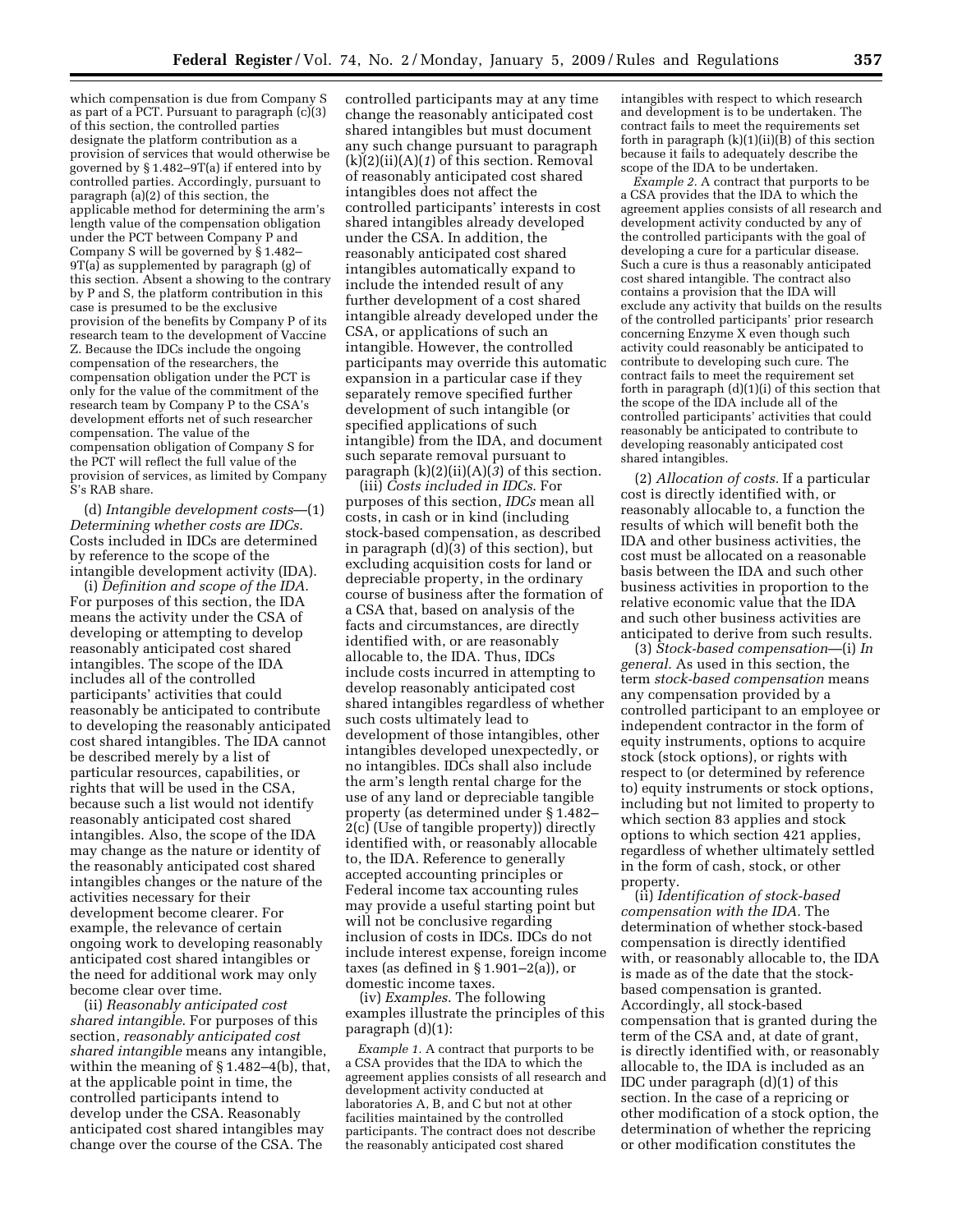grant of a new stock option for purposes of this paragraph (d)(3)(ii) will be made in accordance with the rules of section 424(h) and related regulations.

(iii) *Measurement and timing of stockbased compensation IDC*—(A) *In general.* Except as otherwise provided in this paragraph (d)(3)(iii), the cost attributable to stock-based compensation is equal to the amount allowable to the controlled participant as a deduction for federal income tax purposes with respect to that stockbased compensation (for example, under section 83(h)) and is taken into account as an IDC under this section for the taxable year for which the deduction is allowable.

(*1*) *Transfers to which section 421 applies.* Solely for purposes of this paragraph (d)(3)(iii)(A), section 421 does not apply to the transfer of stock pursuant to the exercise of an option that meets the requirements of section 422(a) or 423(a).

(*2*) *Deductions of foreign controlled participants.* Solely for purposes of this paragraph  $(d)(3)(iii)(A)$ , an amount is treated as an allowable deduction of a foreign controlled participant to the extent that a deduction would be allowable to a United States taxpayer.

(*3*) *Modification of stock option.*  Solely for purposes of this paragraph  $(d)(3)(iii)(A)$ , if the repricing or other modification of a stock option is determined, under paragraph (d)(3)(ii) of this section, to constitute the grant of a new stock option not identified with, or reasonably allocable to, the IDA, the stock option that is repriced or otherwise modified will be treated as being exercised immediately before the modification, provided that the stock option is then exercisable and the fair market value of the underlying stock then exceeds the price at which the stock option is exercisable. Accordingly, the amount of the deduction that would be allowable (or treated as allowable under this paragraph  $(d)(3)(iii)(A))$  to the controlled participant upon exercise of the stock option immediately before the modification must be taken into account as an IDC as of the date of the modification.

(*4*) *Expiration or termination of CSA.*  Solely for purposes of this paragraph  $(d)(3)(iii)(A)$ , if an item of stock-based compensation identified with, or reasonably allocable to, the IDA is not exercised during the term of a CSA, that item of stock-based compensation will be treated as being exercised immediately before the expiration or termination of the CSA, provided that the stock-based compensation is then exercisable and the fair market value of the underlying stock then exceeds the

price at which the stock-based compensation is exercisable. Accordingly, the amount of the deduction that would be allowable (or treated as allowable under this paragraph  $(d)(3)(iii)(A))$  to the controlled participant upon exercise of the stock-based compensation must be taken into account as an IDC as of the date of the expiration or termination of the CSA.

(B) *Election with respect to options on publicly traded stock*—(*1*) *In general.*  With respect to stock-based compensation in the form of options on publicly traded stock, the controlled participants in a CSA may elect to take into account all IDCs attributable to those stock options in the same amount, and as of the same time, as the fair value of the stock options reflected as a charge against income in audited financial statements or disclosed in footnotes to such financial statements, provided that such statements are prepared in accordance with United States generally accepted accounting principles by or on behalf of the company issuing the publicly traded stock.

(*2*) *Publicly traded stock.* As used in this paragraph  $(d)(3)(iii)(B)$ , the term *publicly traded stock* means stock that is regularly traded on an established United States securities market and is issued by a company whose financial statements are prepared in accordance with United States generally accepted accounting principles for the taxable year.

(*3*) *Generally accepted accounting principles.* For purposes of this paragraph (d)(3)(iii)(B), a financial statement prepared in accordance with a comprehensive body of generally accepted accounting principles other than United States generally accepted accounting principles is considered to be prepared in accordance with United States generally accepted accounting principles provided that either—

(*i*) The fair value of the stock options under consideration is reflected in the reconciliation between such other accounting principles and United States generally accepted accounting principles required to be incorporated into the financial statement by the securities laws governing companies whose stock is regularly traded on United States securities markets; or

(*ii*) In the absence of a reconciliation between such other accounting principles and United States generally accepted accounting principles that reflects the fair value of the stock options under consideration, such other accounting principles require that the fair value of the stock options under consideration be reflected as a charge

against income in audited financial statements or disclosed in footnotes to such statements.

(*4*) *Time and manner of making the election.* The election described in this paragraph (d)(3)(iii)(B) is made by an explicit reference to the election in the written contract required by paragraph  $(k)(1)$  of this section or in a written amendment to the CSA entered into with the consent of the Commissioner pursuant to paragraph (d)(3)(iii)(C) of this section. In the case of a CSA in existence on August 26, 2003, the election by written amendment to the CSA may be made without the consent of the Commissioner if such amendment is entered into not later than the latest due date (with regard to extensions) of a federal income tax return of any controlled participant for the first taxable year beginning after August 26, 2003.

(C) *Consistency.* Generally, all controlled participants in a CSA taking options on publicly traded stock into account under paragraph (d)(3)(ii),  $(d)(3)(iii)(A)$ , or  $(d)(3)(iii)(B)$  of this section must use that same method of identification, measurement and timing for all options on publicly traded stock with respect to that CSA. Controlled participants may change their method only with the consent of the Commissioner and only with respect to stock options granted during taxable years subsequent to the taxable year in which the Commissioner's consent is obtained. All controlled participants in the CSA must join in requests for the Commissioner's consent under this paragraph (d)(3)(iii)(C). Thus, for example, if the controlled participants make the election described in paragraph (d)(3)(iii)(B) of this section upon the formation of the CSA, the election may be revoked only with the consent of the Commissioner, and the consent will apply only to stock options granted in taxable years subsequent to the taxable year in which consent is obtained. Similarly, if controlled participants already have granted stock options that have been or will be taken into account under the general rule of paragraph  $(d)(3)(iii)(A)$  of this section, then except in cases specified in the last sentence of paragraph (d)(3)(iii)(B)(*4*) of this section, the controlled participants may make the election described in paragraph (d)(3)(iii)(B) of this section only with the consent of the Commissioner, and the consent will apply only to stock options granted in taxable years subsequent to the taxable year in which consent is obtained.

(4) *IDC share.* A controlled participant's IDC share for a taxable year is equal to the controlled participant's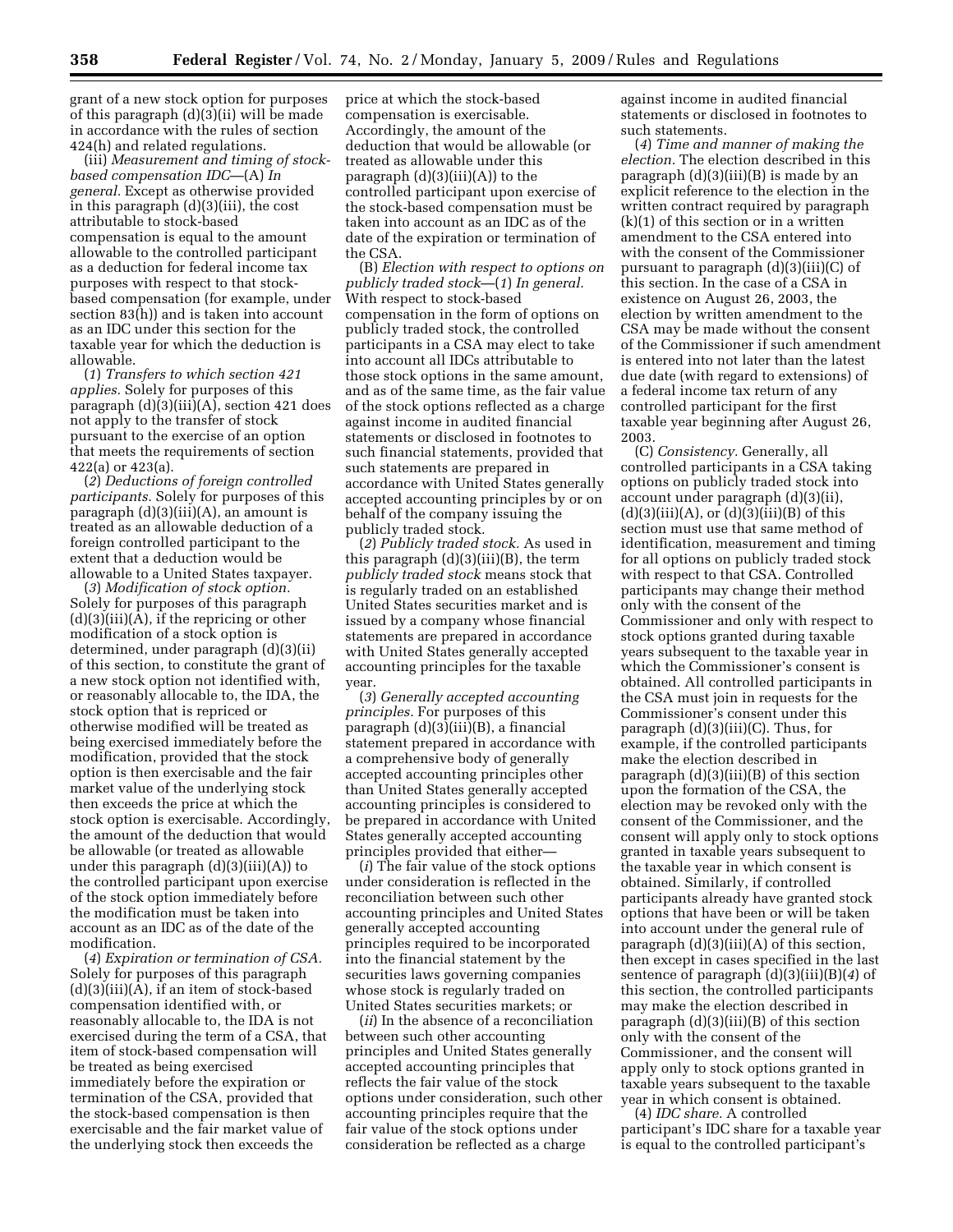cost contribution for the taxable year, divided by the sum of all IDCs for the taxable year. A controlled participant's cost contribution for a taxable year means all of the IDCs initially borne by the controlled participant, plus all of the CST Payments that the participant makes to other controlled participants, minus all of the CST Payments that the participant receives from other controlled participants.

(5) *Examples.* The following examples illustrate this paragraph (d):

*Example 1.* Foreign parent (FP) and its U.S. subsidiary (USS) enter into a CSA to develop a better mousetrap. USS and FP share the costs of FP's R&D facility that will be exclusively dedicated to this research, the salaries of the researchers at the facility, and overhead costs attributable to the project. They also share the cost of a conference facility that is at the disposal of the senior executive management of each company. Based on the facts and circumstances, the cost of the conference facility cannot be directly identified with, and is not reasonably allocable to, the IDA. In this case, the cost of the conference facility must be excluded from the amount of IDCs.

*Example 2.* U.S. parent (USP) and its foreign subsidiary (FS) enter into a CSA to develop intangibles for producing a new device. USP and FS share the costs of an R&D facility, the salaries of the facility's researchers, and overhead costs attributable to the project. Although USP also incurs costs related to field testing of the device, USP does not include those costs in the IDCs that USP and FS will share under the CSA. The Commissioner may determine, based on the facts and circumstances, that the costs of field testing are IDCs that the controlled participants must share.

*Example 3.* U.S. parent (USP) and its foreign subsidiary (FS) enter into a CSA to develop a new process patent. USP assigns certain employees to perform solely R&D to develop a new mathematical algorithm to perform certain calculations. That algorithm will be used both to develop the new process patent and to develop a new design patent the development of which is outside the scope of the CSA. During years covered by the CSA, USP compensates such employees with cash salaries, stock-based compensation, or a combination of both. USP and FS anticipate that the economic value attributable to the R&D will be derived from the process patent and the design patent in a relative proportion of 75% and 25%, respectively. Applying the principles of paragraph (d)(2) of this section, 75% of the compensation of such employees must be allocated to the development of the new process patent and, thus, treated as IDCs. With respect to the cash salary compensation, the IDC is 75% of the face value of the cash. With respect to the stockbased compensation, the IDC is 75% of the value of the stock-based compensation as determined under paragraph (d)(3)(iii) of this section.

*Example 4.* Foreign parent (FP) and its U.S. subsidiary (USS) enter into a CSA to develop

a new computer source code. FP has an executive officer who oversees a research facility and employees dedicated solely to the IDA. The executive officer also oversees other research facilities and employees unrelated to the IDA, and performs certain corporate overhead functions. The full amount of the costs of the research facility and employees dedicated solely to the IDA can be directly identified with the IDA and, therefore, are IDCs. In addition, based on the executive officer's records of time worked on various matters, the controlled participants reasonably allocate 20% of the executive officer's compensation to supervision of the facility and employees dedicated to the IDA, 50% of the executive officer's compensation to supervision of the facilities and employees unrelated to the IDA, and 30% of the executive officer's compensation to corporate overhead functions. The controlled participants also reasonably determine that the results of the executive officer's corporate overhead functions yield equal economic benefit to the IDA and the other business activities of FP. Applying the principles of paragraph (d)(1) of this section, the executive officer's compensation allocated to supervising the facility and employees dedicated to the IDA (amounting to 20% of the executive officer's total compensation) must be treated as IDCs. Applying the principles of paragraph  $(d)(2)$  of this section, half of the executive officer's compensation allocated to corporate overhead functions (that is, half of 30% of the executive officer's total compensation), must be treated as IDCs. Therefore, a total of 35% (20% plus 15%) of the executive officer's total compensation must be treated as IDCs.

(e) *Reasonably anticipated benefits share*—(1) *Definition*—(i) *In general.* A controlled participant's share of reasonably anticipated benefits is equal to its reasonably anticipated benefits divided by the sum of the reasonably anticipated benefits, as defined in paragraph (j)(1)(i) of this section, of all the controlled participants. RAB shares must be updated to account for changes in economic conditions, the business operations and practices of the participants, and the ongoing development of intangibles under the CSA. For purposes of determining RAB shares at any given time, reasonably anticipated benefits must be estimated over the entire period, past and future, of exploitation of the cost shared intangibles, and must reflect appropriate updates to take into account the most reliable data regarding past and projected future results available at such time. A controlled participant's RAB share must be determined by using the most reliable estimate. In determining which of two or more available estimates is most reliable, the quality of the data and assumptions used in the analysis must be taken into account, consistent with  $\S 1.482 - 1(c)(2)(ii)$  (Data and assumptions). Thus, the reliability

of an estimate will depend largely on the completeness and accuracy of the data, the soundness of the assumptions, and the relative effects of particular deficiencies in data or assumptions on different estimates. If two estimates are equally reliable, no adjustment should be made based on differences between the estimates. The following factors will be particularly relevant in determining the reliability of an estimate of RAB shares:

(A) The basis used for measuring benefits, as described in paragraph (e)(2)(ii) of this section.

(B) The projections used to estimate benefits, as described in paragraph (e)(2)(iii) of this section.

(ii) *Example.* The following example illustrates the principles of this paragraph (e)(1):

*Example.* (i) USP and FS plan to conduct research to develop Product Lines A and B. USP and FS reasonably anticipate respective benefits from Product Line A of 100X and 200X and respective benefits from Product Line B, respectively, of 300X and 400X. USP and FS thus reasonably anticipate combined benefits from Product Lines A and B of 400X and 600X, respectively.

(ii) USP and FS could enter into a separate CSA to develop Product Line A with respective RAB shares of 331⁄3 percent and 662⁄3 percent (reflecting a ratio of 100X to 200X), and into a separate CSA to develop Product Line B with respective RAB shares of 42<sup>6</sup>/ $\gamma$  percent and 57<sup>1</sup>/ $\gamma$  percent (reflecting a ratio of 300X to 400X). Alternatively, USP and FS could enter into a single CSA to develop both Product Lines A and B with respective RAB shares of 40 percent and 60 percent (in the ratio of 400X to 600X). If the separate CSAs are chosen, then any costs for activities that contribute to developing both Product Line A and Product Line B will constitute IDCs of the respective CSAs as required by paragraphs (d)(1) and (d)(2) of this section.

(2) *Measure of benefits*—(i) *In general.*  In order to estimate a controlled participant's RAB share, the amount of each controlled participant's reasonably anticipated benefits must be measured on a basis that is consistent for all such participants. See paragraph (e)(2)(ii)(E) *Example 9* of this section. If a controlled participant transfers a cost shared intangible to another controlled taxpayer, other than by way of a transfer described in paragraph (f) of this section, that controlled participant's benefits from the transferred intangible must be measured by reference to the transferee's benefits, disregarding any consideration paid by the transferee to the controlled participant (such as a royalty pursuant to a license agreement). Reasonably anticipated benefits are measured either on a direct basis, by reference to estimated benefits to be generated by the use of cost shared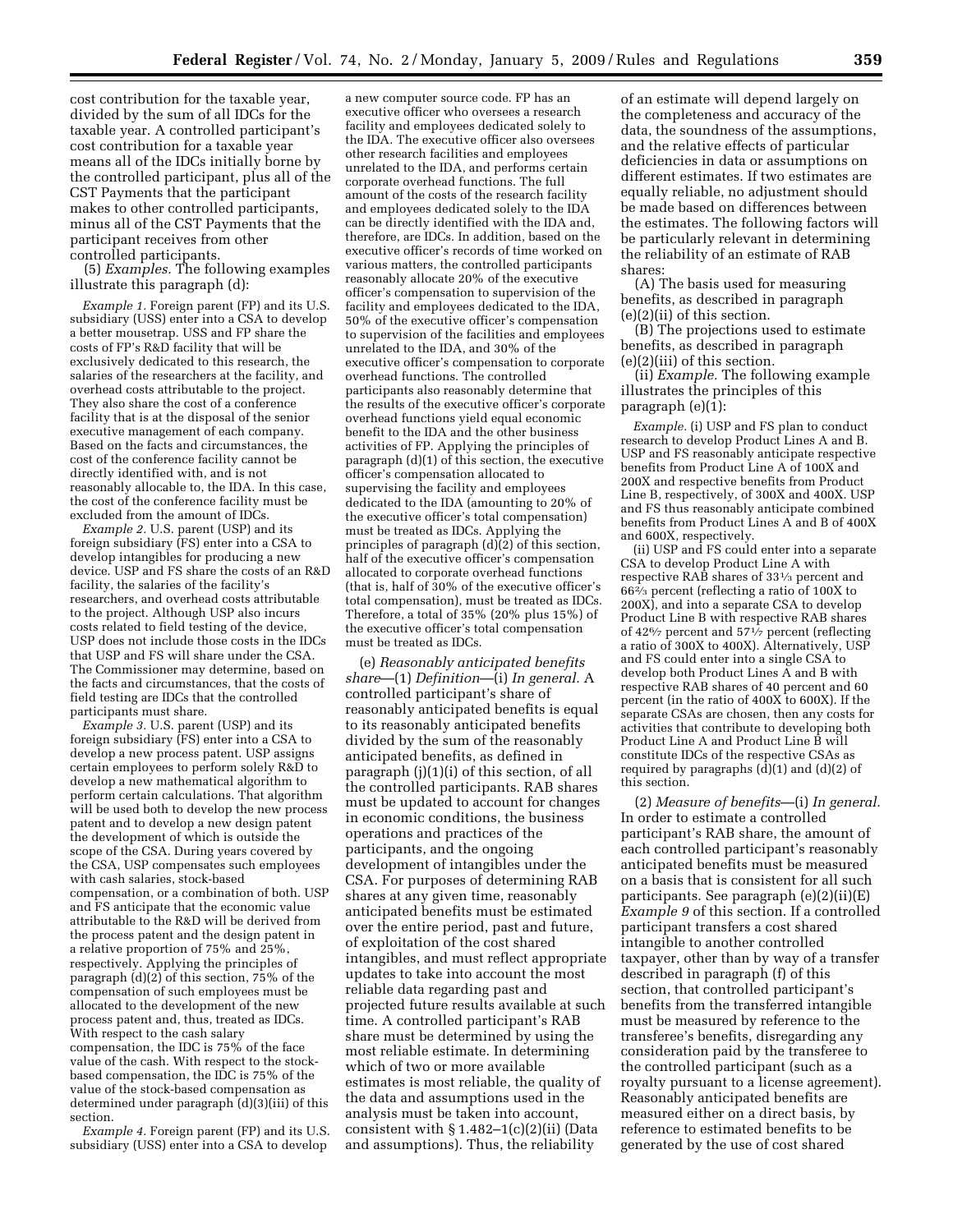intangibles (generally based on additional revenues plus cost savings less any additional costs incurred), or on an indirect basis, by reference to certain measurements that reasonably can be assumed to relate to benefits to be generated. Such indirect bases of measurement of anticipated benefits are described in paragraph (e)(2)(ii) of this section. A controlled participant's reasonably anticipated benefits must be measured on the basis, whether direct or indirect, that most reliably determines RAB shares. In determining which of two bases of measurement is most reliable, the factors set forth in § 1.482–  $1(c)(2)(ii)$  (Data and assumptions) must be taken into account. It normally will be expected that the basis that provided the most reliable estimate for a particular year will continue to provide the most reliable estimate in subsequent years, absent a material change in the factors that affect the reliability of the estimate. Regardless of whether a direct or indirect basis of measurement is used, adjustments may be required to account for material differences in the activities that controlled participants undertake to exploit their interests in cost shared intangibles. See *Examples 4*  and *7* of paragraph (e)(2)(ii)(E) of this section.

(ii) *Indirect bases for measuring anticipated benefits.* Indirect bases for measuring anticipated benefits from participation in a CSA include the following:

(A) *Units used, produced, or sold.*  Units of items used, produced, or sold by each controlled participant in the business activities in which cost shared intangibles are exploited may be used as an indirect basis for measuring its anticipated benefits. This basis of measurement will more reliably determine RAB shares to the extent that each controlled participant is expected to have a similar increase in net profit or decrease in net loss attributable to the cost shared intangibles per unit of the item or items used, produced, or sold. This circumstance is most likely to arise when the cost shared intangibles are exploited by the controlled participants in the use, production, or sale of substantially uniform items under similar economic conditions.

(B) *Sales.* Sales by each controlled participant in the business activities in which cost shared intangibles are exploited may be used as an indirect basis for measuring its anticipated benefits. This basis of measurement will more reliably determine RAB shares to the extent that each controlled participant is expected to have a similar increase in net profit or decrease in net loss attributable to cost shared

intangibles per dollar of sales. This circumstance is most likely to arise if the costs of exploiting cost shared intangibles are not substantial relative to the revenues generated, or if the principal effect of using cost shared intangibles is to increase the controlled participants' revenues (for example, through a price premium on the products they sell) without affecting their costs substantially. Sales by each controlled participant are unlikely to provide a reliable basis for measuring RAB shares unless each controlled participant operates at the same market level (for example, manufacturing, distribution, etc.).

(C) *Operating profit.* Operating profit of each controlled participant from the activities in which cost shared intangibles are exploited, as determined before any expense (including amortization) on account of IDCs, may be used as an indirect basis for measuring anticipated benefits. This basis of measurement will more reliably determine RAB shares to the extent that such profit is largely attributable to the use of cost shared intangibles, or if the share of profits attributable to the use of cost shared intangibles is expected to be similar for each controlled participant. This circumstance is most likely to arise when cost shared intangibles are closely associated with the activity that generates the profit and the activity could not be carried on or would generate little profit without use of those intangibles.

(D) *Other bases for measuring anticipated benefits.* Other bases for measuring anticipated benefits may in some circumstances be appropriate, but only to the extent that there is expected to be a reasonably identifiable relationship between the basis of measurement used and additional income generated or costs saved by the use of cost shared intangibles. For example, a division of costs based on employee compensation would be considered unreliable unless there were a relationship between the amount of compensation and the expected additional income generated or costs saved by the controlled participants from using the cost shared intangibles.

(E) *Examples.* The following examples illustrate this paragraph (e)(2)(ii):

*Example 1.* Controlled parties A and B enter into a CSA to develop product and process intangibles for already existing Product P. Without such intangibles, A and B would each reasonably anticipate revenue, in present value terms, of \$100M from sales of Product P until it becomes obsolete. With the intangibles, A and B each reasonably anticipate selling the same number of units each year, but reasonably anticipate that the

price will be higher. Because the particular product intangible is more highly regarded in A's market, A reasonably anticipates an increase of \$20M in present value revenue from the product intangible, while B reasonably anticipates an increase of only \$10M in present value from the product intangible. Further, A and B each reasonably anticipate spending an additional amount equal to \$5M in present value in production costs to include the feature embodying the product intangible. Finally, A and B each reasonably anticipate saving an amount equal to \$2M in present value in production costs by using the process intangible. A and B reasonably anticipate no other economic effects from exploiting the cost shared intangibles. A's reasonably anticipated benefits from exploiting the cost shared intangibles equal its reasonably anticipated increase in revenue (\$20M) plus its reasonably anticipated cost savings (\$2M) less its reasonably anticipated increased costs (\$5M), which equals \$17M. Similarly, B's reasonably anticipated benefits from exploiting the cost shared intangibles equal its reasonably anticipated increase in revenue (\$10M) plus its reasonably anticipated cost savings (\$2M) less its reasonably anticipated increased costs (\$5M), which equals \$7M. Thus A's reasonably anticipated benefits are \$17M and B's reasonably anticipated benefits are \$7M.

*Example 2.* Foreign Parent (FP) and U.S. Subsidiary (USS) both produce a feedstock for the manufacture of various highperformance plastic products. Producing the feedstock requires large amounts of electricity, which accounts for a significant portion of its production cost. FP and USS enter into a CSA to develop a new process that will reduce the amount of electricity required to produce a unit of the feedstock. FP and USS currently both incur an electricity cost of \$2 per unit of feedstock produced and rates for each are expected to remain similar in the future. The new process, if it is successful, will reduce the amount of electricity required by each company to produce a unit of the feedstock by 50%. Switching to the new process would not require FP or USS to incur significant investment or other costs. Therefore, the cost savings each company is expected to achieve after implementing the new process are \$1 per unit of feedstock produced. Under the CSA, FP and USS divide the costs of developing the new process based on the units of the feedstock each is anticipated to produce in the future. In this case, units produced is the most reliable basis for measuring RAB shares and dividing the IDCs because each controlled participant is expected to have a similar \$1 (50% of current charge of \$2) decrease in costs per unit of the feedstock produced.

*Example 3.* The facts are the same as in *Example 2,* except that currently USS pays \$3 per unit of feedstock produced for electricity while FP pays \$6 per unit of feedstock produced. In this case, units produced is not the most reliable basis for measuring RAB shares and dividing the IDCs because the participants do not expect to have a similar decrease in costs per unit of the feedstock produced. The Commissioner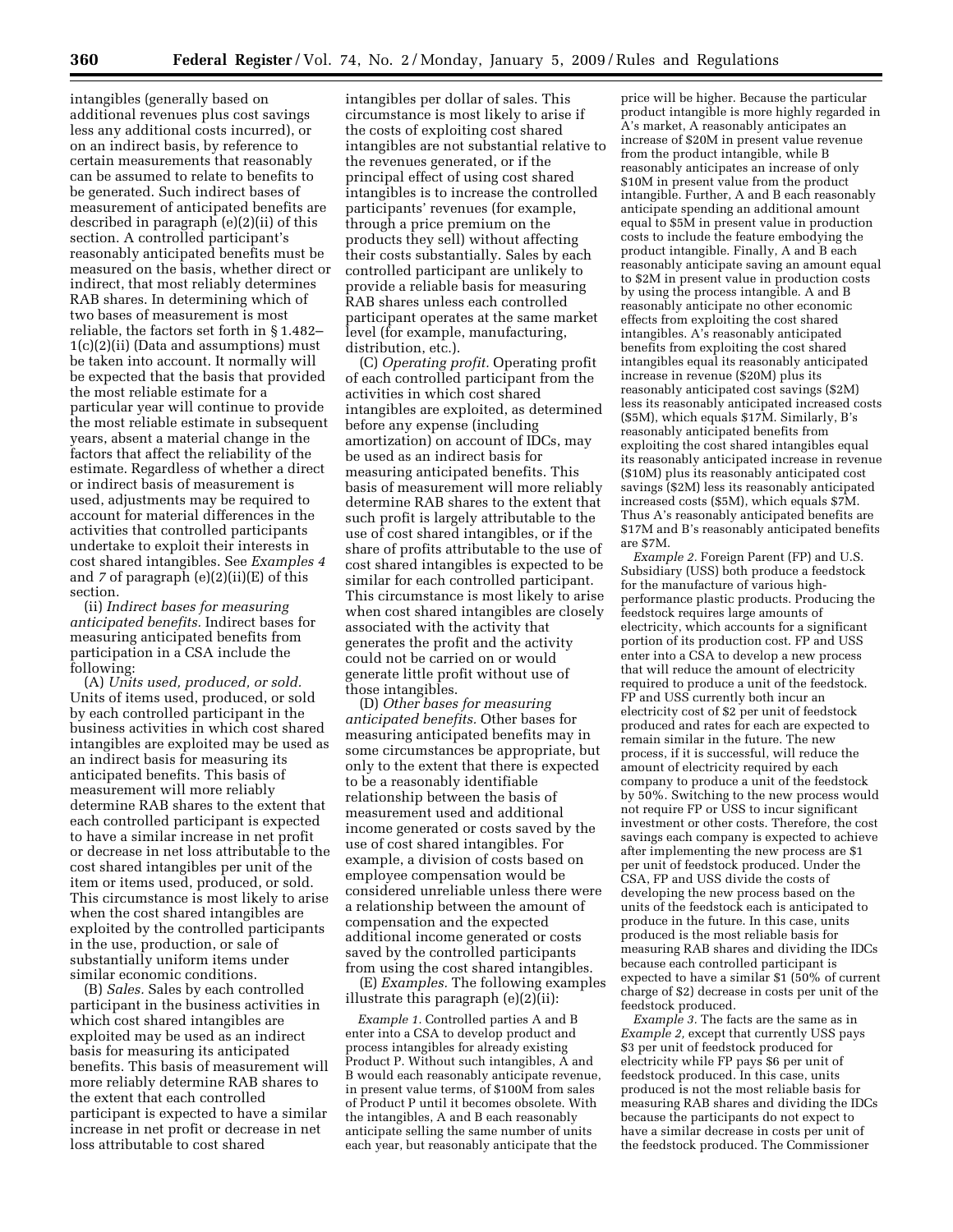determines that the most reliable measure of RAB shares may be based on units of the feedstock produced if FP's units are weighted relative to USS's units by a factor of 2. This reflects the fact that FP pays twice as much as USS for electricity and, therefore, FP's savings of \$3 per unit of the feedstock (50% reduction of current charge of \$6) would be twice USS's savings of \$1.50 per unit of feedstock (50% reduction of current charge of \$3) from any new process eventually developed.

*Example 4.* The facts are the same as in *Example 3*, except that to supply the particular needs of the U.S. market USS manufactures the feedstock with somewhat different properties than FP's feedstock. This requires USS to employ a somewhat different production process than does FP. Because of this difference, USS would incur significant construction costs in order to adopt any new process that may be developed under the cost sharing agreement. In this case, units produced is not the most reliable basis for measuring RAB shares. In order to reliably determine RAB shares, the Commissioner measures the reasonably anticipated benefits of USS and FP on a direct basis. USS's reasonably anticipated benefits are its reasonably anticipated total savings in electricity costs, less its reasonably anticipated costs of adopting the new process. FS's reasonably anticipated benefits are its reasonably anticipated total savings in electricity costs.

*Example 5.* U.S. Parent (USP) and Foreign Subsidiary (FS) enter into a CSA to develop new anesthetic drugs. USP obtains the right to market any resulting drugs in the United States and FS obtains the right to market any resulting drugs in the rest of the world. USP and FS determine RAB shares on the basis of their respective total anticipated operating profit from all drugs under development. USP anticipates that it will receive a much higher profit than FS per unit sold because the price of the drugs is not regulated in the United States, whereas the price of the drugs is regulated in many non-U.S. jurisdictions. In both controlled participants' territories, the anticipated operating profits are almost entirely attributable to the use of the cost shared intangibles. In this case, the controlled participants' basis for measuring RAB shares is the most reliable.

*Example 6.* (i) Foreign Parent (FP) and U.S. Subsidiary (USS) manufacture and sell fertilizers. They enter into a CSA to develop a new pellet form of a common agricultural fertilizer that is currently available only in powder form. Under the CSA, USS obtains the rights to produce and sell the new form of fertilizer for the U.S. market while FP obtains the rights to produce and sell the new form of fertilizer in the rest of the world. The costs of developing the new form of fertilizer are divided on the basis of the anticipated sales of fertilizer in the controlled participants' respective markets.

(ii) If the research and development is successful, the pellet form will deliver the fertilizer more efficiently to crops and less fertilizer will be required to achieve the same effect on crop growth. The pellet form of fertilizer can be expected to sell at a price premium over the powder form of fertilizer

based on the savings in the amount of fertilizer that needs to be used. This price premium will be a similar premium per dollar of sales in each territory. If the research and development is successful, the costs of producing pellet fertilizer are expected to be approximately the same as the costs of producing powder fertilizer and the same for both FP and USS. Both FP and USS operate at approximately the same market levels, selling their fertilizers largely to independent distributors.

(iii) In this case, the controlled participants' basis for measuring RAB shares is the most reliable.

*Example 7.* The facts are the same as in *Example 6*, except that FP distributes its fertilizers directly while USS sells to independent distributors. In this case, sales of USS and FP are not the most reliable basis for measuring RAB shares unless adjustments are made to account for the difference in market levels at which the sales occur.

*Example 8.* Foreign Parent (FP) and U.S. Subsidiary (USS) enter into a CSA to develop materials that will be used to train all new entry-level employees. FP and USS determine that the new materials will save approximately ten hours of training time per employee. Because their entry-level employees are paid on differing wage scales, FP and USS decide that they should not measure benefits based on the number of entry-level employees hired by each. Rather, they measure benefits based on compensation paid to the entry-level employees hired by each. In this case, the basis used for measuring RAB shares is the most reliable because there is a direct relationship between compensation paid to new entry-level employees and costs saved by FP and USS from the use of the new training materials.

*Example 9.* U.S. Parent (USP), Foreign Subsidiary 1 (FS1), and Foreign Subsidiary 2 (FS2) enter into a CSA to develop computer software that each will market and install on customers' computer systems. The controlled participants measure benefits on the basis of projected sales by USP, FS1, and FS2 of the software in their respective geographic areas. However, FS1 plans not only to sell but also to license the software to unrelated customers, and FS1's licensing income (which is a percentage of the licensees' sales) is not counted in the projected benefits. In this case, the basis used for measuring the benefits of each controlled participant is not the most reliable because all of the benefits received by controlled participants are not taken into account. In order to reliably determine RAB shares, FS1's projected benefits from licensing must be included in the measurement on a basis that is the same as that used to measure its own and the other controlled participants' projected benefits from sales (for example, all controlled participants might measure their benefits on the basis of operating profit).

(iii) *Projections used to estimate benefits*—(A) *In general.* The reliability of an estimate of RAB shares also depends upon the reliability of projections used in making the estimate. Projections required for this purpose

generally include a determination of the time period between the inception of the research and development activities under the CSA and the receipt of benefits, a projection of the time over which benefits will be received, and a projection of the benefits anticipated for each year in which it is anticipated that the cost shared intangible will generate benefits. A projection of the relevant basis for measuring anticipated benefits may require a projection of the factors that underlie it. For example, a projection of operating profits may require a projection of sales, cost of sales, operating expenses, and other factors that affect operating profits. If it is anticipated that there will be significant variation among controlled participants in the timing of their receipt of benefits, and consequently benefit shares are expected to vary significantly over the years in which benefits will be received, it normally will be necessary to use the present value of the projected benefits to reliably determine RAB shares. See paragraph (g)(2)(v) of this section for best method considerations regarding discount rates used for this purpose. If it is not anticipated that benefit shares will significantly change over time, current annual benefit shares may provide a reliable projection of RAB shares. This circumstance is most likely to occur when the CSA is a long-term arrangement, the arrangement covers a wide variety of intangibles, the composition of the cost shared intangibles is unlikely to change, the cost shared intangibles are unlikely to generate unusual profits, and each controlled participant's share of the market is stable.

(B) *Examples.* The following examples illustrate the principles of this paragraph (e)(2)(iii):

*Example 1.* (i) Foreign Parent (FP) and U.S. Subsidiary (USS) enter into a CSA to develop a new car model. The controlled participants plan to spend four years developing the new model and four years producing and selling the new model. USS and FP project total sales of \$4 billion and \$2 billion, respectively, over the planned four years of exploitation of the new model. The controlled participants determine RAB shares for each year of 662⁄3% for USS and 331⁄3% for FP, based on projected total sales.

(ii) USS typically begins producing and selling new car models a year after FP begins producing and selling new car models. In order to reflect USS's one-year lag in introducing new car models, a more reliable projection of each participant's RAB share would be based on a projection of all four years of sales for each participant, discounted to present value.

*Example 2.* U.S. Parent (USP) and Foreign Subsidiary (FS) enter into a CSA to develop new and improved household cleaning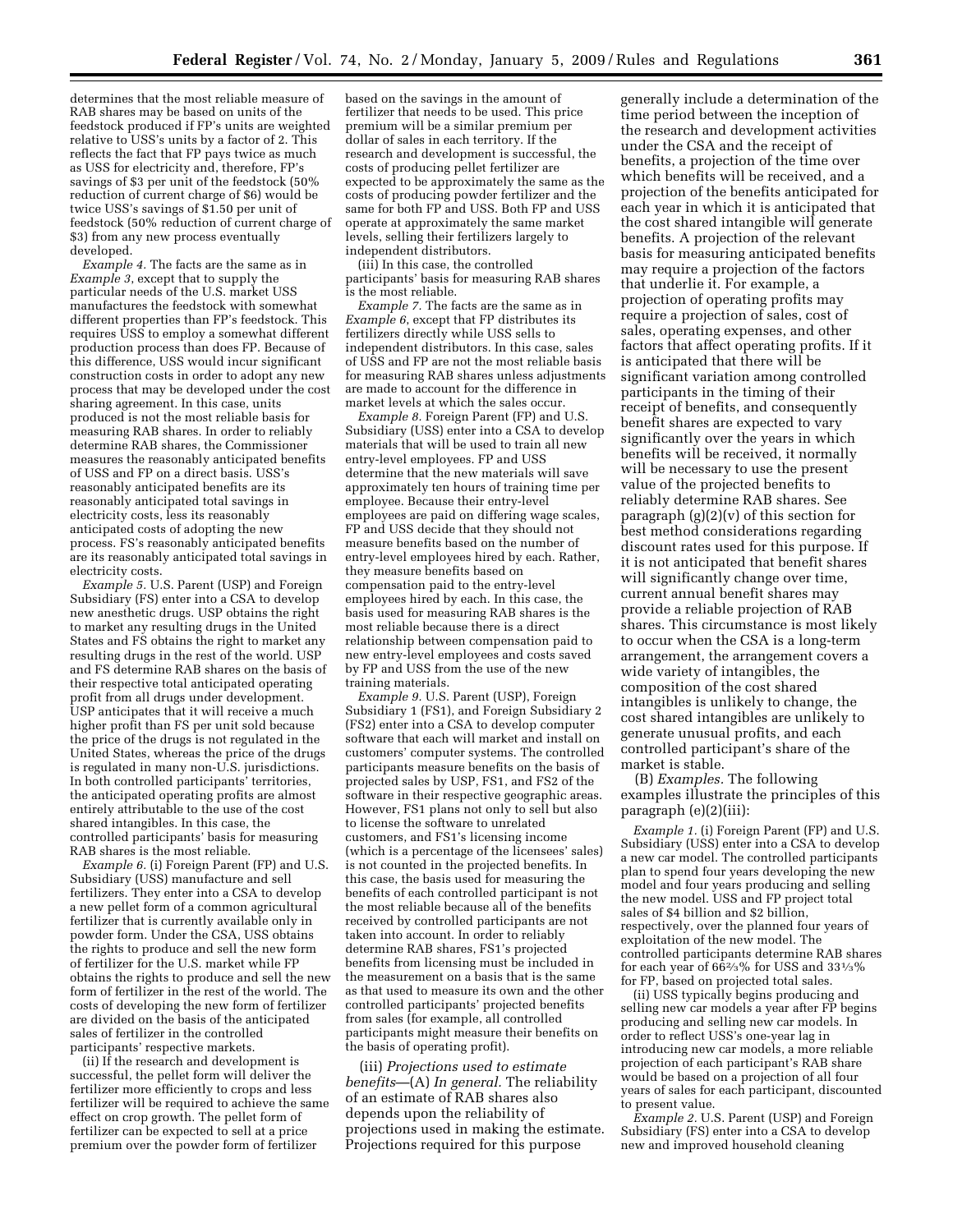products. Both controlled participants have sold household cleaning products for many years and have stable worldwide market shares. The products under development are unlikely to produce unusual profits for either controlled participant. The controlled participants determine RAB shares on the basis of each controlled participant's current sales of household cleaning products. In this case, the controlled participants' RAB shares are reliably projected by current sales of cleaning products.

*Example 3.* The facts are the same as in *Example 2*, except that FS's market share is rapidly expanding because of the business failure of a competitor in its geographic area. The controlled participants' RAB shares are not reliably projected by current sales of cleaning products. FS's benefit projections should take into account its growth in market share.

*Example 4.* Foreign Parent (FP) and U.S. Subsidiary (USS) enter into a CSA to develop synthetic fertilizers and insecticides. FP and USS share costs on the basis of each controlled participant's current sales of fertilizers and insecticides. The market shares of the controlled participants have been stable for fertilizers, but FP's market share for insecticides has been expanding. The controlled participants' projections of RAB shares are reliable with regard to fertilizers, but not reliable with regard to insecticides; a more reliable projection of RAB shares would take into account the expanding market share for insecticides.

(f) *Changes in participation under a CSA*—(1) *In general.* A change in participation under a CSA occurs when there is either a controlled transfer of interests or a capability variation. A change in participation requires arm's length consideration under paragraph (a)(3)(ii) of this section, and as more fully described in this paragraph (f).

(2) *Controlled transfer of interests.* A controlled transfer of interests occurs when a participant in a CSA transfers all or part of its interests in cost shared intangibles under the CSA in a controlled transaction, and the transferee assumes the associated obligations under the CSA. After the controlled transfer of interests occurs, the CSA will still exist if at least two controlled participants still have interests in the cost shared intangibles. In such a case, the transferee will be treated as succeeding to the transferor's prior history under the CSA as pertains to the transferred interests, including the transferor's cost contributions, benefits derived, and PCT Payments attributable to such rights or obligations. A transfer that would otherwise constitute a controlled transfer of interests for purposes of this paragraph (f)(2) shall not constitute a controlled transfer of interests if it also constitutes a capability variation for purposes of paragraph (f)(3) of this section.

(3) *Capability variation.* A capability variation occurs when, in a CSA in which interests in cost shared intangibles are divided as described in paragraph (b)(4)(iv) of this section, the controlled participants' division of interests or their relative capabilities or capacities to benefit from the cost shared intangibles are materially altered. For purposes of paragraph (a)(3)(ii) of this section, a capability variation is considered to be a controlled transfer of interests in cost shared intangibles, in which any controlled participant whose RAB share decreases as a result of the capability variation is a transferor, and any controlled participant whose RAB share thus increases is the transferee of the interests in cost shared intangibles.

(4) *Arm's length consideration for a change in participation.* In the event of a change in participation, the arm's length amount of consideration from the transferee, under the rules of §§ 1.482– 1 and 1.482–4 through 1.482–6 and paragraph (a)(3)(ii) of this section, will be determined consistent with the reasonably anticipated incremental change in the returns to the transferee and transferor resulting from such change in participation. Such changes in returns will themselves depend on the reasonably anticipated incremental changes in the benefits from exploiting the cost shared intangibles, IDCs borne, and PCT Payments (if any). However, any arm's length consideration required under this paragraph (f)(4) with respect to a capability variation shall be reduced as necessary to prevent duplication of an adjustment already performed under paragraph (i)(2)(ii)(A) of this section that resulted from the same capability variation. If an adjustment has been performed already under this paragraph (f)(4) with respect to a capability variation, then for purposes of any adjustment to be performed under paragraph (i)(2)(ii)(A) of this section, the controlled participants' projected benefit shares referred to in paragraph (i)(2)(ii)(A) of this section shall be considered to be the controlled participants' respective RAB shares after the capability variation occurred.

(5) *Examples.* The following examples illustrate the principles of this paragraph (f):

*Example 1.* X, Y, and Z are the only controlled participants in a CSA. The CSA divides interests in cost shared intangibles on a territorial basis as described in paragraph (b)(4)(ii) of this section. X is assigned the territories of the Americas, Y is assigned the territory of the UK and Australia, and Z is assigned the rest of the world. When the CSA is formed, X has a platform contribution T.

Under the PCTs for T, Y, and Z are each obligated to pay X royalties equal to five percent of their respective sales. Aside from T, there are no platform contributions. Two years after the formation of the CSA, Y transfers to Z its interest in cost shared intangibles relating to the UK territory, and the associated obligations, in a controlled transfer of interests described in paragraph (f)(2) of this section. At that time the reasonably anticipated benefits from exploiting cost shared intangibles in the UK have a present value of \$11M, the reasonably anticipated IDCs to be borne relating to the UK territory have a present value of \$3M, and the reasonably anticipated PCT Payments to be made to X relating to sales in the UK territory have a present value of \$2M. As arm's length consideration for the change in participation due to the controlled transfer of interests, Z must pay Y compensation with an anticipated present value of \$11M, less \$3M, less \$2M, which equals \$6M.

*Example 2.* As in *Example 2* of paragraph  $(b)(4)(v)$  of this section, companies P and S, both members of the same controlled group, enter into a CSA to develop product Z. P and S agree to divide their interest in product Z based on site of manufacturing. P will have exclusive and perpetual rights in product Z manufactured in facilities owned by P. S will have exclusive and perpetual rights to product Z manufactured in facilities owned by S. P and S agree that neither will license manufacturing rights in product Z to any related or unrelated party. Both P and S maintain books and records that allow production at all sites to be verified. Both own facilities that will manufacture product Z and the relative capacities of these sites are known. All facilities are currently operating at near capacity and are expected to continue to operate at near capacity when product Z enters production so that it will not be feasible to shift production between P's and S's facilities. P and S have no plans to build new facilities and the lead time required to plan and build a manufacturing facility precludes the possibility that P or S will build a new facility during the period for which sales of Product Z are expected. When the CSA is formed, P has a platform contribution T. Under the PCT for T, S is obligated to pay P sales-based royalties according to a certain formula. Aside from T, there are no other platform contributions. Two years after the formation of the CSA, owing to a change in plans not reasonably foreseeable at the time the CSA was entered into, S acquires additional facilities F for the manufacture of Product Z. Such acquisition constitutes a capability variation described in paragraph (f)(3) of this section. Under this capability variation, S's RAB share increases from 50% to 60%. Accordingly, there is a compensable change in participation under paragraph (f)(3) of this section.

(g) *Supplemental guidance on methods applicable to PCTs*—(1) *In general.* This paragraph (g) provides supplemental guidance on applying the methods listed in this paragraph (g)(1) for purposes of evaluating the arm's length amount charged in a PCT. Each method will yield a value for the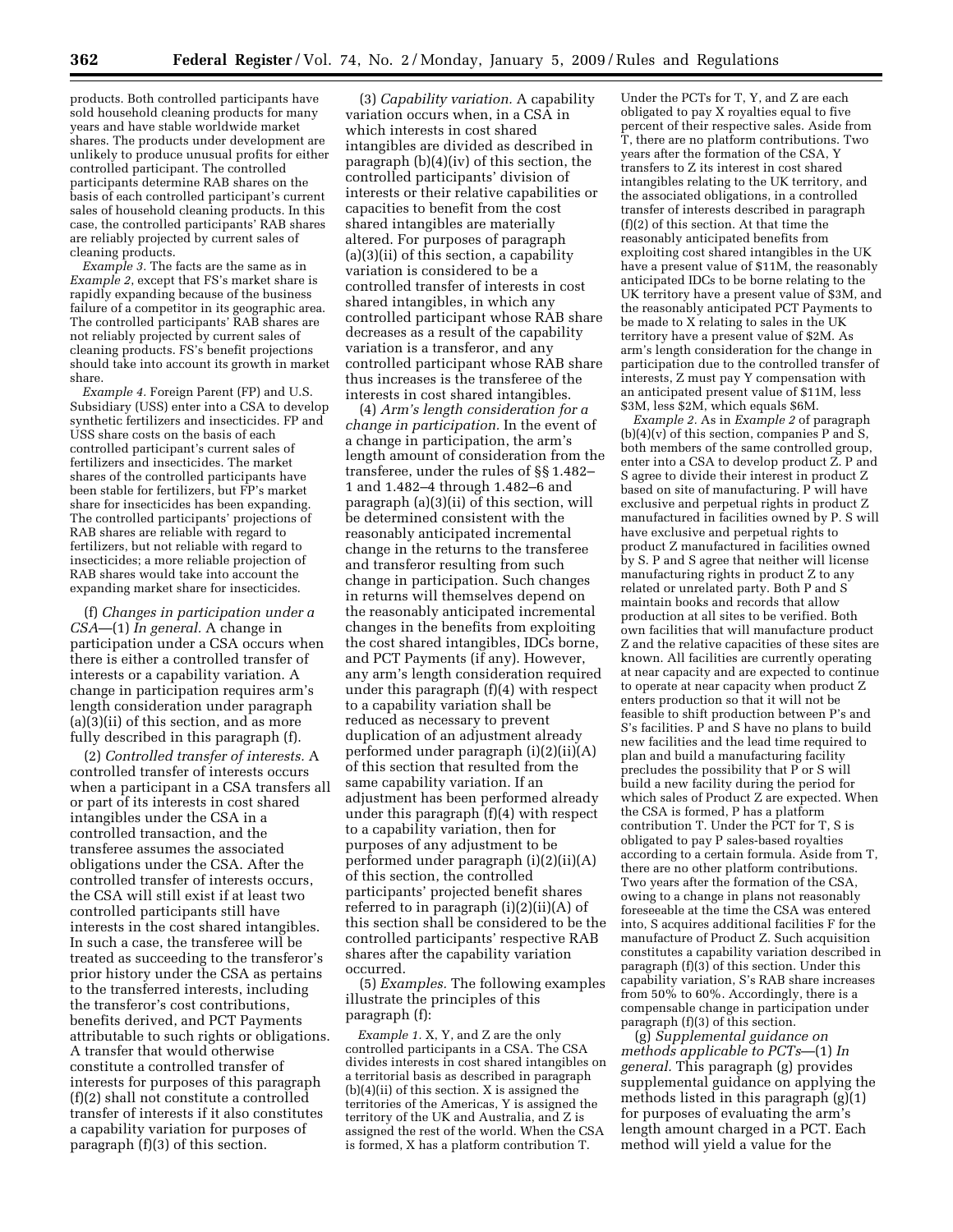compensation obligation of each PCT Payor consistent with the product of the combined pre-tax value to all controlled participants of the platform contribution that is the subject of the PCT and the PCT Payor's RAB share. The methods are—

(i) The comparable uncontrolled transaction method described in § 1.482–4(c), or the comparable uncontrolled services price method described in  $\S 1.482 - 9T(c)$ , as further described in paragraph (g)(3) of this section;

(ii) The income method, described in paragraph (g)(4) of this section;

(iii) The acquisition price method, described in paragraph (g)(5) of this section;

(iv) The market capitalization method, described in paragraph (g)(6) of this section;

(v) The residual profit split method, described in paragraph (g)(7) of this section; and

(vi) Unspecified methods, described in paragraph (g)(8) of this section.

(2) *Best method analysis applicable for evaluation of a PCT pursuant to a CSA*—(i) *In general.* Each method must be applied in accordance with the provisions of § 1.482–1, including the best method rule of § 1.482–1(c), the comparability analysis of § 1.482–1(d), and the arm's length range of § 1.482– 1(e), except as those provisions are modified in this paragraph (g).

(ii) *Consistency with upfront contractual terms and risk allocation the investor model*—(A) *In general.*  Although all of the factors entering into a best method analysis described in § 1.482–1(c) and (d) must be considered, specific factors may be particularly relevant in the context of a CSA. In particular, the relative reliability of an application of any method depends on the degree of consistency of the analysis with the applicable contractual terms and allocation of risk under the CSA and this section among the controlled participants as of the date of the PCT, unless a change in such terms or allocation has been made in return for arm's length consideration. In this regard, a CSA involves an upfront division of the risks as to both reasonably anticipated obligations and reasonably anticipated benefits over the reasonably anticipated term of the CSA Activity. Accordingly, the relative reliability of an application of a method also depends on the degree of consistency of the analysis with the assumption that, as of the date of the PCT, each controlled participant's aggregate net investment in the CSA Activity (attributable to platform contributions, operating contributions,

as such term is defined in paragraph (j)(1)(i) of this section, operating cost contributions, as such term is defined in paragraph (j)(1)(i) of this section, and cost contributions) is reasonably anticipated to earn a rate of return equal to the appropriate discount rate for the controlled participant's CSA Activity over the entire period of such CSA Activity. If the cost shared intangibles themselves are reasonably anticipated to contribute to developing other intangibles, then the period described in the preceding sentence includes the period, reasonably anticipated as of the date of the PCT, of developing and exploiting such indirectly benefited intangibles.

(B) *Example.* The following example illustrates the principles of this paragraph (g)(2)(ii):

*Example.* (i) P, a U.S. corporation, has developed a software program, DEF, which applies certain algorithms to reconstruct complete DNA sequences from partiallyobserved DNA sequences. S is a whollyowned foreign subsidiary of P. On the first day of Year 1, P and S enter into a CSA to develop a new generation of genetic tests, GHI, based in part on the use of DEF. DEF is therefore a platform contribution of P for which compensation is due from S pursuant to a PCT. S makes no platform contributions to the CSA. Sales of GHI are projected to commence two years after the inception of the CSA and then to continue for eight more years. Based on industry experience, P and S are confident that GHI will be replaced by a new type of genetic testing based on technology unrelated to DEF or GHI and that, at that point, GHI will have no further value. P and S project that that replacement will occur at the end of Year 10.

(ii) For purposes of valuing the PCT for P's platform contribution of DEF to the CSA, P and S apply a type of residual profit split method that is not described in paragraph (g)(7) of this section and which, accordingly, constitutes an unspecified method. See paragraph (g)(7)(i) (last sentence) of this section. The principles of this paragraph (g)(2) apply to any method for valuing a PCT, including the unspecified method used by P and S.

(iii) Under the method employed by P and S, in each year, a portion of the income from sales of GHI in S's territory is allocated to certain routine contributions made by S. The residual of the profit or loss from GHI sales in S's territory after the routine allocation step is divided between P and S pro rata to their capital stocks allocable to S's territory. Each controlled participant's capital stock is computed by capitalizing, applying a capital growth factor to, and amortizing its historical expenditures regarding DEF allocable to S's territory (in the case of P), or its ongoing cost contributions towards developing GHI (in the case of S). The amortization of the capital stocks is effected on a straight-line basis over an assumed four-year life for the relevant expenditures. The capital stocks are grown using an assumed growth factor that P and S consider to be appropriate.

(iv) The assumption that all expenditures amortize on a straight-line basis over four years does not appropriately reflect the principle that as of the date of the PCT regarding DEF, every contribution to the development of GHI, including DEF, is reasonably anticipated to have value throughout the entire period of exploitation of GHI which is projected to continue through Year 10. Under this method as applied by P and S, the share of the residual profit in S's territory that is allocated to P as a PCT Payment from S will decrease every year. After Year 4, P's capital stock in DEF will necessarily be \$0, so that P will receive none of the residual profit or loss from GHI sales in S's territory after Year 4 as a PCT Payment.

(v) As a result of this limitation of the PCT Payments to be made by S, the anticipated return to S's aggregate investment in the CSA, over the whole period of S's CSA Activity, is at a rate that is significantly higher than the appropriate discount rate for S's CSA Activity (as determined by a reliable method). This discrepancy is not consistent with the investor model principle that S should anticipate a rate of return to its aggregate investment in the CSA, over the whole period of its CSA Activity, equal to the appropriate discount rate for its CSA Activity. The inconsistency of the method with the investor model materially lessens its reliability for purposes of a best method analysis. See § 1.482–1(c)(2)(ii)(B).

(iii) *Consistency of evaluation with realistic alternatives*—(A) *In general*. The relative reliability of an application of a method also depends on the degree of consistency of the analysis with the assumption that uncontrolled taxpayers dealing at arm's length would have evaluated the terms of the transaction, and only entered into such transaction, if no alternative is preferable. This condition is not met, therefore, where for any controlled participant the total anticipated present value of its income attributable to its entering into the CSA, as of the date of the PCT, is less than the total anticipated present value of its income that could be achieved through an alternative arrangement realistically available to that controlled participant. In principle, this comparison is made on a post-tax basis but, in many cases, a comparison made on a pre-tax basis will yield equivalent results. See also paragraph (g)(2)(v)(B)(*1*) of this section (Discount rate variation between realistic alternatives).

(B) *Examples*. The following examples illustrate the principles of this paragraph (g)(2)(iii):

*Example 1.* (i) P, a corporation, and S, a wholly owned subsidiary of P, enter into a CSA to develop a personal transportation device (the product). Under the arrangement, P will undertake all of the R&D, and manufacture and market the product in Country X. S will make CST Payments to P for its appropriate share of P's R&D costs, and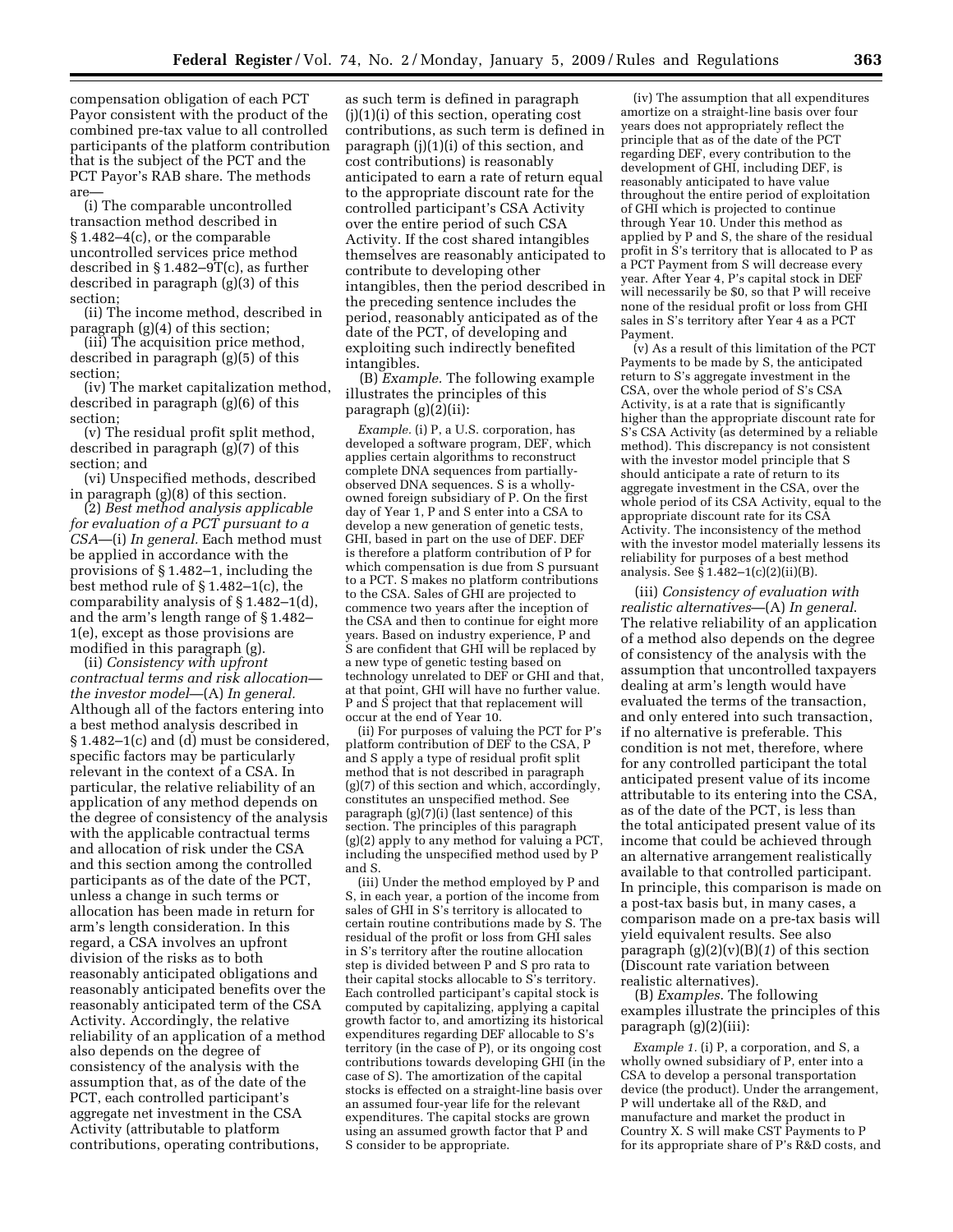manufacture and market the product in the rest of the world. P owns existing patents and trade secrets that are reasonably anticipated to contribute to the development of the product. Therefore the rights in the patents and trade secrets are platform contributions for which compensation is due from S as part of a PCT.

(ii) S's manufacturing and distribution activities under the CSA will be routine in nature, and identical to the activities it would undertake if it alternatively licensed the product from P.

(iii) Reasonably reliable estimates indicate that P could develop the product without assistance from S and license the product outside of Country X for a royalty of 20% of sales. Based on reliable financial projections that include all future development costs and licensing revenue that are allocable to the non-Country X market, and using a discount rate appropriate for the riskiness of P's role as a licensor (see paragraph  $(g)(2)(v)$  of this section), the post-tax present value of this licensing alternative to P for the non-Country X market (measured as of the date of the PCT) would be \$500 million. Thus, based on this realistic alternative, the anticipated post-tax present value under the CSA to P in the non-Country X market (measured as of the date of the PCT), taking into account anticipated development costs allocable to the non-Country X market, and anticipated CST Payments and PCT Payments from S, and using a discount rate appropriate for the riskiness of P's role as a participant in the CSA, should not be less than \$500 million.

*Example 2.* (i) The facts are the same as in *Example 1*, except that there are no reliable estimates of the value to P from the licensing alternative to the CSA. Further, reasonably reliable estimates indicate that an arm's length return for S's routine manufacturing and distribution activities is a 10% mark-up on total costs of goods sold plus operating expenses related to those activities. Finally, the Commissioner determines that the respective activities undertaken by P and S (other than licensing payments, CST Payments, and PCT Payments) would be identical regardless of whether the arrangement was undertaken as a CSA (CSA Scenario) or as a long-term licensing arrangement (Licensing Scenario). In particular, in both Scenarios, P would perform all research activities and S would undertake routine manufacturing and distribution activities associated with its territory.

(ii) P undertakes an economic analysis that derives S's cost contributions under the CSA, based on reliable financial projections. Based on this and further economic analysis, P determines S's PCT Payment as a certain lump sum amount to be paid as of the date of the PCT (Date D).

(iii) Based on reliable financial projections that include S's cost contributions and that incorporate S's PCT Payment, as computed by P, and using a discount rate appropriate for the riskiness of S's role as a CSA participant (see paragraph (g)(2)(v) of this section), the anticipated post-tax net present value to S in the CSA Scenario (measured as of Date D) is \$800 million. Further, based on these same reliable projections (but

incorporating S's licensing payments instead of S's cost contributions and PCT Payment), and using a discount rate appropriate for the riskiness of S's role as a long-term licensee, the anticipated post-tax net present value to S in the Licensing Scenario (measured as of Date D) is \$100 million. Thus, S's anticipated post-tax net present value is \$700 million greater in the CSA Scenario than in the Licensing Scenario. This result suggests that P's anticipated post-tax present value must be significantly less under the CSA Scenario than under the Licensing Scenario. This means that the reliability of P's analysis as described in paragraph (ii) of this *Example 2*  is reduced, since P would not be expected to enter into a cost sharing arrangement if its alternative of being a long-term licensor is preferable.

*Example 3.* (i) The facts are the same as in paragraphs (i) and (ii) of *Example 2*. In addition, based on reliable financial projections that include S's cost contributions and S's PCT Payment, and using a discount rate appropriate for the riskiness of S's role as a CSA participant, the anticipated post-tax net present value to S under the CSA (measured as of the date of the PCT) is \$50 million. Also, instead of entering the CSA, S has the realistic alternative of manufacturing and distributing product Z unrelated to the personal transportation device, with the same anticipated 10% mark-up on total costs that it would anticipate for its routine activities in *Example 2*. Under its realistic alternative, at a discount rate appropriate for the riskiness of S's role with respect to product Z, S anticipates a present value of \$100 million.

(ii) Because the lump sum PCT Payment made by S results in S having a considerably lower anticipated net present value than S could achieve through an alternative arrangement realistically available to it, the reliability of P's calculation of the lump sum PCT Payment is reduced.

(iv) *Aggregation of transactions*. The combined effect of multiple contemporaneous transactions, consisting either of multiple PCTs, or of one or more PCT and one or more other transactions in connection with a CSA that are not governed by this section (such as transactions involving cross operating contributions or make-or-sell rights), may require evaluation in accordance with the principles of aggregation described in § 1.482– 1(f)(2)(i). In such cases, it may be that the multiple transactions are reasonably anticipated, as of the date of the PCT(s), to be so interrelated that the method that provides the most reliable measure of an arm's length charge is a method under this section applied on an aggregate basis for the PCT(s) and other transactions. A section 482 adjustment may be made by comparing the aggregate arm's length charge so determined to the aggregate payments actually made for the multiple transactions. In such a case, it generally

will not be necessary to allocate separately the aggregate arm's length charge as between various PCTs or as between PCTs and such other transactions. However, such an allocation may be necessary for other purposes, such as applying paragraph (i)(6) (Periodic adjustments) of this section. An aggregate determination of the arm's length charge for multiple transactions will often yield a payment for a controlled participant that is equal to the aggregate value of the platform contributions and other resources, capabilities, and rights covered by the multiple transactions multiplied by that controlled participant's RAB share. Because RAB shares only include benefits from cost shared intangibles, the reliability of an aggregate determination of payments for multiple transactions may be reduced to the extent that it includes transactions covering resources, capabilities, and rights for which the controlled participants' expected benefit shares differ substantially from their RAB shares.

(v) *Discount rate*—(A) *In general*. The best method analysis in connection with certain methods or forms of payment may depend on a rate or rates of return used to convert projected results of transactions to present value, or to otherwise convert monetary amounts at one or more points in time to equivalent amounts at a different point or points in time. For this purpose, a discount rate or rates should be used that most reliably reflect the market-correlated risks of activities or transactions and should be applied to the best estimates of the relevant projected results, based on all the information potentially available at the time for which the present value calculation is to be performed. Depending on the particular facts and circumstances, the marketcorrelated risk involved and thus, the discount rate, may differ among a company's various activities or transactions. Normally, discount rates are most reliably determined by reference to market information.

(B) *Considerations in best method analysis of discount rate*—(*1*) *Discount rate variation between realistic alternatives*. Realistic alternatives may involve varying risk exposure and, thus, may be more reliably evaluated using different discount rates. In some circumstances, a party may have less risk as a licensee of intangibles needed in its operations, and so require a lower discount rate, than it would have by entering into a CSA to develop such intangibles, which may involve the party's assumption of additional risk in funding its cost contributions to the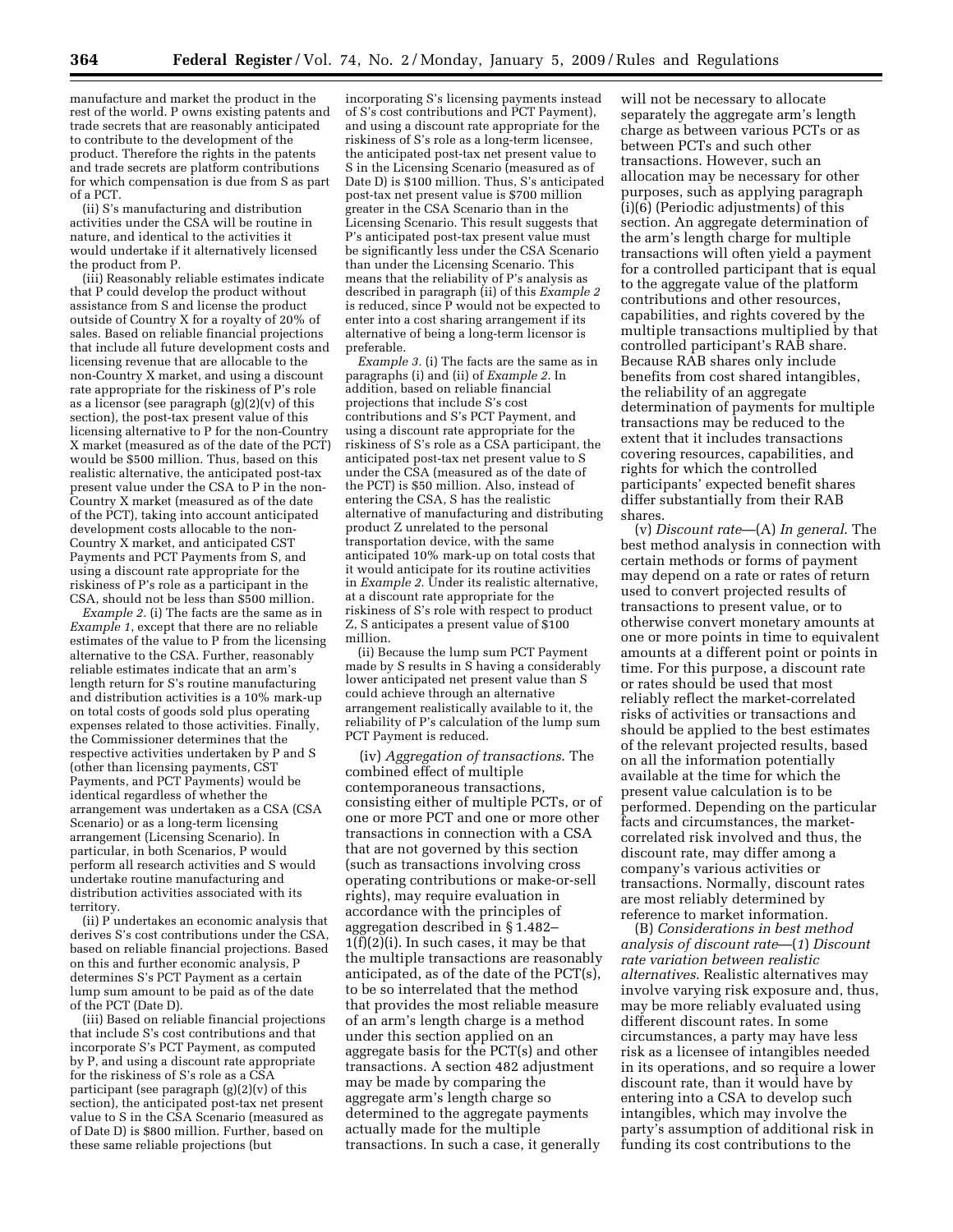IDA. Similarly, self-development of intangibles and licensing out may be riskier for the licensor, and so require a higher discount rate, than entering into a CSA to develop such intangibles, which would relieve the licensor of the obligation to fund a portion of the IDCs of the IDA.

(*2*) *Discount rate variation between forms of payment*. Certain forms of payment may involve different risks than others. For example, ordinarily a royalty computed on a profits base would be more volatile, and so require a higher discount rate to discount projected payments to present value, than a royalty computed on a sales base.

(*3*) *Post-tax rate*. In general, discount rate estimates that may be inferred from the operations of the capital markets are post-tax discount rates. Therefore, an analysis would in principle apply posttax discount rates to income net of expense items including taxes (post-tax income). However, in certain circumstances the result of applying a post-tax discount rate to post-tax income is equivalent to the product of—

(*i*) The result of applying a post-tax discount rate to income net of expense items other than taxes (pre-tax income); and

(*ii*) The difference of one minus the tax rate.

Therefore, in such circumstances, calculation of pre-tax income, rather than post-tax income, may be sufficient. See, for example, paragraph (g)(4)(i)(G) of this section.

(C) *Example*. The following example illustrates the principles of this paragraph  $(g)(2)(v)$ :

*Example.* (i) P and S form a CSA to develop intangible X, which will be used in product Y. P will develop X, and S will make CST Payments as its cost contributions. At the start of the CSA, P has a platform contribution, for which  $\bar{S}$  commits to make a PCT Payment of 5% of its sales of product Y. As part of the evaluation of whether that PCT Payment is arm's length, the Commissioner considers whether P had a more favorable realistic alternative (see paragraph (g)(2)(iii) of this section). Specifically, the Commissioner compares P's anticipated post-tax discounted present value of the financial projections under the CSA (taking into account S's PCT Payment of 5% of its sales of product Y) with P's anticipated post-tax discounted present value of the financial projections under a reasonably available alternative Licensing Arrangement that consists of developing intangible X on its own and then licensing X to S or to an uncontrolled party similar to S. In undertaking the analysis, the Commissioner determines that, because it would be funding the entire development of the intangible, P undertakes greater risks in the licensing scenario than in the cost sharing scenario (in the cost sharing scenario P would be funding

only part of the development of the intangible).

(ii) The Commissioner determines that, as between the two scenarios, all of the components of P's anticipated financial flows are identical, except for the CST and PCT Payments under the CSA, compared to the licensing payments under the Licensing Alternative. Accordingly, the Commissioner concludes that the differences in marketcorrelated risks between the two scenarios, and therefore the differences in discount rates between the two scenarios, relate to the differences in these components of the financial projections.

(vi) *Financial projections*. The reliability of an estimate of the value of a platform or operating contribution in connection with a PCT will often depend upon the reliability of projections used in making the estimate. Such projections should reflect the best estimates of the items projected (normally reflecting a probability weighted average of possible outcomes). Projections necessary for this purpose may include a projection of sales, IDCs, costs of developing operating contributions, routine operating expenses, and costs of sales. Some method applications directly estimate projections of items attributable to separate development and exploitation by the controlled participants within their respective divisions. Other method applications indirectly estimate projections of items from the perspective of the controlled group as a whole, rather than from the perspective of a particular participant, and then apportion the items so estimated on some assumed basis. For example, in some applications, sales might be directly projected by division, but worldwide projections of other items such as operating expenses might be apportioned among divisions in the same ratio as the divisions' respective sales. Which approach is more reliable depends on which provides the most reliable measure of an arm's length result, considering the competing perspectives under the facts and circumstances in light of the completeness and accuracy of the underlying data, the reliability of the assumptions, and the sensitivity of the results to possible deficiencies in the data and assumptions. For these purposes, projections that have been prepared for non-tax purposes are generally more reliable than projections that have been prepared solely for purposes of meeting the requirements in this paragraph (g).

(vii) *Accounting principles*—(A) *In general*. Allocations or other valuations done for accounting purposes may provide a useful starting point but will not be conclusive for purposes of the

best method analysis in evaluating the arm's length charge in a PCT, particularly where the accounting treatment of an asset is inconsistent with its economic value.

(B) *Examples*. The following examples illustrate the principles of this paragraph (g)(2)(vii):

*Example 1.* (i) USP, a U.S. corporation and FSub, a wholly owned foreign subsidiary of USP, enter into a CSA in Year 1 to develop software programs with application in the medical field. Company  $\hat{X}$  is an uncontrolled software company located in the United States that is engaged in developing software programs that could significantly enhance the programs being developed by USP and FSub. Company X is still in a startup phase, so it has no currently exploitable products or marketing intangibles and its workforce consists of a team of software developers. Company X has negligible liabilities and tangible property. In Year 2, USP purchases Company X as part of an uncontrolled transaction in order to acquire its in-process technology and workforce for purposes of the development activities of the CSA. USP files a consolidated return that includes Company X. For accounting purposes, \$50 million of the \$100 million acquisition price is allocated to the in-process technology and workforce, and the residual \$50 million is allocated to goodwill.

(ii) The in-process technology and workforce of Company X acquired by USP are reasonably anticipated to contribute to developing cost shared intangibles and therefore the rights in the in-process technology and workforce of Company X are platform contributions for which FSub must compensate USP as part of a PCT. In determining whether to apply the acquisition price or another method for purposes of evaluating the arm's length charge in the PCT, relevant best method analysis considerations must be weighed in light of the general principles of paragraph (g)(2) of this section. The allocation for accounting purposes raises an issue as to the reliability of using the acquisition price method in this case because it suggests that a significant portion of the value of Company X's nonroutine contributions to USP's business activities is allocable to goodwill, which is often difficult to value reliably and which, depending on the facts and circumstances, might not be attributable to platform contributions that are to be compensated by PCTs. See paragraph (g)(5)(iv)(A) of this section.

(iii) This paragraph (g)(2)(vii) provides that accounting treatment may be a starting point, but is not determinative for purposes of assessing or applying methods to evaluate the arm's length charge in a PCT. The facts here reveal that Company X has nothing of economic value aside from its in-process technology and assembled workforce. The \$50 million of the acquisition price allocated to goodwill for accounting purposes, therefore, is economically attributable to either of, or both, the in-process technology and the workforce. That moots the potential issue under the acquisition price method of the reliability of valuation of assets not to be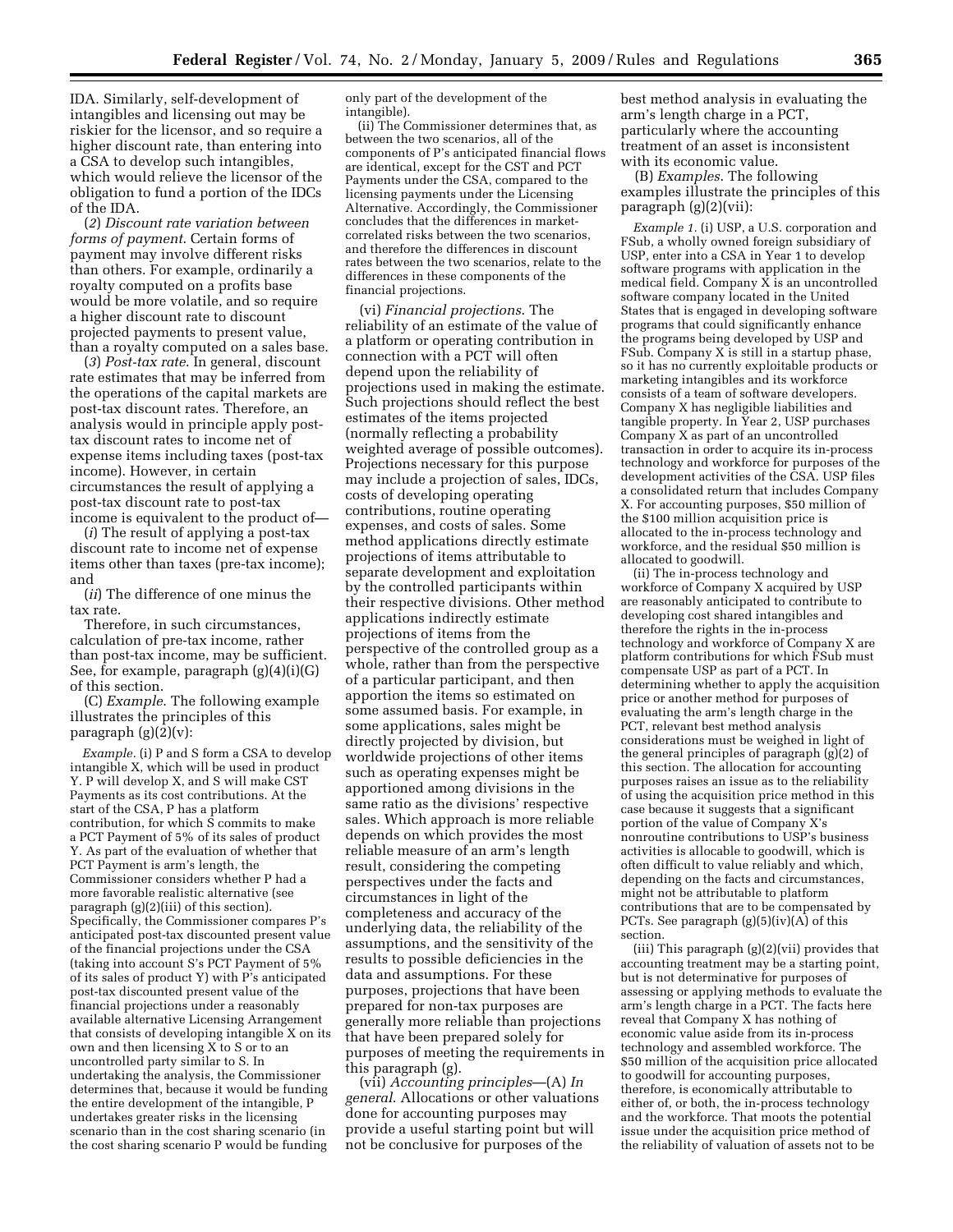compensated by PCTs, since there are no such assets. Assuming the acquisition price method is otherwise the most reliable method, the aggregate value of Company X's in-process technology and workforce is the full acquisition price of \$100 million (subject to possible adjustment for differences in tax liabilities of the type described in paragraph (g)(5)(ii) of this section). Accordingly, the aggregate value of the arm's length PCT Payments due from FSub to USP for the platform contributions consisting of the rights in Company X's in-process technology and workforce will equal \$100 million (subject to adjustment as per paragraph  $(g)(5)(ii)$  of this section) multiplied by FSub's RAB share.

*Example 2.* (i) The facts are the same as in *Example 1*, except that Company X is a mature software business in the United States with a successful current generation of software that it markets under a recognized trademark, in addition to having the research team and new generation software in process that could significantly enhance the programs being developed under USP's and FSub's CSA. USP continues Company X's existing business and integrates the research team and the in-process technology into the efforts under its CSA with FSub. For accounting purposes, the \$100 million price for acquiring Company X is allocated \$50 million to existing software and trademark, \$25 million to in-process technology and research workforce, and the residual \$25 million to goodwill and going concern value.

(ii) In this case an analysis of the facts indicates a likelihood that, consistent with the allocation under the accounting treatment (although not necessarily in the same amount), a significant amount of the nonroutine contributions to the USP's business activities consist of goodwill and going concern value economically attributable to the existing U.S. software business rather than to the platform contributions consisting of the rights in the in-process technology and research workforce. In addition, an analysis of the facts indicates that a significant amount of the nonroutine contributions to USP's business activities consist of the make-or-sell rights under the existing software and trademark, which are not platform contributions and might be difficult to value. Accordingly, further consideration must be given to the extent to which these circumstances reduce the relative reliability of the acquisition price method in comparison to other potentially applicable methods for evaluating the PCT Payment.

*Example 3.* (i) USP, a U.S. corporation, and FSub, a wholly-owned foreign subsidiary of USP, enter into a CSA in Year 1 to develop Product A. Company Y is an uncontrolled corporation that owns Technology X, which is critical to the development of Product A. Company Y currently markets Product B, which is dependent on Technology X. USP is solely interested in acquiring Technology X, but is only able to do so through the acquisition of Company Y in its entirety for \$200 million in an uncontrolled transaction in Year 2. For accounting purposes, the acquisition price is allocated as follows: \$120 million to Product B and the underlying

Technology X, \$30 million to trademark and other marketing intangibles, and the residual \$50 million to goodwill and going concern value. After the acquisition of Company Y, Technology X is used to develop Product A. No other part of Company Y is used in any manner. Immediately after the acquisition, product B is discontinued, and, therefore, the accompanying marketing intangibles become worthless. None of the previous employees of Company Y is retained.

(ii) The Technology X of Company Y acquired by USP is reasonably anticipated to contribute to developing cost shared intangibles and is therefore a platform contribution for which FSub must compensate USP as part of a PCT. Although for accounting purposes a significant portion of the acquisition price of Company  $\overline{Y}$  was allocated to items other than Technology X, the facts demonstrate that USP had no intention of using and therefore placed no economic value on any part of Company Y other than Technology  $\tilde{X}$ . If USP was willing to pay \$200 million for Company Y solely for purposes of acquiring Technology X, then assuming the acquisition price method is otherwise the most reliable method, the value of Technology X is the full \$200 million acquisition price. Accordingly, the value of the arm's length PCT Payment due from FSub to USP for the platform contribution consisting of the rights in Technology X will equal the product of \$200 million (subject to adjustment as described in paragraph  $(g)(5)(ii)$  of this section) and FSub's RAB share.

(viii) *Valuations of subsequent PCTs*—(A) *Date of subsequent PCT*. The date of a PCT may occur subsequent to the inception of the CSA. For example, an intangible initially developed outside the IDA may only subsequently become a platform contribution because that later time is the earliest date on which it is reasonably anticipated to contribute to developing cost shared intangibles within the IDA. In such case, the date of the PCT, and the analysis of the arm's length amount charged in the subsequent PCT, is as of such later time.

(B) *Best method analysis for subsequent PCT*. In cases where PCTs occur on different dates, the determination of the arm's length amount charged, respectively, in the prior and subsequent PCTs must be coordinated in a manner that provides the most reliable measure of an arm's length result. In some circumstances, a subsequent PCT may be reliably evaluated independently of other PCTs, as may be possible for example, under the acquisition price method. In other circumstances, the results of prior and subsequent PCTs may be interrelated and so a subsequent PCT may be most reliably evaluated under the residual profit split method of paragraph (g)(7) of this section. In those cases, for purposes of allocating the present value of nonroutine residual divisional profit or

loss, and so determining the present value of the subsequent PCT Payments, in accordance with paragraph  $(g)(7)(iii)(C)$  of this section, the PCT Payor's interest in cost shared intangibles, both already developed and in process, are treated as additional PCT Payor operating contributions as of the date of the subsequent PCT.

(ix) *Arm's length range*—(A) *In general*. The guidance in § 1.482–1(e) regarding determination of an arm's length range, as modified by this section, applies in evaluating the arm's length amount charged in a PCT under a transfer pricing method provided in this section (applicable method). Section  $1.482-1(e)(2)(i)$  provides that the arm's length range is ordinarily determined by applying a single pricing method selected under the best method rule to two or more uncontrolled transactions of similar comparability and reliability although use of more than one method may be appropriate for the purposes described in § 1.482– 1(c)(2)(iii). The rules provided in § 1.482–1(e) and this section for determining an arm's length range shall not override the rules provided in paragraph (i)(6) of this section for periodic adjustments by the Commissioner. The provisions in paragraphs  $(g)(2)(ix)(C)$  and  $(D)$  of this section apply only to applicable methods that are based on two or more input parameters as described in paragraph  $(g)(2)(ix)(B)$  of this section. For an example of how the rules of this section for determining an arm's length range of PCT Payments are applied, see paragraph (g)(4)(vii) of this section.

(B) *Methods based on two or more input parameters*. An applicable method may determine PCT Payments based on calculations involving two or more parameters whose values depend on the facts and circumstances of the case (input parameters). For some input parameters (market-based input parameters), the value is most reliably determined by reference to data that derives from uncontrolled transactions (market data). For example, the value of the return to a controlled participant's routine contributions, as such term is defined in paragraph (j)(1)(i) of this section, to the CSA Activity (which value is used as an input parameter in the income method described in paragraph (g)(4) of this section) may in some cases be most reliably determined by reference to the profit level of a company with rights, resources, and capabilities comparable to those routine contributions. See § 1.482–5. As another example, the value for the discount rate that reflects the riskiness of a controlled participant's role in the CSA (which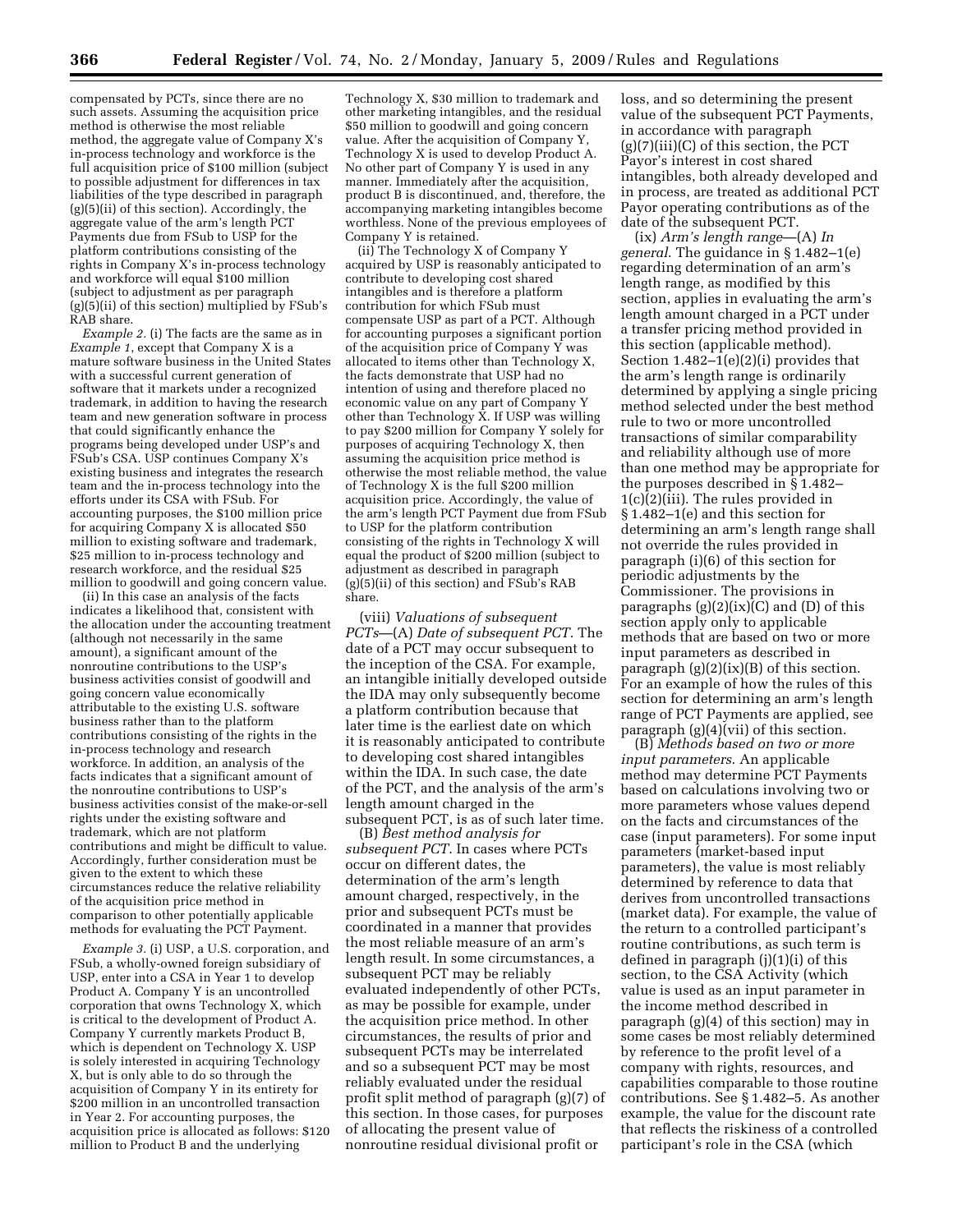value is used as an input parameter in the income method described in paragraph (g)(4) of this section) may in some cases be most reliably determined by reference to the stock beta of a company whose overall risk is comparable to the riskiness of the controlled participant's role in the CSA.

(C) *Variable input parameters*. For some market-based input parameters (variable input parameters), the parameter's value is most reliably determined by considering two or more observations of market data that have, or with adjustment can be brought to, a similar reliability and comparability, as described in  $\S 1.482-1(e)(2)(ii)$  (for example, profit levels or stock betas of two or more companies). See paragraph  $(g)(2)(ix)(B)$  of this section.

(D) *Determination of arm's length PCT Payment*. For purposes of applying this paragraph (g)(2)(ix), each input parameter is assigned a single most reliable value, unless it is a variable input parameter as described in paragraph (g)(2)(ix)(C) of this section. The determination of the arm's length payment depends on the number of variable input parameters.

(*1*) *No variable input parameters*. If there are no variable input parameters, the arm's length PCT Payment is a single value determined by using the single most reliable value determined for each input parameter.

(*2*) *One variable input parameter*. If there is exactly one variable input parameter, then under the applicable method, the arm's length range of PCT Payments is the interquartile range, as described in  $\S 1.482-1(e)(2)(iii)(C)$ , of the set of PCT Payment values calculated by selecting—

(*i*) Iteratively, the value of the variable input parameter that is based on each observation as described in paragraph  $(g)(2)(ix)(C)$  of this section; and

(*ii*) The single most reliable values for each other input parameter.

(3) *More than one variable input parameter*. If there are two or more variable input parameters, then under the applicable method, the arm's length range of PCT Payments is the interquartile range, as described in § 1.482–1(e)(2)(iii)(C), of the set of PCT Payment values calculated iteratively using every possible combination of permitted choices of values for the input parameters. For input parameters other than a variable input parameter, the only such permitted choice is the single most reliable value. For variable input parameters, such permitted choices include any value that is—

(*i*) Based on one of the observations described in paragraph (g)(2)(ix)(C) of this section; and

(*ii*) Within the interquartile range (as described in  $\S 1.482-1(e)(2)(iii)(C)$  of the set of all values so based.

(E) *Adjustments*. Section 1.482– 1(e)(3), applied as modified by this paragraph (g)(2)(ix), determines when the Commissioner may make an adjustment to a PCT Payment due to the taxpayer's results being outside the arm's length range. Adjustment will be to the median, as defined in § 1.482– 1(e)(3). Thus, the Commissioner is not required to establish an arm's length range prior to making an allocation under section 482.

(x) *Valuation undertaken on a pre-tax basis*. PCT Payments in general may increase the PCT Payee's tax liability and decrease the PCT Payor's tax liability. The arm's length amount of a PCT Payment determined under the methods in this paragraph (g) is the value of the PCT Payment itself, without regard to such tax effects. Therefore, the methods under this section must be applied, with suitable adjustments if needed, to determine the PCT Payments on a pre-tax basis. See paragraphs  $(g)(2)(v)(B)(3), (g)(4)(i)(G), (g)(5)(ii), and$  $(g)(6)(ii)$  of this section.

(3) *Comparable uncontrolled transaction method*. The comparable uncontrolled transaction (CUT) method described in § 1.482–4(c), and the comparable uncontrolled services price (CUSP) method described in § 1.482– 9T(c), may be applied to evaluate whether the amount charged in a PCT is arm's length by reference to the amount charged in a comparable uncontrolled transaction. Although all of the factors entering into a best method analysis described in § 1.482– 1(c) and (d) must be considered, comparability and reliability under this method are particularly dependent on similarity of contractual terms, degree to which allocation of risks is proportional to reasonably anticipated benefits from exploiting the results of intangible development, similar period of commitment as to the sharing of intangible development risks, and similar scope, uncertainty, and profit potential of the subject intangible development, including a similar allocation of the risks of any existing resources, capabilities, or rights, as well as of the risks of developing other resources, capabilities, or rights that would be reasonably anticipated to contribute to exploitation within the parties' divisions, that is consistent with the actual allocation of risks between the controlled participants as provided in the CSA in accordance with this section. When applied in the manner described in § 1.482–4(c) or 1.482–9T(c), the CUT or CUSP method will typically

yield an arm's length total value for the platform contribution that is the subject of the PCT. That value must then be multiplied by each PCT Payor's respective RAB share in order to determine the arm's length PCT Payment due from each PCT Payor. The reliability of a CUT or CUSP that yields a value for the platform contribution only in the PCT Payor's division will be reduced to the extent that value is not consistent with the total worldwide value of the platform contribution multiplied by the PCT Payor's RAB share.

(4) *Income method*—(i) *In general*— (A) *Equating cost sharing and licensing alternatives*. The income method evaluates whether the amount charged in a PCT is arm's length by reference to a controlled participant's best realistic alternative to entering into a CSA. Under this method, the arm's length charge for a PCT Payment will be an amount such that a controlled participant's present value, as of the date of the PCT, of its cost sharing alternative of entering into a CSA equals the present value of its best realistic alternative. In general, the best realistic alternative of the PCT Payor to entering into the CSA would be to license intangibles to be developed by an uncontrolled licensor that undertakes the commitment to bear the entire risk of intangible development that would otherwise have been shared under the CSA. Similarly, the best realistic alternative of the PCT Payee to entering into the CSA would be to undertake the commitment to bear the entire risk of intangible development that would otherwise have been shared under the CSA and license the resulting intangibles to an uncontrolled licensee. Paragraphs (g)(4)(ii) through (iv) of this section describe specific applications of the income method, but do not exclude other possible applications of this method.

(B) *Cost sharing alternative*. The PCT Payor's cost sharing alternative corresponds to the actual CSA in accordance with this section, with the PCT Payor's obligation to make the PCT Payments to be determined and its commitment for the duration of the IDA to bear cost contributions.

(C) *Licensing alternative*. The licensing alternative is derived on the basis of a functional and risk analysis of the cost sharing alternative, but with a shift of the risk of cost contributions to the licensor. Accordingly, the PCT Payor's licensing alternative consists of entering into a license with an uncontrolled party, for a term extending for what would be the duration of the CSA Activity, to license the make-or-sell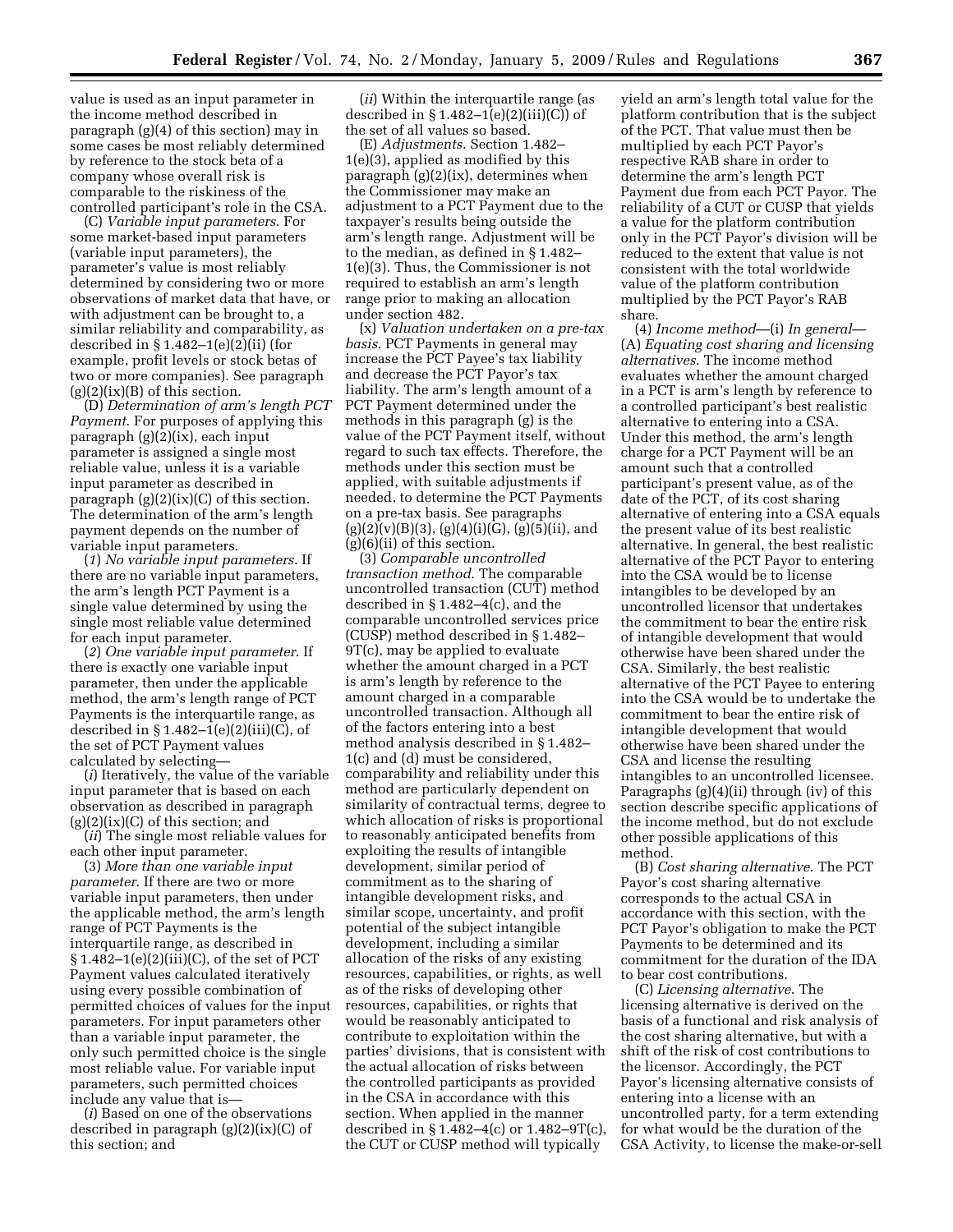rights in to-be-developed resources, capabilities, or rights of the licensor. Under such license, the licensor would undertake the commitment to bear the entire risk of intangible development that would otherwise have been shared under the CSA. Apart from any difference in the allocation of the risks of the IDA, the licensing alternative should assume contractual provisions with regard to non-overlapping divisional intangible interests, and with regard to allocations of other risks, that are consistent with the actual CSA in accordance with this section. For example, the analysis under the licensing alternative should assume a similar allocation of the risks of any existing resources, capabilities, or rights, as well as of the risks of developing other resources, capabilities, or rights that would be reasonably anticipated to contribute to exploitation within the parties' divisions, that is consistent with the actual allocation of risks between the controlled participants as provided in the CSA in accordance with this section.

(D) *Only one controlled participant with nonroutine platform contributions*. This method involves only one of the controlled participants providing nonroutine platform contributions as the PCT Payee. For a method under which more than one controlled participant may be a PCT Payee, see the application of the residual profit method pursuant to paragraph (g)(7) of this section.

(E) *Income method payment forms*. The income method may be applied to determine PCT Payments in any form of payment (for example, lump sum, royalty on sales, or royalty on divisional profit). For converting to another form of payment, see generally § 1.482–7(h) (Form of payment rules).

(F) *Discount rates appropriate to cost sharing and licensing alternatives*.

(*1*) The present value of the cost sharing and licensing alternatives, respectively, should be determined using the appropriate discount rates in accordance with paragraph (g)(2)(v) of this section. See, for example, § 1.482– 7(g)(2)(v)(B)(*1*) (Discount rate variation between realistic alternatives). In circumstances where the marketcorrelated risks as between the cost sharing and licensing alternatives are not materially different, a reliable analysis may be possible by using the same discount rate with respect to both alternatives.

(*2*) The discount rate for the cost sharing alternative will generally depend on the form of PCT Payments assumed (for example, lump sum,

royalty on sales, royalty on divisional profit).

(G) *The effect of taxation on determining the arm's length amount*. In principle, the present values of the cost sharing and licensing alternatives should be determined by applying posttax discount rates to post-tax income (including the post-tax value to the controlled participant of the PCT Payments). If such approach is adopted, then the post-tax value of the PCT Payments must be appropriately adjusted in order to determine the arm's length amount of the PCT Payments on a pre-tax basis. See paragraph (g)(2)(x) of this section. In certain circumstances, post-tax income may be derived as the product of the result of applying a posttax discount rate to pre-tax income, and a factor equal to one minus the tax rate. See paragraph (g)(2)(v)(B)(*3*) of this section. Moreover, to the extent that a controlled participant's tax rate is not materially affected by whether it enters into the cost sharing or licensing alternative (or reliable adjustments may be made for varying tax rates), the factor (that is, one minus the tax rate) may be cancelled from both sides of the equation of the cost sharing and licensing alternative present values. Accordingly, in such circumstance it is sufficient to apply post-tax discount rates to projections of pre-tax income for the purpose of equating the cost sharing and licensing alternatives. The specific applications of the income method described in paragraphs (g)(4)(ii) through (iv) of this section and the examples set forth in paragraph (g)(4)(vii) of this section assume that such circumstance applies.

(ii) *Evaluation of PCT Payor's cost sharing alternative*. The present value of the PCT Payor's cost sharing alternative is the present value of the stream of the reasonably anticipated residuals over the duration of the CSA Activity of divisional profits or losses, minus operating cost contributions, minus cost contributions, minus PCT Payments.

(iii) *Evaluation of PCT Payor's licensing alternative*—(A) *Evaluation based on CUT*. The present value of the PCT Payor's licensing alternative may be determined using the comparable uncontrolled transaction method, as described in  $\S 1.482 - 4(c)(1)$  and (2). In this case, the present value of the PCT Payor's licensing alternative is the present value of the stream, over what would be the duration of the CSA Activity under the cost sharing alternative, of the reasonably anticipated residuals of the divisional profits or losses that would be achieved under the cost sharing alternative, minus operating cost contributions that

would be made under the cost sharing alternative, minus the licensing payments as determined under the comparable uncontrolled transaction method.

(B) *Evaluation based on CPM*. The present value of the PCT Payor's licensing alternative may be determined using the comparable profits method, as described in § 1.482–5. In this case, the present value of the licensing alternative is determined as in paragraph  $(g)(4)(iii)(A)$  of this section, except that the PCT Payor's licensing payments, as defined in paragraph (j)(1)(i) of this section, are determined to be a lump sum, as of the date of the PCT, equal to the present value (using the discount rate appropriate for the licensing alternative) of the stream, over what would be the duration of the CSA Activity under the cost sharing alternative, of the reasonably anticipated residuals of the divisional profits or losses that would be achieved under the cost sharing alternative, minus operating cost contributions that would be made under the cost sharing alternative, minus market returns for routine contributions, as defined in paragraph (j)(1)(i) of this section.

(iv) *Lump sum payment form*. Where the form of PCT Payment is a lump sum as of the date of the PCT, then, based on paragraphs (g)(4)(i) through (iii) of this section, the PCT Payment equals the difference between—

(A) The present value, using the discount rate appropriate for the cost sharing alternative, of the stream of the reasonably anticipated residuals over the duration of the CSA Activity of divisional profits or losses, minus cost contributions and operating cost contributions; and

(B) The present value of the licensing alternative.

(v) *Best method analysis considerations*. (A) Whether results derived from this method are the most reliable measure of an arm's length result is determined using the factors described under the best method rule in § 1.482–1(c). Thus, comparability and the quality of data, the reliability of the assumptions, and the sensitivity of the results to possible deficiencies in the data and assumptions, must be considered in determining whether this method provides the most reliable measure of an arm's length result.

(B) This method will be more reliable to the extent that the controlled participants' respective tax rates are not materially affected by whether they enter into the cost sharing or licensing alternative. Even if this assumption of invariant tax rates across alternatives does not hold, this method may still be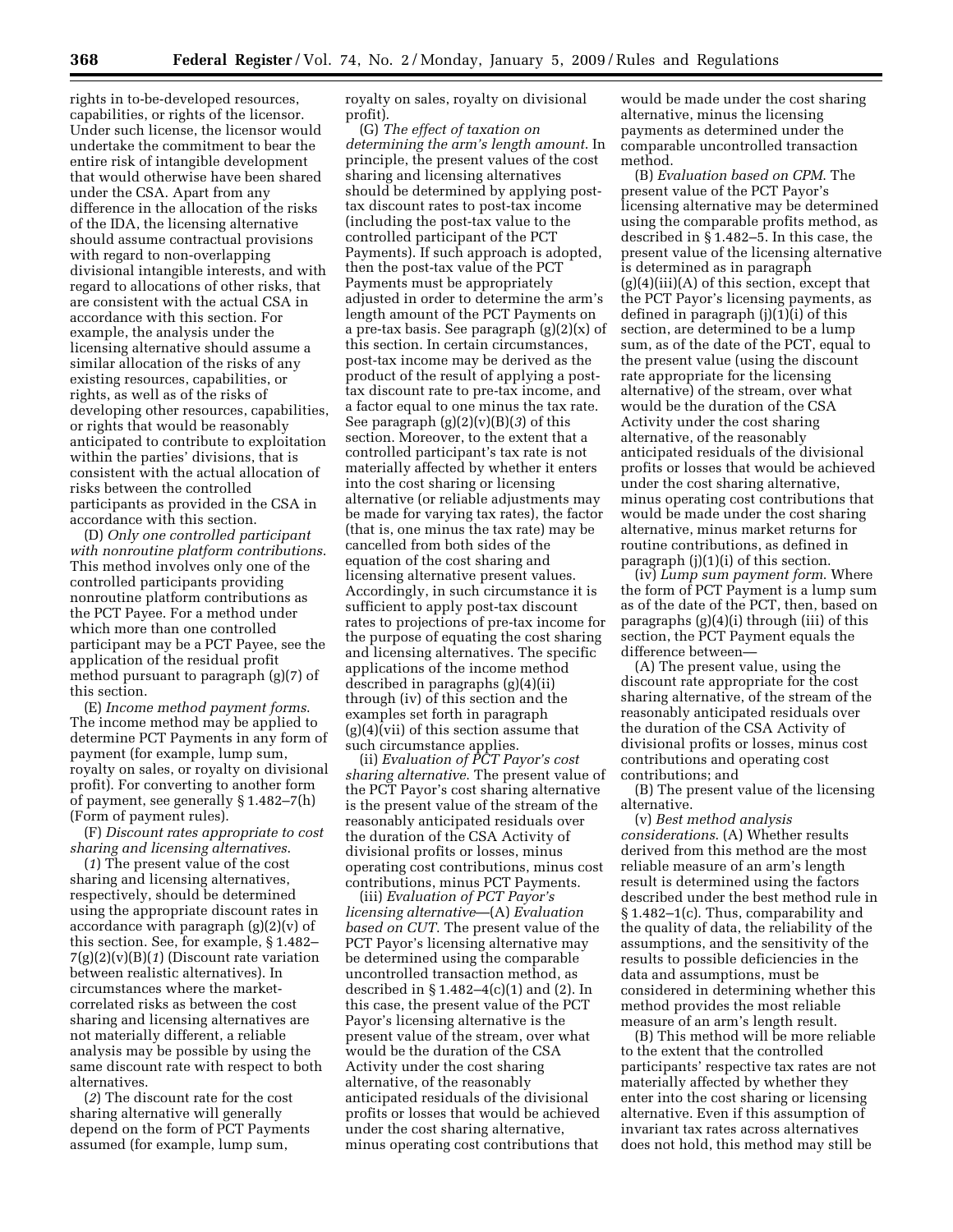reliable to the extent that reliable adjustments can be made to reflect the variation in tax rates.

(C) If the licensing alternative is evaluated using the comparable uncontrolled transactions method, as described in paragraph (g)(4)(iii)(A) of this section, any additional comparability and reliability considerations stated in  $\S 1.482-4(c)(2)$ may apply.

(D) If the licensing alternative is evaluated using the comparable profits method, as described in paragraph  $(g)(4)(iii)(B)$  of this section, any additional comparability and reliability considerations stated in § 1.482–5(c) may apply.

(E) This method may be used even if the PCT Payor furnishes significant operating contributions, or commits to assume the risk of significant operating cost contributions, to the PCT Payor's division. However, in such a case, any comparable uncontrolled transactions described in paragraph (g)(4)(iii)(A) of this section, and any comparable transactions used under § 1.482–5(c) as described in paragraphs (g)(4)(iii)(B) of this section, should be consistent with such contributions (or reliable adjustments must be made for material differences).

(vi) *Routine platform and operating contributions*. For purposes of this paragraph (g)(4), any routine contributions that are platform or operating contributions, the valuation and PCT Payments which are determined and made independently of the income method, are treated similarly to cost contributions and operating cost contributions, respectively. Accordingly, wherever used in this paragraph, the term ''routine contributions'' shall not include routine platform or operating contributions, and wherever the terms ''cost contributions'' and ''operating cost contributions'' appear in this paragraph, they shall include net routine platform contributions and net routine operating contributions, respectively. Net routine platform contributions are the value of a controlled participant's total reasonably anticipated routine platform contributions, plus its reasonably anticipated PCT Payments to other controlled participants in respect of their routine platform contributions, minus the reasonably anticipated PCT Payments it is to receive from other controlled participants in respect of its routine platform contributions. Net routine operating contributions are the value of a controlled participant's total reasonably anticipated routine operating contributions, plus its reasonably anticipated arm's length compensation

to other controlled participants in respect of their routine operating contributions, minus the reasonably anticipated arm's length compensation it is to receive from other controlled participants in respect of its routine operating contributions.

(vii) *Examples*. The following examples illustrate the principles of this paragraph (g)(4):

*Example 1.* (i) USP, a software company, has developed version 1.0 of a new software application that it is currently marketing. In Year 1 USP enters into a CSA with its wholly-owned foreign subsidiary, FS, to develop future versions of the software application. Under the CSA, USP will have the rights to exploit the future versions in the United States, and FS will have the rights to exploit them in the rest of the world. The future rights in version 1.0, and USP's development team, are reasonably anticipated to contribute to the development of future versions and therefore the rights in version 1.0 are platform contributions for which compensation is due from FS as part of a PCT. USP does not transfer the current exploitation rights in version 1.0 to FS. FS does not furnish any platform contributions nor does it control any operating intangibles at the inception of the CSA that would be relevant to the exploitation of version 1.0 or future versions of the software. FS agrees to make PCT payments in the form of a single lump sum payment as of the date of the PCT.

(ii) In evaluating the CSA, the Commissioner concludes that the cost sharing alternative represents a riskier alternative for FS than the licensing alternative because, in cost sharing, FS will take on the additional risks associated with CST Payments and of making the PCT payments as a single lump sum. Consequently, the Commissioner concludes that the appropriate discount rate to apply in assessing the licensing alternative, based on discount rates of comparable uncontrolled companies undertaking comparable licensing transactions, would be 13% per year, whereas the appropriate discount rate to apply in assessing the cost sharing alternative would be 15% per year. FS undertakes financial projections and anticipates making no sales during the first two years of the CSA in its territory with sales in Years 3 through Year 8 rapidly increasing to \$200 million, \$400 million, \$600 million, \$650 million, \$700 million and \$750 million, respectively. After year 8, sales in the rest of the world are expected to remain at \$750 million per annum for the foreseeable future. Costs including routine costs and operating cost contributions are anticipated to equal 60% of gross sales from Year 3, onwards. FS anticipates its cost contributions will equal \$50 million per year for the first four years of the CSA and equal 10% of gross sales in each year, thereafter. The Commissioner accepts the financial projections undertaken by FS. The Commissioner determines that the arm's length rate USP would have charged an uncontrolled licensee for a license of future versions of the software had USP further developed version 1.0 on its own is 35% of the sales price, as determined under the

comparable uncontrolled transaction method in § 1.482–4(c). FS also determines that the tax rate applicable to it will be the same in the licensing alternative as in the CSA.

(iii) Based on these projections and applying the appropriate discount rate, the Commissioner determines that under the cost sharing alternative, the present value of its divisional profits (after subtracting the present value of the anticipated operating cost contributions and cost contributions) would be \$867 million (for simplicity of calculation in this example, all financial flows are assumed to occur at the beginning of each period). Under the licensing alternative, the present value of the divisional profits and losses minus the operating cost contributions would be \$1.592 billion, and the present value of the licensing payments would be \$1.393 billion. Therefore, the total value of the licensing alternative would be \$199 million. In order for the present value of the cost sharing alternative to equal the present value of the licensing alternative, the present value of the PCT payments must equal \$668 million; the arm's length lump sum PCT payment therefore equals \$668 million.

*Example 2.* Arm's length range. (i) The facts are the same as in Example 1. The licensing discount rate (13%) and the CUT licensing rate (35%) used by the Commissioner as input parameters in applying the income method are the median values of comparable uncontrolled discount rates and license rates, respectively. The observations that are in the interquartile range of the respective input parameters are as follows:

| Observations that are within<br>interguartile range | Comparable<br>uncontrolled<br>discount rate<br>(percent) |
|-----------------------------------------------------|----------------------------------------------------------|
|                                                     | 12<br>13<br>15                                           |

| Observations that are within<br>interguartile range                                                                                                                                                                           | Comparable<br>uncontrolled<br>licensing rate<br>(percent) |
|-------------------------------------------------------------------------------------------------------------------------------------------------------------------------------------------------------------------------------|-----------------------------------------------------------|
|                                                                                                                                                                                                                               | 30                                                        |
| and a construction of the construction of the construction of the construction of the construction of the construction of the construction of the construction of the construction of the construction of the construction of | 32                                                        |
| 3 (Median)                                                                                                                                                                                                                    | 35                                                        |
|                                                                                                                                                                                                                               | 37                                                        |
|                                                                                                                                                                                                                               |                                                           |

(ii) The Commissioner concludes that these estimates of the appropriate arm's length discount rates and licensing rates are independent of each other. Accordingly, the Commissioner undertakes 25 different applications of the income method, using each combination of the discount rate and licensing rate parameters. In undertaking this analysis, the Commissioner assumes that the ratio of the median discount rate for the cost sharing alternative to the median discount rate for the licensing alternative (that is, 15% to 13%) is maintained. The results of the 25 applications of the income method, sorted in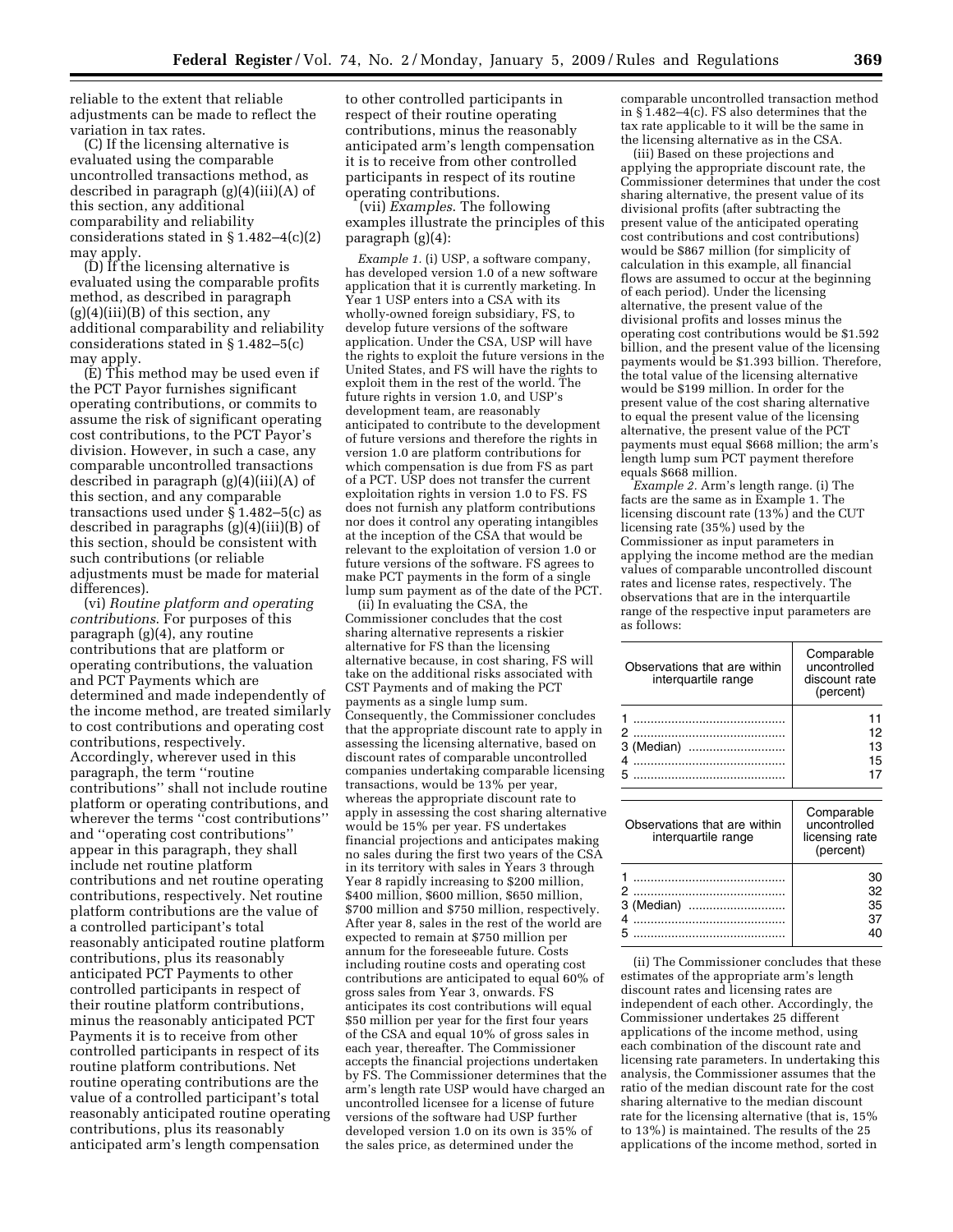ascending order of calculated PCT payment, are as follows:

| Income<br>method<br>application<br>$no.$ : | Comparable<br>uncontrolled<br>licensing<br>discount rate<br>(percent) | Comparable<br>uncontrolled<br>CSA discount<br>rate<br>(percent) | Comparable<br>uncontrolled<br>licensing rate<br>(percent) | Calculated<br>lump sum PCT<br>payment | Interquartile range of PCT payments |
|--------------------------------------------|-----------------------------------------------------------------------|-----------------------------------------------------------------|-----------------------------------------------------------|---------------------------------------|-------------------------------------|
|                                            | 17                                                                    | 19.6                                                            | 30                                                        | 291                                   |                                     |
|                                            | 17                                                                    | 19.6                                                            | 32                                                        | 347                                   |                                     |
|                                            | 15                                                                    | 17.3                                                            | 30                                                        | 367                                   |                                     |
|                                            | 17                                                                    | 19.6                                                            | 35                                                        | 431                                   |                                     |
|                                            | 15                                                                    | 17.3                                                            | 32                                                        | 433                                   |                                     |
|                                            | 13                                                                    | 15                                                              | 30                                                        | 469                                   |                                     |
|                                            | 17                                                                    | 19.6                                                            | 37                                                        | 487                                   | $LQ = 487$                          |
|                                            | 15                                                                    | 17.3                                                            | 35                                                        | 532                                   |                                     |
|                                            | 12                                                                    | 13.8                                                            | 30                                                        | 535                                   |                                     |
|                                            | 13                                                                    | 15                                                              | 32                                                        | 549                                   |                                     |
|                                            | 17                                                                    | 19.6                                                            | 40                                                        | 571                                   |                                     |
|                                            | 15                                                                    | 17.3                                                            | 37                                                        | 598                                   |                                     |
|                                            |                                                                       | 12.7                                                            | 30                                                        | 614                                   | Median = $614$                      |
|                                            | 12                                                                    | 13.8                                                            | 32                                                        | 623                                   |                                     |
|                                            | 13                                                                    | 15                                                              | 35                                                        | 668                                   |                                     |
|                                            | 15                                                                    | 17.3                                                            | 40                                                        | 697                                   |                                     |
|                                            | 11                                                                    | 12.7                                                            | 32                                                        | 712                                   |                                     |
|                                            | 13                                                                    | 15                                                              | 37                                                        | 748                                   |                                     |
|                                            | 12                                                                    | 13.8                                                            | 35                                                        | 755                                   | $UQ = 755$                          |
|                                            | 12                                                                    | 13.8                                                            | 37                                                        | 844                                   |                                     |
|                                            | 11                                                                    | 12.7                                                            | 35                                                        | 860                                   |                                     |
|                                            | 13                                                                    | 15                                                              | 40                                                        | 867                                   |                                     |
|                                            | 11                                                                    | 12.7                                                            | 37                                                        | 959                                   |                                     |
|                                            | 12                                                                    | 13.8                                                            | 40                                                        | 976                                   |                                     |
|                                            | 11                                                                    | 12.7                                                            | 40                                                        | 1,107                                 |                                     |
|                                            |                                                                       |                                                                 |                                                           |                                       |                                     |

(iii) Accordingly, the Commissioner determines that a taxpayer will not be subject to adjustment if its initial (ex ante) determination of the PCT payment is between \$487 million and \$755 million. In the event that the taxpayer's determination of the appropriate PCT payment falls outside this range, the adjustment made by the Commissioner will ordinarily be to \$614.

*Example 3.* (i) USP, a U.S. software company, has developed version 1.0 of a new software application, employed to store and retrieve complex data sets in certain types of storage media. Version 1.0 is currently being marketed. In Year 1, USP enters into a CSA with its wholly owned foreign subsidiary, FS, to develop future versions of the software application. Under the CSA, USP will have the exclusive rights to exploit the future versions in the U.S., and FS will have the exclusive rights to exploit them in the rest of the world. USP's rights in version 1.0, and its development team, are reasonably anticipated to contribute to the development of future versions of the software application and, therefore, the rights in version 1.0 are platform contributions for which compensation is due from FS as part of a PCT. USP also transfers the current exploitation rights in version 1.0 to FS and the arm's length amount of the compensation for such transfer is determined in the aggregate with the arm's length PCT Payments in this *Example 3*. FS does not furnish any platform contributions to the CSA nor does it control any operating intangibles at the inception of the CSA that would be relevant to the exploitation of version 1.0 or future versions of the software. It is reasonably anticipated that FS will have gross sales of \$1000X in its territory for 5 years attributable to its exploitation of version 1.0 and the cost shared intangibles, after which time the software application

will be rendered obsolete and unmarketable by the obsolescence of the storage medium technology to which it relates. FS's costs reasonably attributable to the CSA, other than cost contributions and operating cost contributions, are anticipated to be \$250X per year. Certain operating cost contributions that will be borne by FS are reasonably anticipated to equal \$200X per annum for 5 years. In addition, FS is reasonably anticipated to pay cost contributions of \$200X per year as a controlled participant in the CSA.

(ii) FS concludes that its realistic alternative would be to license software from an uncontrolled licensor that would undertake the commitment to bear the entire risk of software development. Applying CPM using the profit levels experienced by uncontrolled licensees with contractual provisions and allocations of risk that are comparable to those of FS's licensing alternative, FS determines that it could, as a licensee, reasonably expect a (pre-tax) routine return equal to 14% of gross sales or \$140X per year for 5 years. The remaining net revenue would be paid to the uncontrolled licensor as a license fee of \$410X per year. FS determines that the discount rate that would be applied to determine the present value of income and costs attributable to its participation in the licensing alternative would be 12.5% as compared to the 15% discount rate that would be applicable in determining the present valuable of the net income attributable to its participation in the CSA (reflecting the increased risk borne by FS in bearing a share of the R&D costs in the cost sharing alternative and the fact that FS intends to pay the PCT payment as a single lump sum). FS also determines that the tax rate applicable to it will be the same in the licensing alternative as in the CSA.

(iii) On these facts, the present value to FS of entering into the cost sharing alternative equals the present value of the divisional profits (\$1,000X minus \$250X) minus operating cost contributions (\$200X) minus cost contributions (\$200X) minus PCT Payments, determined over 5 years by discounting at a discount rate of 15% (for simplicity of calculation in this example, all financial flows are assumed to occur at the beginning of each period). Thus, the present value of the residuals, prior to subtracting the value of the PCT Payments, is \$1349X.

(iv) On these facts, the present value to FS of entering into the licensing alternative would be \$561X determined by discounting, over 5 years, divisional profits (\$1,000X minus \$250X) minus operating cost contributions (\$200X) and licensing payments (\$410X) at a discount rate of 12.5% per annum. The present value of the cost sharing alternative must also equal \$561X but equals \$1349X prior to subtracting the present value of the PCT payments. Consequently, the PCT payments must have a present value of \$788X. Thus, the arm's length lump sum PCT payment made at the time of the PCT will equal \$788X.

(5) *Acquisition price method*—(i) *In general.* The acquisition price method applies the comparable uncontrolled transaction method of § 1.482–4(c), or the comparable uncontrolled services price method described in § 1.482– 9T(c), to evaluate whether the amount charged in a PCT, or group of PCTs, is arm's length by reference to the amount charged (the acquisition price) for the stock or asset purchase of an entire organization or portion thereof (the target) in an uncontrolled transaction. The acquisition price method is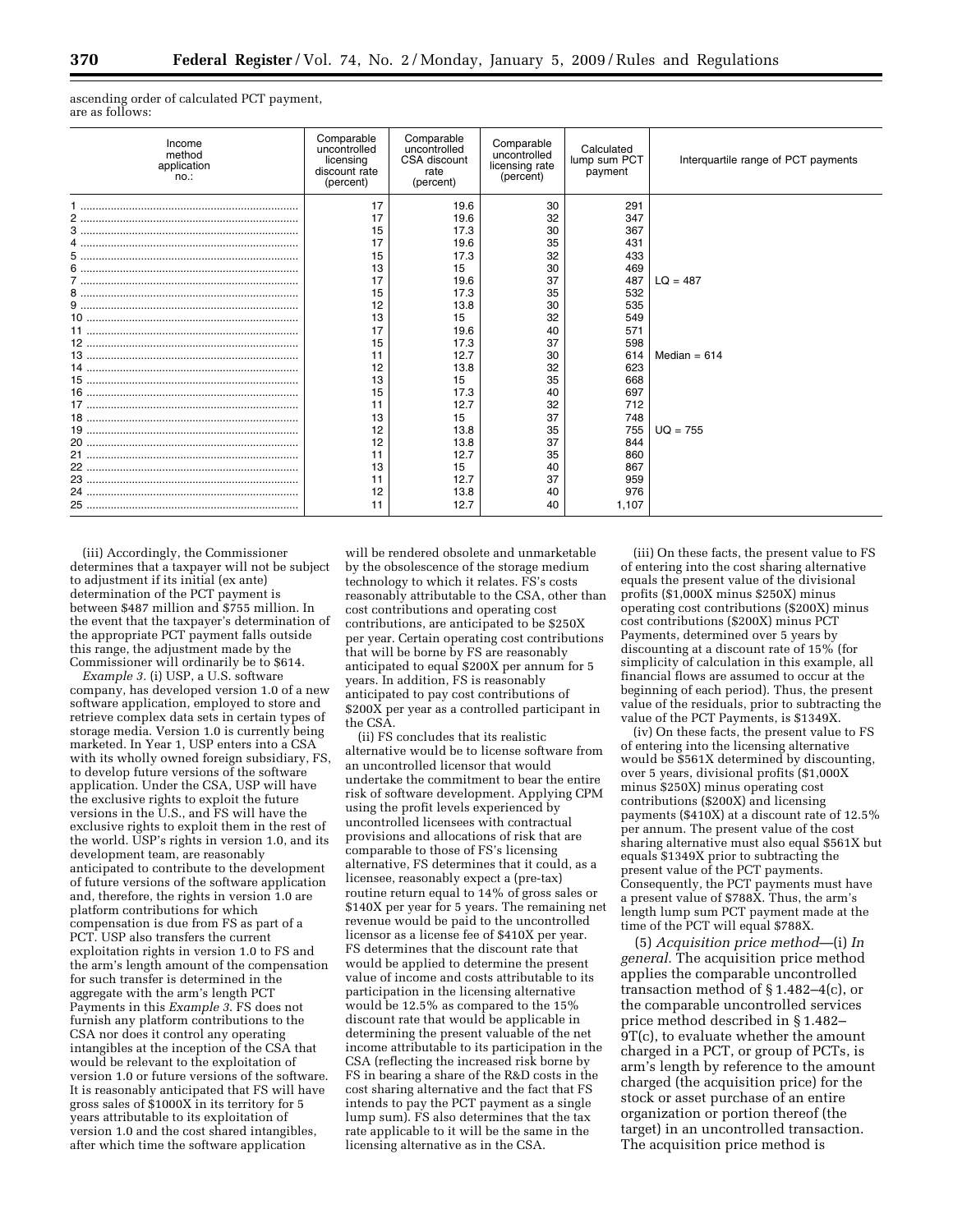ordinarily used where substantially all the target's nonroutine contributions, as such term is defined in paragraph (j)(1)(i) of this section, made to the PCT Payee's business activities are covered by a PCT or group of PCTs.

(ii) *Determination of arm's length charge.* Under this method, the arm's length charge for a PCT or group of PCTs covering resources, capabilities, and rights of the target is equal to the adjusted acquisition price, as divided among the controlled participants according to their respective RAB shares. However, an additional adjustment may be necessary to reflect the fact that PCT Payee's tax liability attributable to the purchase from target may differ from the tax liability attributable to the PCT Payments. See paragraph  $(g)(2)(x)$  of this section.

(iii) *Adjusted acquisition price.* The adjusted acquisition price is the acquisition price of the target increased by the value of the target's liabilities on the date of the acquisition, other than liabilities not assumed in the case of an asset purchase, and decreased by the value of the target's tangible property on that date and by the value on that date of any other resources, capabilities, and rights not covered by a PCT or group of PCTs.

(iv) *Best method analysis considerations.* The comparability and reliability considerations stated in § 1.482–4(c)(2) apply. Consistent with those considerations, the reliability of applying the acquisition price method as a measure of the arm's length charge for the PCT Payment normally is reduced if—

(A) A substantial portion of the target's nonroutine contributions to the PCT Payee's business activities is not required to be covered by a PCT or group of PCTs, and that portion of the nonroutine contributions cannot reliably be valued;

(B) A substantial portion of the target's assets consists of tangible property that cannot reliably be valued; or

(C) The date on which the target is acquired and the date of the PCT are not contemporaneous.

(v) *Example.* The following example illustrates the principles of this paragraph (g)(5):

*Example.* USP, a U.S. corporation, and its newly incorporated, wholly-owned foreign subsidiary (FS) enter into a CSA at the start of Year 1 to develop Group Z products. Under the CSA, USP and FS will have the exclusive rights to exploit the Group Z products in the U.S. and the rest of the world, respectively. At the start of Year 2, USP acquires Company X for cash consideration worth \$110 million. At this

time USP's RAB share is 60% and FS's RAB share is 40%. Company X joins in the filing of a U.S. consolidated income tax return with USP. Under paragraph (j)(2)(i) of this section, Company X and USP are treated as one taxpayer for purposes of this section. Accordingly, the rights in any of Company X's resources and capabilities that are reasonably anticipated to contribute to the development activities of the CSA will be considered platform contributions furnished by USP. Company X's resources and capabilities consist of its workforce, certain technology intangibles, \$15 million of tangible property and other assets and \$5 million in liabilities. The technology intangibles, as well as Company X's workforce, are reasonably anticipated to contribute to the development of the Group Z products under the CSA and, therefore, the rights in the technology intangibles and the workforce are platform contributions for which FS must make a PCT Payment to USP. None of Company X's existing intangible assets or any of its workforce are anticipated to contribute to activities outside the CSA. For purposes of this example, it is assumed that no additional adjustment on account of tax liabilities (as described in paragraph (g)(5)(ii) of this section) is needed. Applying the acquisition price method, the value of USP's platform contributions is the adjusted acquisition price of \$100 million (\$110 million acquisition price plus \$5 million liabilities less \$15 million tangible property and other assets). FS must make a PCT Payment to USP for these platform contributions with a reasonably anticipated present value of \$40 million, which is the product of \$100 million (the value of the platform contributions) and 40% (FS's RAB share at the time of the PCT).

(6) *Market capitalization method*—(i) *In general.* The market capitalization method applies the comparable uncontrolled transaction method of § 1.482–4(c), or the comparable uncontrolled services price method described in § 1.482–9T(c), to evaluate whether the amount charged in a PCT, or group of PCTs, is arm's length by reference to the average market capitalization of a controlled participant (PCT Payee) whose stock is regularly traded on an established securities market. The market capitalization method is ordinarily used where substantially all of the PCT Payee's nonroutine contributions to the PCT Payee's business are covered by a PCT or group of PCTs.

(ii) *Determination of arm's length charge.* Under the market capitalization method, the arm's length charge for a PCT or group of PCTs covering resources, capabilities, and rights of the PCT Payee is equal to the adjusted average market capitalization, as divided among the controlled participants according to their respective RAB shares. An increase to reflect the fact that a PCT Payment may increase the PCT Payee's tax liability

and decrease the PCT Payor's tax liability may be warranted. See paragraph  $(g)(2)(x)$  of this section.

(iii) *Average market capitalization.*  The average market capitalization is the average of the daily market capitalizations of the PCT Payee over a period of time beginning 60 days before the date of the PCT and ending on the date of the PCT. The daily market capitalization of the PCT Payee is calculated on each day its stock is actively traded as the total number of shares outstanding multiplied by the adjusted closing price of the stock on that day. The adjusted closing price is the daily closing price of the stock, after adjustments for stock-based transactions (dividends and stock splits) and other pending corporate (combination and spin-off) restructuring transactions for which reliable arm's length adjustments can be made.

(iv) *Adjusted average market capitalization.* The adjusted average market capitalization is the average market capitalization of the PCT Payee increased by the value of the PCT Payee's liabilities on the date of the PCT and decreased by the value on such date of the PCT Payee's tangible property and of any other resources, capabilities, or rights of the PCT Payee not covered by a PCT or group of PCTs.

(v) *Best method analysis considerations.* The comparability and reliability considerations stated in § 1.482–4(c)(2) apply. Consistent with those considerations, the reliability of applying the comparable uncontrolled transaction method using the adjusted market capitalization of a company as a measure of the arm's length charge for the PCT Payment normally is reduced if—

(A) A substantial portion of the PCT Payee's nonroutine contributions to its business activities is not required to be covered by a PCT or group of PCTs, and that portion of the nonroutine contributions cannot reliably be valued;

(B) A substantial portion of the PCT Payee's assets consists of tangible property that cannot reliably be valued; or

(C) Facts and circumstances demonstrate the likelihood of a material divergence between the average market capitalization of the PCT Payee and the value of its resources, capabilities, and rights for which reliable adjustments cannot be made.

(vi) *Examples.* The following examples illustrate the principles of this paragraph (g)(6):

*Example 1.* (i) USP, a publicly traded U.S. company, and its newly incorporated whollyowned foreign subsidiary (FS) enter into a CSA on Date 1 to develop software. At that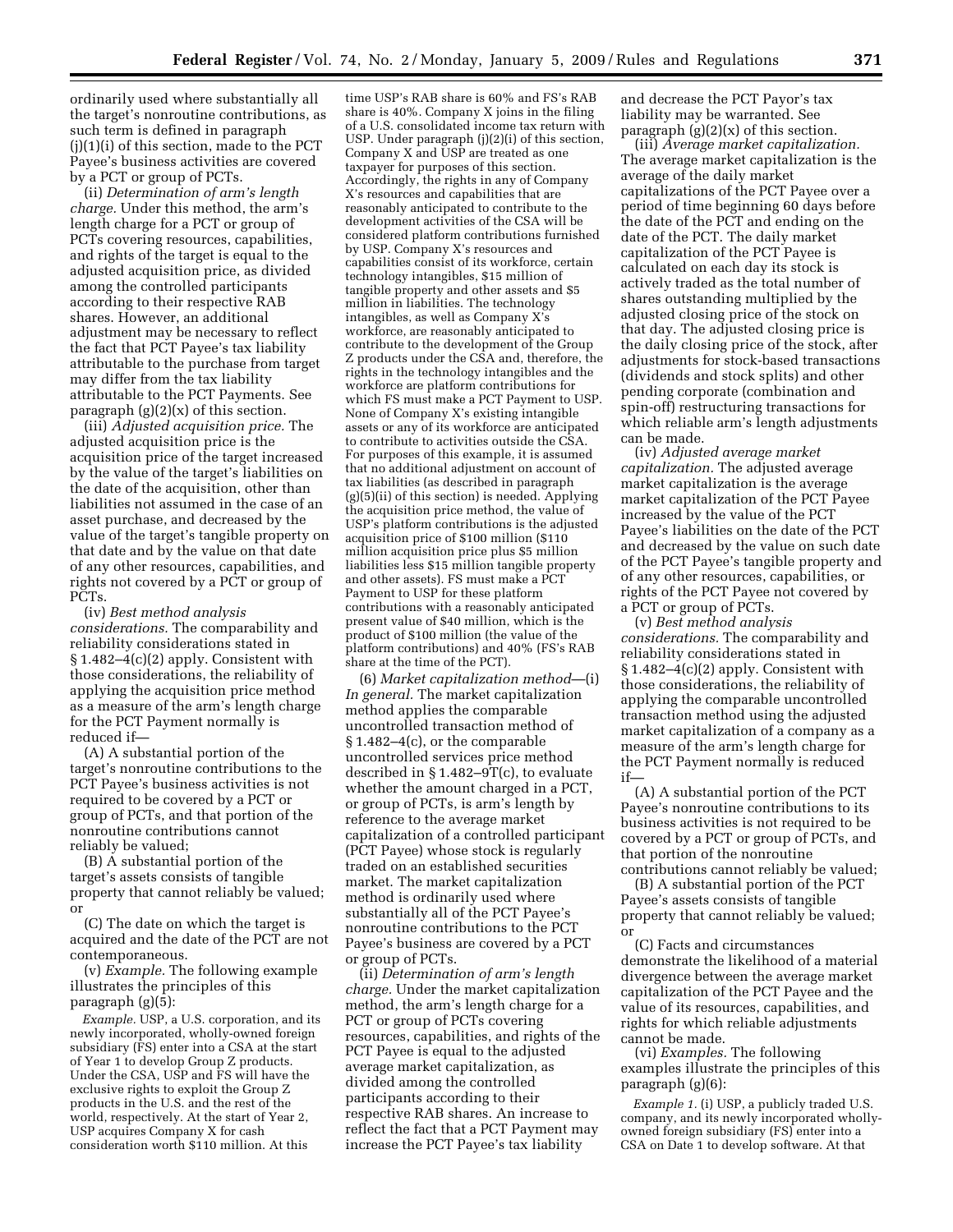time USP has in-process software but has no software ready for the market. Under the CSA, USP and FS will have the exclusive rights to exploit the software developed under the CSA in the United States and the rest of the world, respectively. On Date 1, USP's RAB share is 70% and FS's RAB share is 30%. USP's assembled team of researchers and its in-process software are reasonably anticipated to contribute to the development of the software under the CSA. Therefore, the rights in the research team and in-process software are platform contributions for which compensation is due from FS. Further, these rights are not reasonably anticipated to contribute to any business activity other than the CSA Activity.

(ii) On Date 1, USP had an average market capitalization of \$205 million, tangible property and other assets that can be reliably valued worth \$5 million, and no liabilities. Aside from those assets, USP had no assets other than its research team and in-process software. Applying the market capitalization method, the value of USP's platform contributions is \$200 million (\$205 million average market capitalization of USP less \$5 million of tangible property and other assets). The arm's length value of the PCT Payments FS must make to USP for the platform contributions, before any adjustment on account of tax liability as described in paragraph (g)(2)(ii) of this section, is \$60 million, which is the product of \$200 million (the value of the platform contributions) and 30% (FS's RAB share on Date 1).

*Example 2. Aggregation with make-or-sell rights.* (i) The facts are the same as in *Example 1*, except that on Date 1 USP also has existing software ready for the market. USP separately enters into a license agreement with FS for make-or-sell rights for all existing software outside the United States. No marketing has occurred, and USP has no marketing intangibles. This license of current make-or-sell rights is a transaction governed by § 1.482–4. However, after analysis, it is determined that the arm's length PCT Payments and the arm's length payments for the make-or-sell license may be most reliably determined in the aggregate using the market capitalization method, under principles described in paragraph  $(g)(2)(iv)$  of this section, and it is further determined that those principles are most reliably implemented by computing the aggregate arm's length charge as the product of the aggregate value of the existing and inprocess software and FS's RAB share on Date 1.

(ii) Applying the market capitalization method, the aggregate value of USP's platform contributions and the make-or-sell rights in its existing software is \$250 million (\$255 million average market capitalization of USP less \$5 million of tangible property and other assets). The total arm's length value of the PCT Payments and license payments FS must make to USP for the platform contributions and current make-orsell rights, before any adjustment on account of tax liability as described in paragraph (g)(2)(ii) of this section, is \$75 million, which is the product of \$250 million (the value of the platform contributions and the make-orsell rights) and 30% (FS's RAB share on Date 1).

*Example 3. Reduced reliability.* The facts are the same as in *Example 1* except that USP also has significant nonroutine assets that will be used solely in a nascent business division that is unrelated to the subject of the CSA and that cannot themselves be reliably valued. Those nonroutine contributions are not platform contributions and accordingly are not required to be covered by a PCT. The reliability of using the market capitalization method to determine the value of USP's platform contributions to the CSA is significantly reduced in this case because that method would require adjusting USP's average market capitalization to account for the significant nonroutine contributions that are not required to be covered by a PCT.

(7) *Residual profit split method*—(i) *In general.* The residual profit split method evaluates whether the allocation of combined operating profit or loss attributable to one or more platform contributions subject to a PCT is arm's length by reference to the relative value of each controlled participant's contribution to that combined operating profit or loss. The combined operating profit or loss must be derived from the most narrowly identifiable business activity (relevant business activity) of the controlled participants for which data are available that include the CSA Activity. The residual profit split method may not be used where only one controlled participant makes significant nonroutine contributions (including platform or operating contributions) to the CSA Activity. The provisions of § 1.482–6 shall apply to CSAs only to the extent provided and as modified in this paragraph (g)(7). Any other application to a CSA of a residual profit method not described in paragraphs (g)(7)(ii) and (iii) will constitute an unspecified method for purposes of sections 482 and 6662(e) and the regulations under those sections.

(ii) *Appropriate share of profits and losses.* The relative value of each controlled participant's contribution to the success of the relevant business activity must be determined in a manner that reflects the functions performed, risks assumed, and resources employed by each participant in the relevant business activity, consistent with the best method analysis described in  $§ 1.482-1(c)$  and  $(d)$ . Such an allocation is intended to correspond to the division of profit or loss that would result from an arrangement between uncontrolled taxpayers, each performing functions similar to those of the various controlled participants engaged in the relevant business activity. The profit allocated to any particular controlled participant is not necessarily limited to the total operating profit of the group from the relevant business activity. For example, in a given year, one controlled

participant may earn a profit while another controlled participant incurs a loss. In addition, it may not be assumed that the combined operating profit or loss from the relevant business activity should be shared equally, or in any other arbitrary proportion.

(iii) *Profit split*—(A) *In general.* Under the residual profit split method, the present value of each controlled participant's residual divisional profit or loss attributable to nonroutine contributions (nonroutine residual divisional profit or loss) is allocated between the controlled participants that each furnish significant nonroutine contributions (including platform or operating contributions) to the relevant business activity in that division.

(B) *Determine nonroutine residual divisional profit or loss.* The present value of each controlled participant's nonroutine residual divisional profit or loss must be determined to reflect the most reliable measure of an arm's length result. The present value of nonroutine residual divisional profit or loss equals the present value of the stream of the reasonably anticipated residuals over the duration of the CSA Activity of divisional profit or loss, minus market returns for routine contributions, minus operating cost contributions, minus cost contributions, using a discount rate appropriate to such residuals in accordance with paragraph (g)(2)(v) of this section.

(C) *Allocate nonroutine residual divisional profit or loss*—(*1*) *In general.*  The present value of nonroutine residual divisional profit or loss in each controlled participant's division must be allocated among all of the controlled participants based upon the relative values, determined as of the date of the PCTs, of the PCT Payor's as compared to the PCT Payee's nonroutine contributions to the PCT Payor's division. For this purpose, the PCT Payor's nonroutine contribution consists of the sum of the PCT Payor's nonroutine operating contributions and the PCT Payor's RAB share of the PCT Payor's nonroutine platform contributions. For this purpose, the PCT Payee's nonroutine contribution consists of the PCT Payor's RAB share of the PCT Payee's nonroutine platform contributions.

(*2*) *Relative value determination.* The relative values of the controlled participants' nonroutine contributions must be determined so as to reflect the most reliable measure of an arm's length result. Relative values may be measured by external market benchmarks that reflect the fair market value of such nonroutine contributions. Alternatively, the relative value of nonroutine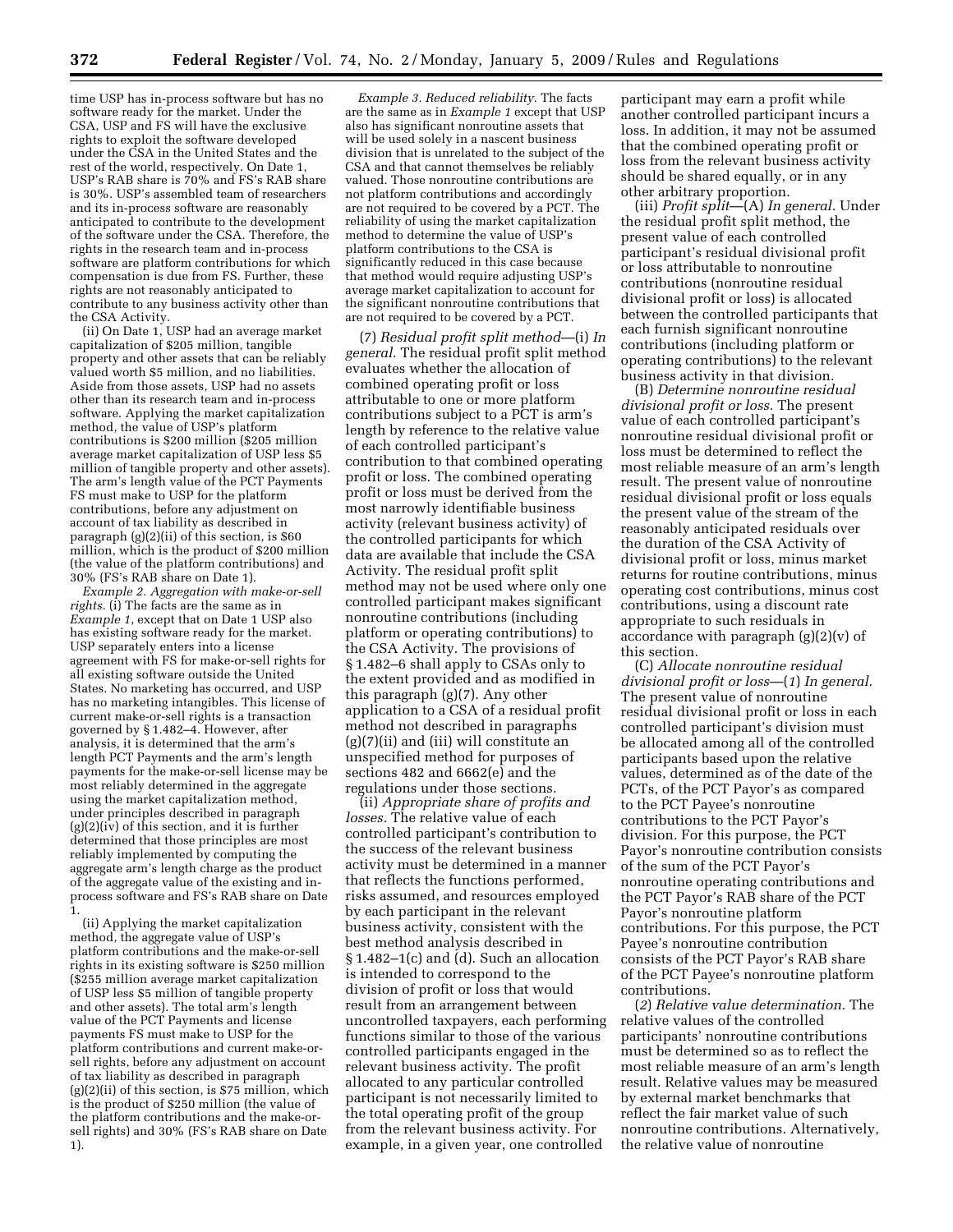contributions may be estimated by the capitalized cost of developing the nonroutine contributions and updates, as appropriately grown or discounted so that all contributions may be valued on a comparable dollar basis as of the same date. If the nonroutine contributions by a controlled participant are also used in other business activities (such as the exploitation of make-or-sell rights described in paragraph (c)(4) of this section), an allocation of the value of the nonroutine contributions must be made on a reasonable basis among all the business activities in which they are used in proportion to the relative economic value that the relevant business activity and such other business activities are anticipated to derive over time as the result of such nonroutine contributions.

(*3*) *Determination of PCT Payments.*  Any amount of the present value of a controlled participant's nonroutine residual divisional profit or loss that is allocated to another controlled participant represents the present value of the PCT Payments due to that other controlled participant for its platform contributions to the relevant business activity in the relevant division. For purposes of paragraph (j)(3)(ii) of this section, the present value of a PCT Payor's PCT Payments under this paragraph shall be deemed reduced to the extent of the present value of any PCT Payments owed to it from other controlled participants under this paragraph (g)(7). The resulting remainder may be converted to a fixed or contingent form of payment in accordance with paragraph (h) (Form of payment rules) of this section.

(*4*) *Routine platform and operating contributions.* For purposes of this paragraph (g)(7), any routine platform or operating contributions, the valuation and PCT Payments for which are determined and made independently of the residual profit split method, are treated similarly to cost contributions and operating cost contributions, respectively. Accordingly, wherever used in this paragraph (g)(7), the term ''routine contributions'' shall not include routine platform or operating contributions, and wherever the terms ''cost contributions'' and ''operating cost contributions'' appear in this paragraph (g)(7), they shall include net routine platform contributions and net routine operating contributions, respectively, as defined in paragraph (g)(4)(vi) of this section.

(iv) *Best method analysis considerations*—(A) *In general.* Whether results derived from this method are the most reliable measure of the arm's length result is determined using the

factors described under the best method rule in § 1.482–1(c). Thus, comparability and quality of data, reliability of assumptions, and sensitivity of results to possible deficiencies in the data and assumptions, must be considered in determining whether this method provides the most reliable measure of an arm's length result. The application of these factors to the residual profit split in the context of the relevant business activity of developing and exploiting cost shared intangibles is discussed in paragraphs  $(g)(7)(iv)(B)$ ,  $(C)$  and  $(D)$  of this section.

(B) *Comparability.* The derivation of the present value of nonroutine residual divisional profit or loss includes a carveout on account of market returns for routine contributions. Thus, the comparability considerations that are relevant for that purpose include those that are relevant for the methods that are used to determine market returns for the routine contributions.

(C) *Data and assumptions.* The reliability of the results derived from the residual profit split is affected by the quality of the data and assumptions used to apply this method. In particular, the following factors must be considered:

(*1*) The reliability of the allocation of costs, income, and assets between the relevant business activity and the controlled participants' other activities that will affect the reliability of the determination of the divisional profit or loss and its allocation among the controlled participants. See § 1.482– 6(c)(2)(ii)(C)(*1*).

(*2*) The degree of consistency between the controlled participants and uncontrolled taxpayers in accounting practices that materially affect the items that determine the amount and allocation of operating profit or loss affects the reliability of the result. See § 1.482–6(c)(2)(ii)(C)(*2*).

(*3*) The reliability of the data used and the assumptions made in estimating the relative value of the nonroutine contributions by the controlled participants. In particular, if capitalized costs of development are used to estimate the relative value of nonroutine contributions, the reliability of the results is reduced relative to the reliability of other methods that do not require such an estimate. This is because, in any given case, the costs of developing a nonroutine contribution may not be related to its market value and because the calculation of the capitalized costs of development may require the allocation of indirect costs between the relevant business activity and the controlled participant's other

activities, which may affect the reliability of the analysis.

(D) *Other factors affecting reliability.*  Like the methods described in §§ 1.482– 3 through 1.482–5 and § 1.482–9T(c), the carveout on account of market returns for routine contributions relies exclusively on external market benchmarks. As indicated in § 1.482– 1(c)(2)(i), as the degree of comparability between the controlled participants and uncontrolled transactions increases, the relative weight accorded the analysis under this method will increase. In addition, to the extent the allocation of nonroutine residual divisional profit or loss is not based on external market benchmarks, the reliability of the analysis will be decreased in relation to an analysis under a method that relies on market benchmarks. Finally, the reliability of the analysis under this method may be enhanced by the fact that all the controlled participants are evaluated under the residual profit split. However, the reliability of the results of an analysis based on information from all the controlled participants is affected by the reliability of the data and the assumptions pertaining to each controlled participant. Thus, if the data and assumptions are significantly more reliable with respect to one of the controlled participants than with respect to the others, a different method, focusing solely on the results of that party, may yield more reliable results.

(v) *Examples.* The following examples illustrate the principles of this paragraph (g)(7):

*Example 1.* (i) USP, a U.S. electronic data storage company, has partially developed technology for a type of extremely small compact storage devices (nanodisks) which are expected to provide a significant increase in data storage capacity in various types of portable devices such as cell phone, MP3 players, laptop computers and digital cameras. At the same time, USP's whollyowned subsidiary, FS, has developed significant marketing intangibles outside the United States in the form of customer lists, ongoing relations with various OEMs, and trademarks that are well recognized by consumers due to a long history of marketing successful data storage devices and other hardware used in various types of consumer electronics. At the beginning of Year 1, USP enters into a CSA with FS to develop nanodisk technologies for eventual commercial exploitation. Under the CSA, USP will have the right to exploit nanodisks in the United States, while FS will have the right to exploit nanodisks in the rest of the world. The partially developed nanodisk technologies owned by USP are reasonably anticipated to contribute to the development of commercially exploitable nanodisks and therefore the rights in the nanodisk technologies constitute platform contributions of USP for which compensation is due under PCTs. FS does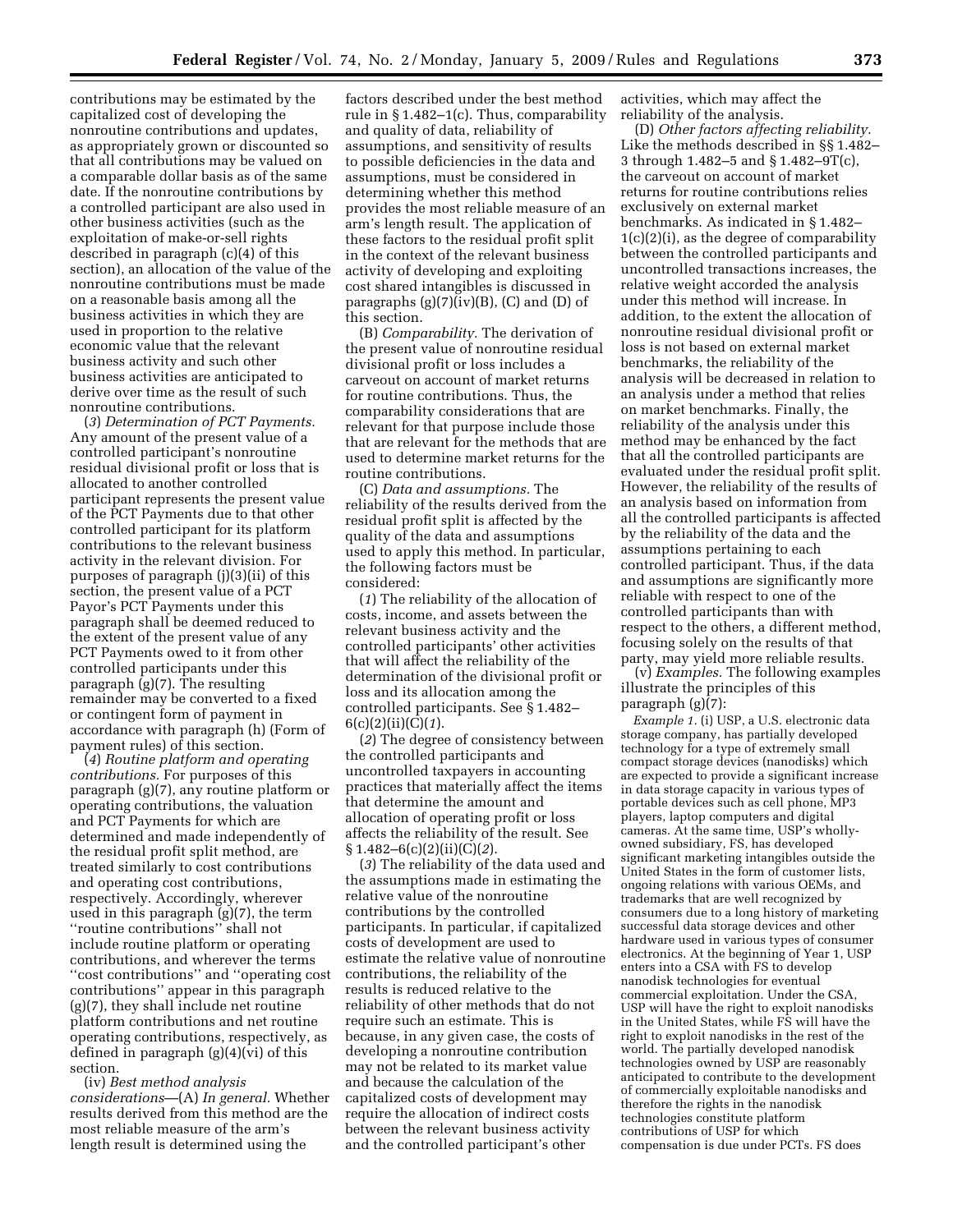not own any intangible assets that constitute platform contributions for the CSA. Due to the fact that nanodisk technologies have yet to be incorporated into any commercially available product, neither USP nor FS transfers rights to make or sell current products in conjunction with the CSA.

(ii) Because only in FS's territory do both controlled participants make significant nonroutine contributions, USP and FS determine that they need to determine the relative value of their respective contributions to operating profit or loss attributable to the CSA only in FS's territory (that is, to FS's divisional profit or loss). FS anticipates making no nanodisk sales during the first year of the CSA in its territory with revenues in Year 2 reaching \$200 million. Revenues through Year 5 are reasonably anticipated to increase by 50% per year. The annual growth rate for revenues is then expected to decline to 30% per annum in Years 6 and 7, 20% per annum in Years 8 and 9 and 10% per annum in Year 10. Revenues are then expected to start to decline; declining 10% in Year 11 and 5% per annum, thereafter. The routine costs (costs other than cost contributions, operating cost contributions, routine platform and operating contributions, and nonroutine contributions) that are allocable to this revenue in calculating FS's divisional profit or loss, are anticipated to equal 45% of gross sales from Year 2, onwards. FS undertakes routine distribution activities in its markets that constitute routine contributions to the relevant business activity of exploiting NanoBuild. USP and FS estimate that the total market return on these routine contributions will amount to 6% of the routine costs. FS anticipates that its operating cost contributions will equal \$40 million per annum for the first two years of the CSA and \$65 and \$70 million in Years 3 and 4. Thereafter, operating cost contributions are expected to equal 7% of revenue in each year. FS expects its cost contributions to be \$60 million in Year 1, rise to \$100 million in Years 2 and 3, and then decline again to \$60 million. Thereafter, FS's cost contributions are expected to equal 10% of revenues.

(iii) USP and FS determine the present value of the stream of the reasonably anticipated residuals in FS's territory over the duration of the CSA Activity of the divisional profit or loss (revenues minus routine costs), minus the market returns for routine contributions, the operating cost contributions, and the cost contributions. USP and FS determine, based on the considerations discussed in paragraph  $(g)(2)(v)$  of this section, that the appropriate discount rate is 17.5% per annum (for simplicity of calculation in this example, all financial flows are assumed to occur at the beginning of each period). Therefore, the present value of the nonroutine residual divisional profit is \$1.319 billion.

(iv) After analysis, USP and FS determine that the relative value of the nanodisk technologies contributed by USP to CSA (giving effect only to its value in FS's territory) is roughly 150% of the value of FS's marketing intangibles (which only have value in FS's territory). Consequently, 60% of the

nonroutine residual divisional profit is attributable to USP's platform contribution. Therefore, FS's PCT payments should have an expected present value equal to \$792 million (. $6 \times \$1.319$  billion).

*Example 2.* (i) USP is a U.S. automobile manufacturing company that has completed significant research on the development of diesel-electric hybrid engines that, if they could be successfully manufactured, would result in providing a significant increased fuel economy for a wide variety of motor vehicles. Successful commercialization of the diesel-electric hybrid engine will require the development of a new class of advanced battery that will be light, relatively cheap to manufacture and yet capable of holding a substantial electric charge. FS, a foreign subsidiary of USP, has completed significant research on developing lithium-ion batteries that appear likely to have the requisite characteristics. At the beginning of Year 1, USP enters into a CSA with FS to further develop diesel-electric hybrid engines and lithium-ion battery technologies for eventual commercial exploitation. Under the CSA, USP will have the right to exploit the dieselelectric hybrid engine and lithium-ion battery technologies in the United States, while FS will have the right to exploit such technologies in the rest of the world. The partially developed diesel-electric hybrid engine and lithium-ion battery technologies owned by USP and FS, respectively, are reasonably anticipated to contribute to the development of commercially exploitable automobile engines and therefore the rights in both these technologies constitute platform contributions of USP and of FS for which compensation is due under PCTs. At the time of inception of the CSA, USP owns operating intangibles in the form of selfdeveloped marketing intangibles which have significant value in the United States, but not in the rest of the world, and that are relevant to exploiting the cost shared intangibles. Similarly, FS owns self-developed marketing intangibles which have significant value in the rest of the world, but not in the United States, and that are relevant to exploiting the cost shared intangibles. Although the new class of diesel-electric hybrid engine using lithium-ion batteries is not yet ready for commercial exploitation, components based on this technology are beginning to be incorporated in current-generation gasolineelectric hybrid engines and the rights to make and sell such products are transferred from USP to FS and vice-versa in conjunction with the inception of the CSA.

(ii) USP's estimated RAB share is 66.7 percent. During Year 1, it is anticipated that sales in USP's territory will be \$1000X in Year 1. Sales in FS's territory are anticipated to be \$500X. Thereafter, as revenue from the use of components in gasoline-electric hybrids is supplemented by revenues from the production of complete diesel-electric hybrid engines using lithium-ion battery technology, anticipated sales in both territories will increase rapidly at a rate of 50% per annum through Year 4. Anticipated sales are then anticipated to increase at a rate of 40% per annum for another 4 years. Sales are then anticipated to increase at a rate of 30% per annum through Year 10. Thereafter,

sales are anticipated to decrease at a rate of 5% per annum for the foreseeable future as new automotive drivetrain technologies displace diesel-electric hybrid engines and lithium-ion batteries. Total operating expenses attributable to product exploitation (including operating cost contributions) equal 40% of sales per year for both USP and FS. USP and FS estimate that the total market return on their routine contributions to the CSA will amount to 6% of the operating expenses. USP is expected to bear 2⁄3s of the total cost contributions for the foreseeable future. Cost contributions are expected to total \$375X in Year 1 (of which \$250X are borne by USP) and increase at a rate of 25% per annum through Year 6. In Years 7 through 10, cost contributions are expected to increase 10% a year. Thereafter, cost contributions are expected to decrease by 5% a year for the foreseeable future.

(iii) USP and FS determine the present value of the stream of the reasonably anticipated divisional profit or loss (revenues minus operating costs), minus the market returns for routine contributions, minus cost contributions. USP and FS determine, based on the considerations discussed in paragraph  $(g)(2)(v)$  of this section, that the appropriate discount rate is 12% per year. Therefore, the present value of the nonroutine residual divisional profit in USP's territory is \$41,115X and in CFC's territory is \$20,557X (for simplicity of calculation in this example, all financial flows are assumed to occur at the beginning of each period).

(iv) After analysis, USP and FS determine that, in the United States the relative value of the technologies contributed by USP and FS to the CSA and of the operating intangibles used by USP in the exploitation of the cost shared intangibles (reported as equaling 100 in total), equals: USP's platform contribution (59.5); FS's platform contribution (25.5); and  $\hat{U}SP's$  operating intangibles (15). Consequently, the present value of the arm's length amount of the PCT payments that USP should pay to FS for FS's platform contribution is \$10,484X (.255 × \$41,115X). Similarly, USP and FS determine that, in the rest of the world, the relative value of the technologies contributed by USP and FS to the CSA and of the operating intangibles used by FS in the exploitation of the cost shared intangibles can be divided as follows: USP's platform contribution (63); FS's platform contribution (27); and FS's operating intangibles (10). Consequently, the present value of the arm's length amount of the PCT payments that FS should pay to USP for USP's platform contribution is \$12,951X  $(.63 \times $20,557X)$ . Therefore, FS is required to make a net payment to USP with a present value of  $$2,467X$  ( $$12,951X-10,484X$ ).

(8) *Unspecified methods.* Methods not specified in paragraphs (g)(3) through (7) of this section may be used to evaluate whether the amount charged for a PCT is arm's length. Any method used under this paragraph (g)(8) must be applied in accordance with the provisions of § 1.482–1 and of paragraph (g)(2) of this section. Consistent with the specified methods, an unspecified method should take into account the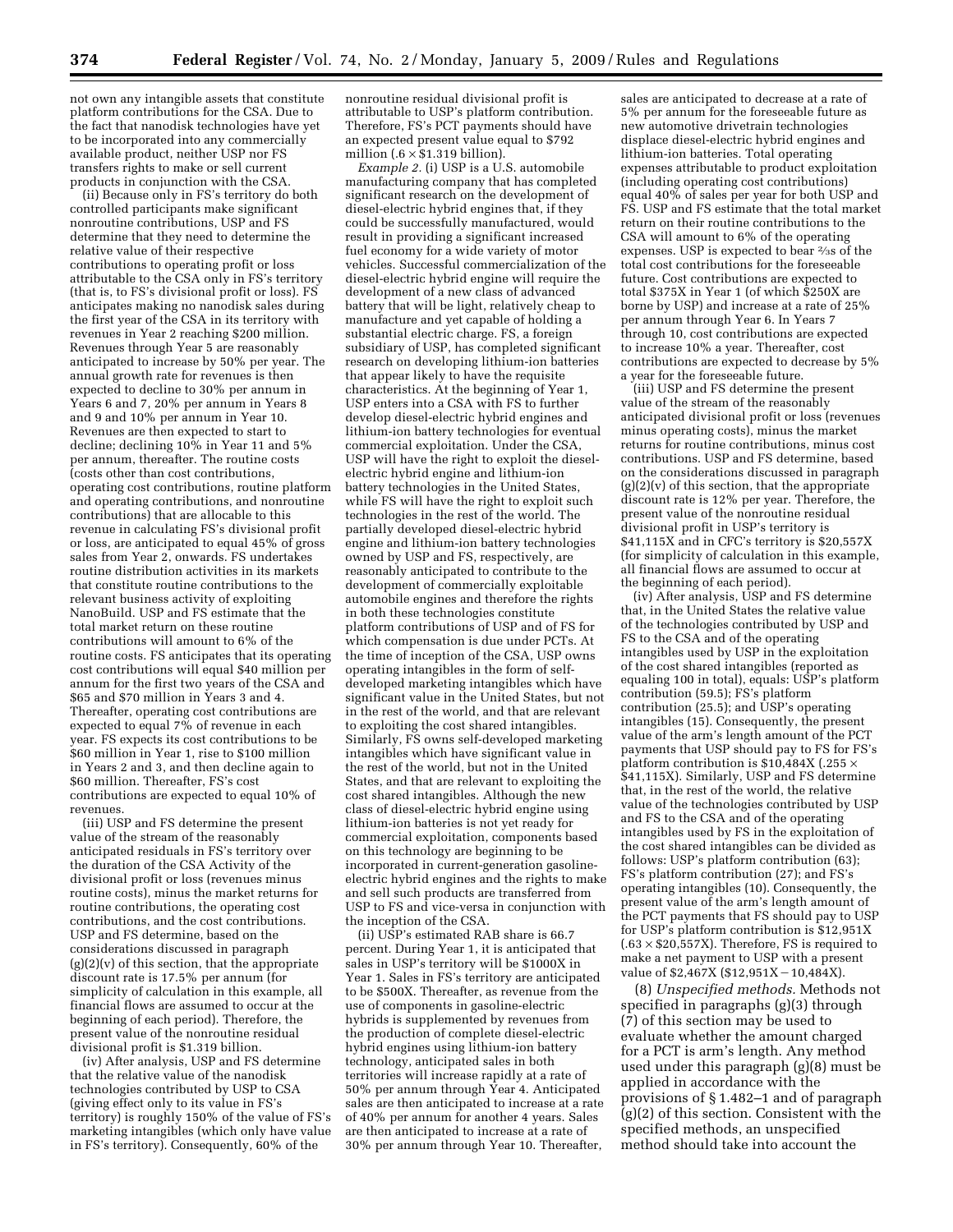general principle that uncontrolled taxpayers evaluate the terms of a transaction by considering the realistic alternatives to that transaction, and only enter into a particular transaction if none of the alternatives is preferable to it. Therefore, in establishing whether a PCT achieved an arm's length result, an unspecified method should provide information on the prices or profits that the controlled participant could have realized by choosing a realistic alternative to the CSA. See paragraph  $(k)(2)(ii)(J)$  of this section. As with any method, an unspecified method will not be applied unless it provides the most reliable measure of an arm's length result under the principles of the best method rule. See § 1.482–1(c) (Best method rule). In accordance with § 1.482–1(d) (Comparability), to the extent that an unspecified method relies on internal data rather than uncontrolled comparables, its reliability will be reduced. Similarly, the reliability of a method will be affected by the reliability of the data and assumptions used to apply the method, including any projections used.

(h) *Form of payment rules*—(1) *CST Payments.* CST Payments may not be paid in shares of stock in the payor (or stock in any member of the controlled group that includes the controlled participants).

(2) *PCT Payments*—(i) *In general.* The consideration under a PCT for a platform contribution may take one or a combination of both of the following forms:

(A) Payments of a fixed amount (fixed payments), either paid in a lump sum payment or in installment payments spread over a specified period, with interest calculated in accordance with § 1.482–2(a) (Loans or advances).

(B) Payments contingent on the exploitation of cost shared intangibles by the PCT Payor (contingent payments).

(ii) *No PCT Payor Stock.* PCT Payments may not be paid in shares of stock in the PCT Payor (or stock in any member of the controlled group that includes the controlled participants).

(iii) *Specified form of payment*—(A) *In general.* The form of payment selected (subject to the rules of this paragraph (h)) for any PCT, including, in the case of contingent payments, the contingent base and structure of the payments as set forth in paragraph (h)(2)(iii)(B) of this section, must be specified no later than the due date of the applicable tax return (including extensions) for the later of the taxable year of the PCT Payor or PCT Payee that includes the date of that PCT.

(B) *Contingent payments.* In accordance with paragraph  $(k)(1)(iv)(A)$ of this section, a provision of a written contract described in paragraph (k)(1) of this section, or of the additional documentation described in paragraph (k)(2) of this section, that provides for payments for a PCT (or group of PCTs) to be contingent on the exploitation of cost shared intangibles will be respected as consistent with economic substance only if the allocation between the controlled participants of the risks attendant on such form of payment is determinable before the outcomes of such allocation that would have materially affected the PCT pricing are known or reasonably knowable. A contingent payment provision must clearly and unambiguously specify the basis on which the contingent payment obligations are to be determined. In particular, the contingent payment provision must clearly and unambiguously specify the events that give rise to an obligation to make PCT Payments, the royalty base (such as sales or revenues), and the computation used to determine the PCT Payments. The royalty base specified must be one that permits verification of its proper use by reference to books and records maintained by the controlled participants in the normal course of business (for example, books and records maintained for financial accounting or business management purposes).

(C) *Examples.* The following examples illustrate the principles of this paragraph (h)(2)(iii).

*Example 1.* A CSA provides that PCT payments with respect to a particular platform contribution shall be contingent payments equal to 15% of the revenues from sales of products that incorporate cost shared intangibles. The terms further permit (but do not require) the controlled participants to adjust such contingent payments in accordance with a formula set forth in the arrangement so that the 15% rate is subject to adjustment by the controlled participants at their discretion on an after-the-fact, uncompensated basis. The Commissioner may impute payment terms that are consistent with economic substance with respect to the platform contribution because the contingent payment provision does not specify the computation used to determine the PCT Payments.

*Example 2.* Taxpayer, an automobile manufacturer, is a controlled participant in a CSA that involves research and development to perfect certain manufacturing techniques necessary to the actual manufacture of a state-of-the-art, hybrid fuel injection system known as DRL337. The arrangement involves the platform contribution of a design patent covering DRL337. Pursuant to paragraph (h)(2)(iii)(B) of this section, the CSA provides for PCT payments with respect to the

platform contribution of the patent in the form of royalties contingent on sales of automobiles that contain the DRL337 system. However, Taxpayer's system of book- and record-keeping does not enable Taxpayer to track which automobile sales involve automobiles that contain the DRL337 system. Because Taxpayer has not complied with paragraph (h)(2)(iii)(B) of this section, the Commissioner may impute payment terms that are consistent with economic substance and susceptible to verification by the Commissioner.

(iv) *Conversion from fixed to contingent form of payment.* With regard to a conversion of a fixed present value to a contingent form of payment, see paragraphs (g)(2)(v) (Discount rate) and (g)(2)(vi) (Financial projections) of this section.

(3) *Coordination of best method rule and form of payment.* A method described in paragraph (g)(1) of this section evaluates the arm's length amount charged in a PCT in terms of a form of payment (method payment form). For example, the method payment form for the acquisition price method described in paragraph  $(g)(5)$  of this section, and for the market capitalization method described in paragraph (g)(6) of this section, is fixed payment. Applications of the income method provide different method payment forms. See paragraphs  $(g)(4)(i)(E)$  and  $(g)(4)(iv)$  of this section. The method payment form may not necessarily correspond to the form of payment specified pursuant to paragraphs  $(h)(2)(iii)$  and  $(k)(2)(ii)(l)$  of this section (specified payment form). The determination under § 1.482–1(c) of the method that provides the most reliable measure of an arm's length result is to be made without regard to whether the respective method payment forms under the competing methods correspond to the specified payment form. If the method payment form of the method determined under § 1.482–1(c) to provide the most reliable measure of an arm's length result differs from the specified payment form, then the conversion from such method payment form to such specified payment form will be made to the satisfaction of the Commissioner.

(i) *Allocations by the Commissioner in connection with a CSA*—(1) *In general.*  The Commissioner may make allocations to adjust the results of a controlled transaction in connection with a CSA so that the results are consistent with an arm's length result, in accordance with the provisions of this paragraph (i).

(2) *CST allocations*—(i) *In general.*  The Commissioner may make allocations to adjust the results of a CST so that the results are consistent with an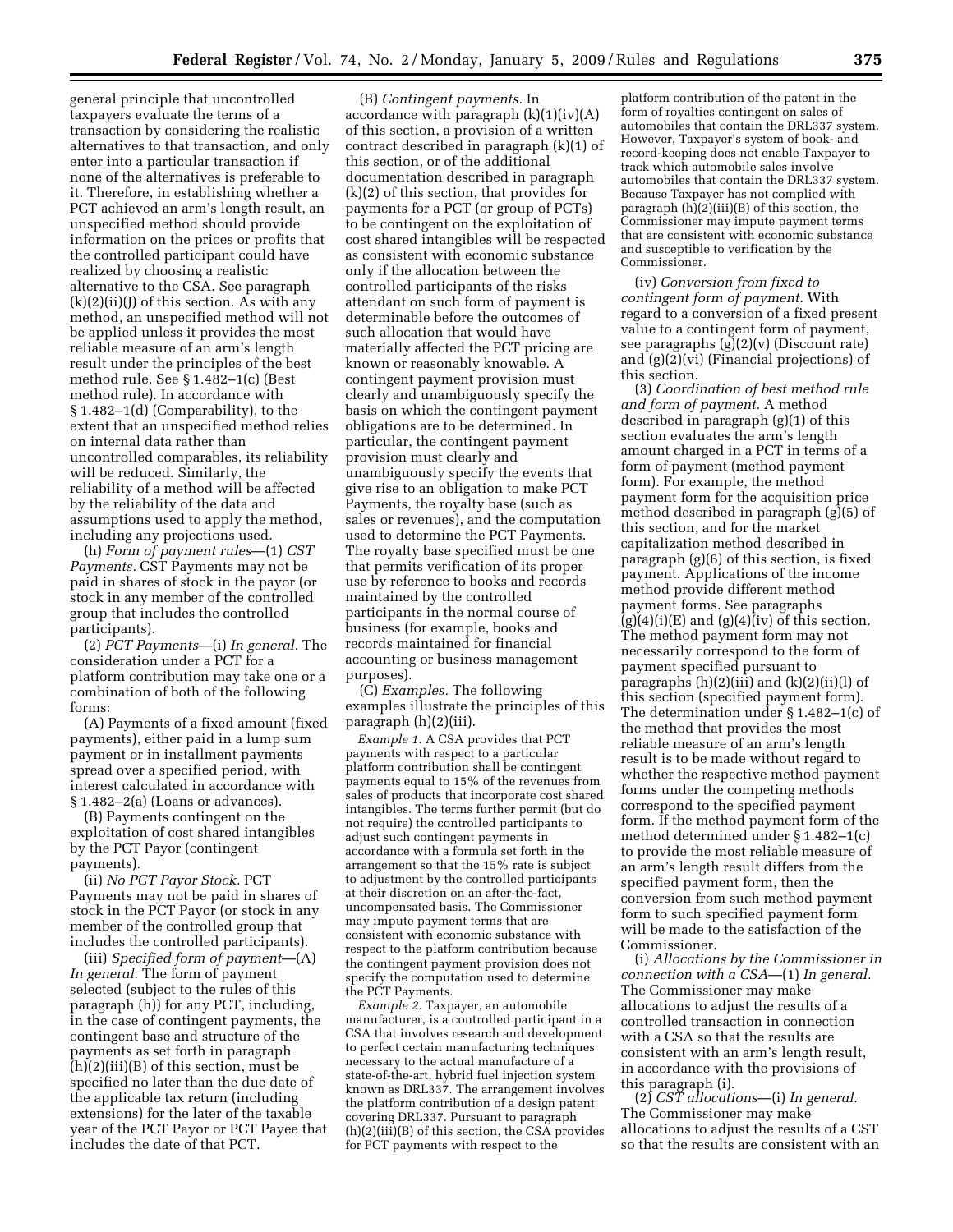arm's length result, including any allocations to make each controlled participant's IDC share, as determined under paragraph (d)(4) of this section, equal to that participant's RAB share, as determined under paragraph (e)(1) of this section. Such allocations may result from, for purposes of CST determinations, adjustments to—

(A) Redetermine IDCs by adding any costs (or cost categories) that are directly identified with, or are reasonably allocable to, the IDA, or by removing any costs (or cost categories) that are not IDCs;

(B) Reallocate costs between the IDA and other business activities;

(C) Improve the reliability of the selection or application of the basis used for measuring benefits for purposes of estimating a controlled participant's RAB share;

(D) Improve the reliability of the projections used to estimate RAB shares, including adjustments described in paragraph (i)(2)(ii) of this section; and

(E) Allocate among the controlled participants any unallocated interests in cost shared intangibles.

(ii) *Adjustments to improve the reliability of projections used to estimate RAB shares*—(A) *Unreliable projections.* A significant divergence between projected benefit shares and benefit shares adjusted to take into account any available actual benefits to date (adjusted benefit shares) may indicate that the projections were not reliable for purposes of estimating RAB shares. In such a case, the Commissioner may use adjusted benefit shares as the most reliable measure of RAB shares and adjust IDC shares accordingly. The projected benefit shares will not be considered unreliable, as applied in a given taxable year, based on a divergence from adjusted benefit shares for every controlled participant that is less than or equal to 20% of the participant's projected benefits share. Further, the Commissioner will not make an allocation based on such divergence if the difference is due to an extraordinary event, beyond the control of the controlled participants, which could not reasonably have been anticipated at the time that costs were shared. The Commissioner generally may adjust projections of benefits used to calculate benefit shares in accordance with the provisions of § 1.482–1. In particular, if benefits are projected over a period of years, and the projections for initial years of the period prove to be unreliable, this may indicate that the projections for the remaining years of the period are also unreliable and thus should be adjusted. For purposes of this paragraph (i)(2)(ii)(A), all controlled

participants that are not U.S. persons are treated as a single controlled participant. Therefore, an adjustment based on an unreliable projection of RAB shares will be made to the IDC shares of foreign controlled participants only if there is a matching adjustment to the IDC shares of controlled participants that are U.S. persons. Nothing in this paragraph (i)(2)(ii)(A) prevents the Commissioner from making an allocation if a taxpayer did not use the most reliable basis for measuring anticipated benefits. For example, if the taxpayer measures its anticipated benefits based on units sold, and the Commissioner determines that another basis is more reliable for measuring anticipated benefits, then the fact that actual units sold were within 20% of the projected unit sales will not preclude an allocation under this section.

(B) *Foreign-to-foreign adjustments.*  Adjustments to IDC shares based on an unreliable projection also may be made among foreign controlled participants if the variation between actual and projected benefits has the effect of substantially reducing U.S. tax.

(C) *Correlative adjustments to PCTs*. Correlative adjustments will be made to any PCT Payments of a fixed amount that were determined based on RAB shares that are subsequently adjusted on a finding that they were based on unreliable projections. No correlative adjustments will be made to contingent PCT Payments regardless of whether RAB shares were used as a parameter in the valuation of those payments.

(D) *Examples*. The following examples illustrate the principles of this paragraph (i)(2)(ii):

*Example 1.* U.S. Parent (USP) and Foreign Subsidiary (FS) enter into a CSA to develop new food products, dividing costs on the basis of projected sales two years in the future. In Year 1, USP and FS project that their sales in Year 3 will be equal, and they divide costs accordingly. In Year 3, the Commissioner examines the controlled participants' method for dividing costs. USP and FS actually accounted for 42% and 58% of total sales, respectively. The Commissioner agrees that sales two years in the future provide a reliable basis for estimating benefit shares. Because the differences between USP's and FS's adjusted and projected benefit shares are less than 20% of their projected benefit shares, the projection of future benefits for Year 3 is reliable.

*Example 2.* The facts are the same as in *Example 1*, except that in Year 3 USP and FS actually accounted for 35% and 65% of total sales, respectively. The divergence between USP's projected and adjusted benefit shares is greater than 20% of USP's projected benefit share and is not due to an extraordinary event beyond the control of the controlled participants. The Commissioner concludes that the projected benefit shares were unreliable, and uses adjusted benefit shares as the basis for an adjustment to the cost shares borne by USP and FS.

*Example 3.* U.S. Parent (USP), a U.S. corporation, and its foreign subsidiary (FS) enter into a CSA in Year 1. They project that they will begin to receive benefits from cost shared intangibles in Years 4 through 6, and that USP will receive 60% of total benefits and FS 40% of total benefits. In Years 4 through 6, USP and FS actually receive 50% each of the total benefits. In evaluating the reliability of the controlled participants' projections, the Commissioner compares the adjusted benefit shares to the projected benefit shares. Although USP's adjusted benefit share (50%) is within 20% of its projected benefit share (60%), FS's adjusted benefit share (50%) is not within 20% of its projected benefit share (40%). Based on this discrepancy, the Commissioner may conclude that the controlled participants' projections were unreliable and may use adjusted benefit shares as the basis for an adjustment to the cost shares borne by USP and FS.

*Example 4.* Three controlled taxpayers, USP, FS1, and FS2 enter into a CSA. FS1 and FS2 are foreign. USP is a domestic corporation that controls all the stock of FS1 and FS2. The controlled participants project that they will share the total benefits of the cost shared intangibles in the following percentages: USP 50%; FS1 30%; and FS2 20%. Adjusted benefit shares are as follows: USP 45%; FS1 25%; and FS2 30%. In evaluating the reliability of the controlled participants' projections, the Commissioner compares these adjusted benefit shares to the projected benefit shares. For this purpose, FS1 and FS2 are treated as a single controlled participant. The adjusted benefit share received by USP (45%) is within 20% of its projected benefit share (50%). In addition, the non-U.S. controlled participant's adjusted benefit share (55%) is also within 20% of their projected benefit share (50%). Therefore, the Commissioner concludes that the controlled participant's projections of future benefits were reliable, despite the fact that FS2's adjusted benefit share (30%) is not within 20% of its projected benefit share (20%).

*Example 5.* The facts are the same as in *Example 4*. In addition, the Commissioner determines that FS2 has significant operating losses and has no earnings and profits, and that FS1 is profitable and has earnings and profits. Based on all the evidence, the Commissioner concludes that the controlled participants arranged that FS1 would bear a larger cost share than appropriate in order to reduce FS1's earnings and profits and thereby reduce inclusions USP otherwise would be deemed to have on account of FS1 under subpart F. Pursuant to paragraph  $(i)(2)(ii)(B)$  of this section, the Commissioner may make an adjustment solely to the cost shares borne by FS1 and FS2 because FS2's projection of future benefits was unreliable and the variation between adjusted and projected benefits had the effect of substantially reducing USP's U.S. income tax liability (on account of FS1 subpart F income).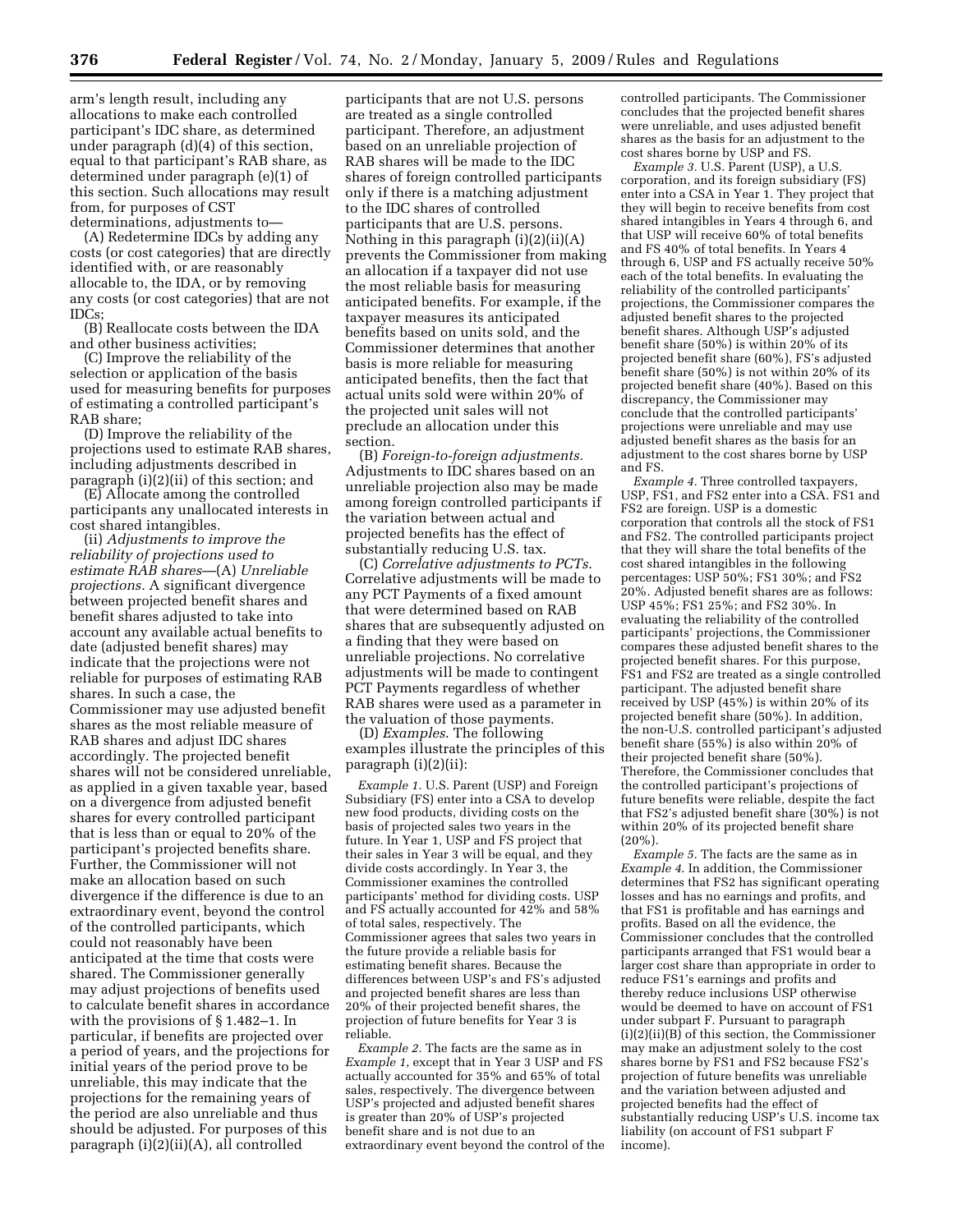*Example 6.* (i)(A) Foreign Parent (FP) and U.S. Subsidiary (USS) enter into a CSA in 1996 to develop a new treatment for baldness. USS's interest in any treatment developed is the right to produce and sell the treatment in the U.S. market while FP retains rights to produce and sell the treatment in the rest of the world. USS and FP measure their anticipated benefits from the CSA based on their respective projected future sales of the baldness treatment. The following sales projections are used:

## S<sub>ALES</sub> [In millions of dollars]

| Year                  | <b>USS</b>                 | <b>FP</b>                  |
|-----------------------|----------------------------|----------------------------|
| 1<br>2<br>3<br>4<br>5 | -5<br>20<br>30<br>40<br>40 | 10<br>20<br>30<br>40<br>40 |
| 6<br>7                | 40<br>40                   | 40<br>40                   |
| 8<br>9                | 20<br>10                   | 20<br>10                   |
| 10                    | 5                          | 5                          |

(B) In Year 1, the first year of sales, USS is projected to have lower sales than FP due to lags in U.S. regulatory approval for the baldness treatment. In each subsequent year, USS and FP are projected to have equal sales. Sales are projected to build over the first three years of the period, level off for several years, and then decline over the final years of the period as new and improved baldness treatments reach the market.

(ii) To account for USS's lag in sales in the Year 1, the present discounted value of sales over the period is used as the basis for measuring benefits. Based on the risk associated with this venture, a discount rate of 10 percent is selected. The present discounted value of projected sales is determined to be approximately \$154.4 million for USS and \$158.9 million for FP. On this basis USS and FP are projected to obtain approximately 49.3% and 50.7% of the benefit, respectively, and the costs of developing the baldness treatment are shared accordingly.

(iii)(A) In Year 6, the Commissioner examines the CSA. USS and FP have obtained the following sales results through Year 5:

## SALES

#### [In millions of dollars]

| Year | <b>USS</b>      |                 |
|------|-----------------|-----------------|
|      |                 |                 |
|      | 17              | 35              |
|      | 25              | $\overline{41}$ |
|      | $\overline{38}$ | 41              |
|      | 39              |                 |

(B) USS's sales initially grew more slowly than projected while FP's sales grew more quickly. In each of the first three years of the period, the share of total sales of at least one of the parties diverged by over 20% from its projected share of sales. However, by Year 5

both parties' sales had leveled off at approximately their projected values. Taking into account this leveling off of sales and all the facts and circumstances, the Commissioner determines that it is appropriate to use the original projections for the remaining years of sales. Combining the actual results through Year 5 with the projections for subsequent years, and using a discount rate of 10%, the present discounted value of sales is approximately \$141.6 million for USS and \$187.3 million for FP. This result implies that USS and FP obtain approximately 43.1% and 56.9%, respectively, of the anticipated benefits from the baldness treatment. Because these adjusted benefit shares are within 20% of the benefit shares calculated based on the original sales projections, the Commissioner determines that, based on the difference between adjusted and projected benefit shares, the original projections were not unreliable. No adjustment is made based on the difference between adjusted and projected benefit shares.

*Example 7.* (i) The facts are the same as in *Example 6*, except that the actual sales results through Year 5 are as follows:

## SALES

#### [In millions of dollars]

| Year | <b>USS</b> |                |
|------|------------|----------------|
|      |            |                |
| 2    | 17         | 35             |
| 3    | 25         | $\frac{5}{44}$ |
|      | 34         | <br>54         |
|      | 36         | 55             |

(ii) Based on the discrepancy between the projections and the actual results and on consideration of all the facts, the Commissioner determines that for the remaining years the following sales projections are more reliable than the original projections:

#### SALES

#### [In millions of dollars]

| Year | <b>USS</b>            | <b>FP</b>            |
|------|-----------------------|----------------------|
| 9    | $\frac{36}{36}$<br>18 | 55<br>55<br>28<br>14 |
| 10   | 4.5                   |                      |

(iii) Combining the actual results through Year 5 with the projections for subsequent years, and using a discount rate of 10%, the present discounted value of sales is approximately \$131.2 million for USS and \$229.4 million for FP. This result implies that USS and FP obtain approximately 35.4% and 63.6%, respectively, of the anticipated benefits from the baldness treatment. These adjusted benefit shares diverge by greater than 20% from the benefit shares calculated based on the original sales projections, and the Commissioner determines that, based on the difference between adjusted and projected benefit shares, the original projections were unreliable. The

Commissioner adjusts cost shares for each of the taxable years under examination to conform them to the recalculated shares of anticipated benefits.

(iii) *Timing of CST allocations*. If the Commissioner makes an allocation to adjust the results of a CST, the allocation must be reflected for tax purposes in the year in which the IDCs were incurred. When a CST payment is owed by one controlled participant to another controlled participant, the Commissioner may make appropriate allocations to reflect an arm's length rate of interest for the time value of money, consistent with the provisions of § 1.482–2(a) (Loans or advances).

(3) *PCT allocations*. The Commissioner may make allocations to adjust the results of a PCT so that the results are consistent with an arm's length result in accordance with the provisions of the applicable sections of the regulations under section 482, as determined pursuant to paragraph (a)(2) of this section.

(4) *Allocations regarding changes in participation under a CSA*. The Commissioner may make allocations to adjust the results of any controlled transaction described in paragraph (f) of this section if the controlled participants do not reflect arm's length results in relation to any such transaction.

(5) *Allocations when CSTs are consistently and materially disproportionate to RAB shares*. If a controlled participant bears IDC shares that are consistently and materially greater or lesser than its RAB share, then the Commissioner may conclude that the economic substance of the arrangement between the controlled participants is inconsistent with the terms of the CSA. In such a case, the Commissioner may disregard such terms and impute an agreement that is consistent with the controlled participants' course of conduct, under which a controlled participant that bore a disproportionately greater IDC share received additional interests in the cost shared intangibles. See § 1.482– 1(d)(3)(ii)(B) (Identifying contractual terms) and § 1.482–4(f)(3)(ii) (Identification of owner). Such additional interests will consist of partial undivided interests in the other controlled participant's interest in the cost shared intangible. Accordingly, that controlled participant must receive arm's length consideration from any controlled participant whose IDC share is less than its RAB share over time, under the provisions of §§ 1.482–1 and 1.482–4 through 1.482–6 to provide compensation for the latter controlled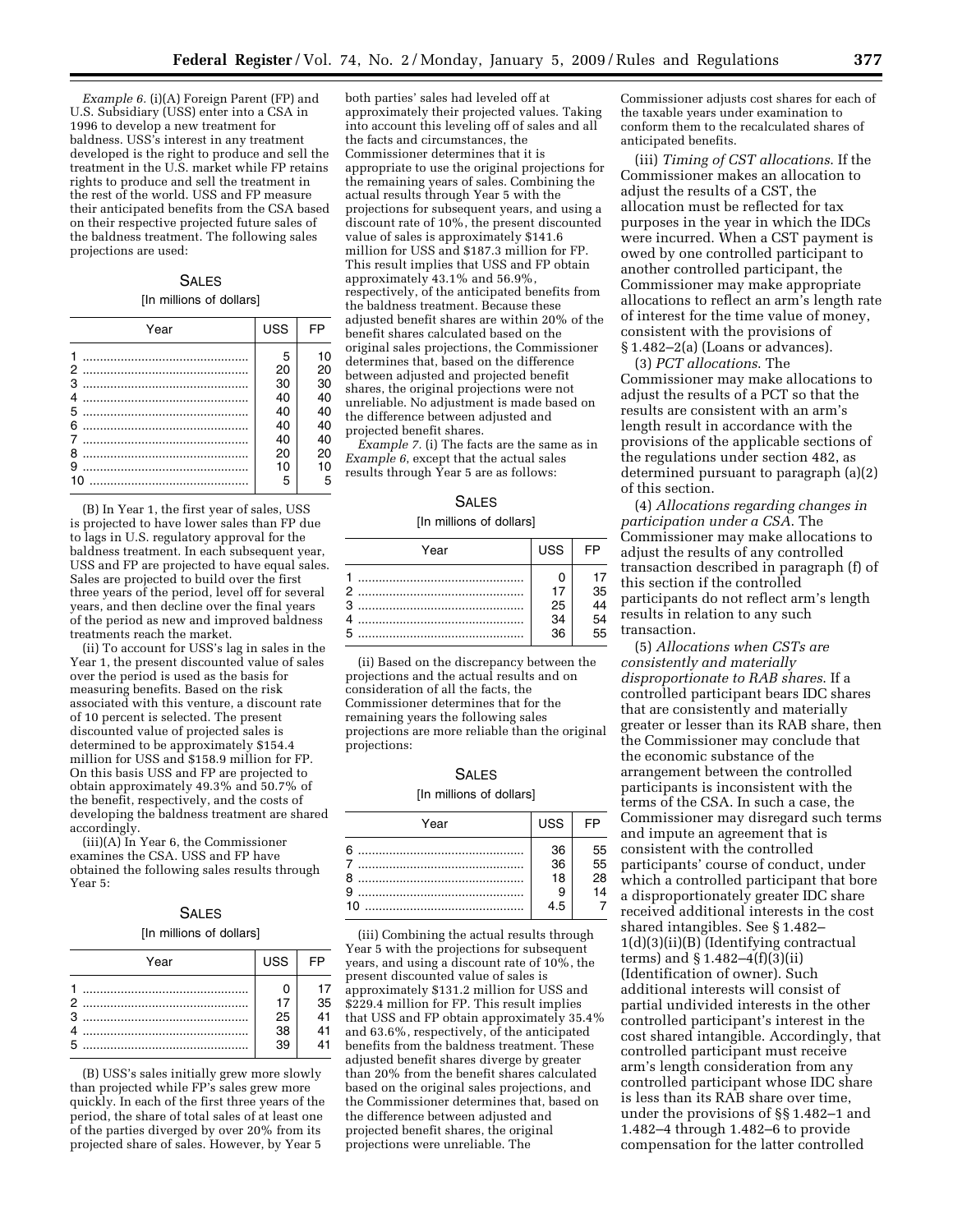participants' use of such partial undivided interest.

(6) *Periodic adjustments*—(i) *In general*. Subject to the exceptions in paragraph (i)(6)(vi) of this section, the Commissioner may make periodic adjustments for an open taxable year (the Adjustment Year) and for all subsequent taxable years for the duration of the CSA Activity with respect to all PCT Payments, if the Commissioner determines that, for a particular PCT (the Trigger PCT), a particular controlled participant that owes or owed a PCT Payment relating to that PCT (such controlled participant being referred to as the PCT Payor for purposes of this paragraph (i)(6)) has realized an Actually Experienced Return Ratio (AERR) that is outside the Periodic Return Ratio Range (PRRR). The satisfaction of the condition stated in the preceding sentence is referred to as a Periodic Trigger. See paragraphs (i)(6)(ii) through (vi) of this section regarding the PRRR, the AERR, and periodic adjustments. In determining whether to make such adjustments, the Commissioner may consider whether the outcome as adjusted more reliably reflects an arm's length result under all the relevant facts and circumstances, including any information known as of the Determination Date. The Determination Date is the date of the relevant determination by the Commissioner. The failure of the Commissioner to determine for an earlier taxable year that a PCT Payment was not arm's length will not preclude the Commissioner from making a periodic adjustment for a subsequent year. A periodic adjustment under this paragraph (i)(6) may be made without regard to whether the taxable year of the Trigger PCT or any other PCT remains open for statute of limitations purposes or whether a periodic adjustment has previously been made with respect to any PCT payment.

(ii) *PRRR*. Except as provided in the next sentence, the *PRRR* will consist of return ratios that are not less than .667 nor more than 1.5. Alternatively, if the controlled participants have not substantially complied with the documentation requirements referenced in paragraph (k) of this section, as modified, if applicable, by paragraphs (m)(2) and (3) of this section, the PRRR will consist of return ratios that are not less than .8 nor more than 1.25.

(iii) *AERR*—(A) *In general*. The *AERR*  is the Present Value of Total Profits (PVTP) divided by the Present Value of Investment (PVI). In computing PVTP and PVI, present values are computed using the Applicable Discount Rate (ADR), and all information available as

of the Determination Date is taken into account.

(B) *PVTP*. The *PVTP* is the present value, as of the CSA Start Date, as defined in section (j)(1)(i) of this section, of the PCT Payor's actually experienced divisional profits or losses from the CSA Start Date through the end of the Adjustment Year.

(C) *PVI*. The *PVI* is the present value, as of the CSA Start Date, of the PCT Payor's investment associated with the CSA Activity, defined as the sum of its cost contributions and its PCT Payments, from the CSA Start Date through the end of the Adjustment Year. For purposes of computing the PVI, PCT Payments means all PCT Payments due from a PCT Payor before netting against PCT Payments due from other controlled participants pursuant to paragraph (j)(3)(ii) of this section.

(iv) *ADR*—(A) *In general*. Except as provided in paragraph (i)(6)(iv)(B) of this section, the ADR is the discount rate pursuant to paragraph  $(g)(2)(v)$  of this section, subject to such adjustments as the Commissioner determines appropriate.

(B) *Publicly traded companies*. If the PCT Payor meets the conditions of paragraph (i)(6)(iv)(C) of this section, the ADR is the PCT Payor WACC as of the date of the Trigger PCT. However, if the Commissioner determines, or the controlled participants establish to the satisfaction of the Commissioner, that a discount rate other than the PCT Payor WACC better reflects the degree of risk of the CSA Activity as of such date, the ADR is such other discount rate.

(C) *Publicly traded*. A PCT Payor meets the conditions of this paragraph  $(i)(6)(iv)(C)$  if—

(*1*) Stock of the PCT Payor is publicly traded; or

(*2*) Stock of the PCT Payor is not publicly traded, provided—

(*i*) The PCT Payor is included in a group of companies for which consolidated financial statements are prepared; and

(*ii*) A publicly traded company in such group owns, directly or indirectly, stock in PCT Payor. Stock of a company is publicly traded within the meaning of this paragraph  $(i)(6)(iv)(C)$  if such stock is regularly traded on an established United States securities market and the company issues financial statements prepared in accordance with United States generally accepted accounting principles for the taxable year.

(D) *PCT Payor WACC*. The *PCT Payor WACC* is the WACC, as defined in paragraph (j)(1)(i) of this section, of the PCT Payor or the publicly traded company described in paragraph

 $(i)(6)(iv)(C)(2)(ii)$  of this section, as the case may be.

(E) *Generally accepted accounting principles*. For purposes of paragraph  $(i)(6)(iv)(C)$  of this section, a financial statement prepared in accordance with a comprehensive body of generally accepted accounting principles other than United States generally accepted accounting principles is considered to be prepared in accordance with United States generally accepted accounting principles provided that the amounts of debt, equity, and interest expense are reflected in any reconciliation between such other accounting principles and United States generally accepted accounting principles required to be incorporated into the financial statement by the securities laws governing companies whose stock is regularly traded on United States securities markets.

(v) *Determination of periodic adjustments*. In the event of a Periodic Trigger, subject to paragraph (i)(6)(vi) of this section, the Commissioner may make periodic adjustments with respect to all PCT Payments between all PCT Payors and PCT Payees for the Adjustment Year and all subsequent years for the duration of the CSA Activity pursuant to the residual profit split method as provided in paragraph (g)(7) of this section, subject to the further modifications in this paragraph  $(i)(6)(v)$ . A periodic adjustment may be made for a particular taxable year without regard to whether the taxable years of the Trigger PCT or other PCTs remain open for statute of limitation purposes.

(A) *In general*. Periodic adjustments are determined by the following steps:

(*1*) First, determine the present value, as of the date of the Trigger PCT, of the PCT Payments under paragraph (g)(7)(iii)(C)(*3*) of this section pursuant to the Adjusted RPSM as defined in paragraph  $(i)(6)(v)(B)$  of this section (first step result).

(*2*) Second, convert the first step result into a stream of contingent payments on a base of reasonably anticipated divisional profits or losses over the entire duration of the CSA Activity, using a level royalty rate (second step rate). See paragraph (h)(2)(iv) of this section (Conversion from fixed to contingent form of payment). This conversion is made based on all information known as of the Determination Date.

(*3*) Third, apply the second step rate to the actual divisional profit or loss for taxable years preceding and including the Adjustment Year to yield a stream of contingent payments for such years, and convert such stream to a present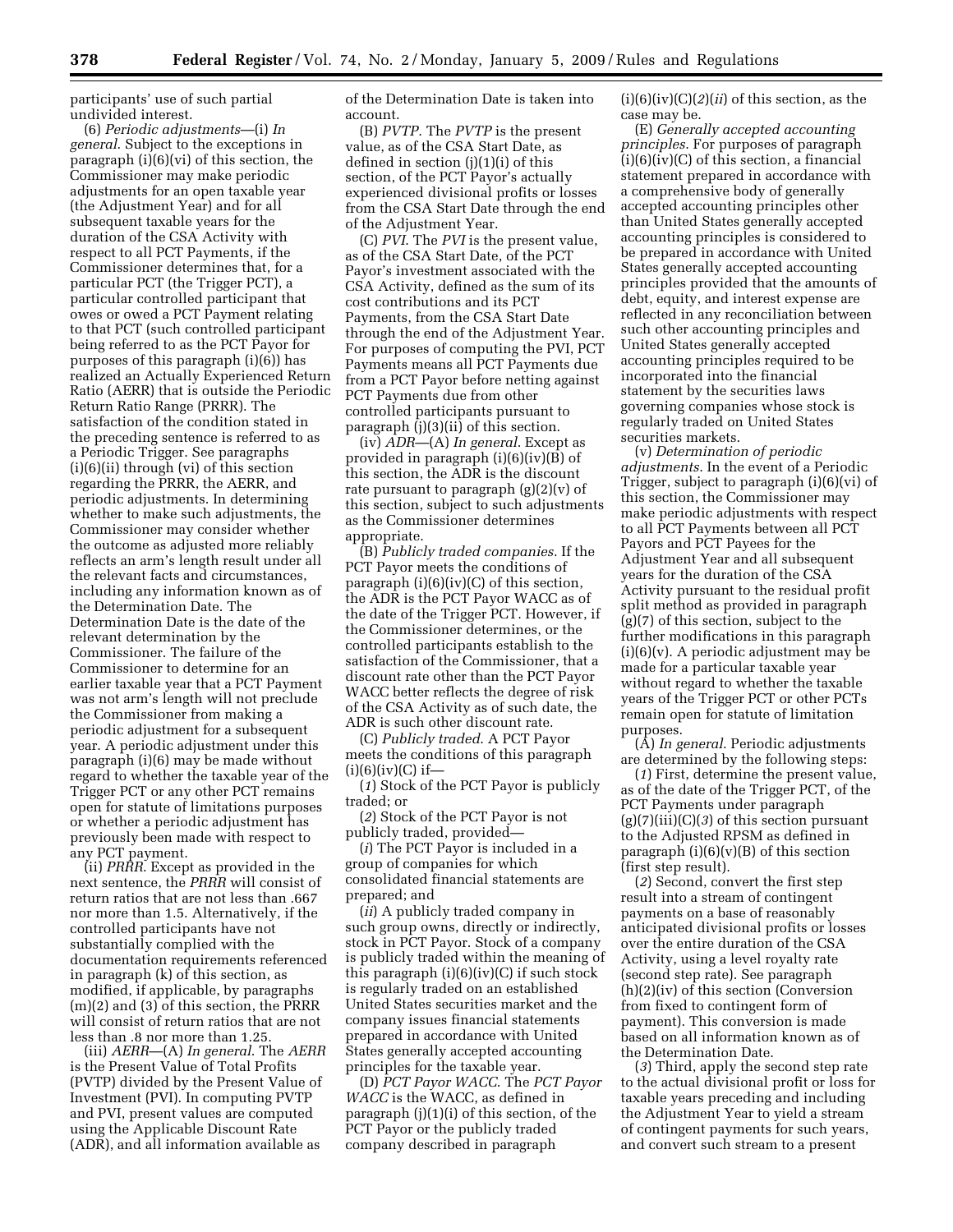value as of the CSA Start Date under the principles of paragraph (g)(2)(v) of this section (third step result). For this purpose, the second step rate applied to a loss for a particular year will yield a negative contingent payment for that year.

(*4*) Fourth, convert any actual PCT Payments up through the Adjustment Year to a present value as of the CSA Start Date under the principles of paragraph (g)(2)(v) of this section. Then subtract such amount from the third step result. Determine the nominal amount in the Adjustment Year that would have a present value as of the CSA Start Date equal to the present value determined in the previous sentence to determine the periodic adjustment in the Adjustment Year.

(*5*) Fifth, apply the second step rate to the actual divisional profit or loss for each taxable year after the Adjustment Year up to and including the taxable year that includes the Determination Date to yield a stream of contingent payments for such years. For this purpose, the second step rate applied to a loss will yield a negative contingent payment for that year. Then subtract from each such payment any actual PCT Payment made for the same year to determine the periodic adjustment for such taxable year.

(*6*) For each taxable year subsequent to the year that includes the Determination Date, the periodic adjustment for such taxable year (which is in lieu of any PCT Payment that would otherwise be payable for that year under the taxpayer's position) equals the second step rate applied to the actual divisional profit or loss for that year. For this purpose, the second step rate applied to a loss for a particular year will yield a negative contingent payment for that year.

(*7*) If the periodic adjustment for any taxable year is a positive amount, then it is an additional PCT Payment owed from the PCT Payor to the PCT Payee for such year. If the periodic adjustment for any taxable year is a negative amount, then it is an additional PCT Payment owed by the PCT Payee to the PCT Payor for such year.

(B) *Adjusted RPSM as of Determination Date*. The Adjusted RPSM is the residual profit split method pursuant to paragraph (g)(7) of this section applied to determine the present value, as of the date of the Trigger PCT, of the PCT Payments under paragraph (g)(7)(iii)(C)(*3*) of this section, with the following modifications.

(*1*) Actual results up through the Determination Date shall be substituted for what otherwise were the projected results over such period, as reasonably

anticipated as of the date of the Trigger PCT.

(*2*) Projected results for the balance of the CSA Activity after the Determination Date, as reasonably anticipated as of the Determination Date, shall be substituted for what otherwise were the projected results over such period, as reasonably anticipated as of the date of the Trigger PCT.

(*3*) The requirement in paragraph (g)(7)(i) of this section, that at least two controlled participants make significant nonroutine contributions, does not apply.

(vi) *Exceptions to periodic adjustments*—(A) *Controlled participants establish periodic adjustment not warranted*. No periodic adjustment will be made under paragraphs  $(i)(6)(i)$  and  $(i)(6)(v)$  of this section if the controlled participants establish to the satisfaction of the Commissioner that all the conditions described in one of paragraphs (i)(6)(vi)(A)(*1*) through (*4*) of this section apply with respect to the Trigger PCT.

(*1*) *Transactions involving the same platform contribution as in the Trigger PCT*.

(*i*) The same platform contribution is furnished to an uncontrolled taxpayer under substantially the same circumstances as those of the relevant Trigger PCT and with a similar form of payment as the Trigger PCT;

(*ii*) This transaction serves as the basis for the application of the comparable uncontrolled transaction method described in paragraph (g)(3) of this section, in the first year and all subsequent years in which substantial PCT Payments relating to the Trigger PCT were required to be paid; and

(*iii*) The amount of those PCT Payments in that first year was arm's length.

(*2*) *Results not reasonably anticipated*. The differential between the AERR and the nearest bound of the PRRR is due to extraordinary events beyond the control of the controlled participants that could not reasonably have been anticipated as of the date of the Trigger PCT.

(*3*) *Reduced AERR does not cause Periodic Trigger*. The Periodic Trigger would not have occurred had the PCT Payor's divisional profits or losses used to calculate its PVTP excluded those profits or losses attributable to the PCT Payor's routine contributions to its exploitation of cost shared intangibles, attributable to its operating cost contributions, and attributable to its nonroutine contributions to the CSA Activity.

(*4*) *Increased AERR does not cause Periodic Trigger*—(*i*) The Periodic

Trigger would not have occurred had the divisional profits or losses of the PCT Payor used to calculate its PVTP included its reasonably anticipated divisional profits or losses after the Adjustment Year from the CSA Activity, including from its routine contributions, its operating cost contributions, and its nonroutine contributions to that activity, and had the cost contributions and PCT Payments of the PCT Payor used to calculate its PVI included its reasonably anticipated cost contributions and PCT Payments after the Adjustment Year. The reasonably anticipated amounts in the previous sentence are determined based on all information available as of the Determination Date.

(*ii*) For purposes of this paragraph  $(i)(6)(vi)(A)(4)$ , the controlled participants may, if they wish, assume that the average yearly divisional profits or losses for all taxable years prior to and including the Adjustment Year, in which there has been substantial exploitation of cost shared intangibles resulting from the CSA (exploitation years), will continue to be earned in each year over a period of years equal to 15 minus the number of exploitation years prior to and including the Determination Date.

(B) *Circumstances in which Periodic Trigger deemed not to occur*. No Periodic Trigger will be deemed to have occurred at the times and in the circumstances described in paragraph (i)(6)(vi)(B)(*1*) or (*2*) of this section.

(*1*) *10-year period*. In any year subsequent to the 10-year period beginning with the first taxable year in which there is substantial exploitation of cost shared intangibles resulting from the CSA, if the AERR determined is within the PRRR for each year of such 10-year period.

(*2*) *5-year period*. In any year of the 5-year period beginning with the first taxable year in which there is substantial exploitation of cost shared intangibles resulting from the CSA, if the AERR falls below the lower bound of the PRRR.

(vii) *Examples*. The following examples illustrate the rules of this paragraph (i)(6):

*Example 1.* (i) At the beginning of Year 1, USP, a publicly traded U.S. company, and FS, its wholly-owned foreign subsidiary, enter into a CSA to develop new technology for cell phones. USP has a platform contribution, the rights for an in-process technology that when developed will improve the clarity of calls, for which compensation is due from FS. FS has no platform contributions to the CSA, no operating contributions, and no operating cost contributions. USP and FS agree to fixed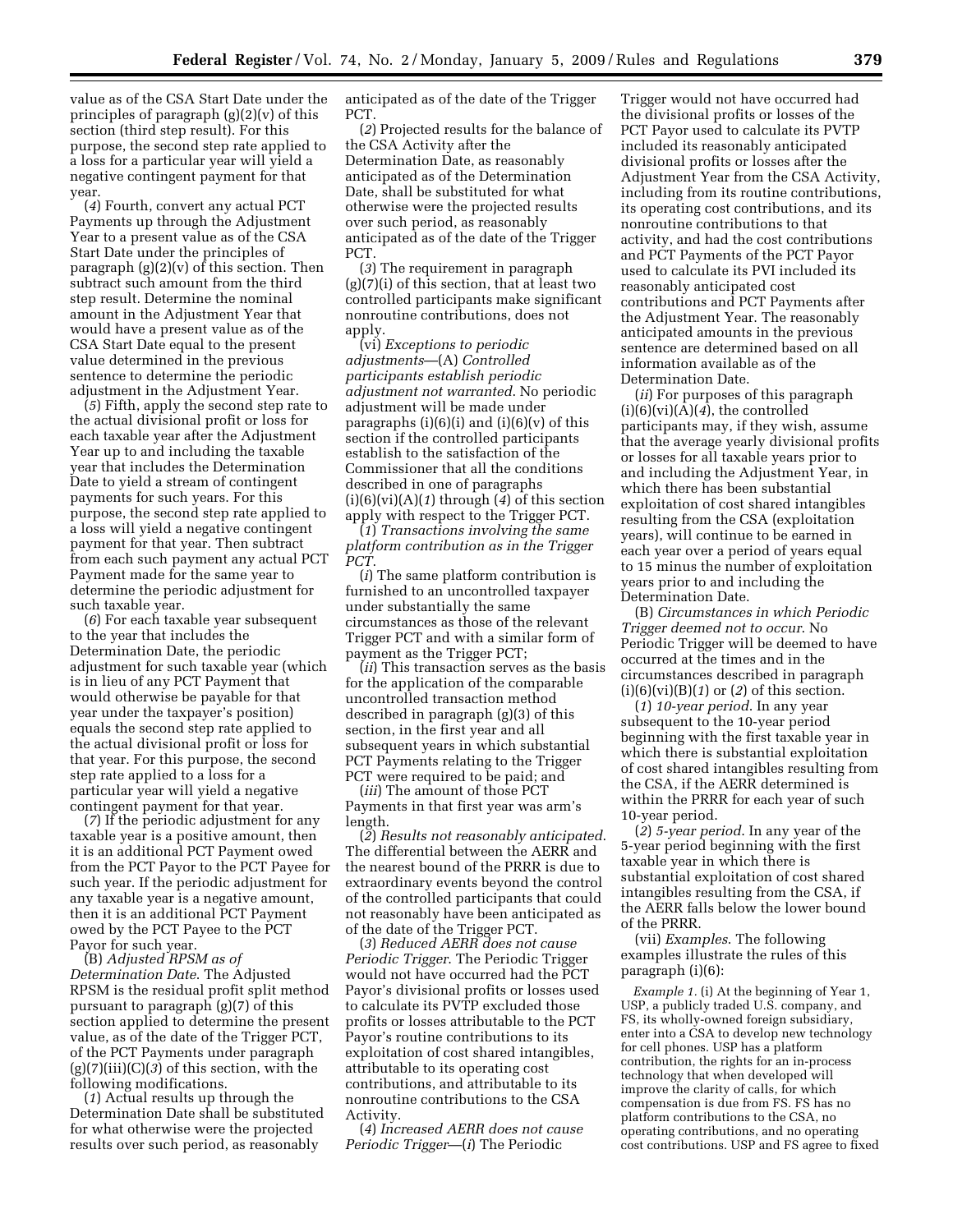PCT payments of \$40 million in Year 1 and \$10 million per year for Years 2 through 10. At the beginning of Year 1, the weighted average cost of capital of the controlled group that includes USP and FS is 15%. In Year 9, the Commissioner audits Years 5 through 7 of the CSA and considers whether any periodic adjustments should be made. USP and FS have substantially complied with the

documentation requirements of paragraph (k) of this section.

(ii) FS experiences the results reported in the following table from its participation in the CSA through Year 7. In the table, all present values (PV) are reported as of the CSA Start Date, which is the same as the date of the PCT (and reflect a 15% discount rate as discussed in paragraph (iii) of this *Example 1*). Thus, in any year the present

value of the cumulative investment is PVI and of the cumulative divisional profit or loss is PVTP. All amounts in this table and the tables that follow are reported in millions of dollars and cost contributions are referred to as ''CCs'' (for simplicity of calculation in this *Example 1*, all financial flows are assumed to occur at the beginning of the year).

| а    | r     |                     | d               | е               |                       |                                           |                                |
|------|-------|---------------------|-----------------|-----------------|-----------------------|-------------------------------------------|--------------------------------|
| Year | Sales | Non-<br>CС<br>costs | CC <sub>s</sub> | PCT<br>payments | Investment<br>$(d+e)$ | Divisional<br>profit or loss<br>( $b-c$ ) | AERR<br>(PVTP/<br>PVI)<br>(g/f |
|      |       |                     | 15              | 40              | 55                    |                                           |                                |
|      |       |                     | 17              |                 | 27                    |                                           |                                |
|      |       |                     | 18              |                 | 28                    |                                           |                                |
|      | 680   | 662                 | 20              |                 | 30                    | 18                                        |                                |
|      | 836   | 718                 | 22              |                 | 32                    | 118                                       |                                |
| 6    | 1,023 | 680                 | 24              |                 | 34                    | 343                                       |                                |
|      | .079  | 747                 | 27              | 10              | 37                    | 332                                       |                                |
|      | 925   | 846                 | 69              | 69              | 138                   | 79                                        | .58                            |
|      | 1,434 | 1.184               | 81              | 74              | 155                   | 250                                       | 1.62                           |
|      | 1.900 | 1,507               | 93              | 78              | 171                   | 393                                       | 2.31                           |

(iii) Because USP is publicly traded in the United States and is a member of the controlled group to which FS (the PCT Payor) belongs, for purposes of calculating the AERR for FS, the present values of its PVTP and PVI are determined using an ADR of 15%, the weighted average cost of capital of the controlled group. (It is assumed that no other rate was determined or established, under paragraph (i)(6)(iv)(B) of this section, to better reflect the relevant degree of risk.) At a 15% discount rate, the PVTP, calculated as of Year 1, and based on actual profits realized by FS through Year 7 from exploiting the new cell phone technology developed by the CSA, is \$393 million. The PVI, based on FS's cost contributions and its PCT Payments, is \$171 million. The AERR for FS is equal to its PVTP divided by its PVI, \$393 million/

\$171 million, or 2.31. There is a Periodic Trigger because FS's AERR of 2.31 falls outside the PRRR of .67 to 1.5, the applicable PRRR for controlled participants complying with the documentation requirements of this section.

(iv) At the time of the Determination Date, it is determined that the first Adjustment Year in which a Periodic Trigger occurred was Year 6, when the AERR of FS was determined to be 1.62. It is also determined that for Year 6 none of the exceptions to periodic adjustments described in paragraph  $\lambda$ (i)(6)(vi) of this section applies. The Commissioner exercises its discretion under paragraph (i)(6)(i) of this section to make periodic adjustments using Year 6 as the Adjustment Year. Therefore, the arm's length PCT Payments from FS to USP shall be

determined for each taxable year using the adjusted residual profit split method described in paragraphs  $(g)(7)(v)(B)$  and  $(i)(6)(v)(B)$  of this section. Periodic adjustments will be made for each year to the extent the PCT Payments actually made by FS differ from the PCT Payment calculation under the adjusted residual profit split method.

(v) It is determined, as of the Determination Date, that the cost shared intangibles will be exploited through Year 10. FS's return for routine functions (determined by the Commissioner, based on the return for comparable routine functions undertaken by comparable uncontrolled companies, to be  $10\%$  of non-CC costs), and its actual and projected results, are described in the following table.

|                                                    |        |                     |                                           | e   |                   |                    |
|----------------------------------------------------|--------|---------------------|-------------------------------------------|-----|-------------------|--------------------|
| Year                                               | Sales  | Non-<br>CС<br>costs | Divisional<br>profits or<br>loss<br>(b–c) | CCs | Routine<br>return | Residual<br>profit |
|                                                    |        |                     |                                           | 15  |                   | $-15$              |
| 2                                                  |        |                     |                                           | 17  |                   |                    |
| З                                                  |        |                     |                                           | 18  |                   | $-18$              |
|                                                    | 680    | 662                 | 18                                        | 20  | 66                | $-68$              |
|                                                    | 836    | 718                 | 118                                       | 22  | 72                |                    |
| 6                                                  | ,023   | 680                 | 343                                       | 24  | 68                | 251                |
|                                                    | .079   | 747                 | 332                                       | 27  | 75                | 230                |
| 8                                                  | 1.138  | 822                 | 316                                       | 29  | 82                | 205                |
|                                                    | 200. ا | 894                 | 306                                       | 32  | 89                | 185                |
|                                                    | l.265  | 974                 | 291                                       | 35  | 97                | 159                |
| Cumulative PV through Year 10 as of CSA Start Date | 3.080  | 2,385               | 695                                       | 124 | 238               | 332                |
|                                                    |        |                     |                                           |     |                   |                    |

(vi) The periodic adjustments are calculated in a series of steps set out in paragraph  $(i)(6)(v)(A)$  of this section. First, a lump sum for the PCT Payment is determined using the adjusted residual profit split method. Under the method, based on

the considerations discussed in paragraph  $(g)(2)(v)$  of this section, the appropriate discount rate is 15% per year. The nonroutine residual divisional profit or loss described in paragraph (g)(7)(iii)(B) of this section is \$332 million. Further under

paragraph (g)(7)(iii)(C) of this section, the  $\,$ entire nonroutine residual divisional profit constitutes the PCT Payment because only USP has nonroutine contributions.

(vii) In step two, the first step result (\$332 million) is converted into a level royalty rate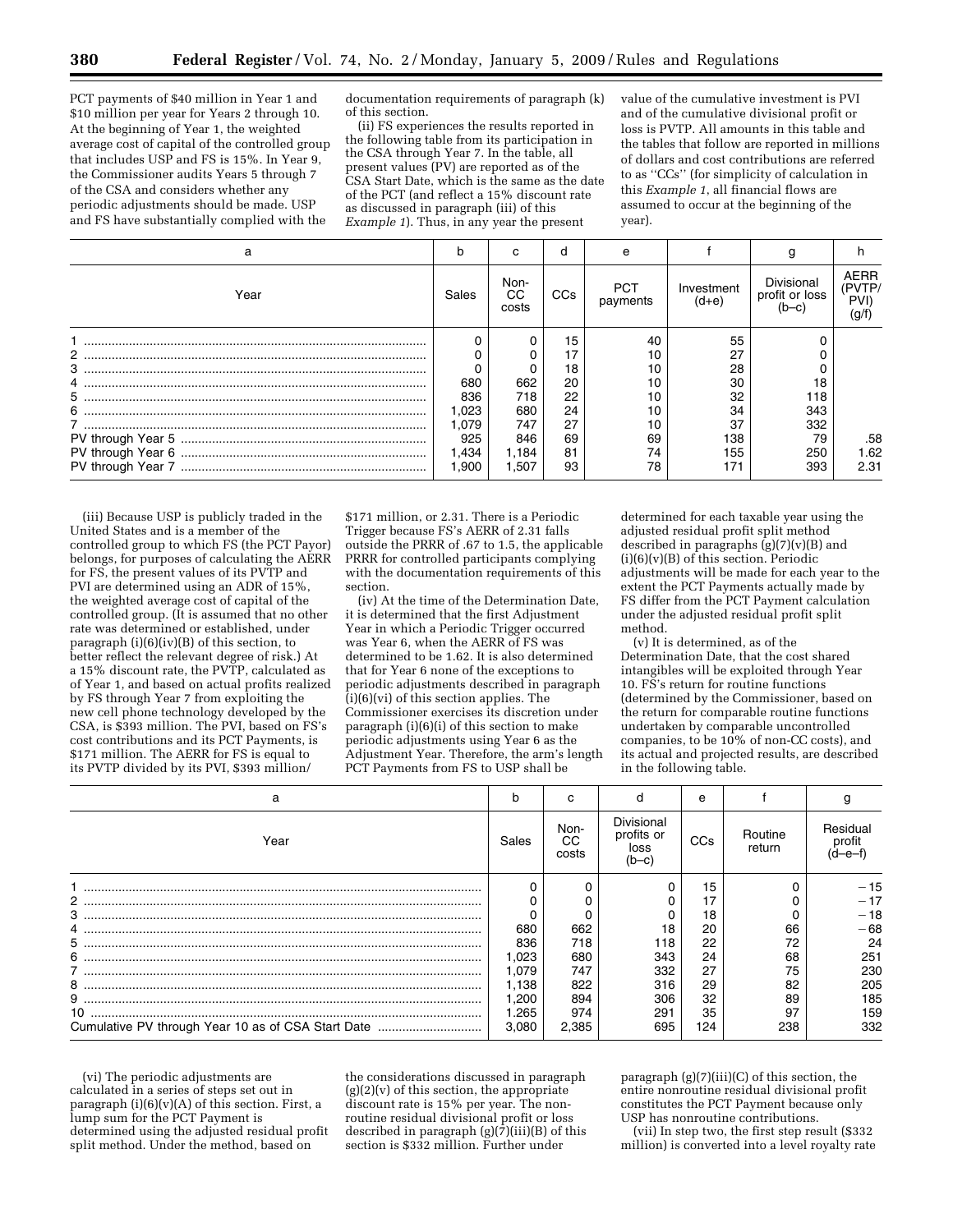based on the reasonably anticipated divisional profits or losses of the CSA Activity, the PV of which is reported in the table above (net PV of divisional profit or loss for Years 1 through 10 is \$695 million). Consequently, the step two result is a level royalty rate of 47.8% (\$332/\$694) of the divisional profit in Years 1 through 10.

(viii) In step three, the Commissioner calculates the PCT Payments due through

Year 6 by applying the step two royalty rate to the actual divisional profits for each year and then determines the aggregate PV of these PCT Payments as of the CSA Start Date (\$120 million as reported in the following table). In step four, the PCT Payments actually made through Year 6 are similarly converted to PV as of the CSA Start Date (\$74 million) and subtracted from the amount determined in step three (\$120 million – \$74

million = \$46 million). That difference of \$46 million, representing a net PV as of the CSA Start Date, is then converted to a nominal amount, as of the Adjustment Year, of equivalent present value (again using a discount rate of 15%). That nominal amount is \$93 million (not shown in the table), and is the periodic adjustment in Year 6.

| a    | h                    |              |                                                                | e                           |
|------|----------------------|--------------|----------------------------------------------------------------|-----------------------------|
| Year | Divisional<br>profit | Royalty rate | Nominal<br>royalty due<br>under<br>adjusted<br>RPSM<br>$(b*c)$ | Nominal<br>payments<br>made |
|      |                      | 47.8%        | \$0                                                            | \$40                        |
|      |                      | 47.8         |                                                                | 10                          |
|      |                      | 47.8         |                                                                | 10                          |
|      | 18                   | 47.8         |                                                                | 10                          |
|      | 118                  | 47.8         | 56                                                             | 10                          |
|      | 343                  | 47.8         | 164                                                            | 10                          |
|      |                      |              | 120                                                            | 74                          |

(ix) Under step five, the royalties due from FS to USP for Year 7 (the year after the Adjustment Year) through Year 9 (the year including the Determination Date) are determined. (These determinations are made for Years 8 and 9 after the divisional profit

for those years becomes available.) For each year, the periodic adjustment is a PCT Payment due in addition to the \$10 million PCT Payment that must otherwise be paid under the CSA as described in paragraph (i) of this *Example 1*. That periodic adjustment is calculated as the product of the step two royalty rate and the divisional profit, minus the \$10 million that was otherwise paid for that year. The calculations are shown in the following table:

|             |                      | ⌒<br>v                |                        |                                      |                                |
|-------------|----------------------|-----------------------|------------------------|--------------------------------------|--------------------------------|
| Year        | Divisional<br>profit | Royalty rate          | Royalty due<br>$(b*c)$ | PCT<br>payments<br>otherwise<br>paid | Periodic<br>adiustment<br>d-el |
| -<br>8<br>9 | 332<br>316<br>306    | 47.8%<br>47.8<br>47.8 | \$159<br>151<br>146    | \$10<br>10<br>10                     | \$149<br>141<br>136            |

(x) Under step six, the periodic adjustment for Year 10 (the only exploitation year after the year containing the Determination Date) will be determined by applying the step two

royalty rate to the divisional profit. This periodic adjustment is a PCT Payment payable from FS to USP, and is in lieu of the \$10 payment otherwise due. The calculations are shown in the following table, based on a divisional profit of \$291 million. USP and FS experienced the following results in Year 10.

| Year | <b>Divisional</b><br>profit | Royalty rate | Royalty due | PCT payment called for under original<br>agreement but not made | Periodic<br>adjustment |
|------|-----------------------------|--------------|-------------|-----------------------------------------------------------------|------------------------|
| 10   | 291                         | 47.8%        |             | $$139   $10$ (not paid)                                         | \$139                  |

*Example 2.* The facts are the same as *Example 1* (i) through (iii). At the time of the Determination Date, it is determined that the first Adjustment Year in which a Periodic Trigger occurred was Year 6, when the AERR of FS was determined to be 1.62. Upon further investigation as to what may have caused the high return in FS's market, the

Commissioner learns that, in Years 4 through 6, USP's leading competitors experienced severe, unforeseen disruptions in their supply chains resulting in a significant increase in USP's and FS's market share for cell phones. Further analysis determines that without this unforeseen occurrence the Periodic Trigger would not have occurred.

Based on paragraph (i)(6)(vi)(A)(*2*) of this section, the Commissioner determines to his satisfaction that no adjustments are warranted.

(j) *Definitions and special rules*—(1) *Definitions*—(i) *In general*. For purposes of this section—

| Геrm                 | Definition | Main cross references                                                                                                                                 |
|----------------------|------------|-------------------------------------------------------------------------------------------------------------------------------------------------------|
| <b>Adjusted RPSM</b> |            | § 1.482–7T(g)(5)(i).<br>§ 1.482-7T(g)(5)(iii).<br>$$1.482 - 7T(g)(6)(iv).$<br>$\S 1.482 - 7T(i)(2)(ii)(A)$ .<br>$\frac{1}{2}$ \$1.482-7T(i)(6)(v)(B). |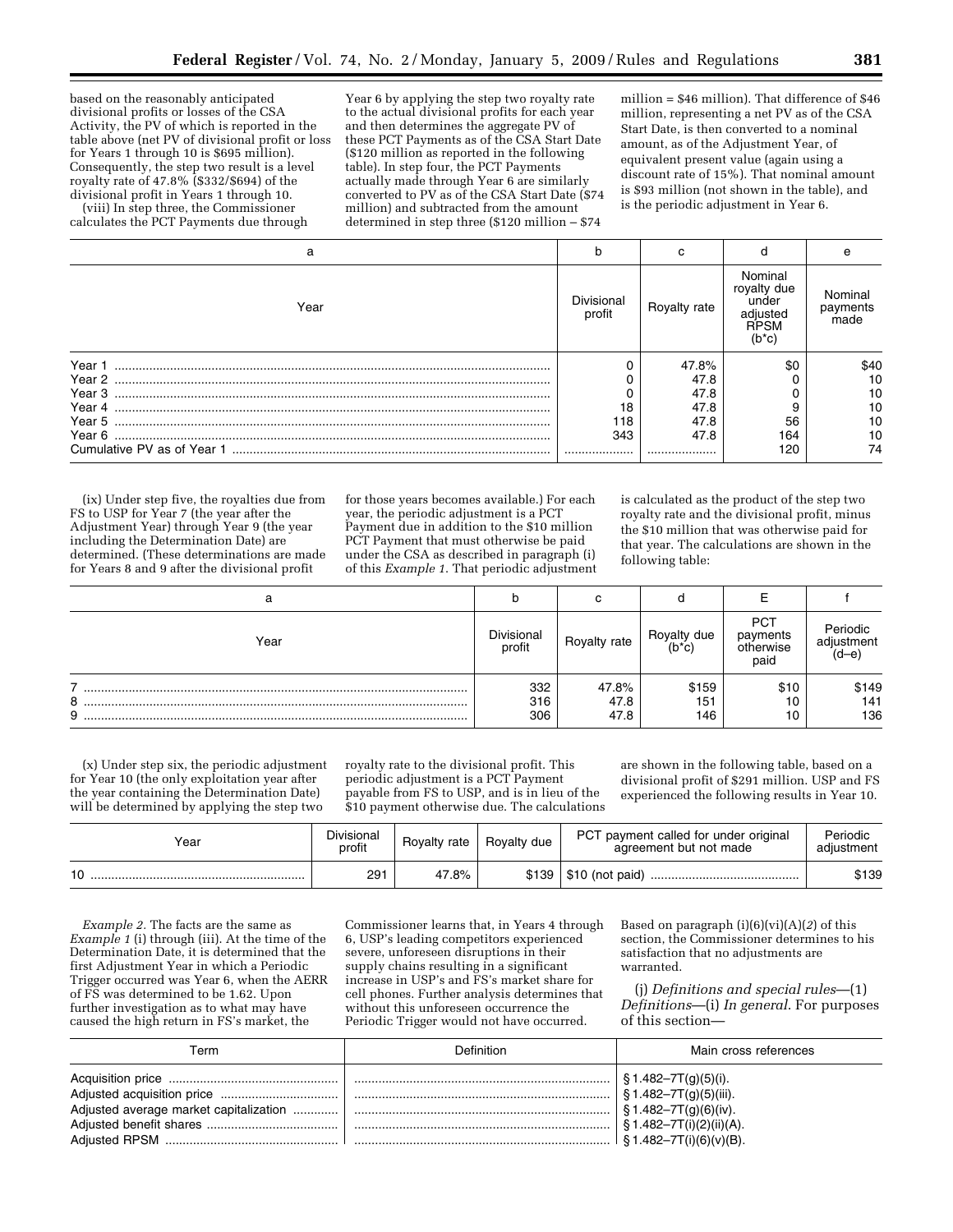Ξ

| Term                                                                                                  | Definition                                                                                                                                                                                                                                                                                                                                                                                                                                          | Main cross references                                                                                                                                                                                                                                           |  |  |
|-------------------------------------------------------------------------------------------------------|-----------------------------------------------------------------------------------------------------------------------------------------------------------------------------------------------------------------------------------------------------------------------------------------------------------------------------------------------------------------------------------------------------------------------------------------------------|-----------------------------------------------------------------------------------------------------------------------------------------------------------------------------------------------------------------------------------------------------------------|--|--|
| Average market capitalization                                                                         | Benefits means the sum of additional revenue<br>generated, plus cost savings, minus any<br>cost increases from exploiting cost shared<br>intangibles.                                                                                                                                                                                                                                                                                               | $$1.482 - 7T(i)(6)(i).$<br>$§ 1.482 - 7T(i)(6)(iv).$<br>$§ 1.482 - 7T(i)(6)(iii).$<br>$§ 1.482 - 7T(g)(2)(ix)(A).$<br>$§ 1.482 - 7T(g)(6)(iii).$<br>§ 1.482-7T(e)(1)(i).                                                                                        |  |  |
| Change in participation under a CSA                                                                   | Controlled participant means a controlled tax-<br>payer, as defined under $\S 1.482-1(i)(5)$ , that<br>is a party to the contractual agreement that<br>underlies the CSA, and that reasonably an-<br>ticipates that it will derive benefits, as de-<br>fined in paragraph (e)(1)(i) of this section,<br>from exploiting one or more cost shared in-                                                                                                 | $\S 1.482 - 7T(f)(3)$ .<br>$§ 1.482 - 7T(f).$<br>$\S 1.482 - 7T(i)(2)(i)$ .<br>§ 1.482-7T(h)(2)(i)(B).<br>$\S 1.482 - 7T(a)(1)$ .                                                                                                                               |  |  |
|                                                                                                       | tangibles.<br>Cost shared intangible means any intangible,<br>within the meaning of $§ 1.482-4(b)$ , that is<br>developed by the IDA, including any portion<br>of such intangible that reflects a platform<br>contribution. Therefore, an intangible devel-<br>oped by the IDA is a cost shared intangible<br>even though the intangible was not always<br>or was never a reasonably anticipated cost<br>shared intangible.                         | $$1.482 - 7T(f)(2).$<br>$§ 1.482 - 7T(d)(4).$<br>$§ 1.482 - 7T(b).$                                                                                                                                                                                             |  |  |
| Cost sharing arrangement or CSA<br>Cost sharing transactions or CSTs<br>Cross operating contributions | A cross operating contribution is any resource<br>or capability or right, other than a platform<br>contribution, that a controlled participant<br>has developed, maintained, or acquired<br>prior to the CSA Start Date that is reason-<br>ably anticipated to contribute to the CSA<br>Activity within another controlled partici-                                                                                                                 | $\S 1.482 - 7T(g)(4)(i)(B)$ .<br>$§ 1.482 - 7T(a), (b).$<br>$$1.482-7T(a)(1), (b)(1)(i).$<br>§ 1.482-7T(a)(3)(iii), (g)(2)(iv).                                                                                                                                 |  |  |
|                                                                                                       | pant's division.<br>CSA Activity is the activity of developing and<br>exploiting cost shared intangibles.<br>The earliest date that any IDC described in<br>paragraph (d)(1) of this section occurred.<br>Division means the territory or other division<br>that serves as the basis of the division of<br>interests under the CSA in the cost shared<br>intangibles pursuant to $\S 1.482 - 7T(b)(4)$ .                                            | $\S 1.482 - 7T(c)(2)(i).$<br>$\S 1.482 - 7T(i)(6)(iii)(B).$<br>$\S 1.482 - 7T(b)(1)$ .<br>$§ 1.482 - 7T(b)(3).$<br>$§ 1.482 - 7T(i)(6)(i).$<br>See definitions of divisional profit or loss, op-<br>erating contribution, and operating cost con-<br>tribution. |  |  |
|                                                                                                       | Divisional profit or loss means the operating<br>profit or loss as separately earned by each<br>controlled participant in its division from the<br>CSA Activity, determined before any ex-<br>pense (including amortization) on account<br>of cost contributions, operating cost con-<br>tributions, routine platform and operating<br>contributions, nonroutine contributions (in-<br>cluding platform and operating contribu-<br>tions), and tax. | § 1.482-7T(b)(1)(iii), (b)(4).<br>$\S 1.482 - 7T(g)(4)(iii)$ .                                                                                                                                                                                                  |  |  |
| Intangible development activity or IDA<br>Intangible development costs or IDCs                        | Licensing payments means payments pursu-<br>ant to the licensing obligations under the li-<br>censing alternative.                                                                                                                                                                                                                                                                                                                                  | $\S 1.482 - 7T(h)(2)(i)(A)$ .<br>$\S 1.482 - 7T(d)(4)$ .<br>$\S 1.482 - 7T(g)(2)(ix)(B)$ .<br>$\S 1.482 - 7T(d)(1)$ .<br>$\S 1.482 - 7T(a)(1), (d)(1).$<br>$\S 1.482 - 7T(g)(4)(i)(C)$ .<br>$\S 1.482 - 7T(g)(4)(iii)$ .                                        |  |  |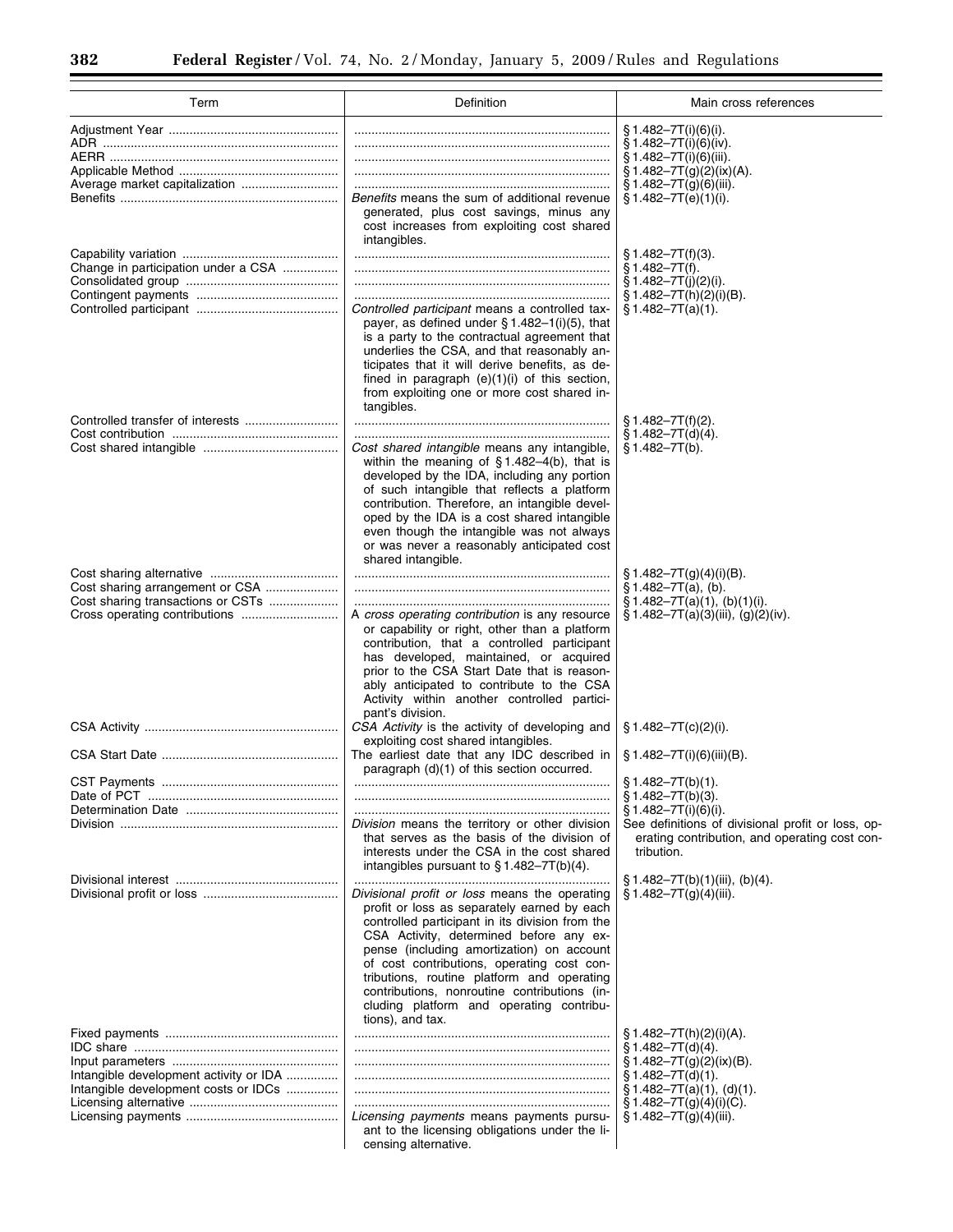| Term                                          | Definition                                                                                                                                                                                                                                                                                                                                                                                                                                                                                                                                                                                    | Main cross references                                           |
|-----------------------------------------------|-----------------------------------------------------------------------------------------------------------------------------------------------------------------------------------------------------------------------------------------------------------------------------------------------------------------------------------------------------------------------------------------------------------------------------------------------------------------------------------------------------------------------------------------------------------------------------------------------|-----------------------------------------------------------------|
|                                               |                                                                                                                                                                                                                                                                                                                                                                                                                                                                                                                                                                                               | $\S 1.482 - 7T(c)(4)$ , (g)(2)(iv).                             |
| Market-based input parameter                  |                                                                                                                                                                                                                                                                                                                                                                                                                                                                                                                                                                                               |                                                                 |
| Market returns for routine contributions      | Market returns for routine contributions means<br>returns determined by reference to the re-<br>turns achieved by uncontrolled taxpayers<br>engaged in activities similar to the relevant<br>business activity in the controlled partici-<br>pant's division, consistent with the methods<br>described in §§1.482-3, 1.482-4, 1.482-5,<br>or $§ 1.482 - 9T(c)$ .                                                                                                                                                                                                                              | $§ 1.482 - 7T(g)(2)(ix)(B).$<br>$\S 1.482 - 7T(g)(4)$ , (g)(7). |
|                                               |                                                                                                                                                                                                                                                                                                                                                                                                                                                                                                                                                                                               | $\S 1.482 - 7T(h)(3)$ .                                         |
|                                               | Nonroutine contributions means a controlled<br>participant's contributions to the relevant<br>business activities that are not routine con-<br>tributions. Nonroutine contributions ordi-<br>narily include both nonroutine platform con-<br>tributions and nonroutine operating con-<br>tributions used by controlled participants in<br>the commercial exploitation of their interests<br>in the cost shared intangibles (for example,<br>marketing intangibles used by a controlled<br>participant in its division to sell products<br>that are based on the cost shared intan-<br>gible). | $$1.482 - 7T(q).$                                               |
| Nonroutine residual divisional profit or loss |                                                                                                                                                                                                                                                                                                                                                                                                                                                                                                                                                                                               | $\S 1.482 - 7T(g)(7)(iii)$ .                                    |
|                                               | An operating contribution is any resource or<br>capability or right, other than a platform<br>contribution, that a controlled participant<br>has developed, maintained, or acquired<br>prior to the CSA Start Date that is reason-<br>ably anticipated to contribute to the CSA<br>Activity within the controlled participant's di-<br>vision.                                                                                                                                                                                                                                                | § 1.482-7T(g)(2)(ii), (g)(4)(v)(E), (g)(7)(iii)(A) &<br>(C).    |
| Operating cost contributions                  | Operating cost contributions means all costs<br>in the ordinary course of business on or<br>after the CSA Start Date that, based on<br>analysis of the facts and circumstances, are<br>directly identified with, or are reasonably al-<br>locable to, developing resources, capabili-<br>ties, or rights (other than reasonably antici-<br>pated cost shared intangibles) that are rea-<br>sonably anticipated to contribute to the CSA<br>Activity within the controlled participant's di-<br>vision.                                                                                        | $\S 1.482 - 7T(g)(2)(ii)$ , (g)(4)(iii), (g)(7)(iii)(B).        |
|                                               |                                                                                                                                                                                                                                                                                                                                                                                                                                                                                                                                                                                               | $\S 1.482 - 7T(b)(1)(ii)$ .                                     |
|                                               |                                                                                                                                                                                                                                                                                                                                                                                                                                                                                                                                                                                               | $§ 1.482 - 7T(b)(1)(ii).$                                       |
|                                               |                                                                                                                                                                                                                                                                                                                                                                                                                                                                                                                                                                                               | § 1.482-7T(b)(1)(ii), (i)(6)(i).                                |
|                                               |                                                                                                                                                                                                                                                                                                                                                                                                                                                                                                                                                                                               | $\S 1.482 - 7T(i)(6)(iv)(D)$ .                                  |
|                                               |                                                                                                                                                                                                                                                                                                                                                                                                                                                                                                                                                                                               | $\S 1.482 - 7T(i)(6)(i).$                                       |
|                                               |                                                                                                                                                                                                                                                                                                                                                                                                                                                                                                                                                                                               |                                                                 |
| Platform contribution transaction or PCT      |                                                                                                                                                                                                                                                                                                                                                                                                                                                                                                                                                                                               | $\S 1.482 - 7T(i)(6)(i).$                                       |
|                                               |                                                                                                                                                                                                                                                                                                                                                                                                                                                                                                                                                                                               | $\S 1.482 - 7T(a)(2)$ , (b)(1)(ii).                             |
|                                               |                                                                                                                                                                                                                                                                                                                                                                                                                                                                                                                                                                                               | $\S 1.482 - 7T(c)(1)$ .                                         |
|                                               |                                                                                                                                                                                                                                                                                                                                                                                                                                                                                                                                                                                               | $\S 1.482 - 7T(g)(2)(v)(B)(3), (g)(4)(i)(G).$                   |
|                                               |                                                                                                                                                                                                                                                                                                                                                                                                                                                                                                                                                                                               | $\S 1.482 - 7T(g)(2)(v)(B)(3)$ , (g)(4)(i)(G).                  |
|                                               |                                                                                                                                                                                                                                                                                                                                                                                                                                                                                                                                                                                               | $\S 1.482 - 7T(i)(2)(ii)(A)$ .                                  |
|                                               |                                                                                                                                                                                                                                                                                                                                                                                                                                                                                                                                                                                               | $\S 1.482 - 7T(i)(6)(ii)$ .                                     |
|                                               |                                                                                                                                                                                                                                                                                                                                                                                                                                                                                                                                                                                               | $\S 1.482 - 7T(i)(6)(iii)(C)$ .                                 |
|                                               |                                                                                                                                                                                                                                                                                                                                                                                                                                                                                                                                                                                               | $\S 1.482 - 7T(i)(6)(iii)(B)$ .                                 |
| Reasonably anticipated benefits               | A controlled participant's reasonably antici-<br>pated benefits means the benefits that rea-<br>sonably may be anticipated to be derived<br>from exploiting cost shared intangibles. For<br>purposes of this definition, benefits mean<br>the sum of additional revenue generated,<br>plus cost savings, minus any cost increases<br>from exploiting cost shared intangibles.                                                                                                                                                                                                                 | $\S 1.482 - 7T(e)(1)$ .                                         |
| Reasonably anticipated benefits or RAB shares |                                                                                                                                                                                                                                                                                                                                                                                                                                                                                                                                                                                               | $\S 1.482 - 7T(a)(1)$ , (e)(1).                                 |
| Reasonably anticipated cost shared intangible |                                                                                                                                                                                                                                                                                                                                                                                                                                                                                                                                                                                               | $§ 1.482 - 7T(d)(1)(ii).$<br>§ 1.482-7T(g)(7)(i).               |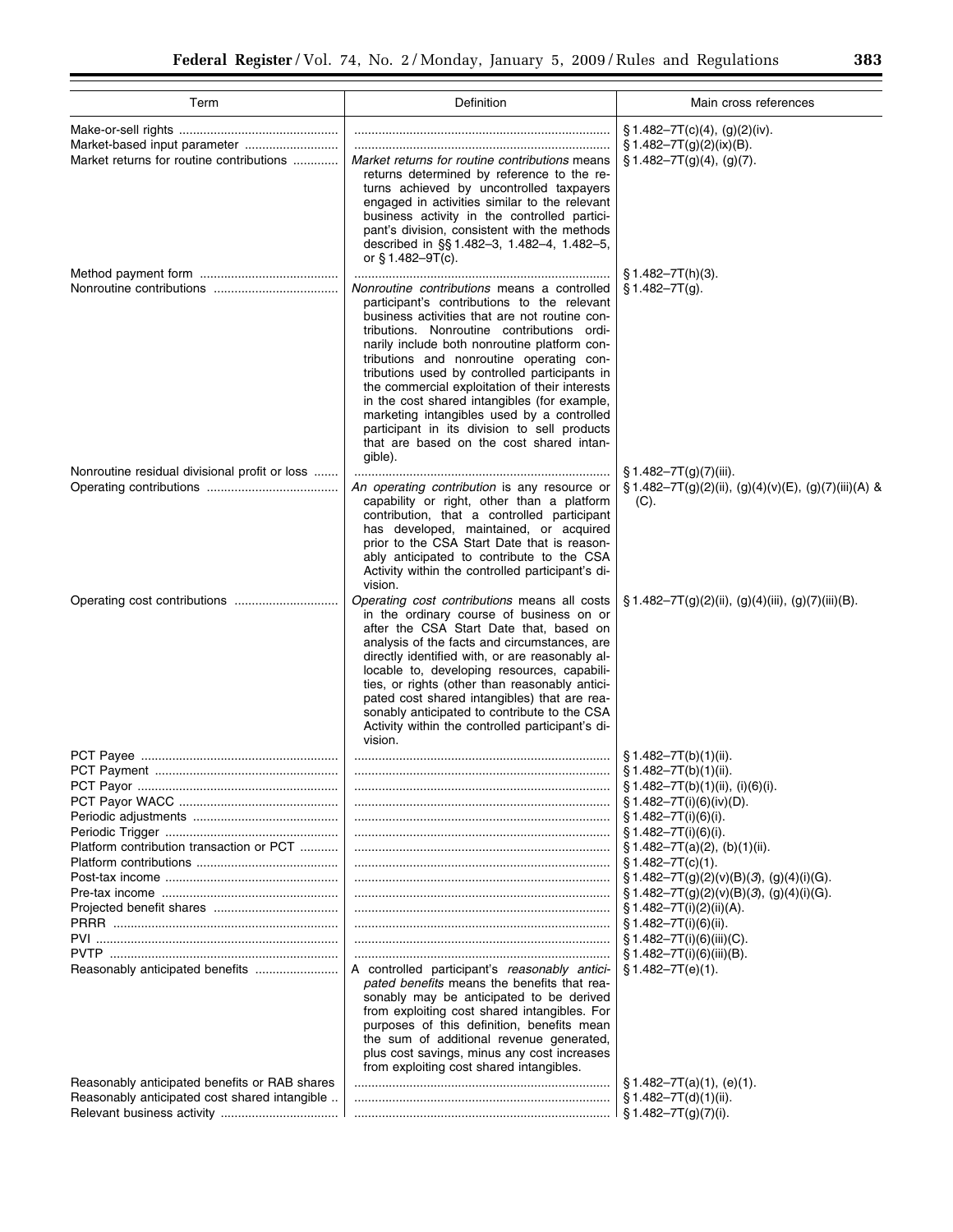| Term                                                                                                        | Definition                                                                                                                                                                                                                                                                                                                                                                                                                                                                                                                                                                                                                                                                                                                        | Main cross references                                                                                                                                                                                                            |  |  |
|-------------------------------------------------------------------------------------------------------------|-----------------------------------------------------------------------------------------------------------------------------------------------------------------------------------------------------------------------------------------------------------------------------------------------------------------------------------------------------------------------------------------------------------------------------------------------------------------------------------------------------------------------------------------------------------------------------------------------------------------------------------------------------------------------------------------------------------------------------------|----------------------------------------------------------------------------------------------------------------------------------------------------------------------------------------------------------------------------------|--|--|
|                                                                                                             | <i>Routine contributions</i> means a controlled par-<br>ticipant's contributions to the relevant busi-<br>ness activities that are of the same or simi-<br>lar kind to those made by uncontrolled tax-<br>payers involved in similar business activities<br>for which it is possible to identify market re-<br>turns. Routine contributions ordinarily in-<br>clude contributions of tangible property,<br>services and intangibles that are generally<br>owned by uncontrolled taxpayers engaged<br>in similar activities. A functional analysis is<br>required to identify these contributions ac-<br>cording to the functions performed, risks as-<br>sumed, and resources employed by each of<br>the controlled participants. | $\S 1.482 - 7T(g)(4)$ , (g)(7).                                                                                                                                                                                                  |  |  |
| Routine platform and operating contributions,<br>and net routine platform and operating con-<br>tributions. |                                                                                                                                                                                                                                                                                                                                                                                                                                                                                                                                                                                                                                                                                                                                   | $\S 1.482 - 7T(g)(4)(vi)$ , 1.482-7(g)(7)(iii)(C)(4).                                                                                                                                                                            |  |  |
|                                                                                                             | WACC means weighted average cost of cap-<br>ital.                                                                                                                                                                                                                                                                                                                                                                                                                                                                                                                                                                                                                                                                                 | $$1.482 - 7T(h)(3).$<br>$§ 1.482 - 7T(d)(3).$<br>$§ 1.482 - 7T(d)(3)(i).$<br>$\S 1.482 - 7T(g)(2)(viii)$ .<br>§ 1.482-7T(g)(5)(i).<br>$§ 1.482 - 7T(i)(6)(i).$<br>$\S 1.482 - 7T(g)(2)(ix)(C)$ .<br>$§ 1.482 - 7T(i)(6)(iv)(D).$ |  |  |

(ii) *Examples*. The following examples illustrate certain definitions in paragraph (j)(1)(i) of this section:

*Example 1. Controlled participant*. Foreign Parent (FP) is a foreign corporation engaged in the extraction of a natural resource. FP has a U.S. subsidiary (USS) to which FP sells supplies of this resource for sale in the United States. FP enters into a CSA with USS to develop a new machine to extract the natural resource. The machine uses a new extraction process that will be patented in the United States and in other countries. The CSA provides that USS will receive the rights to exploit the machine in the extraction of the natural resource in the United States, and FP will receive the rights in the rest of the world. This resource does not, however, exist in the United States. Despite the fact that USS has received the right to exploit this process in the United States, USS is not a controlled participant because it will not derive a benefit from exploiting the intangible developed under the CSA.

*Example 2. Controlled participants*. (i) U.S. Parent (USP), one foreign subsidiary (FS), and a second foreign subsidiary constituting the group's research arm (R+D) enter into a CSA to develop manufacturing intangibles for a new product line A. USP and FS are assigned the exclusive rights to exploit the intangibles respectively in the United States and the rest of the world, where each presently manufactures and sells various existing product lines. R+D is not assigned any rights to exploit the intangibles. R+D's activity consists solely in carrying out research for the group. It is reliably projected that the RAB shares of USP and FS will be 662⁄3% and 331⁄3%, respectively, and the parties' agreement provides that USP and FS will reimburse  $66\frac{2}{3}\%$  and  $33\frac{1}{3}\%$ respectively, of the IDCs incurred by R+D with respect to the new intangible.

(ii) R+D does not qualify as a controlled participant within the meaning of paragraph  $(i)(1)(i)$  of this section, because it will not derive any benefits from exploiting cost shared intangibles. Therefore, R+D is treated as a service provider for purposes of this section and must receive arm's length consideration for the assistance it is deemed to provide to USP and FS, under the rules of paragraph (a)(3) of this section and §§ 1.482–  $4(f)(3)(iii)$ , 1.482–4T(f)(4), and 1.482–9T, as appropriate. Such consideration must be treated as IDCs incurred by USP and FS in proportion to their RAB shares (that is,  $66\frac{2}{3}\%$  and  $33\frac{1}{3}\%$ , respectively). R+D will not be considered to bear any share of the IDCs under the arrangement.

*Example 3. Cost shared intangible, reasonably anticipated cost shared intangible*. U.S. Parent (USP) has developed and currently exploits an antihistamine, XY, which is manufactured in tablet form. USP enters into a CSA with its wholly-owned foreign subsidiary (FS) to develop XYZ, a new improved version of XY that will be manufactured as a nasal spray. Work under the CSA is fully devoted to developing XYZ, and XYZ is developed. During the development period, XYZ is a reasonably anticipated cost shared intangible under the CSA. Once developed, XYZ is a cost shared intangible under the CSA.

*Example 4. Cost shared intangible*. The facts are the same as in Example 3, except that in the course of developing XYZ, the controlled participants by accident discover ABC, a cure for disease D. ABC is a cost shared intangible under the CSA.

*Example 5. Reasonably anticipated benefits*. Controlled parties A and B enter into a cost sharing arrangement to develop product and process intangibles for an already existing Product P. Without such intangibles, A and B would each reasonably anticipate revenue, in present value terms, of \$100M from sales of Product P until it became obsolete. With the intangibles, A and B each reasonably anticipate selling the same number of units each year, but reasonably anticipate that the price will be higher. Because the particular product intangible is more highly regarded in A's market, A reasonably anticipates an increase of \$20M in present value revenue from the product intangible, while B reasonably anticipates only an increase of \$10M. Further, A and B each reasonably anticipate spending an extra \$5M present value in production costs to include the feature embodying the product intangible. Finally, A and B each reasonably anticipate saving \$2M present value in production costs by using the process intangible. A and B reasonably anticipate no other economic effects from exploiting the cost shared intangibles. A's reasonably anticipated benefits from exploiting the cost shared intangibles equal its reasonably anticipated increase in revenue (\$20M) plus its reasonably anticipated cost savings (\$2M) minus its reasonably anticipated increased costs (\$5M), which equals \$17M. Similarly, B's reasonably anticipated benefits from exploiting the cost shared intangibles equal its reasonably anticipated increase in revenue (\$10M) plus its reasonably anticipated cost savings (\$2M) minus its reasonably anticipated increased costs (\$5M), which equals \$7M. Thus A's reasonably anticipated benefits are \$17M and B's reasonably anticipated benefits are \$7M.

(2) *Special rules*—(i) *Consolidated group.* For purposes of this section, all members of the same consolidated group shall be treated as one taxpayer. For these purposes, the term *consolidated group* means all members of a group of controlled entities created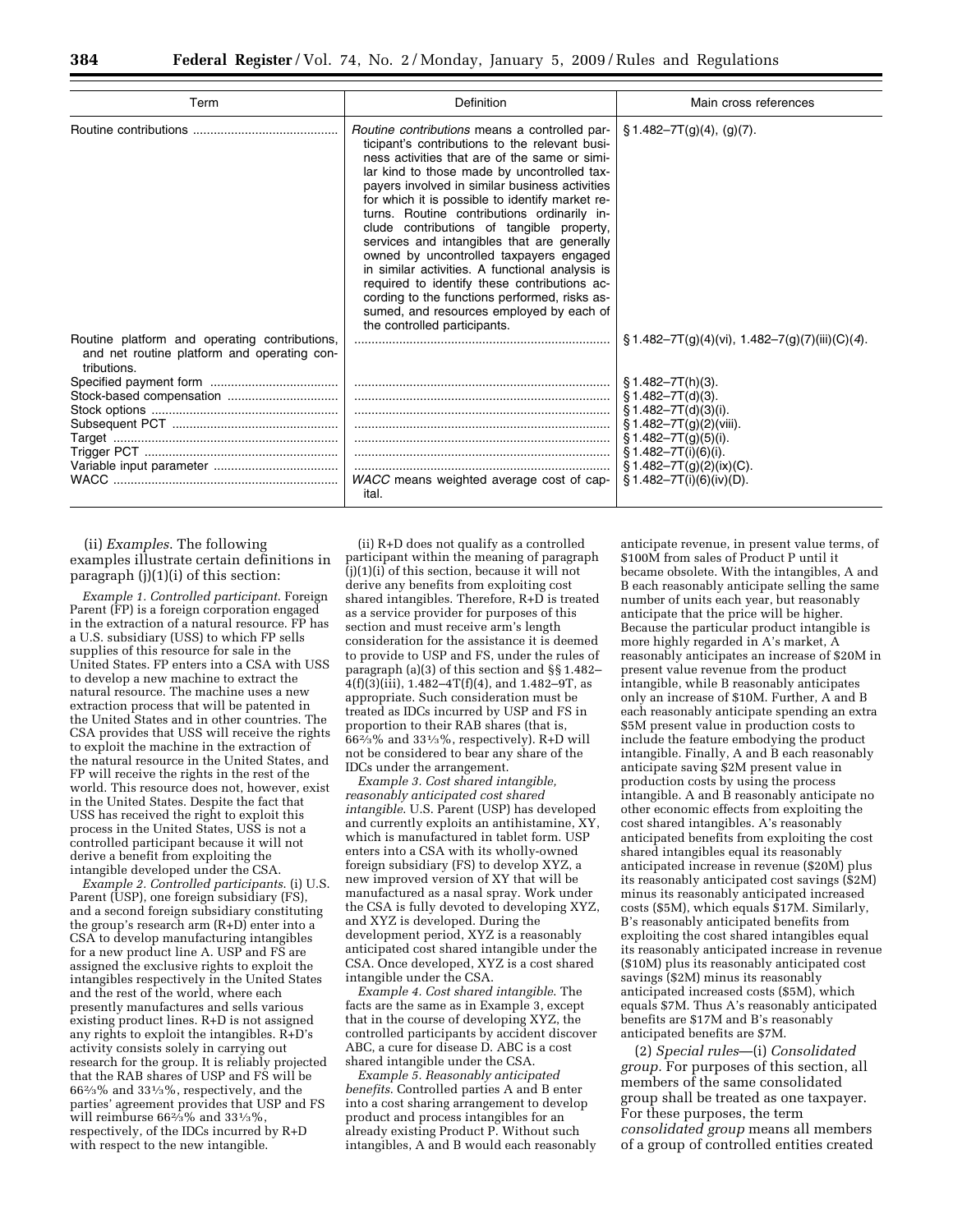or organized within a single country and subjected to an income tax by such country on the basis of their combined income.

(ii) *Trade or business*. A participant that is a foreign corporation or nonresident alien individual will not be treated as engaged in a trade or business within the United States solely by reason of its participation in a CSA. See generally  $\S 1.864 - 2(a)$ .

(iii) *Partnership*. A CSA, or an arrangement to which the Commissioner applies the rules of this section, will not be treated as a partnership to which the rules of subchapter K of the Internal Revenue Code apply. See § 301.7701– 1(c) of this chapter.

(3) *Character*—(i) *CST Payments*. CST Payments generally will be considered the payor's costs of developing intangibles at the location where such development is conducted. For these purposes, IDCs borne directly by a controlled participant that are deductible are deemed to be reduced to the extent of any CST Payments owed to it by other controlled participants pursuant to the CSA. Each cost sharing payment received by a payee will be treated as coming pro rata from payments made by all payors and will be applied pro rata against the deductions for the taxable year that the payee is allowed in connection with the IDCs. Payments received in excess of such deductions will be treated as in consideration for use of the land and tangible property furnished for purposes of the CSA by the payee. For purposes of the research credit determined under

section 41, CST Payments among controlled participants will be treated as provided for intra-group transactions in § 1.41–6(i). Any payment made or received by a taxpayer pursuant to an arrangement that the Commissioner determines not to be a CSA will be subject to the provisions of §§ 1.482–1, 1.482–4 through 1.482–6 and 1.482–9T. Any payment that in substance constitutes a cost sharing payment will be treated as such for purposes of this section, regardless of its characterization under foreign law.

(ii) *PCT Payments*. A PCT Payor's payment required under paragraph (b)(1)(ii) of this section is deemed to be reduced to the extent of any payments owed to it under such paragraph from other controlled participants. Each PCT Payment received by a PCT Payee will be treated as coming pro rata out of payments made by all PCT Payors. PCT Payments will be characterized consistently with the designation of the type of transaction pursuant to paragraphs  $(c)(3)$  and  $(k)(2)(ii)(H)$  of this section. Depending on such designation, such payments will be treated as either consideration for a transfer of an interest in intangible property or for services.

(iii) *Examples*. The following examples illustrate this paragraph (j)(3):

*Example 1.* U.S. Parent (USP) and its wholly owned Foreign Subsidiary (FS) form a CSA to develop a miniature widget, the Small R. Based on RAB shares, USP agrees to bear 40% and FS to bear 60% of the costs incurred during the term of the agreement. The principal IDCs are operating costs incurred by FS in Country Z of 100X annually, and costs incurred by USP in the

[All amounts stated in X's]

| Payments<br>Receipts | $<$ 40><br>48 | <21<br>34 | $<$ 37.5 $>$<br>22.5 | $30$<br>24 |
|----------------------|---------------|-----------|----------------------|------------|
| Final                |               | 10.       | <15>                 | <6>        |

(ii) The first row/first column shows A's provisional PCT Payment equal to the product of 100X (sum of 40X, 30X, and 30X) and A's RAB share of 40%. The second row/first column shows A's provisional PCT receipts equal to the sum of the products of 80X and B's, C's, and D's RAB shares (15%, 25%, and 20%, respectively). The other entries in the first two rows of the table are similarly computed. The last row shows the final PCT receipts/payments after offsets. Thus, for the taxable year, A and B are treated as receiving the 8X and 13X, respectively, pro rata out of payments by C and D of 15X and 6X, respectively.

(k) *CSA administrative requirements*. A controlled participant meets the requirements of this paragraph if it

substantially complies, respectively, with the CSA contractual, documentation, accounting, and reporting requirements of paragraphs  $(k)(1)$ ,  $(k)(2)$ ,  $(k)(3)$ , and  $(k)(4)$  of this section.

(1) *CSA contractual requirements*—(i) *In general*. A CSA must be recorded in writing in a contract that is contemporaneous with the formation (and any revision) of the CSA and that includes the contractual provisions described in this paragraph (k)(1).

(ii) *Contractual provisions*. The written contract described in this paragraph (k)(1) must include provisions that—

(A) List the controlled participants and any other members of the controlled group that are reasonably anticipated to benefit from the use of the cost shared intangibles, including the address of each domestic entity and the country of organization of each foreign entity;

(B) Describe the scope of the IDA to be undertaken and each reasonably anticipated cost shared intangible or class of reasonably anticipated cost shared intangibles;

(C) Specify the functions and risks that each controlled participant will undertake in connection with the CSA;

(D) Divide among the controlled participants all divisional interests in

United States also of 100X annually. Of the total costs of 200X, USP's share is 80X and FS's share is 120X so that FS must make a payment to USP of 20X. The payment will be treated as a reimbursement of 20X of USP's costs in the United States. Accordingly, USP's Form 1120 will reflect an 80X deduction on account of activities performed in the United States for purposes of allocation and apportionment of the deduction to source. The Form 5471 ''Information Return of U.S. Persons With Respect to Certain Foreign Corporations'' for FS will reflect a 100X deduction on account of activities performed in Country Z and a 20X deduction on account of activities performed in the United States.

*Example 2.* The facts are the same as in *Example 1*, except that the 100X of costs borne by USP consist of 5X of costs incurred by USP in the United States and 95X of arm's

*Example 3.* (i) Four members A, B, C, and D of a controlled group form a CSA to develop the next generation technology for their business. Based on RAB shares, the participants agree to bear shares of the costs incurred during the term of the agreement in the following percentages: A 40%; B 15%; C 25%; and D 20%. The arm's length values of the platform contributions they respectively own are in the following amounts for the taxable year: A 80X; B 40X; C 30X; and D 30X. The provisional (before offsets) and final PCT Payments among A, B, C, and D are

length rental charge, as described in paragraph (d)(1)(iii) of this section, for the use of a facility in the United States. The depreciation deduction attributable to the U.S. facility is 7X. The 20X net payment by FS to USP will first be applied in reduction pro rata of the 5X deduction for costs and the 7X depreciation deduction attributable to the U.S. facility. The 8X remainder will be treated as rent for the U.S. facility.

shown in the table as follows: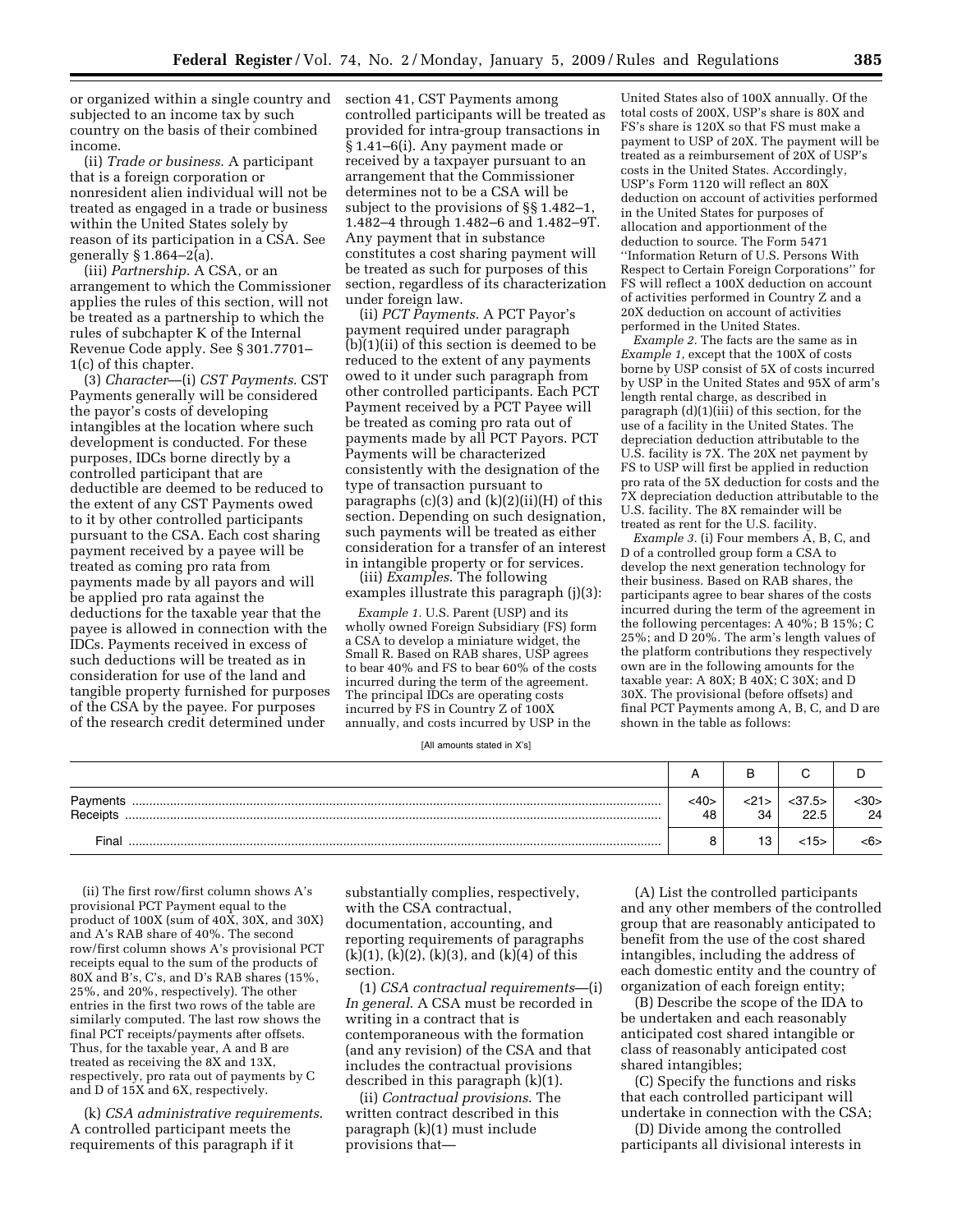cost shared intangibles and specify each controlled participant's divisional interest in the cost shared intangibles, as described in paragraphs (b)(1)(iii) and (b)(4) of this section, that it will own and exploit without any further obligation to compensate any other controlled participant for such interest;

(E) Provide a method to calculate the controlled participants' RAB shares, based on factors that can reasonably be expected to reflect the participants' shares of anticipated benefits, and require that such RAB shares must be updated, as described in paragraph (e)(1) of this section (see also paragraph  $(k)(2)(ii)(F)$  of this section);

(F) Enumerate all categories of IDCs to be shared under the CSA;

(G) Specify that the controlled participant must use a consistent method of accounting to determine IDCs and RAB shares, as described in paragraphs (d) and (e) of this section, respectively, and must translate foreign currencies on a consistent basis;

(H) Require the controlled participant to enter into CSTs covering all IDCs, as described in paragraph (b)(1)(i) of this section, in connection with the CSA;

(I) Require the controlled participants to enter into PCTs covering all platform contributions, as described in paragraph (b)(1)(ii) of this section, in connection with the CSA;

(J) Specify the form of payment due under each PCT (or group of PCTs) in existence at the formation (and any revision) of the CSA, including information and explanation that reasonably supports an analysis of applicable provisions of paragraph (h) of this section; and

(K) Specify the date on which the CSA is entered into and the duration of the CSA, the conditions under which the CSA may be modified or terminated, and the consequences of a modification or termination (including consequences described under the rules of paragraph (f) of this section).

(iii) *Meaning of contemporaneous*— (A) *In general*. For purposes of this paragraph (k)(1), a written contractual agreement is contemporaneous with the formation (or revision) of a CSA if, and only if, the controlled participants record the CSA, in its entirety, in a document that they sign and date no later than 60 days after the first occurrence of any IDC described in paragraph (d) of this section to which such agreement (or revision) is to apply.

(B) *Example*. The following example illustrates the principles of this paragraph (k)(1)(iii):

*Example.* Companies A and B, both of which are members of the same controlled group, commence an IDA on March 1, Year

1. Company A pays the first IDCs in relation to the IDA, as cash salaries to A's research staff, for the staff's work during the first week of March, Year 1. A and B, however, do not sign and date any written contractual agreement until August 1, Year 1, whereupon they execute a ''Cost Sharing Agreement'' that purports to be ''effective as of'' March 1 of Year 1. The arrangement fails the requirement that the participants record their arrangement in a written contractual agreement that is contemporaneous with the formation of a CSA. The arrangement has failed to meet the requirements set forth in paragraph (b)(2) of this section and, pursuant to paragraph (b) of this section, cannot be a CSA.

(iv) *Interpretation of contractual provisions*—(A) *In general*. The provisions of a written contract described in this paragraph (k)(1) and of the additional documentation described in paragraph (k)(2) of this section must be clear and unambiguous. The provisions will be interpreted by reference to the economic substance of the transaction and the actual conduct of the controlled participants. See § 1.482–1(d)(3)(ii)(B) (discussing interpretation of contractual terms in assessing the comparability of controlled and uncontrolled transactions). Accordingly, the Commissioner may impute contractual terms in a CSA consistent with the economic substance of the CSA and may disregard contractual terms that lack economic substance. An allocation of risk between controlled participants after the outcome of such risk is known or reasonably knowable lacks economic substance. See § 1.482–1(d)(3)(iii)(B). A contractual term that is disregarded due to a lack of economic substance does not satisfy a contractual requirement set forth in this paragraph (k)(1) or documentation requirement set forth in paragraph (k)(2) of this section. See paragraph (b)(5) of this section for the treatment of an arrangement among controlled taxpayers that fails to comply with the requirements of this section.

(B) *Examples*. The following examples illustrate the principles of this paragraph (k)(1)(iv). In each example, it is assumed that the Commissioner will exercise the discretion granted pursuant to paragraph (b)(5)(ii) of this section to apply the provisions of this section to the arrangement that purports to be a CSA.

*Example 1.* The contractual provisions recorded upon formation of an arrangement that purports to be a CSA provide that PCT payments with respect to a particular external contribution will consist of payments contingent on sales. Contrary to the contractual provisions, the PCT payments actually made are contingent on profits. Because the controlled participants' actual

conduct is different from the contractual terms, the Commissioner may determine, based on the facts and circumstances, that—

(i) The actual payments have economic substance and, therefore, impute payment terms in the CSA consistent with the actual payments; or

(ii) The contract terms reflect the economic substance of the arrangement and, therefore, the actual payments must be adjusted to conform to the terms.

*Example 2.* An arrangement that purports to be a CSA provides that PCT payments with respect to a particular external contribution shall be contingent payments equal to 10% of sales of products that incorporate cost shared intangibles. The contract terms further provide that the controlled participants must adjust such contingent payments in accordance with a formula set forth in the terms. During the first three years of the arrangement, the controlled participants fail to make the adjustments required by the terms with respect to the PCT payments. The Commissioner may determine, based on the facts and circumstances, that—

(i) The contingent payment terms with respect to the external contribution do not have economic substance because the controlled participants did not act in accordance with their upfront risk allocation; or

(ii) The contract terms reflect the economic substance of the arrangement and, therefore, the actual payments must be adjusted to conform to the terms.

(2) *CSA documentation requirements*—(i) *In general*. The controlled participants must timely update and maintain sufficient documentation to establish that the participants have met the CSA contractual requirements of paragraph (k)(1) of this section and the additional CSA documentation requirements of this paragraph (k)(2).

(ii) *Additional CSA documentation requirements*. The controlled participants to a CSA must timely update and maintain documentation sufficient to—

(A) Describe the current scope of the IDA and identify—

(*1*) Any additions or subtractions from the list of reasonably anticipated cost shared intangibles reported pursuant to paragraph  $(k)(1)(ii)(B)$  of this section;

(*2*) Any cost shared intangible, together with each controlled participant's interest therein; and

(*3*) Any further development of intangibles already developed under the CSA or of specified applications of such intangibles which has been removed from the IDA (see paragraphs (d)(1)(ii) and (j)(1)(i) of this section (definitions of reasonably anticipated cost shared intangible, cost shared intangible)) and the steps (including any accounting classifications and allocations) taken to implement such removal.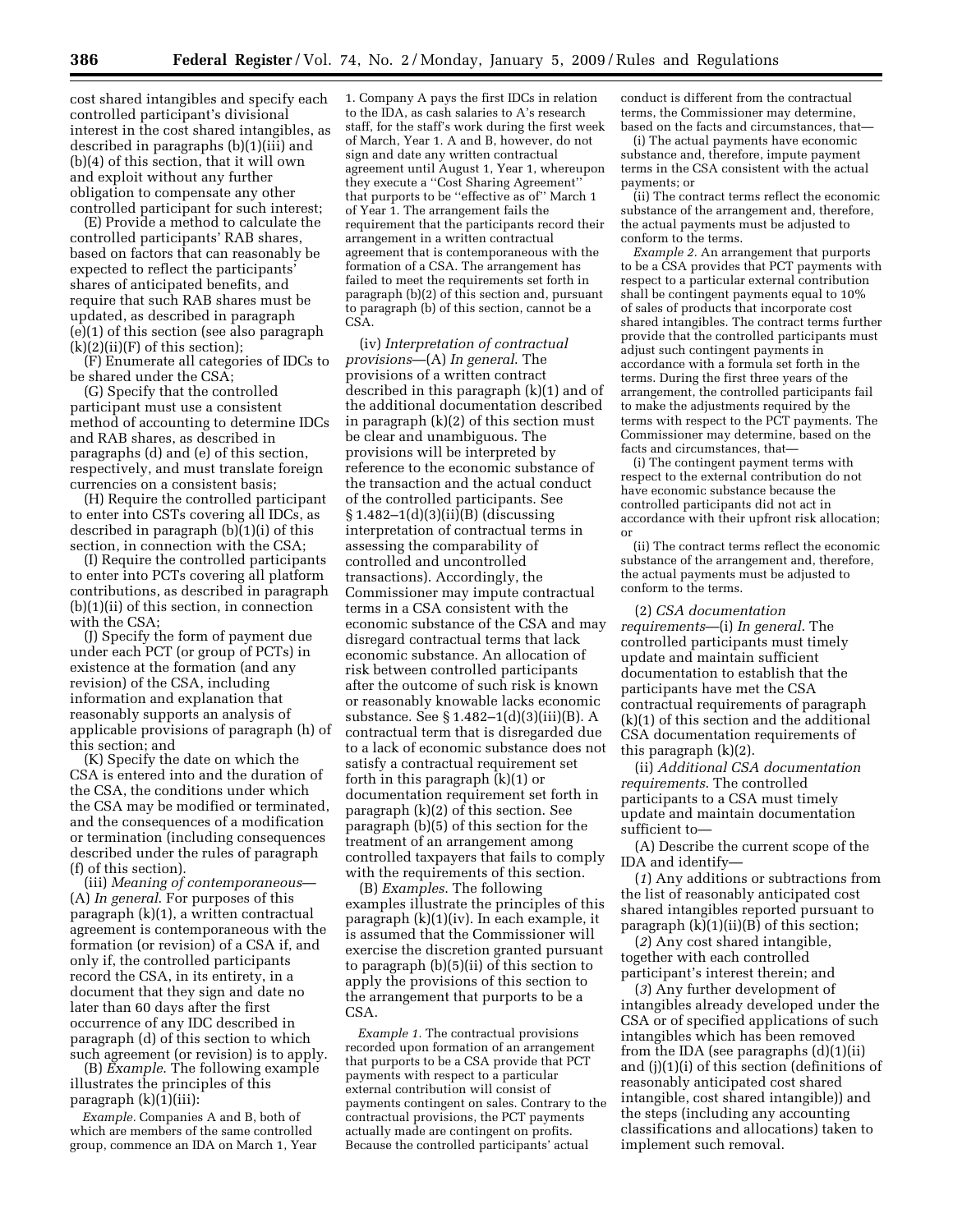(B) Establish that each controlled participant reasonably anticipates that it will derive benefits from exploiting cost shared intangibles;

(C) Describe the functions and risks that each controlled participant has undertaken during the term of the CSA;

(D) Provide an overview of each controlled participant's business segments, including an analysis of the economic and legal factors that affect CST and PCT pricing;

(E) Establish the amount of each controlled participant's IDCs for each taxable year under the CSA, including all IDCs attributable to stock-based compensation, as described in paragraph (d)(3) of this section (including the method of measurement and timing used in determining such IDCs, and the data, as of the date of grant, used to identify stock-based compensation with the IDA);

(F) Describe the method used to estimate each controlled participant's RAB share for each year during the course of the CSA, including—

(*1*) All projections used to estimate benefits;

(*2*) All updates of the RAB shares in accordance with paragraph (e)(1) of this section; and

(*3*) An explanation of why that method was selected and why the method provides the most reliable measure for estimating RAB shares;

(G) Describe all platform contributions;

(H) Designate the type of transaction involved for each PCT or group of PCTs;

(I) Specify, within the time period provided in paragraph (h)(2)(iii) of this section, the form of payment due under each PCT or group of PCTs, including information and explanation that reasonably supports an analysis of applicable provisions of paragraph (h) of this section;

(J) Describe and explain the method selected to determine the arm's length payment due under each PCT, including—

(*1*) An explanation of why the method selected constitutes the best method, as described in  $\S 1.482-1(c)(2)$ , for measuring an arm's length result;

(*2*) The economic analyses, data, and projections relied upon in developing and selecting the best method, including the source of the data and projections used;

(*3*) Each alternative method that was considered, and the reason or reasons that the alternative method was not selected;

(*4*) Any data that the controlled participant obtains, after the CSA takes effect, that would help determine if the controlled participant's method selected has been applied in a reasonable manner;

(*5*) The discount rate or rates, where applicable, used for purposes of evaluating PCT Payments, including information and explanation that reasonably supports an analysis of applicable provisions of paragraph  $(g)(2)(v)$  of this section;

(*6*) The estimated arm's length values of any platform contributions as of the dates of the relevant PCTs, in accordance with paragraph (g)(2)(ii) of this section;

(*7*) A discussion, where applicable, of why transactions were or were not aggregated under the principles of paragraph  $(g)(2)(iv)$  of this section;

(*8*) The method payment form and any conversion made from the method payment form to the specified payment form, as described in paragraph (h)(3) of this section; and

(*9*) If applicable under paragraph (i)(6)(iv) of this section, the WACC of the parent of the controlled group that includes the controlled participants.

(iii) *Coordination rules and production of documents*—(A) *Coordination with penalty regulations*. See § 1.6662–6(d)(2)(iii)(D) regarding coordination of the rules of this paragraph (k) with the documentation requirements for purposes of the accuracy-related penalty under section 6662(e) and (h).

(B) *Production of documentation*. Each controlled participant must provide to the Commissioner, within 30 days of a request, the items described in this paragraph (k)(2) and paragraph (k)(3) of this section. The time for compliance described in this paragraph (k)(2)(iii)(B) may be extended at the discretion of the Commissioner.

(3) *CSA accounting requirements*—(i) *In general*. The controlled participants must maintain books and records (and related or underlying data and information) that are sufficient to—

(A) Establish that the controlled participants have used (and are using) a consistent method of accounting to measure costs and benefits;

(B) Permit verification that the amount of any contingent PCT Payments due have been (and are being) properly determined;

(C) Translate foreign currencies on a consistent basis; and

(D) To the extent that the method of accounting used materially differs from U.S. generally accepted accounting principles, explain any such material differences.

(ii) *Reliance on financial accounting*. For purposes of this section, the controlled participants may not rely solely upon financial accounting to

establish satisfaction of the accounting requirements of this paragraph (k)(4) of this section. Rather, the method of accounting must clearly reflect income. *Thor Power Tools Co.* v. *Commissioner*, 439 U.S. 522 (1979).

(4) *CSA reporting requirements*—(i) *CSA Statement*. Each controlled participant must file with the Internal Revenue Service, in the manner described in this paragraph (k)(4), a ''Statement of Controlled Participant to § 1.482–7T Cost Sharing Arrangement'' (CSA Statement) that complies with the requirements of this paragraph (k)(5).

(ii) *Content of CSA Statement*. The CSA Statement of each controlled participant must—

(A) State that the participant is a controlled participant in a CSA;

(B) Provide the controlled participant's taxpayer identification number;

(C) List the other controlled participants in the CSA, the country of organization of each such participant, and the taxpayer identification number of each such participant;

(D) Specify the earliest date that any IDC described in paragraph (d)(1) of this section occurred; and

(E) Indicate the date on which the controlled participants formed (or revised) the CSA and, if different from such date, the date on which the controlled participants recorded the CSA (or any revision) contemporaneously in accordance with paragraphs  $(k)(1)(i)$  and  $(iii)$  of this section.

(iii) *Time for filing CSA Statement*— (A) *90-day rule*. Each controlled participant must file its original CSA Statement with the Internal Revenue Service Ogden Campus, no later than 90 days after the first occurrence of an IDC to which the newly-formed CSA applies, as described in paragraph  $(k)(1)(iii)(A)$  of this section, or, in the case of a taxpayer that became a controlled participant after the formation of the CSA, no later than 90 days after such taxpayer became a controlled participant. A CSA Statement filed in accordance with this paragraph  $(k)(4)(iii)(A)$  must be dated and signed, under penalties of perjury, by an officer of the controlled participant who is duly authorized (under local law) to sign the statement on behalf of the controlled participant.

(B) *Annual return requirement*—(*1*) *In general*. Each controlled participant must attach to its U.S. income tax return, for each taxable year for the duration of the CSA, a copy of the original CSA Statement that the controlled participant filed in accordance with the 90-day rule of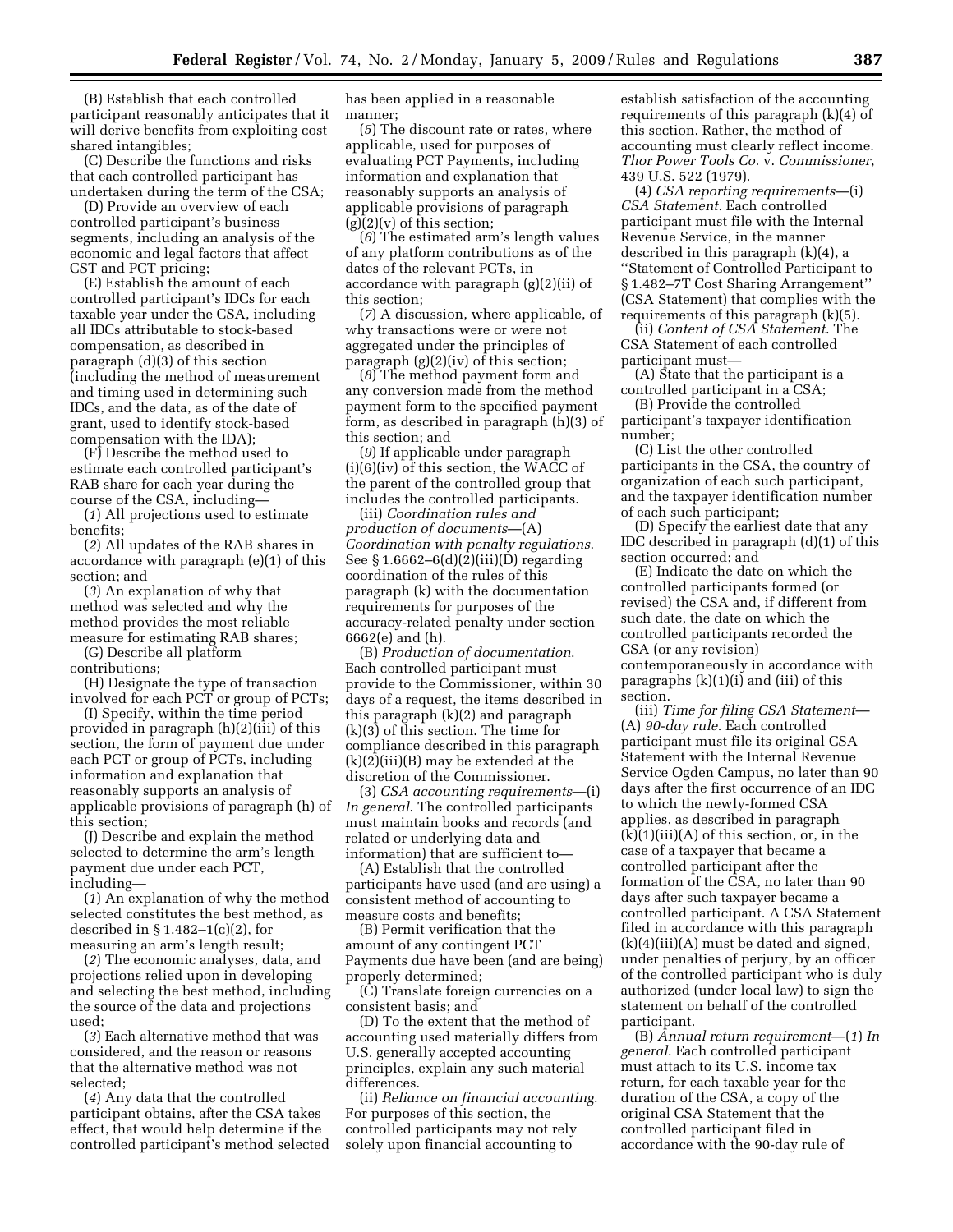paragraph (k)(4)(iii)(A) of this section. In under the provisions of § 1.482–7 (as addition, the controlled participant must update the information reflected on the original CSA Statement annually by attaching a schedule that documents changes in such information over time.

(*2*) *Special filing rule for annual return requirement*. If a controlled participant is not required to file a U.S. income tax return, the participant must ensure that the copy or copies of the CSA Statement and any updates are attached to Schedule M of any Form 5471, any Form 5472 ''Information Return of a Foreign Owned Corporation'', or any Form 8865 ''Return of U.S. Persons With Respect to Certain Foreign Partnerships'', filed with respect to that participant.

(iv) *Examples*. The following examples illustrate this paragraph (k)(4). In each example, Companies A and B are members of the same controlled group.

*Example 1.* A and B, both of which file U.S. tax returns, agree to share the costs of developing a new chemical formula in accordance with the provisions of this section. On March 30, Year 1, A and B record their agreement in a written contract styled, ''Cost Sharing Agreement.'' The contract applies by its terms to IDCs occurring after March 1, Year 1. The first IDCs to which the CSA applies occurred on March 15, Year 1. To comply with paragraph (k)(4)(iii)(A) of this section, A and B individually must file separate CSA Statements no later than 90 days after March 15, Year 1 (June 13, Year 1). Further, to comply with paragraph (k)(4)(iii)(B) of this section, A and B must attach copies of their respective CSA Statements to their respective Year 1 U.S. income tax returns.

*Example 2.* The facts are the same as in *Example 1*, except that a year has passed and C, which files a U.S. tax return, joined the CSA on May 9, Year 2. To comply with the annual filing requirement described in paragraph (k)(4)(iii)(B) of this section, A and B must each attach copies of their respective CSA Statements (as filed for Year 1) to their respective Year 2 income tax returns, along with a schedule updated appropriately to reflect the changes in information described in paragraph  $(k)(4)(ii)$  of this section resulting from the addition of C to the CSA. To comply with both the 90-day rule described in paragraph  $(k)(4)(iii)(A)$  of this section and the annual filing requirement described in paragraph  $(k)(4)(iii)(B)$  of this section, C must file a CSA Statement no later than 90 days after May 9, Year 2 (August 7, Year 2), and must attach a copy of such CSA Statement to its Year 2 income tax return.

(l) *Effective/applicability date*. This section applies on January 5, 2009.

(m) *Transition rule*—(1) *In general*. An arrangement in existence on January 5, 2009 will be considered a CSA, as described under paragraph (b) of this section, if, prior to such date, it was a qualified cost sharing arrangement

contained in the 26 CFR part 1 edition revised as of January 1, 1996, hereafter referred to as ''former § 1.482–7''), but only if the written contract, as described in paragraph (k)(1) of this section, is amended, if necessary, to conform with, and only if the activities of the controlled participants substantially comply with, the provisions of this section, as modified by paragraphs (m)(2) and (m)(3) of this section, by July 6, 2009.

(2) *Transitional modification of applicable provisions*. For purposes of this paragraph (m), conformity and substantial compliance with the provisions of this section shall be determined with the following modifications:

(i) CSTs and PCTs occurring prior to January 5, 2009 shall be subject to the provisions of former § 1.482–7 rather than this section.

(ii) Except to the extent provided in paragraph (m)(3) of this section, PCTs that occur under a CSA that was a qualified cost sharing arrangement under the provisions of former § 1.482– 7 and remained in effect on January 5, 2009, shall be subject to the periodic adjustment rules of § 1.482–4(f)(2) rather than the rules of paragraph (i)(6) of this section.

(iii) Paragraphs  $(b)(1)(iii)$  and  $(b)(4)$  of this section shall not apply.

(iv) Paragraph  $(k)(1)(ii)(D)$  of this section shall not apply.

(v) Paragraphs (k)(1)(ii)(H) and  $(k)(1)(ii)(I)$  of this section shall be construed as applying only to transactions entered into on or after January 5, 2009.

(vi) The deadline for recordation of the revised written contractual agreement pursuant to paragraph (k)(1)(iii) of this section shall be no later than July 6, 2009.

(vii) Paragraphs  $(k)(2)(ii)(G)$  through (J) of this section shall be construed as applying only with reference to PCTs entered into on or after January 5, 2009.

(viii) Paragraph  $(k)(4)(iii)(A)$  of this section shall be construed as requiring a CSA Statement with respect to the revised written contractual agreement described in paragraph (m)(3)(vi) of this section no later than September 2, 2009.

 $(ix)$  Paragraph  $(k)(4)(iii)(B)$  of this section shall be construed as only applying for taxable years ending after the filing of the CSA Statement described in paragraph (m)(2)(viii) of this section.

(3) *Special rule for certain periodic adjustments*. The periodic adjustment rules in paragraph (i)(6) of this section (rather than the rules of  $\S 1.482-4(f)(2)$ ) shall apply to PCTs that occur on or

after the date of a material change in the scope of the CSA from its scope as of January 5, 2009. A material change in scope would include a material expansion of the activities undertaken beyond the scope of the intangible development area, as described in former  $\S 1.482-7(b)(4)(iv)$ . For this purpose, a contraction of the scope of a CSA, absent a material expansion into one or more lines of research and development beyond the scope of the intangible development area, does not constitute a material change in scope of the CSA. Whether a material change in scope has occurred is determined on a cumulative basis. Therefore, a series of expansions, any one of which is not a material expansion by itself, may collectively constitute a material expansion.

(n) *Expiration date*. The applicability of this section expires on or before December 30, 2011.

■ **Par. 13.** Section 1.482–8 is amended by revising paragraph (b) *Examples 10, 11*, and *12* and adding *Examples 13, 14, 15, 16, 17* and *18* at the end of paragraph (b) to read as follows:

#### **§ 1.482–8 Examples of the best method rule.**

\* \* \* \* \* (b) \* \* \*

*Examples 10* through *18*. [Reserved]. For further guidance, see § 1.482–8T(b) *Examples 10* through *18*.

■ **Par. 14.** Section 1.482–8T is amended by:

■ 1. Adding *Examples 13, 14, 15, 16, 17* 

and *18* at the end of paragraph (b).

■ 2. Revising paragraph (c).

The additions and revision reads as follows:

## **§ 1.482–8T Examples of the best method rule (temporary).**

\* \* \* \* \*

(b) \* \* \* *Example 13. Preference for acquisition price method.* (i) USP develops, manufacturers, and distributes pharmaceutical products. USP and FS, USP's wholly-owned subsidiary, enter into a CSA to develop a new oncological drug, Oncol. Immediately prior to entering into the CSA USP acquires Company X, an unrelated U.S. pharmaceutical company. Company X is solely engaged in oncological pharmaceutical research, and its only significant resources and capabilities are its workforce and its sole patent, which is associated with Compound X, a promising molecular compound derived from a rare plant, which USP reasonably anticipates will contribute to developing Oncol. All of Company X researchers will be engaged solely in research that is reasonably anticipated to contribute to developing Oncol as well. The rights in the Compound X and the commitment of Company X's researchers to the development of Oncol are platform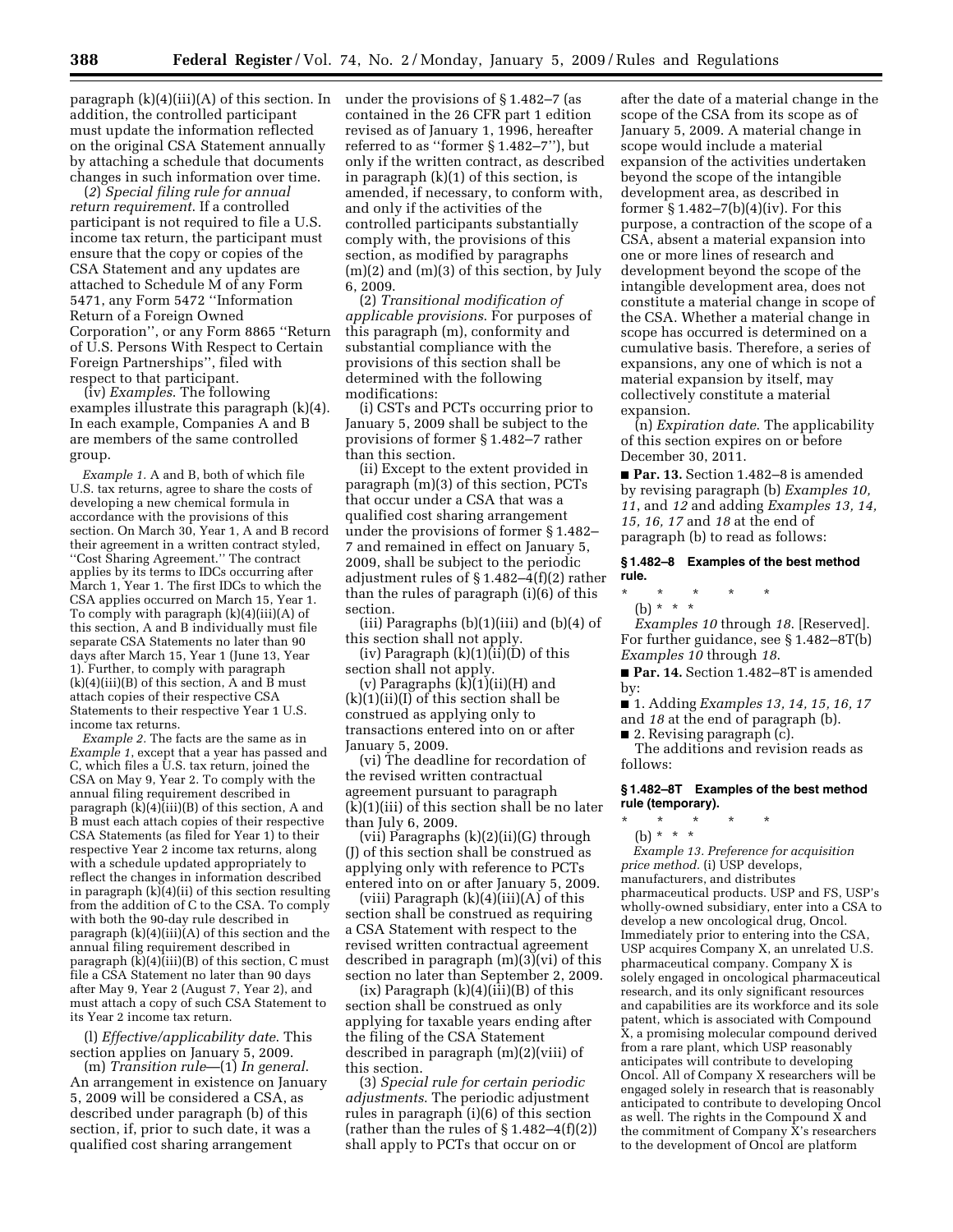contributions for which compensation is due from FS as part of a PCT.

(ii) In this case, the acquisition price method, based on the lump sum price paid by USP for Company X, is likely to provide a more reliable measure of an arm's length PCT Payment due to USP than the application of any other method. See §§ 1.482–4(c)(2) and 1.482–7T(g)(5)(iv)(A).

*Example 14. Preference for market capitalization method*. (i) Company X is a publicly traded U.S. company solely engaged in oncological pharmaceutical research and its only significant resources and capabilities are its workforce and its sole patent, which is associated with Compound Y, a promising molecular compound derived from a rare plant. Company X has no marketable products. Company X enters into a CSA with FS, a newly-formed foreign subsidiary, to develop a new oncological drug, Oncol, derived from Compound Y. Compound Y is reasonably anticipated to contribute to developing Oncol. All of Company X researchers will be engaged solely in research that is reasonably anticipated to contribute to developing Oncol under the CSA. The rights in Compound Y and the commitment of Company X's researchers are platform contributions for which compensation is due from FS as part of a PCT.

(ii) In this case, given that Company X's platform contributions covered by PCTs relate to its entire economic value, the application of the market capitalization method, based on the market capitalization of Company X, provides a reliable measure of an arm's length result for Company X's PCTs to the CSA. See §§ 1.482–4(c)(2) and 1.482– 7T(g)(6)(v)(A).

*Example 15. Preference for market capitalization method*. (i) MicroDent, Inc. (MDI) is a publicly traded company that developed a new dental surgical microscope Scope $\hat{X}$ –1, which drastically shortens many surgical procedures. On January 1 of Year 1, MDI entered into a CSA with a whollyowned foreign subsidiary (FS) to develop ScopeX–2, the next generation of Scope $\tilde{X}$ –1. In the CSA, divisional interests are divided on a territorial basis. The rights associated with ScopeX–1, as well as MDI's research capabilities are reasonably anticipated to contribute to the development of ScopeX–2 and are therefore platform contributions for which compensation is due from FS as part of a PCT. At the time of the PCT, MDI's only product was the ScopeX–1 microscope, although MDI was in the process of developing ScopeX–2. Concurrent with the CSA, MDI separately transfers exclusive and perpetual exploitation rights associated with ScopeX–1 to FS in the same territory as assigned to FS in the CSA.

(ii) Although the transactions between MDI and FS under the CSA are distinct from the transactions between MDI and FS relating to the exploitation rights for ScopeX–1, it is likely to be more reliable to evaluate the combined effect of the transactions than to evaluate them in isolation. This is because the combined transactions between MDI and FS relate to all of the economic value of MDI (that is, the exploitation rights and research rights associated with ScopeX–1, as well as the research capabilities of MDI). In this case, application of the market capitalization method, based on the enterprise value of MDI on January 1 of Year 1, is likely to provides a reliable measure of an arm's length payment for the aggregated transactions. See  $\S$ § 1.482–4(c)(2) and 1.482–7T(g)(6)(v)(A).

(iii) Notwithstanding that the market capitalization method provides the most reliable measure of the aggregated transactions between MDI and FS, see § 1.482–7T(g)(2)(iv) for further considerations of when further analysis may be required to distinguish between the remuneration to MDI associated with PCTs under the CSA (for research rights and capabilities associated with ScopeX–1) and the remuneration to MDI for the exploitation rights associated with ScopeX–1.

*Example 16. Income method (applied using CPM) preferred to acquisition price method.* The facts are the same as *Example 13*, except that the acquisition occurred significantly in advance of formation of the CSA, and reliable adjustments cannot be made for this time difference. In addition, Company X has other valuable molecular patents and associated research capabilities, apart from Compound X, that are not reasonably anticipated to contribute to the development of Oncol and that cannot be reliably valued. The CSA divides divisional interests on a territorial basis. Under the terms of the CSA, USP will undertake all R&D (consisting of laboratory research and clinical testing) and manufacturing associated with Oncol, as well as the distribution activities for its territory (the United States). FS will distribute Oncol in its territory (the rest of the world). FS's distribution activities are routine in nature, and the profitability from its activities may be reliably determined from third-party comparables. FS does not furnish any platform contributions. At the time of the PCT, reliable (ex ante) financial projections associated with the development of Oncol and its separate exploitation in each of USP's and FSub's assigned geographical territories are undertaken. In this case, application of the income method using CPM is likely to provide a more reliable measure of an arm's length result than application of the acquisition price method based on the price paid by USP for Company X. See § 1.482–  $7T(g)(4)(v)$  and  $(g)(5)(iv)(C)$ .

*Example 17.* Evaluation of alternative methods. (i) The facts are the same as *Example 13*, except that the acquisition occurred sometime prior to the CSA, and Company X has some areas of promising research that are not reasonably anticipated to contribute to developing Oncol. For purposes of this example, the CSA is assumed to divide divisional interests on a territorial basis. In general, the Commissioner determines that the acquisition price data is useful in informing the arm's length price, but not necessarily determinative. Under the terms of the CSA, USP will undertake all R&D (consisting of laboratory research and clinical testing) and manufacturing associated with Oncol, as well as the distribution activities for its territory (the United States). FS will distribute Oncol in its territory (the rest of the world). FS's distribution activities are routine in nature,

and the profitability from its activities may be reliably determined from third-party comparables. At the time of the PCT, financial projections associated with the development of Oncol and its separate exploitation in each of USP's and FSub's assigned geographical territories are undertaken.

(ii) Under the facts, it is possible that the acquisition price method or the income method using CPM might reasonably be applied. Whether the acquisition price method or the income method provides the most reliable evidence of the arm's length price of USP's contributions depends on a number of factors, including the reliability of the financial projections, the reliability of the discount rate chosen, and the extent to which the acquisition price of Company X can be reliably adjusted to account for changes in value over the time period between the acquisition and the formation of the CSA and to account for the value of the in-process research done by Company X that does not constitute platform contributions to the CSA. See § 1.482–7T(g)(4)(v) and (g)(5)(iv)(A) and (C).

*Example 18. Evaluation of alternative methods.* (i) The facts are the same as *Example 17*, except that FS has a patent on Compound Y, which the parties reasonably anticipate will be useful in mitigating potential side effects associated with Compound X and thereby contribute to the development of Oncol. The rights in Compound Y constitute a platform contribution for which compensation is due from USP as part of a PCT. The value of FS's platform contribution cannot be reliably measured by market benchmarks.

(ii) Under the facts, it is possible that either the acquisition price method and the income method together or the residual profit split method might reasonably be applied to determine the arm's length PCT Payments due between USP and FS. Under the first option the PCT Payment for the platform contributions related to Company X's workforce and Compound X would be determined using the acquisition price method referring to the lump sum price paid by USP for Company X. Because the value of these platform contributions can be determined by reference to a market benchmark, they are considered routine platform contributions. Accordingly, under this option, the platform contribution related to Compound Y would be the only nonroutine platform contribution and the relevant PCT Payment is determined using the income method. Under the second option, rather than looking to the acquisition price for Company X, all the platform contributions are considered nonroutine and the RPSM is applied to determine the PCT Payments for each platform contribution. Under either option, the PCT Payments will be netted against each other.

(iii) Whether the acquisition price method together with the income method or the residual profit split method provides the most reliable evidence of the arm's length price of the platform contributions of USP and FS depends on a number of factors, including the reliability of the determination of the relative values of the platform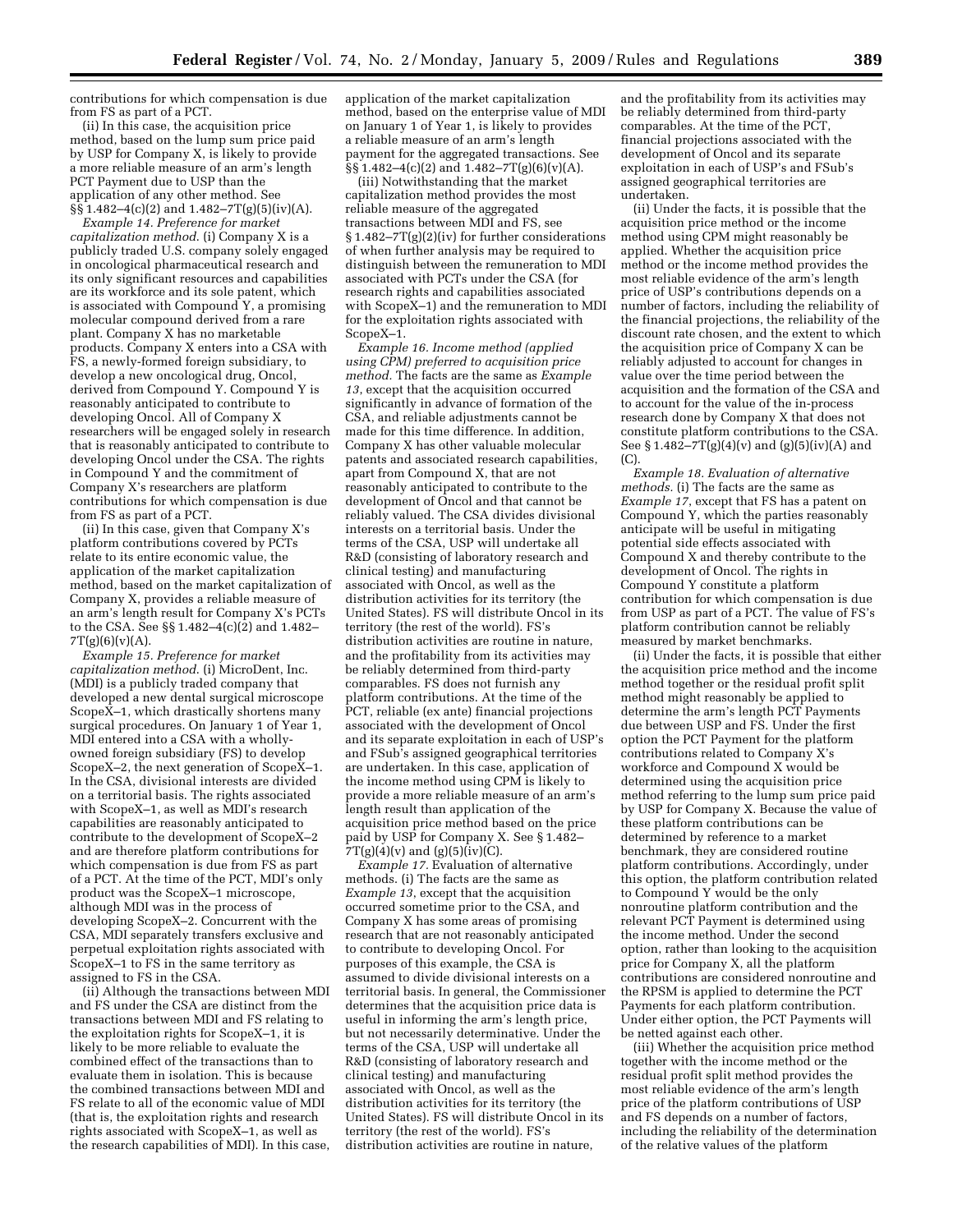contributions for purposes of the RPSM, and the extent to which the acquisition price of Company X can be reliably adjusted to account for changes in value over the time period between the acquisition and the formation of the CSA and to account for the value of the rights in the in-process research done by Company X that does not constitute platform contributions to the CSA. In these circumstances, it is also relevant to consider whether the results of each method are consistent with each other, or whether one or both methods are consistent with other potential methods that could be applied. See § 1.482–7T(g)(4)(v), (g)(5)(iv), and (g)(7)(iv).

(c) *Effective/applicability date*—(1) *In general.* Paragraphs (a) and (b) *Examples 10* through *12* of this section are generally applicable for taxable years beginning after December 31, 2006. Paragraph (b) *Examples 13* through *18*  of this section are generally applicable on January 5, 2009.

(2) *Election to apply regulation to earlier taxable years.* A person may elect to apply the provisions of paragraph (b) *Examples 10* through *12* of this section to earlier taxable years in accordance with rules set forth in § 1.482–9T(n)(2).

(3) *Expiration date.* The applicability of paragraphs (a) and (b) *Examples 10*  through *12* of this section expires on or before July 31, 2009. The applicability of paragraph (b) *Examples 13* through *18* of this section expires on or before December 30, 2011.

■ **Par. 15.** Section 1.482–9T is amended by revising paragraph (m)(3), the heading for paragraph (n) and paragraph (n)(3) to read as follows:

#### **§ 1.482–9T Methods to determine taxable income in connection with a controlled services transaction (temporary).**

- \* \* \* \* \*
- (m) \* \* \*

(3) *Coordination with rules governing cost sharing arrangements.* Section 1.482–7T provides the specific methods to be used to determine arm's length results of controlled transactions in connection with a cost sharing arrangement. This section provides the specific methods to be used to determine arm's length results of a controlled service transaction, including in an arrangement for sharing the costs and risks of developing intangibles other than a cost sharing arrangement covered by § 1.482–7T. In the case of

such an arrangement, consideration of the principles, methods, comparability, and reliability considerations set forth in § 1.482–7T is relevant in determining the best method, including an unspecified method, under this section, as appropriately adjusted in light of the differences in the facts and circumstances between such arrangement and a cost sharing arrangement.

\* \* \* \* \* (n) *Effective/applicability dates.* 

(3) *Expiration dates.* The applicability of this section expires on July 31, 2009, except paragraph (m)(3) of this section, which expires on December 30, 2011.

■ **Par. 16.** Section 1.861–17 is amended by revising paragraph (c)(3)(iv) to read as follows:

#### **§ 1.861–17 Allocation and apportionment of research and experimental expenditures.**

- \* \* \* \* \*
	- (c) \* \* \*  $(3) * * * *$
	-

(iv) *Effect of cost sharing arrangements.* If the corporation controlled by the taxpayer has entered into a cost sharing arrangement, in accordance with the provisions of § 1.482–7T, with the taxpayer for the purpose of developing intangible property, then that corporation shall not reasonably be expected to benefit from the taxpayer's share of the research expense.

\* \* \* \* \*

■ **Par. 17.** Section 1.6662–6 is amended by:

- 1. Removing the third and fourth
- sentences from paragraph (d)(2)(i). ■ 2. Adding a new paragraph

 $(d)(2)(iii)(D).$ 

The addition reads as follows:

#### **§ 1.6662–6 Transaction between persons described in section 482 and net section 482 transfer price adjustments.**

- \* \* \* \* \*
- (d) \* \* \*
- $(2)^{*}$  \* \*
- $(iii) * * * *$

(D) Satisfaction of the documentation requirements described in § 1.482– 7T(k)(2) for the purpose of complying with the rules for CSAs under § 1.482– 7T also satisfies all of the

documentation requirements listed in paragraph  $(d)(2)(iii)(B)$  of this section, except the requirements listed in paragraphs (d)(2)(iii)(B)(*2*) and (*10*) of this section, with respect to CSTs and PCTs described in  $\S$ 1.482–7T(b)(1)(i) and (ii), provided that the documentation also satisfies the requirements of paragraph (d)(2)(iii)(A) of this section.

\* \* \* \* \*

## **PART 301—PROCEDURE AND ADMINISTRATION**

■ **Par. 18.** The authority citation for part 301 continues to read in part as follows:

**Authority:** 26 U.S.C. 7805 \* \* \*.

■ **Par. 19.** Section 301.7701–1 is amended by revising paragraphs (c) and (f) to read as follows:

## **§ 301.7701–1 Classification of organizations for Federal tax purposes.**

(c) *Cost sharing arrangements.* A cost sharing arrangement that is described in § 1.482–7T of this chapter, including any arrangement that the Commissioner treats as a CSA under § 1.482–7T(b)(5) of this chapter, is not recognized as a separate entity for purposes of the Internal Revenue Code. See § 1.482–7T of this chapter for the rules regarding CSAs.

\* \* \* \* \*

\* \* \* \* \*

(f) *Effective/applicability dates.*  Except as provided in the following sentence, the rules of this section are applicable as of January 1, 1997. The rules of paragraph (c) of this section are applicable on January 5, 2009.

## **PART 602—OMB CONTROL NUMBERS UNDER THE PAPERWORK REDUCTION ACT**

■ **Par. 20.** The authority citation for part 602 continues to read as follows:

**Authority:** 26 U.S.C. 7805.

■ **Par. 21.** In § 602.101, paragraph (b) is amended by adding the following entry in numerical order to the table:

#### **§ 602.101 OMB Control numbers.**

- \* \* \* \* \* (b) \* \* \*
- 

CFR part or section where identified and described Current OMB control no. \* \* \* \* \* \* \* 1.482–7T ........................................................................................................................................................................ 1545–1364 \* \* \* \* \* \* \*

<sup>\* \* \*</sup>